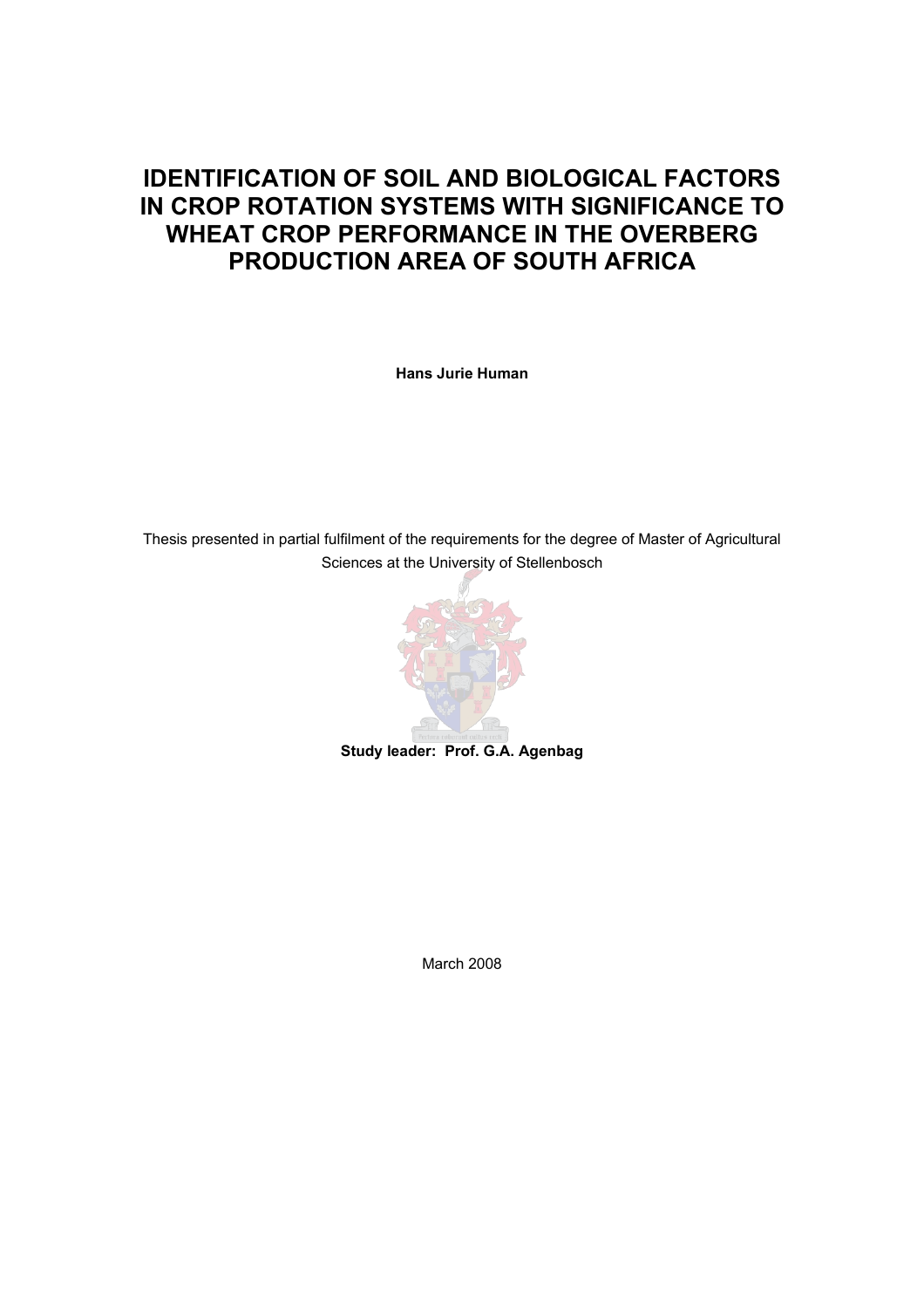# **DECLARATION**

I, the undersigned, hereby declare that the work contained in this thesis is my own original work and that I have not previously in its entirety or in part submitted it at any university for a degree.

H.J. Human

Signature:…………….. Date:…………………….

Copyright © 2008 Stellenbosch University All rights reserved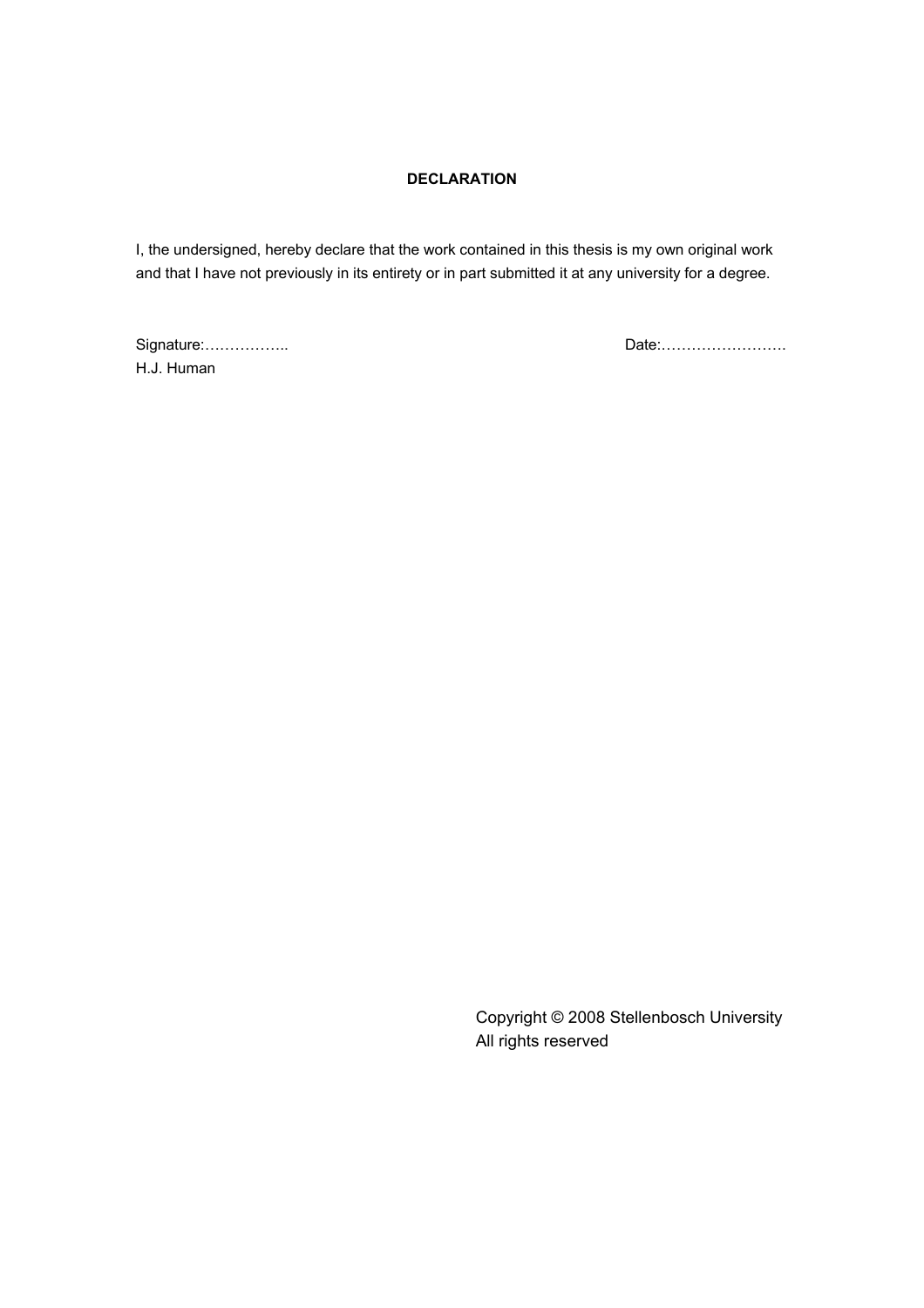#### **Abstract**

A two year experiment (2004-2005) was conducted at the Tygerhoek Experimental Farm near Riviersonderend in the Western Cape Province of South Africa. The effect of different crop rotation systems on soil properties, disease and insect pests, weed populations, wheat growth, yield and quality in the wheat crop phase, included in these crop rotation systems, was determined. This trial was part of a long term crop rotation experiment started in 2002.

This trial was laid out as a block design with four replications. Crop rotation systems included wheat, barley, canola, lupins and pasture phases which consisted of medics and clovers planted collectively. Soil samples were taken at each replication for N-incubations for determination of mineral N (NO<sub>3</sub> -N plus NH<sub>4</sub><sup>+</sup> -N) at 0-150 mm soil depth. A basic soil chemical analysis was done at 0-150 mm and 150-300 mm soil depths, respectively. Each sub-plot (replication) consisted of a 3 m<sup>2</sup> block that was divided into a 1.5 m<sup>2</sup> block for harvest and smaller 0.25 m<sup>2</sup> blocks for samples that were taken at different growth stages throughout both seasons. Dry mass and nitrogen (N) content of different plant components, leaf area index, disease symptoms and pest damage were recorded from each sample.

Trends in basic soil chemical properties mostly differed between crop rotation systems during different seasons while similar trends in soil mineral nitrogen occurred. Highest soil mineral N levels occurred after one or two consecutive years of pasture while levels after a lupin phase were disappointingly low in both seasons. These high soil mineral N levels showed similar trends to wheat grain quality and some wheat yields, while the most influencing factors on wheat grain yield were probably soil physical properties. Soil mineral N after canola was high during plant after which levels were much lower than many other crop rotation systems. This occurrence will probably need a re-evaluation of N fertilizing programs if the same trends are found in similar, but longer trials.

Lolium spp. was the most prominent weed that occurred in both seasons at some crop rotation systems seemingly with no direct effect from crop rotation. Highest disease incidence mainly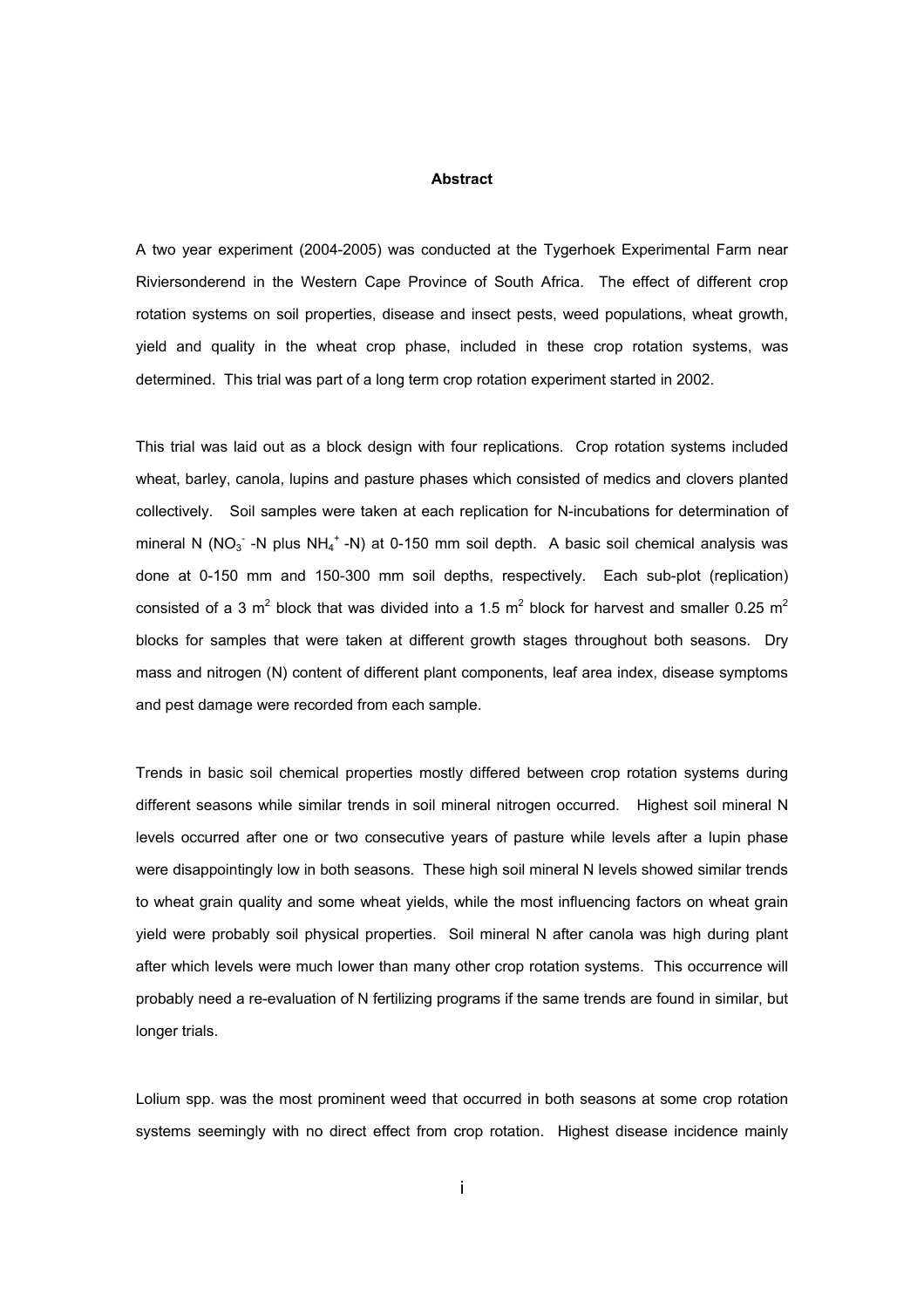from *Septoria* spp. and *Puccinia* spp. occurred, particularly in wheat/wheat rotations, except for *Puccinia* which showed high ratings of disease symptoms in all crop rotations in the drier 2004 season. Lower ratings occurred in crop rotation systems when wheat was preceded by nonwheat crops. Insect pest damage showed no similar trends indicating no direct effect of crop rotation on these pests and/or effective control from applied pesticides in both seasons.

It was concluded that climate was one of the most influencing factors affecting differences and seem to be the main cause for different trends found between these two seasons in similar crop rotation systems. A similar trial with longer duration than this one is thus needed to obtain conclusive trends. This also indicates the importance of integration of crop rotation and management practices that are most optimal during dry and wet seasons, thus limiting risk.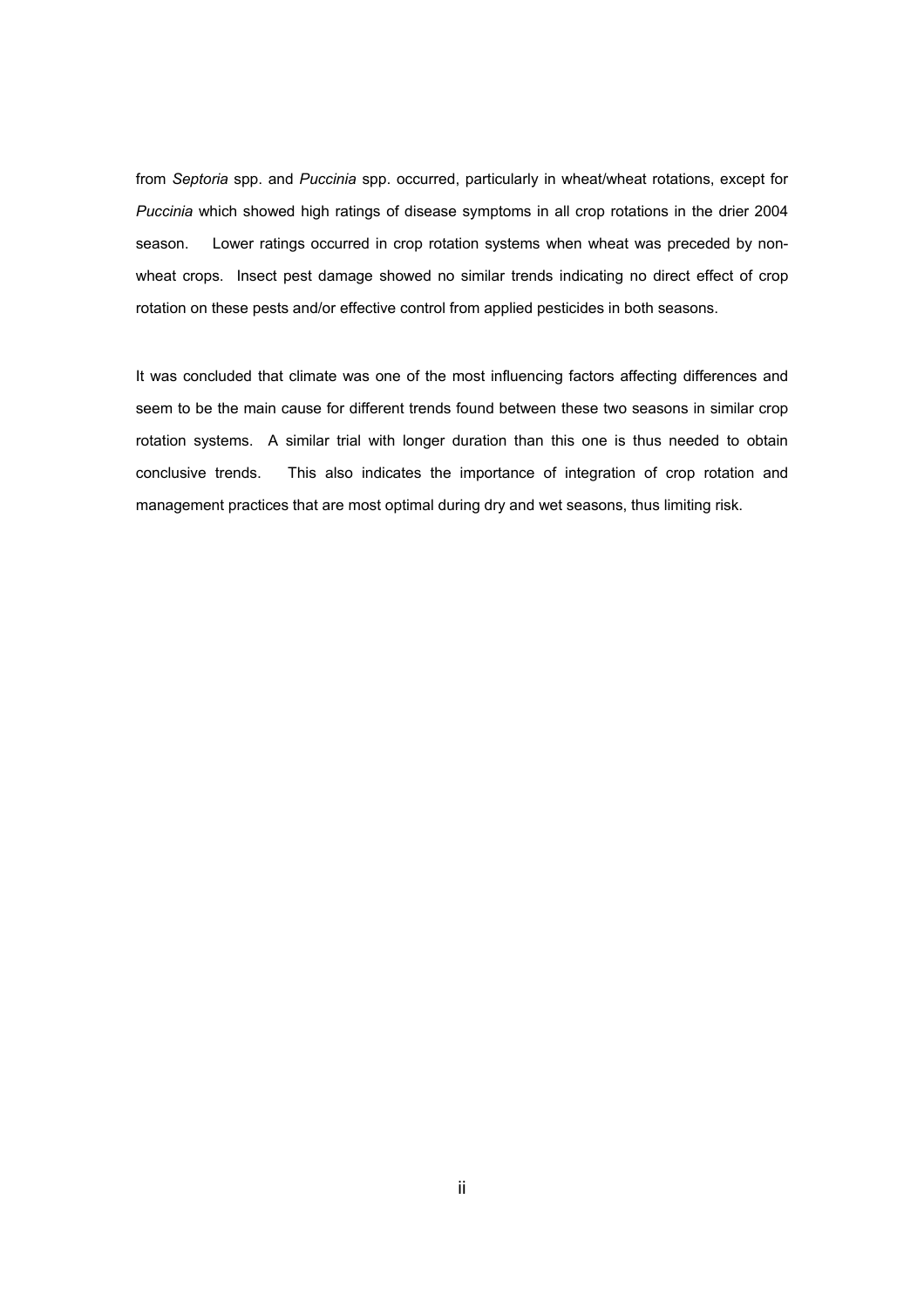## **Uittreksel**

'n Eksperiment is oor 'n twee jaar periode (2004-2005) uitgevoer op Tygerhoek proefplaas naby die dorp Riviersonderend in die Wes Kaap Provinsie van Suid-Afrika. Die effek van verskillende gewasrotasie stelsels op grond eienskappe, siekte en insek peste, onkruid populasies, groei, opbrengs en kwaliteit van koring in die koring fase, ingesluit in hierdie gewasrotasie stelsels, is bepaal. Hierdie eksperiment was deel van 'n lang termyn gewasrotasie proef wat reeds in die groeiseisoen van 2002 begin is.

Die eksperiment het bestaan uit 'n blok ontwerp met vier herhalings. Gewasse wat in hierdie gewasrotasie stelsels ingesluit was, was koring, gars, canola, lupiene en weidingsfases wat bestaan het uit medics en klawers wat saam gevestig was. Grondmonsters is by elke herhaling geneem vir N-inkubasies om gemineraliseerde N (NO<sub>3</sub> -N plus NH<sub>4</sub><sup>+</sup> -N) by 0-150 mm gronddiepte te bepaal. Ekstra grondmonsters is afsonderlik by 0-150 mm en 150-300 mm gronddiepte geneem vir basiese chemiese grondontledings. Elke herhaling het bestaan uit 3 m<sup>2</sup> wat verdeel was in 'n 1.5 m<sup>2</sup> perseel om geoes te word en kleiner 0.25 m<sup>2</sup> sub-persele vir verskillende trekkings van koringplante by verskillende groeistadiums. 'n Opname (telling) van droë massa en N inhoud van die verskillende plantkomponente, blaar oppervlakte indeks en simptome veroorsaak deur siekte en peste vanuit elke trekking is gemaak.

Tendense in basiese grondontledings tussen verskillende gewasrotasie stelsels het verskil tussen seisoene (2004-2005) terwyl soortgelyke tendense in gemineraliseerde N tussen die gewasrotasie stelsels wel voorgekom het. Hoogste grond gemineraliseerde N het in gewasrotasie stelsels voorgekom waar koring voorafgegaan is deur een en/of twee agtereenvolgende jare van weiding (medics en klawers) terwyl grond gemineraliseerde N na 'n lupien fase teleurstellend laag was gedurende al twee seisoene. Hierdie hoë vlakke van gemineraliseerde N in die grond het soortgelyke tendense as die kwaliteit sowel as koring opbrengste gehad terwyl fisiese grondeienskappe moontlik ook 'n groot bydrae tot opbrengste gehad het. Grond gemineraliseerde N na canola gedurende plant was hoog waarna vlakke baie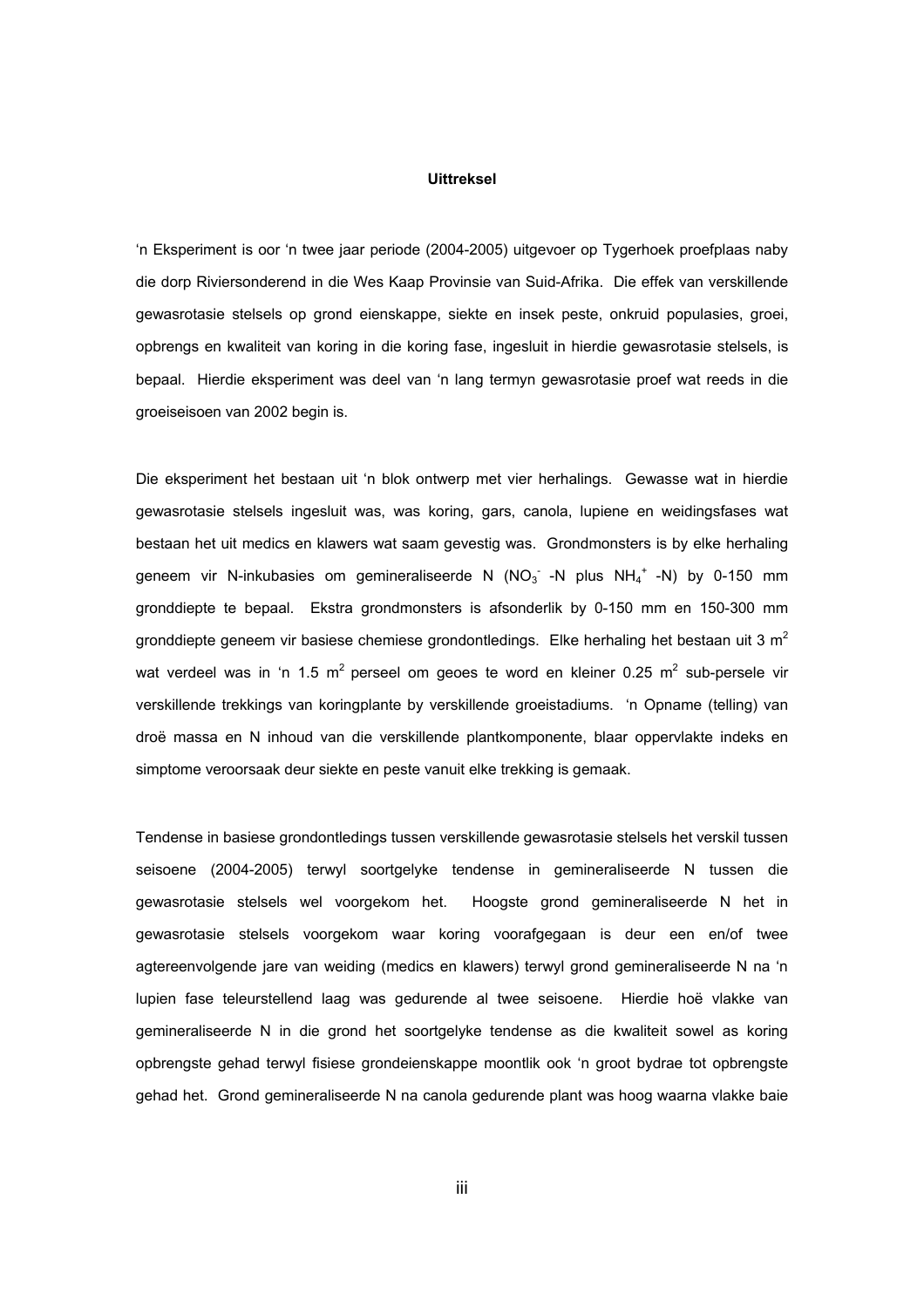laer was. Hierdie tendens dui op moontlike her-evaluering van N bemestings programme indien dieselfde neigings in soortgelyke, maar langer eksperimente gevind word.

Die hoogste voorkoms van siekte simptome was hoofsaaklik vanaf *Septoria* spp. en *Puccinia* spp., veral by die koring/koring gewasrotasies, behalwe in die geval in 2004 waar *Puccinia* hoë tellings van simptome by al die gewasrotasie stelsels getoon het. Laer tellings het by gewasrotasie stelsels voorgekom waar koring voorafgegaan is deur 'n ander gewas as koring. Skade weens insek peste het geen soortgelyke tendense tussen verskillende gewasrotasiestelsels aangedui nie. Dit dui aan dat daar geen direkte effek van gewasrotasie op insek populasies is nie en/of effektiewe beheer deur toediening van pestisiede gedurende al twee hierdie seisoene was.

Lolium spp. was die mees prominentste onkruide teenwoordig met geen aanduidende direkte effek van die verskillende gewasrotasiestels in hierdie twee seisoene op hierdie populasies nie. Tendense tussen gewasrotasie stelsels in die verskillende groeiseisoene dui daarop dat klimaat een van die grootste onafhanklike faktore was wat 'n effek op verskille tussen gewasrotasie stelsels gehad het. 'n Soortgelyke, maar langer eksperimentele periode is nodig vir moontlike beter bevestiging van afgeleide tendense. Hierdie resultate dui ook op die belangrikheid van integrering van gewasrotasie stelsels in bestuurspraktyke wat mees optimaal gedurende 'n groeiseisoen met hoë en lae reënval is.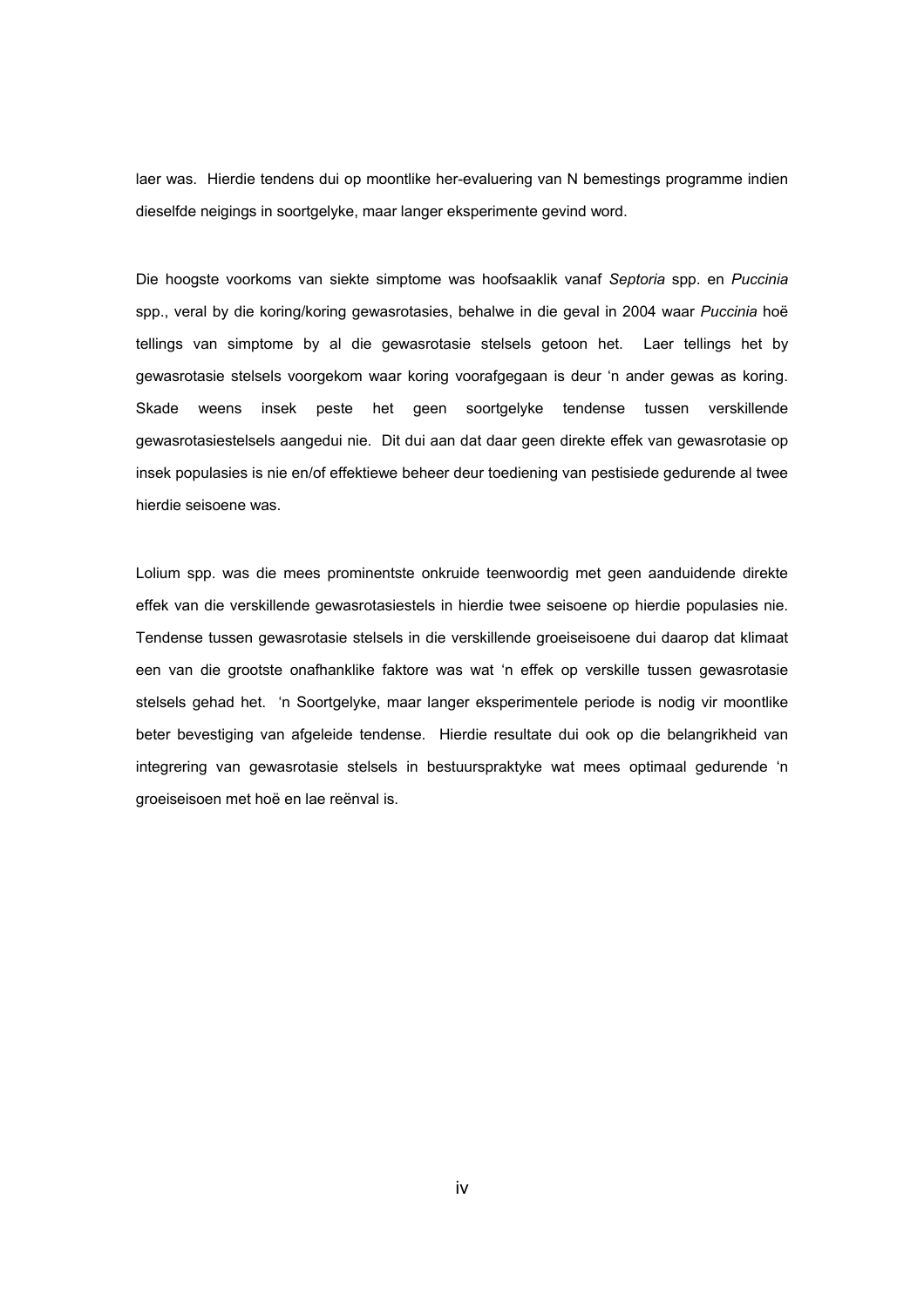**Dedication** 

I dedicate this writing to my parents who with their good example, inspiration, stature and love made me who I am today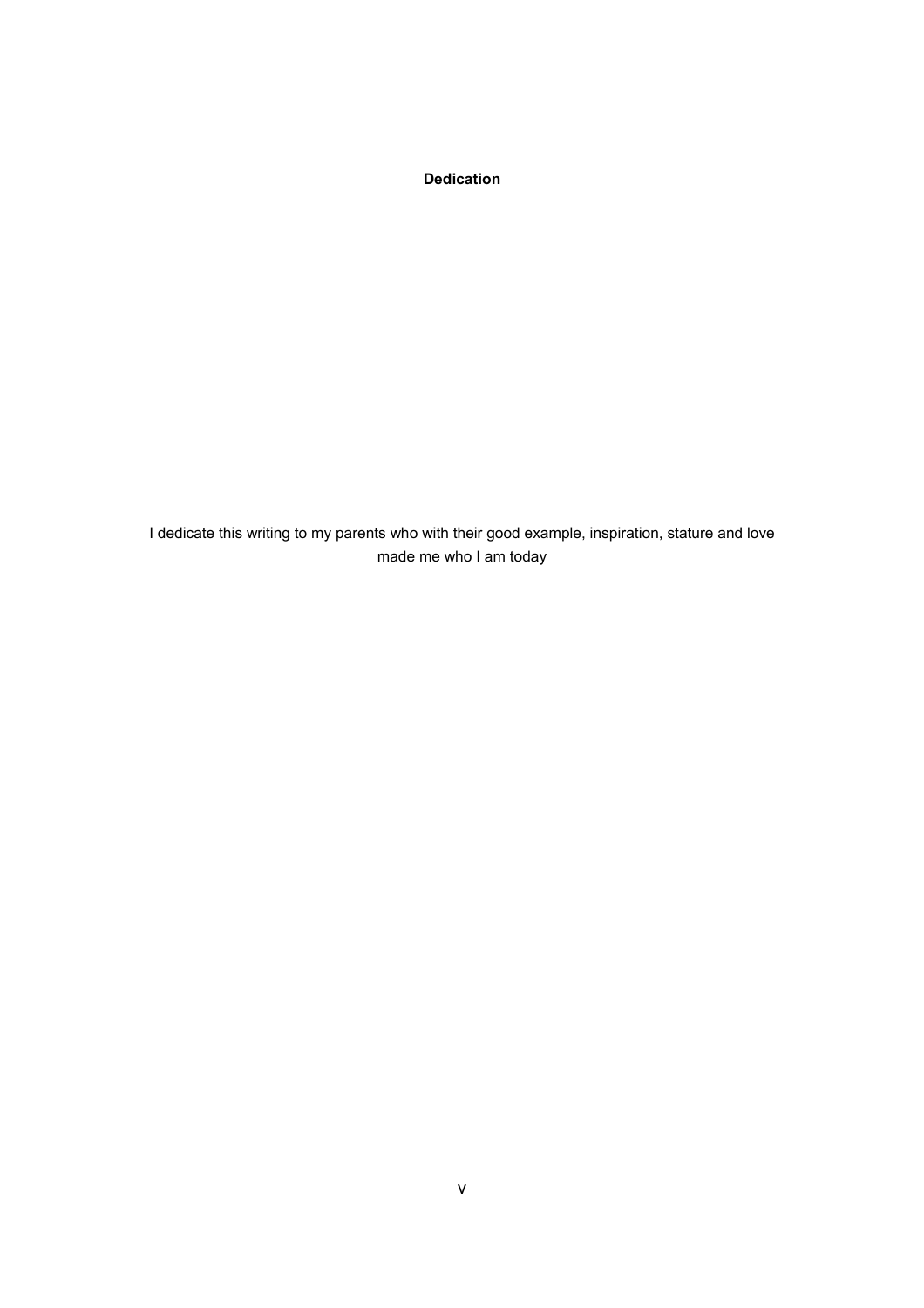# **Acknowledgements**

I would like to express my grateful thanks to:

Professor G.A. Agenbag for his immense guidance and provision of this privilege

Dr. M. Hardy for his invaluable assistance and advice

M. la Grange, L. Berner and R. Oosthuizen for their technical assistance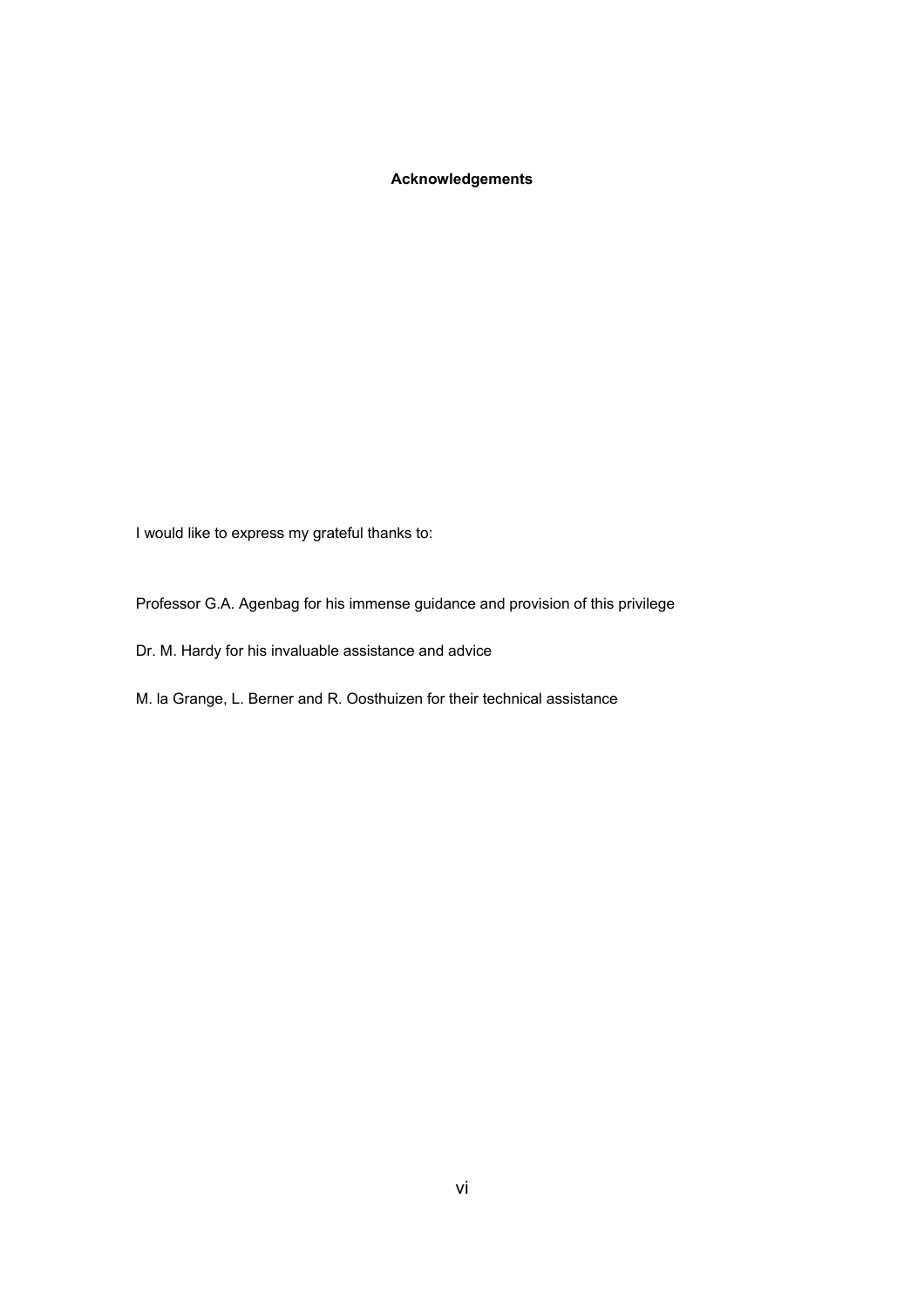# **List of Abbreviations**

| <b>BCW</b>  | Barley/Canola/wheat          |
|-------------|------------------------------|
| <b>BLW</b>  | Barley/Lupin/wheat           |
| <b>BPW</b>  | Barley/pasture/wheat         |
| <b>BPPW</b> | Barley/pasture/pasture/wheat |
| С           | Organic Carbon               |
| $^{\circ}C$ | Degrees Celsius              |
| <b>CPW</b>  | Canola/pasture/wheat         |
| <b>CRS</b>  | <b>Crop Rotation System</b>  |
| g           | Gram                         |
| <b>GSL</b>  | Glucosinolates               |
| $H^*$       | <b>Hydrogen Cation</b>       |
| Kg          | Kilogram                     |
| ł           | Liter                        |
| m           | Meter                        |
| mm          | Millimeter                   |
| mg          | Milligram                    |
| N           | Nitrogen                     |
| <b>PBPW</b> | Pasture/barley/pasture/wheat |
| <b>PCW</b>  | Pasture/canola/wheat         |
| <b>POPW</b> | Pasture/oats/pasture/wheat   |
| <b>POW</b>  | Pasture/oats/wheat           |
| <b>PPCW</b> | Pasture/pasture/canola/wheat |
| <b>PPOW</b> | Pasture/pasture/oats/wheat   |
| <b>PPW</b>  | Pasture/pasture/wheat        |
| <b>PPWW</b> | Pasture/pasture/wheat/wheat  |
| <b>PWW</b>  | Pasture/wheat/wheat          |
| t           | Metric ton                   |
| <b>WBCW</b> | Wheat/barley/canola/wheat    |
| <b>WBLW</b> | Wheat/barley/lupin/wheat     |
| <b>WPPW</b> | Wheat/pasture/pasture/wheat  |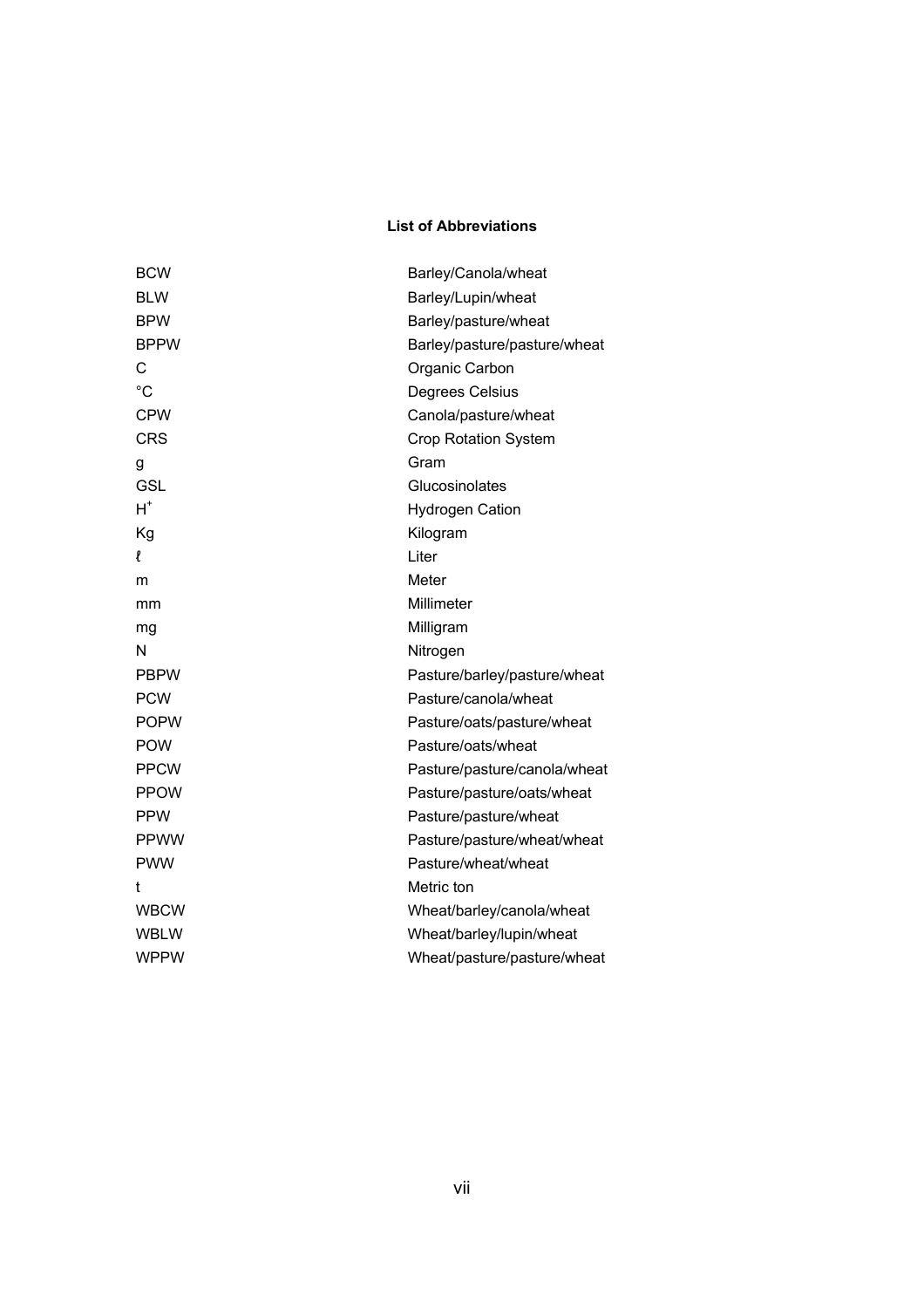# **Contents**

| <b>Chapter</b>                                                                                                | Page |
|---------------------------------------------------------------------------------------------------------------|------|
| 1. Introduction                                                                                               | 1    |
| 2. Literature review                                                                                          | 4    |
| 3. Site description, experimental design and crop management                                                  | 30   |
| 4. Effect of crop rotation on soil mineral nitrogen levels<br>and basic soil chemical properties              | 38   |
| The effect of crop rotation on plant density, crop residue, diseases, pests<br>5.<br>and weeds in wheat       | 56   |
| 6. The effect of crop rotation on the vegetative components, ear<br>development and N-content of spring wheat | 77   |
| 7. The effect of crop rotation on yield and quality of spring wheat                                           | 92   |
| 8. Summary                                                                                                    | 105  |
| 9. Appendix                                                                                                   | 108  |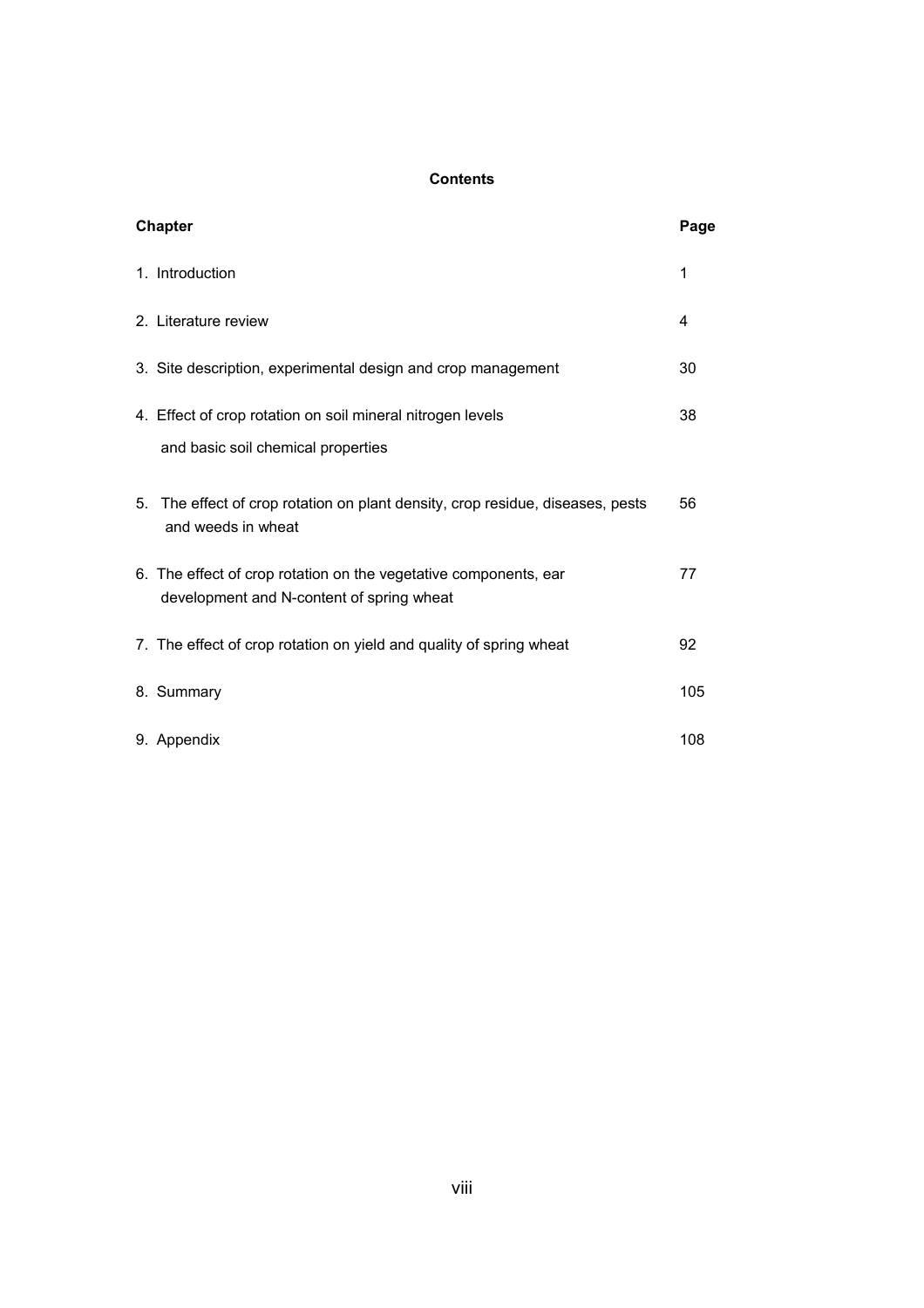# **Chapter 1**

## **Introduction**

Wheat is next to maize the second most important grain crop in South Africa (Kirsten & Meyer, 2005). About 33% of all wheat in South Africa are produced in the Western Cape Province with a total of approximately 685 000 t annually (Anon, 2006). Wheat production in South Africa do not meet the total demand for wheat nationally, thus making South Africa a net importer of wheat. With recent development in technology for production of alcohol and biofuels, increased requirement for wheat grain is possible. From this point of view, increased wheat grain production ha<sup>-1</sup> under sustainable conditions seems beneficial.

Wheat and barley are the main grain crops that are produced mostly under dry-land conditions in the Overberg area, which is situated in the Western Cape Province. The climate is typical Mediterranean with dry, hot summers and cold, wet winters. This is a winter rainfall area although desultory rainfall in summer does occur in some years. Spring wheat is normally planted in early May with the production season ending in November when the crop is harvested.

Crop rotations mostly increase wheat grain yield and quality when compared to monocropping (Brooke, Ellington & Reeves, 1984; Harris *et al.,* 2007). Due to this effect perpetual monocropping is not common practice in this region and wheat is seldom planted for more than three successive seasons. Producers normally implement crop rotations that include other crops rather than wheat and barley only such as lupins, medics, clovers, lucerne, canola and oats. Although increased yield and quality of wheat grain do occur with crop rotation due to problems such as high weed and disease infestations, soil degradation and high input costs associated with monocropping, little is known about the direct influence from individual and multiple factors in different combinations and concurrences on wheat grain yield and quality within certain crop rotation systems in this region. Monitoring of known influencing factors, and identification of possible interactions between factors, may improve the ability to develop optimal crop rotations and other management practices for any particular production circumstance, ensuring increased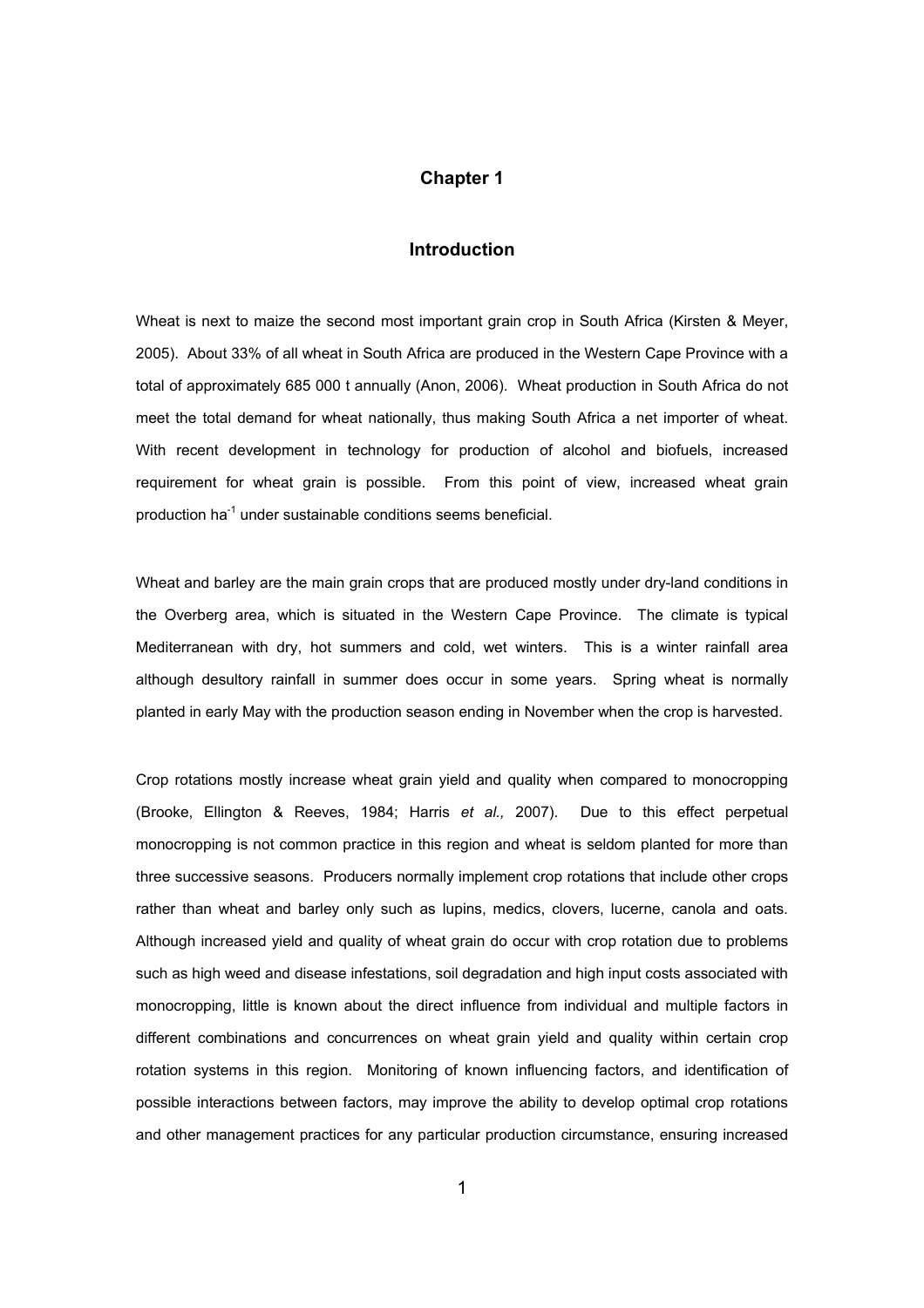wheat yield and quality in this region. This dissertation will mainly focus on the effect of crop rotation on soil and biological factors that influence the performance of the wheat crop during two growing seasons (2004-2005) as part of a long term crop rotation trial started in 2002.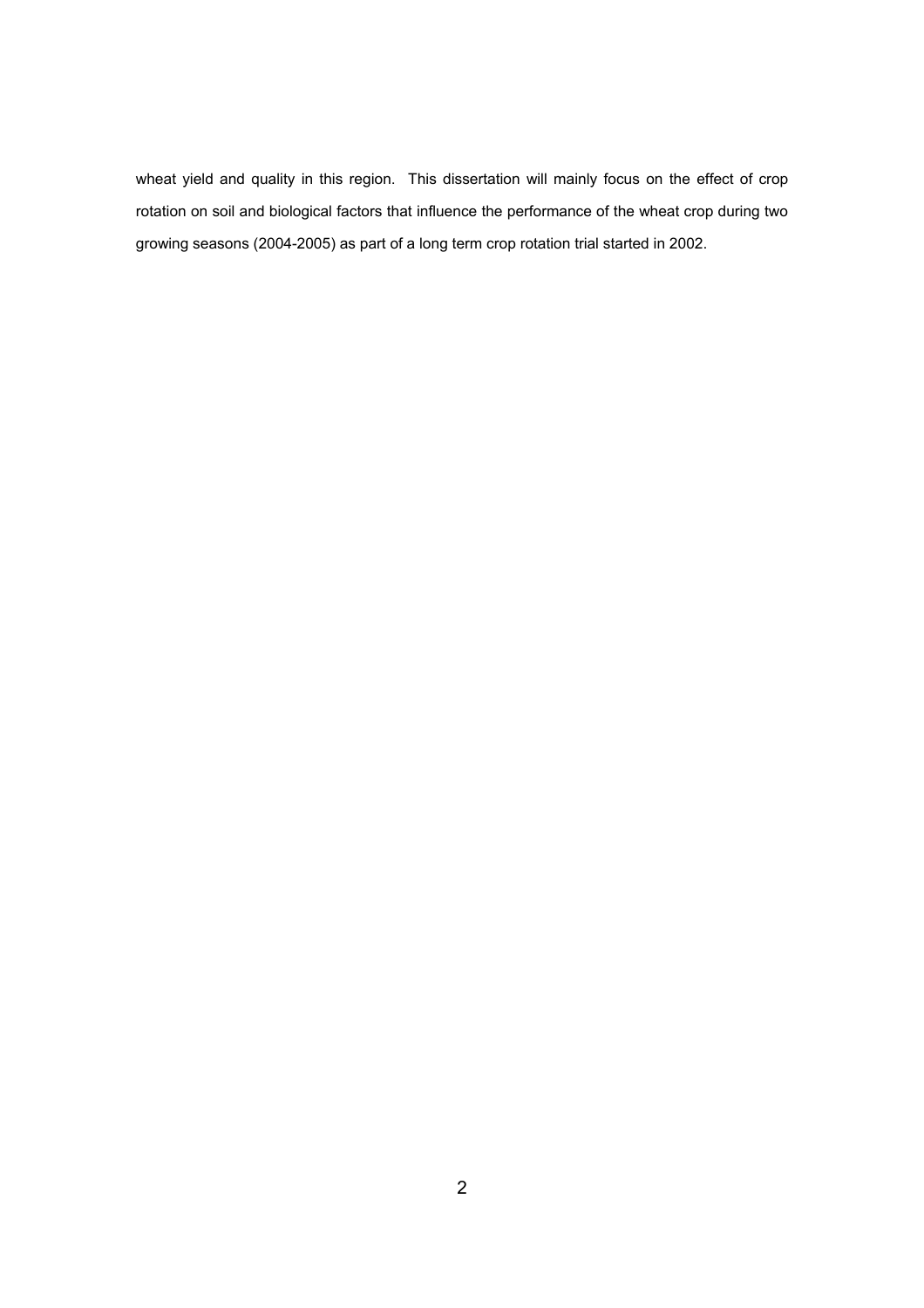## **References**

ANON, 2006. Abstract Agricultural Statistics. Department of Agriculture, Republic of South Africa.

BROOKE, H.D., ELLINGTON, A. & REEVES, T.G., 1984. Effects of lupin-wheat rotations on soil fertility, crop disease and crop yields. *Aust. J. Exp. Agric. Anim. Husb*. 24, 595-600.

HARRIS, H., MASRI, S., PALA, M., RYAN, J. & SINGH, M., 2007. Rainfed wheat-based rotations under Mediterranean conditions: Crop sequences, nitrogen fertilization and stubble grazing in relation to grain and straw quality. *Eur. J. Agron*. 28(2), 112-118.

KIRSTEN, J. & MEYER, F., 2005. Modeling the wheat sector in South Africa. *Agrekon*. 44(2), 225-237.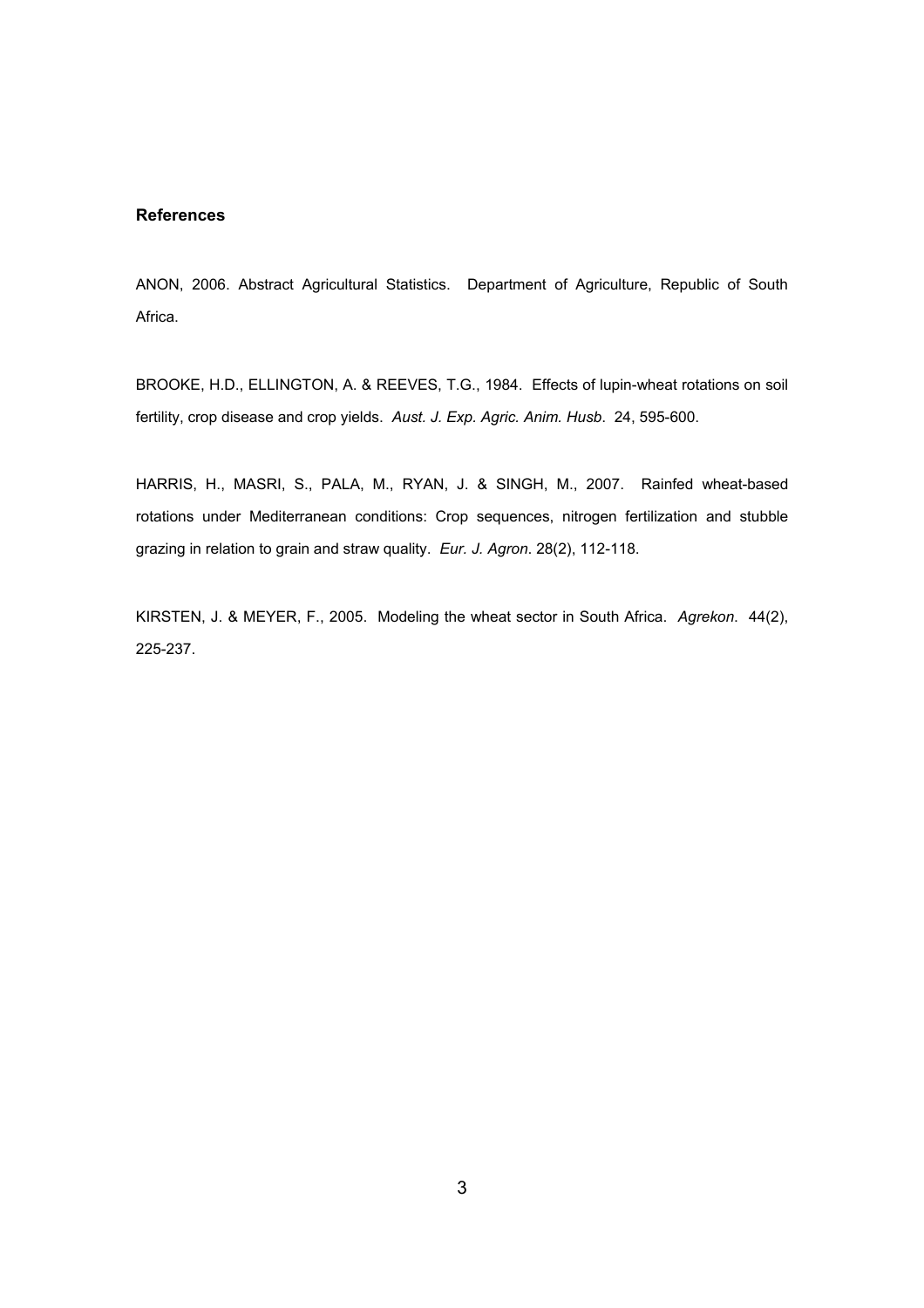## **Chapter 2**

## **Literature review**

The main objective in commercial farm management is to increase production with minimum financial input costs without compromising the biological sustainability of the production system in the long term (Fischer, Santiveri & Vidal, 2002). Wheat production is, from a biological point of view, mainly dependent on two aspects, namely the wheat plant itself and the environment surrounding the wheat plant. Breeding of wheat cultivars contributed to the ability of wheat plants to have higher resistance to diseases and pests, to be more drought resistant, and to have the ability to produce higher yields. This breeding is an everlasting task, contributing to reduced input costs and increased yields. In collaboration to this, the manipulation of the environment surrounding the wheat plant is also important. Crop rotation can be used to manipulate this environment because of effects on factors like soil physical, chemical and biological properties and other biotic factors like crop growth. The following review will mainly focus on these above mentioned factors.

# **2.1 Effect of crop rotation on different soil properties**

#### 2.1.1 Soil physical properties

#### *Soil structure*

Soil physical condition can be greatly improved probably causing improved crop growth as a result of increased formation of soil aggregates that ensure better root development. Soil aggregates influence the size and combination of the pores present in soil. Macropores predominantly help with aeration and water infiltration while smaller pores help with retention of soil water. It is thus not only pore size in soil that is important, but a certain combination of different sized pores. A management system can result in a high proportion of smaller pores that increase plant available water and nutrient use efficiency (Galantii *et al*., 2000). Plant roots were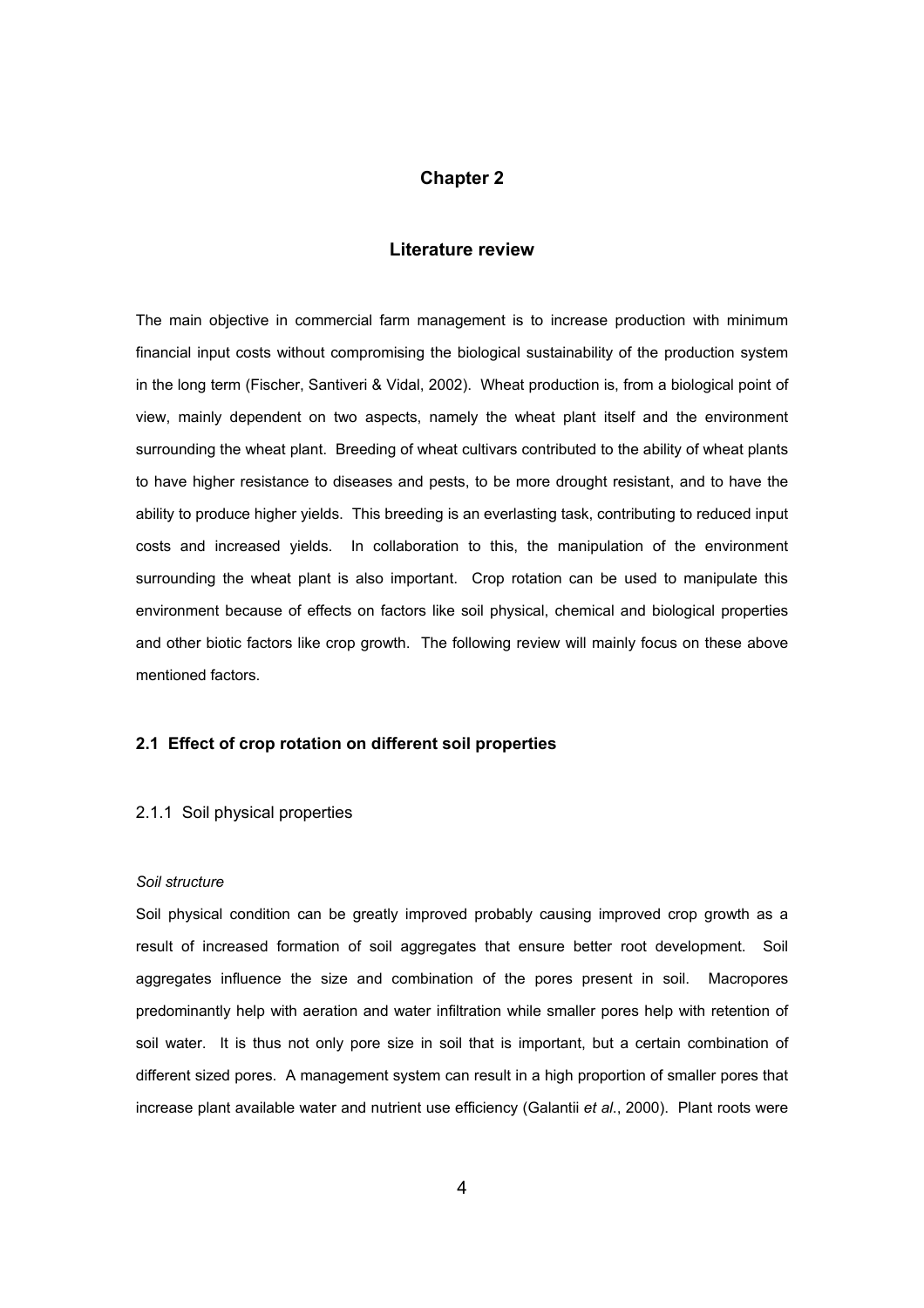identified as the most important agents in the formation of pores in undisturbed soils by Francis & Haynes (1990). Extra cellular metabolites like polysaccharides, lipids and proteins that are formed from microbial degradation of plant residue, function as cementing agents to stabilise soil aggregates (Blair, Lefroy & Whitbread, 2000; Rydberg, Stenberg & Stenberg, 2000). Decomposing roots and shoots will therefore have an effect on aggragate stability (Rasse, Santos, & Smucker, 2000).

Chan & Heenan, (1996) showed that soil used for the production of lupins and canola was more porous and had a lower shear strength compared to that used for barley production in a rotation system trial conducted in Wagga Wagga, N.S.W., Australia. They found that lupins were very effective in aggregate formation and stabilization, while barley was effective in stabilization, but less in aggregate formation. Pasture legumes also seem to greatly increase pore and aggregate formation (Blair *et al*., 2006). It therefore seems that cereal crops mostly contribute to the stabilization of aggregates, while legumes and canola contribute to formation and improvement of soil aggregates.

#### *Soil compaction*

A good soil structure and aggregate size rather than heavily compacted soil is very important for good seed-soil contact, together with good soil water content to achieve sufficient germination and plant growth (Bouaziz & Bruckler, 1989).

When soil aggregates are destroyed, small soil particles move into spaces between aggregates causing soil compaction and crust formation (Francis & Haynes, 1990). It thus seems more meaningful to express compactibility of soil in terms of soil permeability and pore characteristics rather than only bulk density, because it has a more pronounced effect on plant growth (Soane, 1990).

Some of the most prominent causes for soil compaction are soil tillage, agricultural machinery traffic (Chan & Jayawardane, 1994), and trampling of grazing animals (Blair & Crocker, 2000). The compaction as a result of grazing sheep will probably be higher during two years of pasture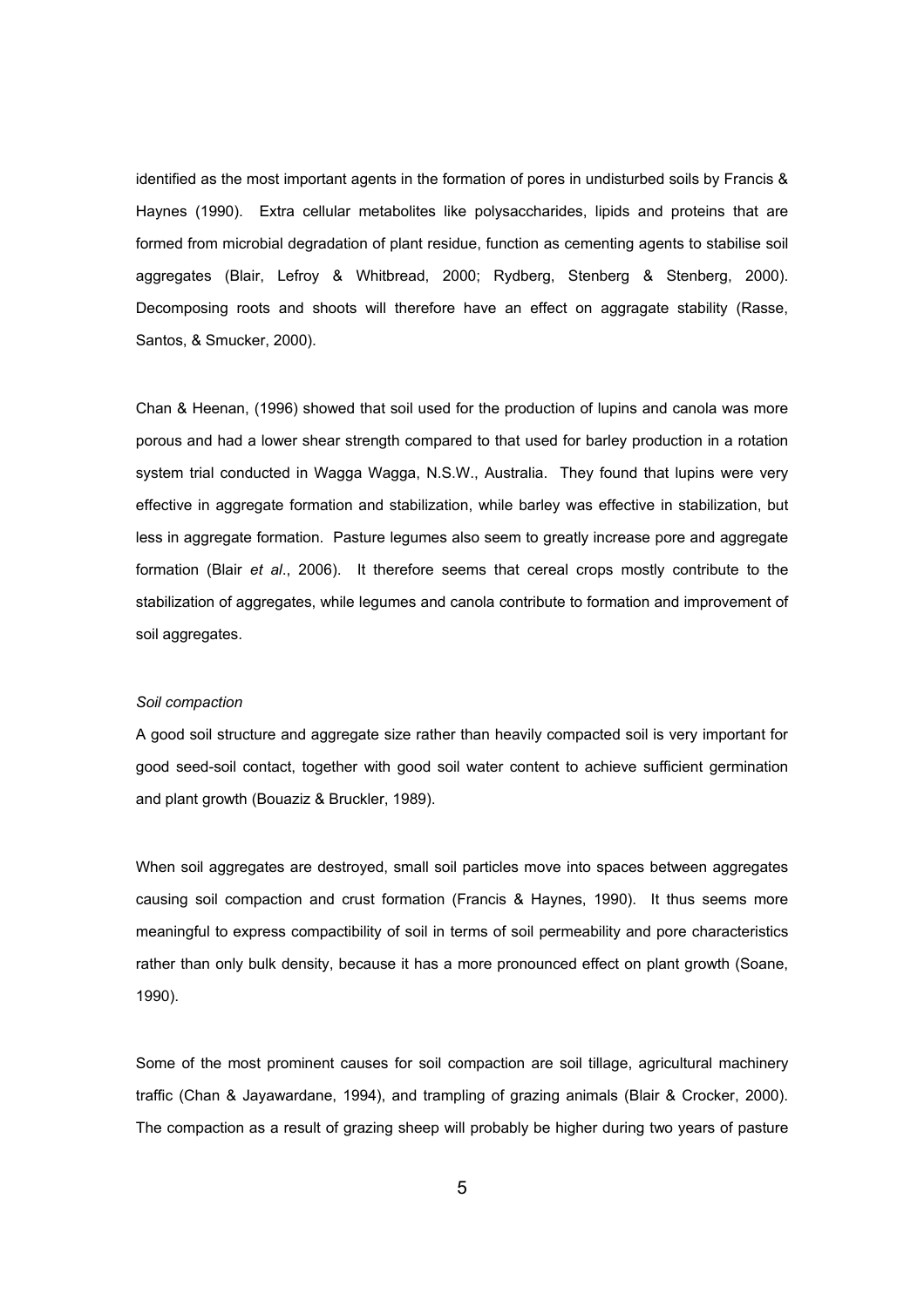than one, due to a longer period of soil compaction from trampling hooves (Blair & Crocker, 2000). Thus, the structural deterioration of soil will probably be the highest in the first grazing season after sowing and also during wet conditions. Above mentioned aspects indicate effects from management practices like grazing by sheep, especially during the first season of pasture in a crop rotation system, should be limited during wet conditions.

Soil compaction can be counteracted mainly through deep tillage, to reduce soil compaction, especially when following a pasture phase, (Agenbag, Kotze' & Langenhoven, 1998) and 'biological drilling' (Cresswell & Kirkegaard, 1995) by strong root systems.

Chan & Heenan (1996) found that crop-induced differences to soil structure were short-lived when conventional tillage practices were used. They concluded that reduced-tillage might for this reason help to improve soil structure. Thus, the more the soil is tilled per season, the higher the risk of destroying soil structure resulting in neutralizing the positive effect of crop rotation on crop productivity. Crop rotation and as well as type and frequency of tillage thus have to be applied correctly for increased yield and sustainability in the long term.

Root systems from certain crops have a better ability to penetrate into deeper soil layers than others, thus causing a more significant 'biological drilling' effect, but differences may be affected by growth conditions. More frequent rainfall may for example result in shallow rooting depths for many crops (Hanson, Merrill & Tanaka, 2002), while biological drilling may also be less efficient when the B-horison of the soil is very dense (Cresswell & Kirkegaard, 1995). Hanson *et al*. (2002) showed that shallow rooted plants (cereals) have a better ability to grow more fine roots in drought than deep rooted plants (legumes and canola), which may favour cereal production in shallow, dry soils.

Various crops can be used in crop rotation for the benefit of biological drilling. Blair *et al*. (2000) suggested that the increase of hydraulic conductivity of the soil when lucerne is grown, is due to its strong rooting characteristics that can result in roots of more than 1.1 m in depth (Pietola & Smucker, 1995). Increased yields of wheat after a canola crop may be the result of better root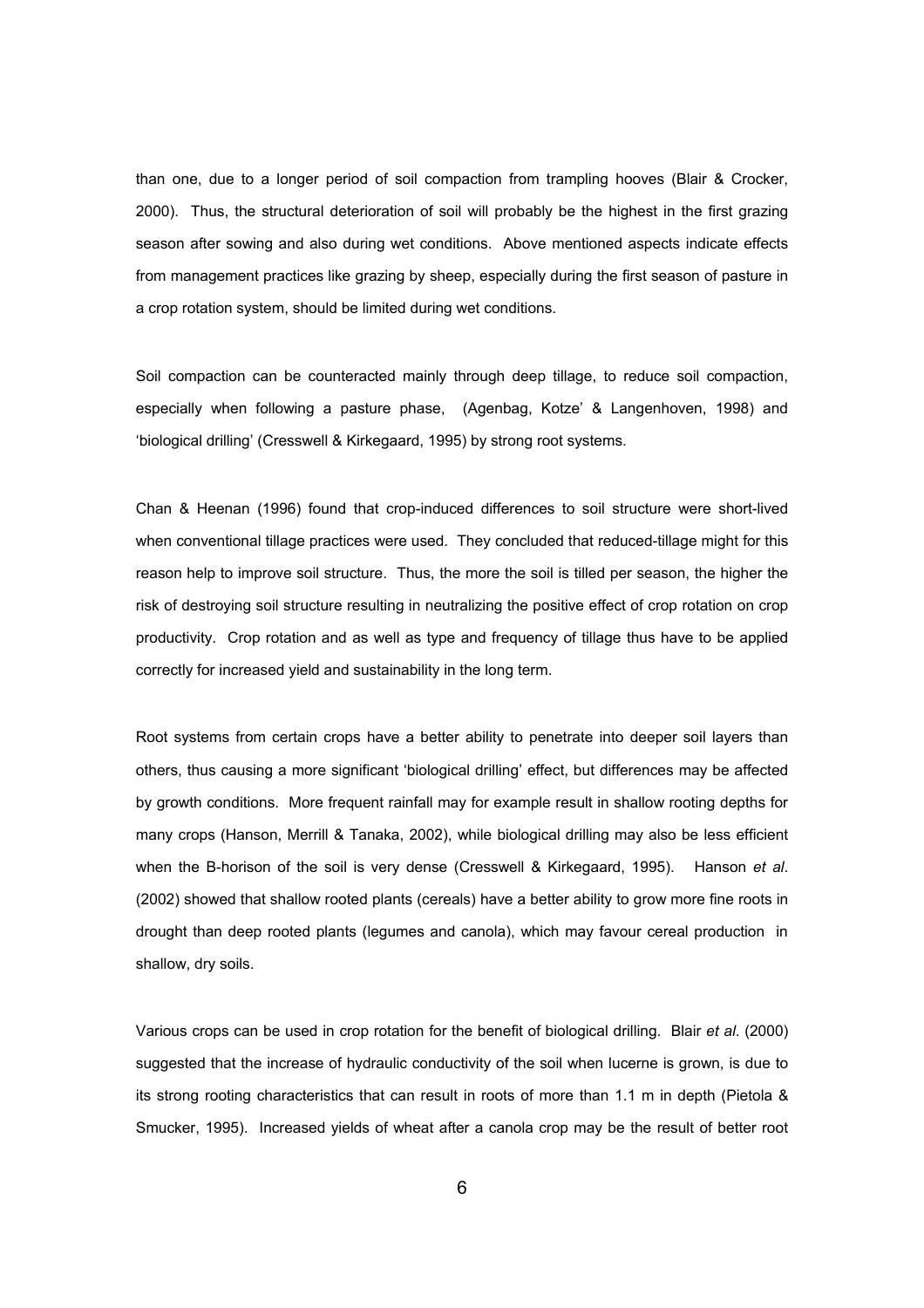development due to channels created by the canola roots (Angus, Herwaarden & Howe, 1991) that can grow to depths of more than 1.1m (Cresswell & Kirkegaard, 1995; Hanson *et al*., 2002).

#### *Soil moisture and temperature*

Crop rotation can have an effect on the soil moisture content and soil temperature because of differences in crop residue. Crops and production systems which result in more residue on the soil surface can reduce soil temperatures during the day and increase soil moisture content, but these differences are more pronounced in dry compared to very wet seasons (Ashton & Fisher, 1986). The effect is also dependant on residue composition (Magid, McDonagh & Thomsen, 2001), resulting in more residue to be present after a cereal crop and thus possible higher moisture and lower soil temperature. Crop residue from certain crops is also more palatable to grazing animals than others. An example of this is lupins and oats that are probably more palatable than wheat causing more crop residue to be left on the soil surface after a wheat crop than after lupins or oats, thus also having an effect on soil moisture and temperature.

## 2.1.2 Effect of crop rotation on soil chemical properties

#### *Organic carbon content*

The organic carbon content of the soil affects availability of nutrients in soil and for this reason also crop yield and quality. Different crops and rotations of crop can have a significant effect on the sequestration of organic carbon in soil (Post & West, 2002). Blair *et al*. (2000) found that inclusion of legume crops in a crop rotation system increased the carbon content and aggregate stability of soil when compared to wheat monoculture or wheat/fallow systems. The method of soil tillage also has a significant effect on organic carbon content of soil (Dos Santos *et al*., 2002). Legume crops produced in minimum tillage systems may for this reason result in higher soil carbon contents and increased soil fertility.

## *Nitrogen content*

Plant available nitrogen content of soil is one of the most important factors affecting yield of grain crops (Berntsen *et al*., 2002). Plant available nitrogen levels in soil can be significantly increased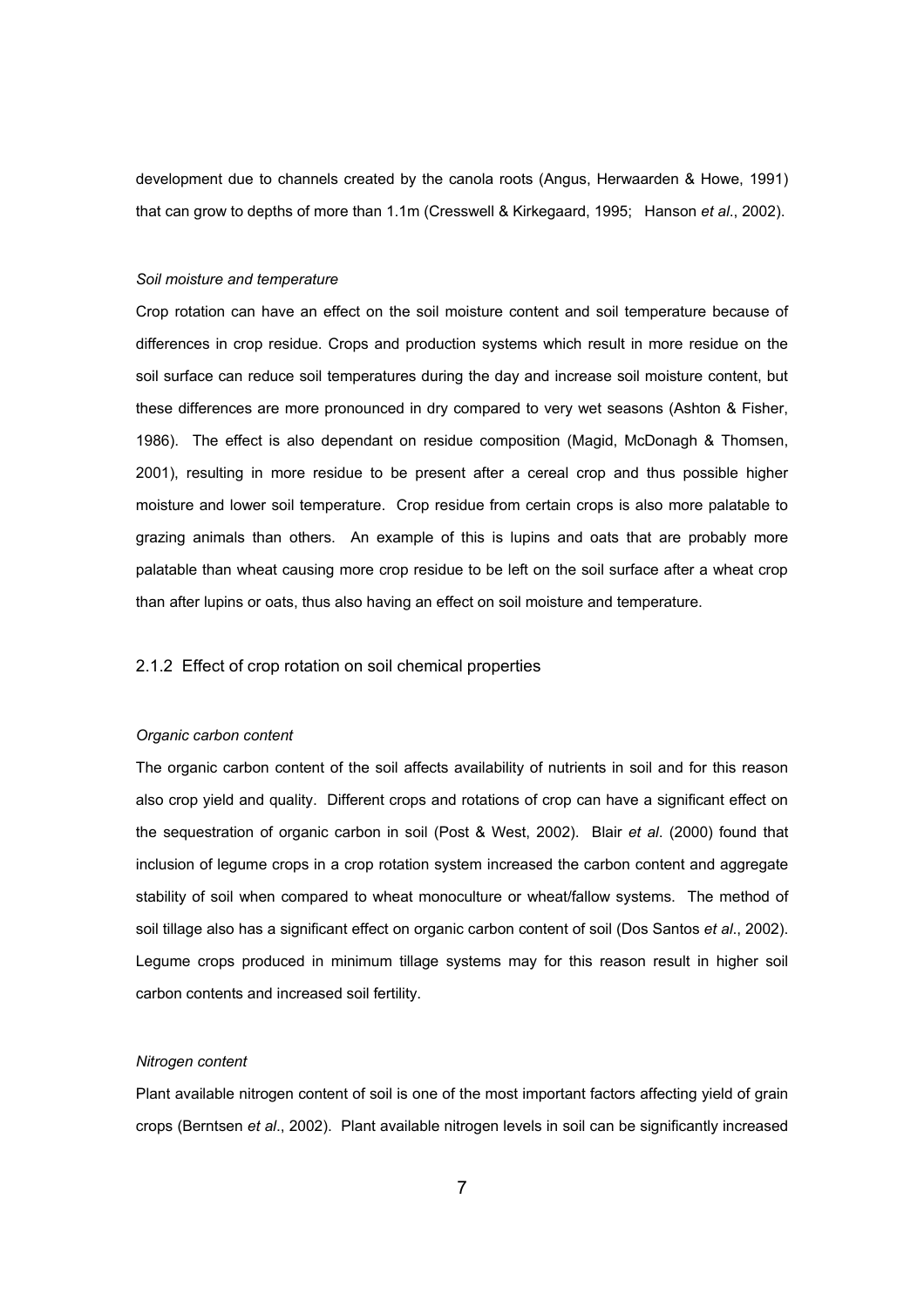by using crop rotation included with legumes. Cooper *et al*. (2002) found medics contributed on average 131 kg N ha<sup>-1</sup> per annum to a successive wheat crop in a medic/wheat rotation. Ley farming with medics can thus be an option to restore nitrogen depleted soils. Collins *et al*. (1998) found yield benefits of wheat after lupins were much higher than that after subterranean clover, while grain protein and soil nitrogen were the highest after subterranean clover. Hamblin, Mason & Rowland (1988) showed an increase of 350 kg ha<sup>-1</sup> in the yield of wheat after lupins compared to that after wheat in the absence of N fertilizer, but Maali (2003) found no large yield benefit in wheat as a result of lupins in a crop rotation system of four years (wheat/canola/wheat/lupin). The probable cause was that lupin were only planted once every four years. Howe, Kirkegaard & Mele (1999) found the highest accumulation of mineral nitrogen in the soil after canola (94 kg ha<sup>-1</sup>) in an experiment where mineral nitrogen was measured after wheat, oats, canola, peas and lupins. They suggested that this may be due to biocidal compounds released by canola roots which caused a more rapid decomposition of crop residue and organic material in the soil. Angus, Kirkegaard & Ryan (2006) also found that *Brassica* root tissue released mineralized nitrogen at a higher rate than wheat root tissue.

Nitrogen mineralization can also be affected by the C:N (carbon: mineralized nitrogen) ratio in the crop residue and the soil. Angus, Bolger & Peoples (2003) found a higher proportion of fine roots and therefore a C:N ratio of 19:1 in subterranean clover, compared to a C:N ratio of 26:1 in lucerne. For this reason, N-mineralization after clover was higher in the first year following these crops, but lucerne seemed to have a longer lasting effect on mineralization and plant available nitrogen in the soil. Maali (2003) suggest that lupins improve N-supply during the grain filling stage. This stage is one of the most important growth stages of wheat where sufficient N-supply is needed for a good wheat crop. Different preceding crops therefore, not only affect the total amount of nitrogen available to a following crop, but also the availability before and during the growing season (Gunnarsson & Marstorp, 2002).

#### *Other nutrients*

Crops differ in both the ability to absorb nutrients as well as the amount of nutrients absorbed from different soil depths. A deeper rooting crop has the ability to sometimes utilize more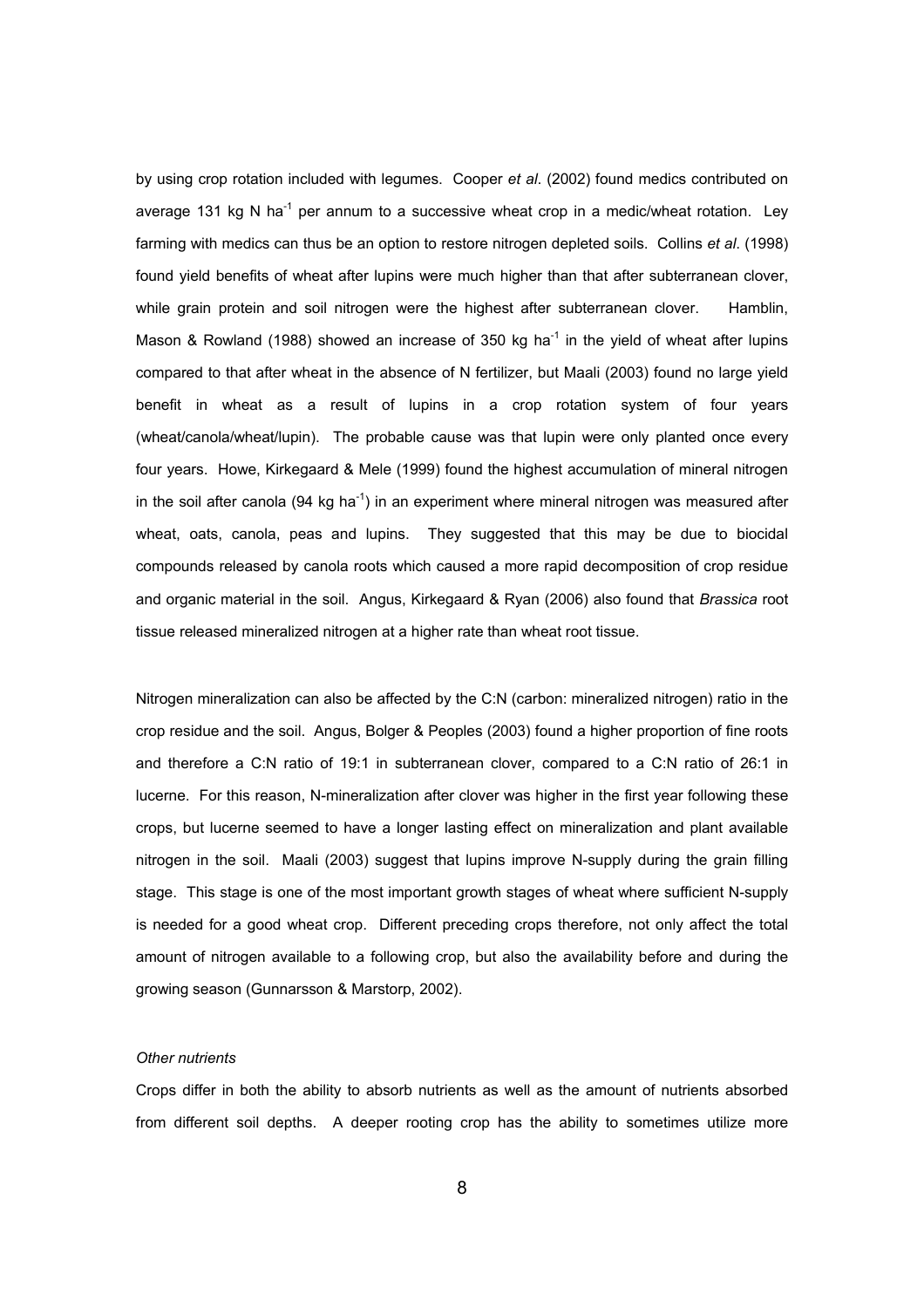nutrients due to their deeper rooting systems compared to crops like wheat with shallower root systems (Hanson *et al*., 2002). Deep rooting crops also seem to have the ability to re-locate nutrients to different soil depths. Loss, Ritchie & Robson (1993) reported that lupins can absorb potassium in the subsoil and deposit it on the top of the soil when the crop residue is left on the soil surface after harvest. Residues of pulse crops and canola have higher concentrations of nitrogen and phosphate than residues from cereal, thus returning more nutrients to the soil than cereal crops (Arshad & Soon, 2002). Dormaar *et al*. (1995) also found that canola absorb more phosphate than wheat and that canola residue may for this reason be more valuable than wheat residue in soil containing low levels of phosphate .

# *pH*

Different crops may affect the rate of acidification in soil. Coventry & Slattery (1991) found that a lupin/lupin rotation may have an acidifying effect in the 0-400 mm soil profile after 15 years, compared to the 0-200 mm profile in a wheat monoculture. This was due to higher nitrogen mineralization and the deeper, more aggressive growing root system of the lupins crop. Loss *et al*. (1993) also suggested that a lupin/wheat rotation may not be sustainable, because of soil acidification. This more pronounced acidifying effect with the lupin/lupin rotation was ascribed to the oxidation of organic nitrogen to nitrate and also due to excretion of  $H^+$  by  $N_2$ -fixing legumes that absorb more cations than anions. A favorable pH level is not only a necessity for the uptake of nutrients, but also create a favorable environment for micro-organisms that is needed to form humus and aggregates that will improve the soil condition (Rydberg *et al.*, 2000). For this reason, Ferris *et al*. (1989) came to the conclusion that lupin/wheat crop rotations will not be sustainable on the long run if lime is not applied at regular intervals.

## 2.1.3 Effect of crop rotation on soil biological properties

#### *Macro-organisms*

Presence of macro-organisms (mostly earthworms) in combination with plant roots may have a significant effect on soil physical and chemical properties (Cothier *et al*., 1998; Beukes & Thosago, 2004). Other macro-organisms can also effect soil condition. Ponge, Topoliantz &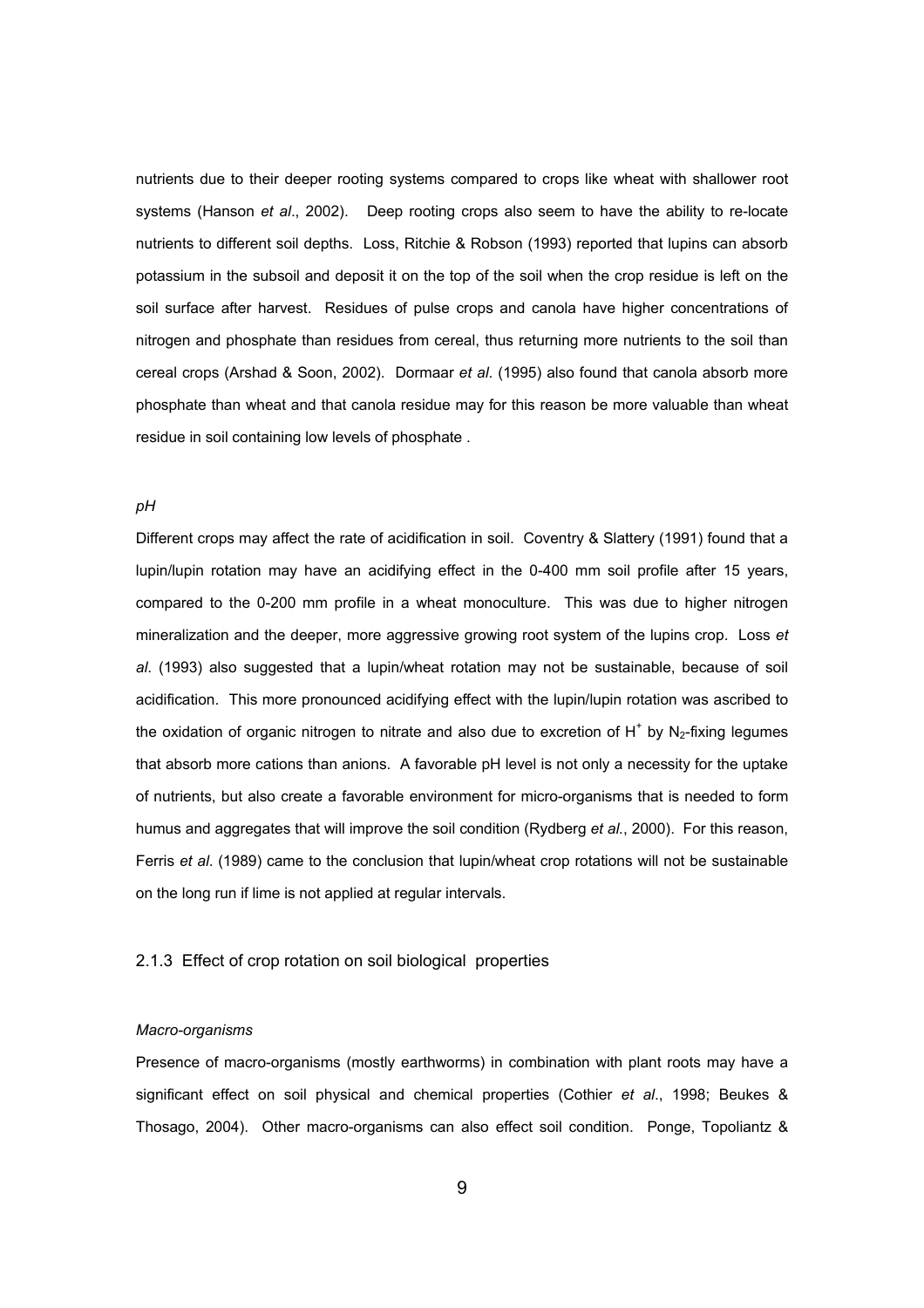Viaux (2000) suggested that enchytraeids could have a more positive influence on soil quality due to their higher tunneling activity (biological tilling) and deposition of feacal pellets than earthworms. For this reason enchytraeids can play an important role in the maintenance of soil structure and can have a influence on soil fertility when earthworm populations are low. Better water infiltration in reduced and direct drilled systems compared to plough based systems is probably due to macro-channels that were created by these organisms and decaying roots (Rasmussen & Schonning, 2000).

Macro-organisms can also increase mineralization of N in soil (Baranski, Edwards & Subler, 1997), due to higher populations of nitrifying and denitrifying bacteria in the drilosphere (soil lining of earthworm burrows) (Berry & Parkin,1999), while Binet *et al*. (2001) found a larger and more active microbial population when earthworms were present in soil.

Macro-organisms can also influence plant pathogenic populations. Benger *et al*. (1993) suggested that severity of *Rhizoctonia solani* can be reduced due to activities of *Aporrectodea trapezoides*. They suggested that the cause for this was soil disturbance, increased plant available N, ingesting of hyphea from *Rhizoctonia solani* and accelerated decomposition of plant residue, thus limiting available nutrient supply to *Rhizoctonia solani*. Davoren & Stephens (1997) demonstrated the reduction of influence of *Rhizoctonia solani* on the growth of subterranean clover and perennial ryegrass due to *Aporrectodea trapezoides* and *Aporrectodea rosea*. Arthropoda like springtails can also influence infection by *Gaeumannomyces graminis* var. *tritici* and *Fusarium* spp. Innocenti, Sabatini & Ventura (2004) concluded that ingestion of conidia and hypha by *Protaphorura armata* lacked cytoplasmic content and *Gaeumannomyces graminis* var. *tritici* and *Fusarium culmorum* was ingested by it. Davoren & Stephens (1995) found that *Aporrectodea trapezoids* and *Aporrectodea rosea* reduced the take-all root disease rating on wheat, while *Aporrectodea trapezoids* did not influence the rating of *Rhizoctonia solani*. Davoren *et al*. (1994) also showed that *Aporrectodea rosea* and *Aporrectodea trapezoids* have the potential to reduce the severity of take-all on wheat under field conditions.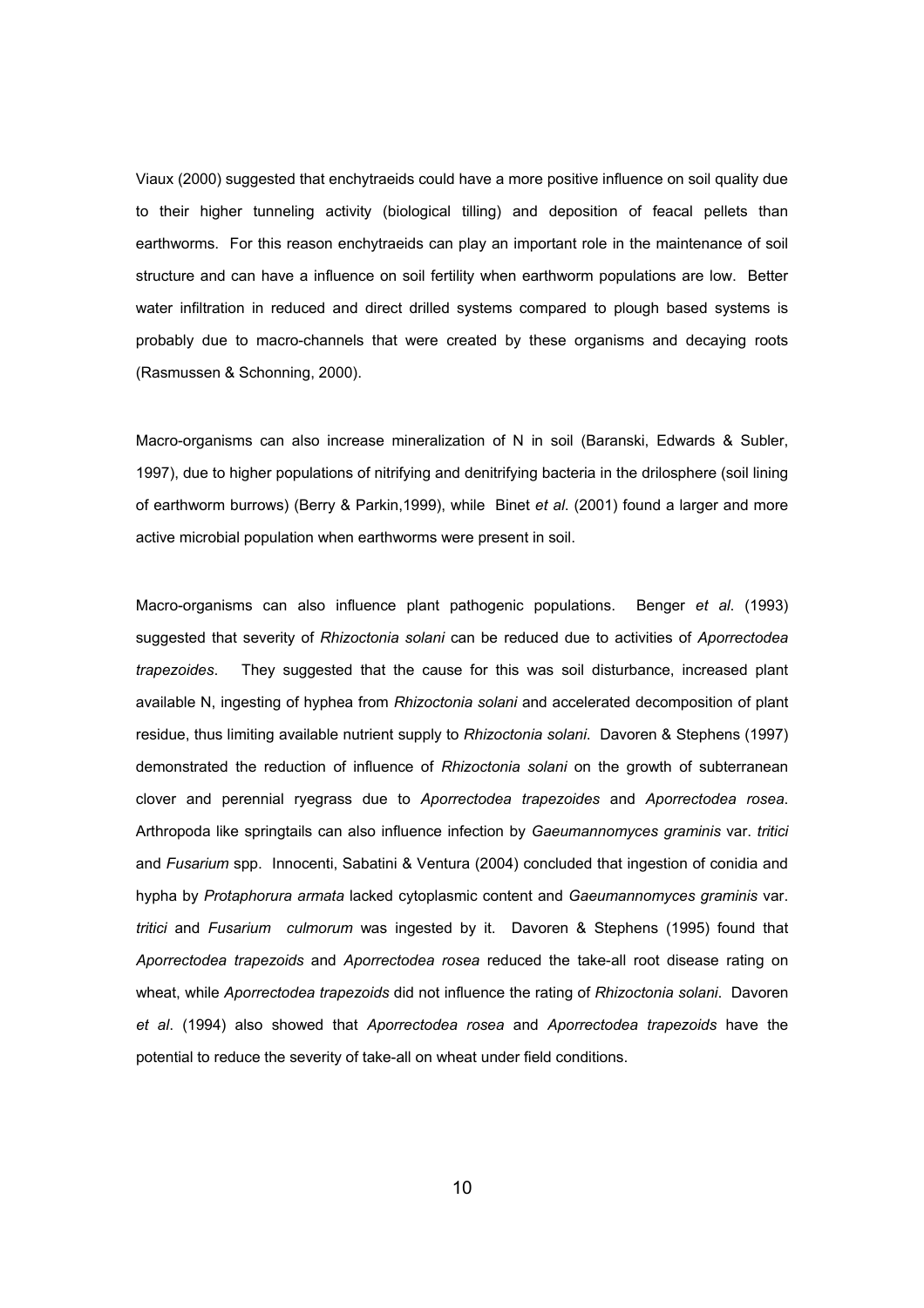Although soil tillage and especially ploughing, can have a large impact on earthworm populations (Ponge *et al*., 2000), earthworms seemed to be more abundant in cereal compared to legume phases in the rotation system due to more wheat plant residue that decompose more slowly thus causing better food supply for macro-organisms under cereals (Beukes *et al.*, 2004). Crop rotation with minimum till practices thus seem to benefit a variety of macro-organisms and thus the mentioned 'biological tilling' effect.

#### *Micro-organisms*

The stability and formation of soil aggregates depend to a large extend on the formation of bonding agents which are derived from soil organic material as well as from fungal hyphae, especially micorhizal hyphae (Blair *et al*., 2000).

Micro-organism populations may be affected by crop rotation used. Clayton, Lupwai & Rice (1998) found that the soil microbial diversity under wheat preceded by red clover, field peas and green manure was much bigger than wheat following wheat or fallow. Arshad, Gill & Izaurralde, (1998) found that wheat and barley yield on wheat stubble averaged less than on canola stubble due to increased populations of micro-organisms from crop rotation that caused more favorable conditions for crop growth. Legume-based crop rotation can also have a very positive effect by supporting the diversity of soil microbial communities (Clayton *et al.*, 1998). Dense canopies produced by canola can create a more humid soil environment which will favour high microorganism populations and a faster breakdown of crop residue (Bambach *et al.,* 2004). Microorganisms can also be influenced by the biofumigation effect from canola (Angus *et al*., 1998; Abbott *et al.*, 2000). According to Abbott *et al*. (2000) and Howe *et al*. (2000) the biofumigation effect of canola is due to the production of glucosinolates (GSL), which is converted to isothiocyanates upon hydrolysis. Isothiocyanates have been demonstrated to kill pathogenic nematodes and fungi and may contribute to a reduction in crop diseases and nematode damage. The mature shoot tissue of canola contain very little GSL compared to the root tissues, so that the incorporation of the shoot tissue will not increase the biofumigation effect (Howe *et al.*, 2000). There is however still no certainty on which and to what extend all these above mentioned aspects contribute to the higher yield of wheat when preceded by canola (Abbott *et al.*, 2000).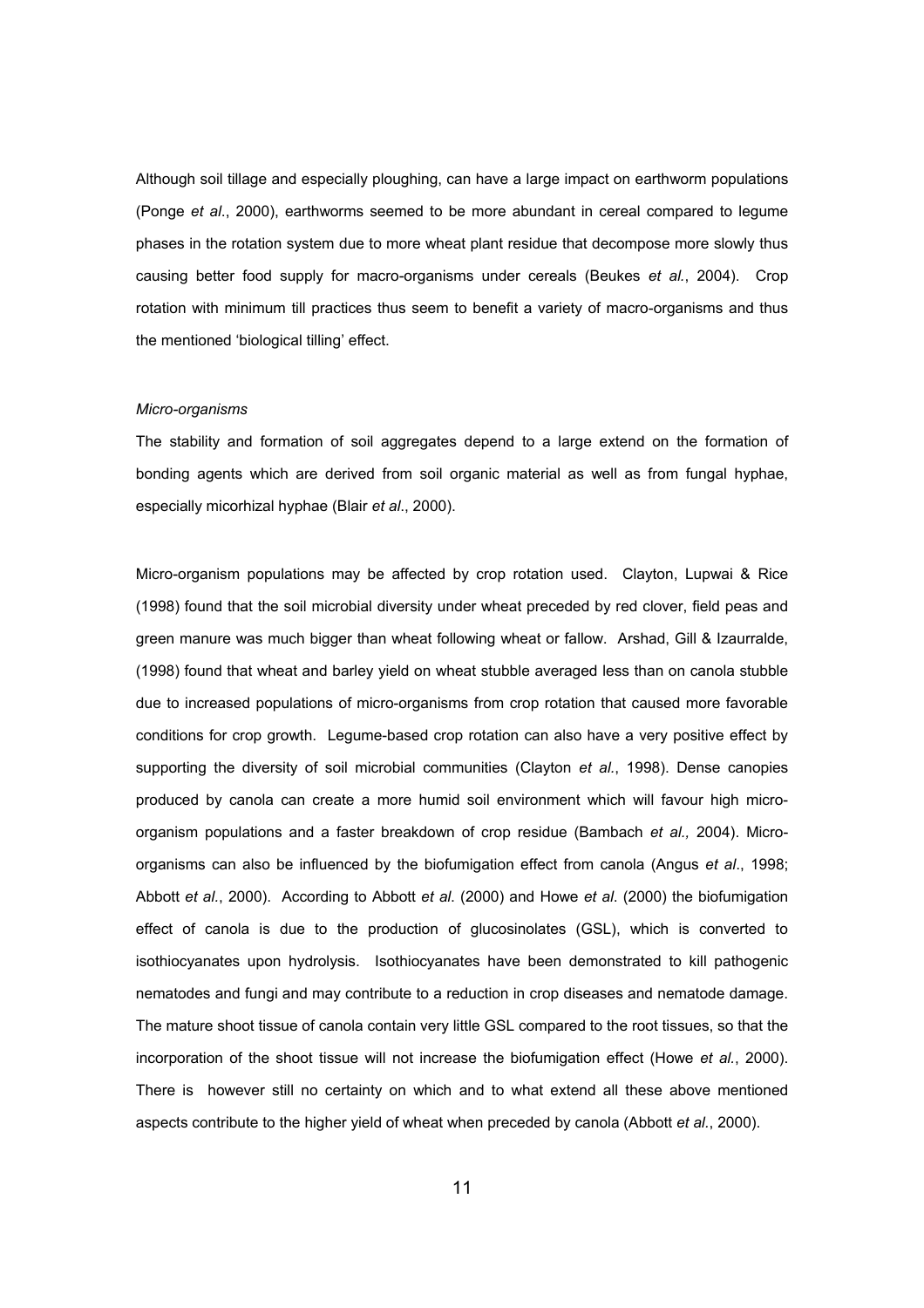Tillage can increase and change populations of micro-organisms. Rydberg *et al.* (2000) found that stubble cultivation in the upper 120 mm of a silty clay loam soil increased micro-organisms populations and stimulated microbial biomass, while Clayton *et al*. (1998) found that tillage significantly reduced the diversity of bacteria in the soil. They concluded that conservation tillage and crop rotation supported the diversity of microbial communities.

## **2.2 Effect of crop rotation on weeds, pests and plant disease**

#### 2.2.1 Disease

Incidence of foliar and root disease on crops depends on the characteristics of and interaction between the host, pathogen and environment and how these three aspects are manipulated by management practices. Some host crops show a certain level of resistance to a disease and/or pest that can prevent it from extensive damage and/or maintaining high production levels, while some crops can also not be a host for some diseases and pests at all (Bailey *et al*., 2002). Rotation of hosts with non-hosts will allow time for decomposition of infested crop residues and/or a reduction in the viability of some pathogen survival structures, thus eliminating or decreasing a potential source of disease (Clayton *et al*., 2000).

Bernier & Sturz (1989) showed that intercropping of wheat with non-cereal crops resulted in reduce levels of root diseases. McNamara & Wildermuth (1991) did not find a significant difference in disease levels of common root rot (*Bipolaris sorokiniana*) on wheat planted after wheat, barley and oats, but non-cereal crops like rape, lupins, clovers and lucerne reduced the disease incidence. Clayton *et al.* (2000) also found that inclusion of legumes like lupins and medics in a crop rotation system provide the succeeding crops with nitrogen and reduce disease incidence. Oats may also be an effective break crop to reduce take-all in wheat (Huber & McCay-Buis, 1993), while Ballinger *et al.* (1989) found that eyespot leasons caused by *Pseudosercosporella herpotrichoides* on wheat were less following subterranean clover than wheat. Bambach *et al.* (2004) suggested that *Brassica* oilseeds can be an effective break crop for controlling crown rot of wheat.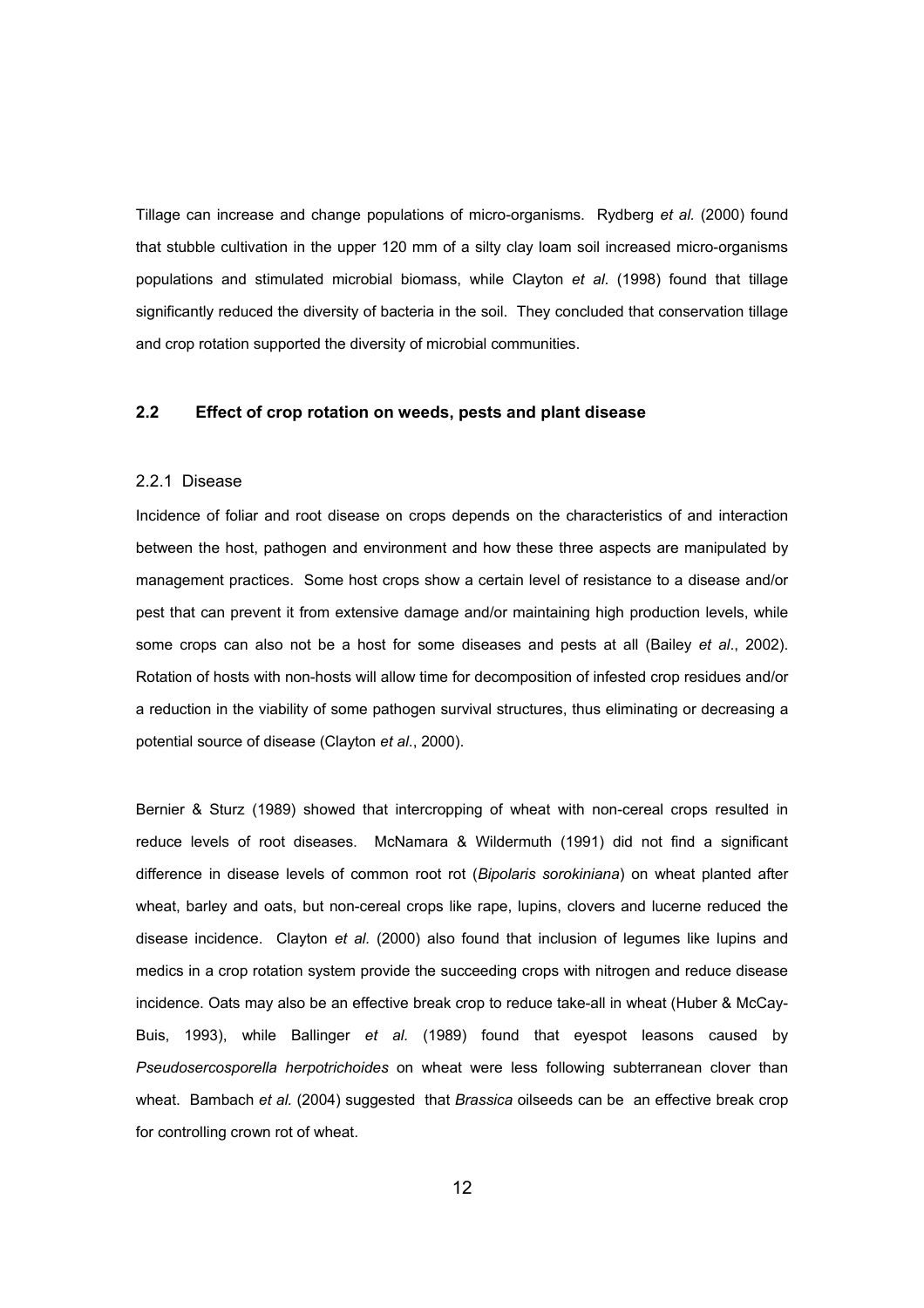Crop rotation is however not always efficient to control disease due to the ability of some pathogens to spread inoculum by wind (Platz & Rees, 1980). Host resistance from the same crop but different cultivars, differing in level of resistance to the pathogen, at other nearby localities can thus probably also reduce disease incidence from wind spreading inoculum.

Crop rotation can also have an effect on disease incidence as result of more vigorous plant growth (reduced plant stress conditions), due to the effect of crop rotation on N availability (Freeman *et al*., 2001) and improved root development (Chan & Heenan, 1996; Angus *et al*., 2004). Such more vigorous plant growth increases resistance of crop to plant pathogens.

Crop residue left in and on the soil surface between seasons can be a major source of primary inoculum of plant pathogens in the next season, especially plant pathogens like *Septoria* (Hughes & Pedersen, 1992). Bockus & Claassen (1992) concluded that a one year break from wheat give effective control of tan spot (*Pyrenophora tritici-repentis*). One year rotation of wheat with lupins can also be efficient to control tan spot (Bhathal & Loughman, 2001). These one year host free periods are in some cases not very efficient in controlling certain wheat diseases. *Tapesia yallundae* can survive on infected straw buried in soil for at least three years (De Boer *et al*., 1993). Inoculum from *Fusarium pseudograminearum* has the ability to survive for at least two years due to it's saprophytic ability that even seem better than that of take-all (Bambach *et al.*, 2004). Lowering of diseases with the ability to survive on crop residue, for longer than only one break crop period (season), can be achieved through faster breakdown of this plant residue (Cook, 2003).

Occasionally weed control is also a necessity in disease control. Control of host weeds in all nonhost crops should be done in time before planting a following crop (Cook, 2003). An example of this is inefficient weed control in a crop preceding a present wheat crop after which weed hosts susceptible for pathogens like take-all are infected, causing higher incidence of infection (Bernier & Sturz*,* 1989).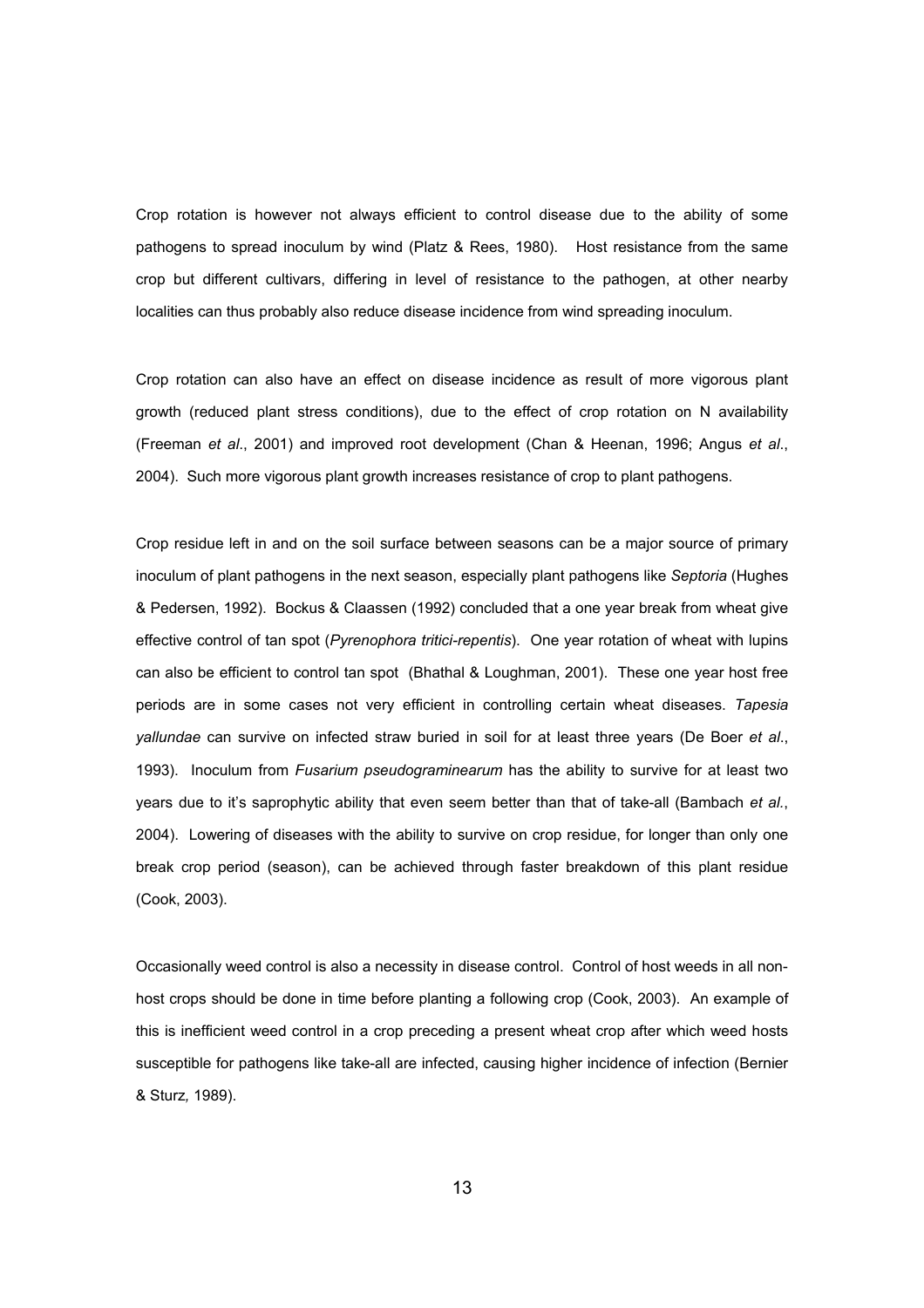#### 2.2.2 Insect pests

Control or decrease in populations of insect pests with crop rotation seem to be less effective than the control of disease, because the occurrence of insect pests is more sporadic and it's ability to survive on a wide range of hosts (Brewer & Elliott, 2004). Incidence of insect pests may however occur due to the preference of insects for some crops (Bahlmann, Botha & Govender, 2003) and possible alterations of the environment (habitat) (Brewer & Elliot , 2004). This can be differences in temperature, moisture content of the soil and crop residue which may affect the populations of insect pests, but also their predators and parasitoids (Sigsgaard, 2002).

### 2.2.3 Weeds

Various crops differ in their competitiveness to weeds. This ability can significantly be influenced by soil and climatic conditions. These conditions and the various crops preceding a wheat crop in crop rotation (Thorne, Yenish & Young, 2007) can thus influence the presence and size of different weed populations in the wheat crop. Canola and lupins has low competitiveness during early growth stages (Friesen, Martin & Van Acker, 2001), while competitiveness increase during later growth stages. Crops like oats and barley are known for their vigorous tillering, increasing their ability to compete with weeds, while the wheat crop itself can be significantly competitive to weeds when compared to other crops (Arshad *et al.*, 1998). Other management practices like grazing, ensilaging (Petch & Smith, 1985), tillage (Cullis *et al*., 1994; Barberi & Casicio, 2001) and application of herbicides in combination with these mentioned effects could also influence these weed populations. Certain management practices can sometimes be more effective than crop rotation (Barberi & Casicio, 2001). Thus, crop rotation in combination with these management practices and the effectiveness of all these mentioned factors will have a direct effect on weed populations in a wheat crop phase. Observation of diversity and size of weed populations in wheat crops with known preceding crops, management practices and other mentioned influences can thus indicate the effectiveness of management practices used. This can assist in understanding and improvement of weed control with more optimal collaboration of crop rotation and other management techniques adapting to these altering influencing conditional factors.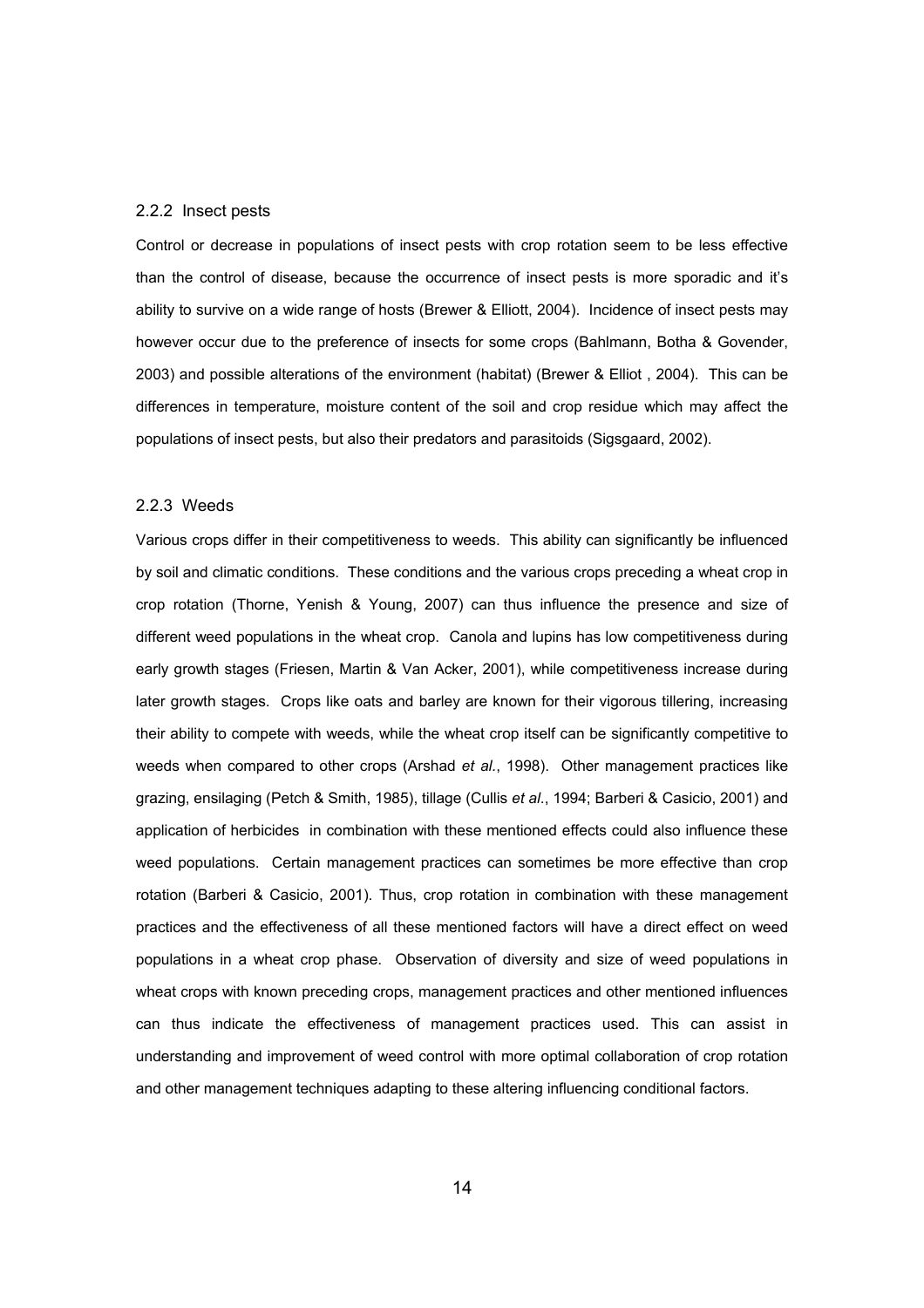## **2.3 Effect of crop rotation on crop growth, yield and quality**

Crop response (vegetative growth) of wheat plants are influenced by various components of which some are plant populations, climatic conditions (Elhani *et al*., 2007), wheat genetic characteristics (Anderson *et al*., 1991) and already discussed availability of nutrients as well as the effects of diseases and pests. These components individually and in combination at different ratios (interactions) can influence the above mentioned crop response. Vegetative growth of the wheat plant itself can be subdivided into growth components like the root dry mass, amount of tillers, tiller dry mass, leaf area, leaf dry mass, number of ears and ear dry mass. These vegetative growth and yield components of wheat crops can be used to predict wheat grain yield and quality due to occasional and perpetual similarities between vegetative response of wheat plants to wheat grain yield and quality, depending on specific mentioned interactions that occur. Schultz (1995) reported related variations between yield and tiller density or grains per ear. These interacting components influenced by the vegetative growth of wheat plants can be influenced by crop rotation. Examples of this are the benefit of wheat from oilseeds that was evident in terms of the increased shoot density during the stem elongation stage of wheat (Angus *et al*., 1991). Arshad *et al*. (1998) also demonstrated the benefits of crop rotation compared to monoculture of wheat when they reported increased grain and above ground dry matter yield following canola and field pea than wheat following wheat. Accumulation of nitrogen in vegetative parts of the wheat plant can also have a significant effect on wheat yield (Blacklow & Incoll, 1981), while accumulation in some plant components can greatly be influenced by climatic conditions and crop rotation (Galantini *et al*., 2000). A better understanding of the effect of crop rotation on these vegetative components at a specific location can possibly contribute to better application of different crop rotations to ensure higher wheat grain yield and quality.

Crop rotation can have a significant influence on wheat grain yield and quality depending on factors like climate (Hannah & O'Leary, 1995; Castillo *et al*., 2001) during the growth of current and at previous crops and management practised (Petch *&* Smith, 1985; Silsbury, 1990). Many results proved this positive effect of crop rotation. Doyle, Herridge & Moore (1988) found an increase in grain yield of 57% for wheat following lupins compare to wheat monoculture when no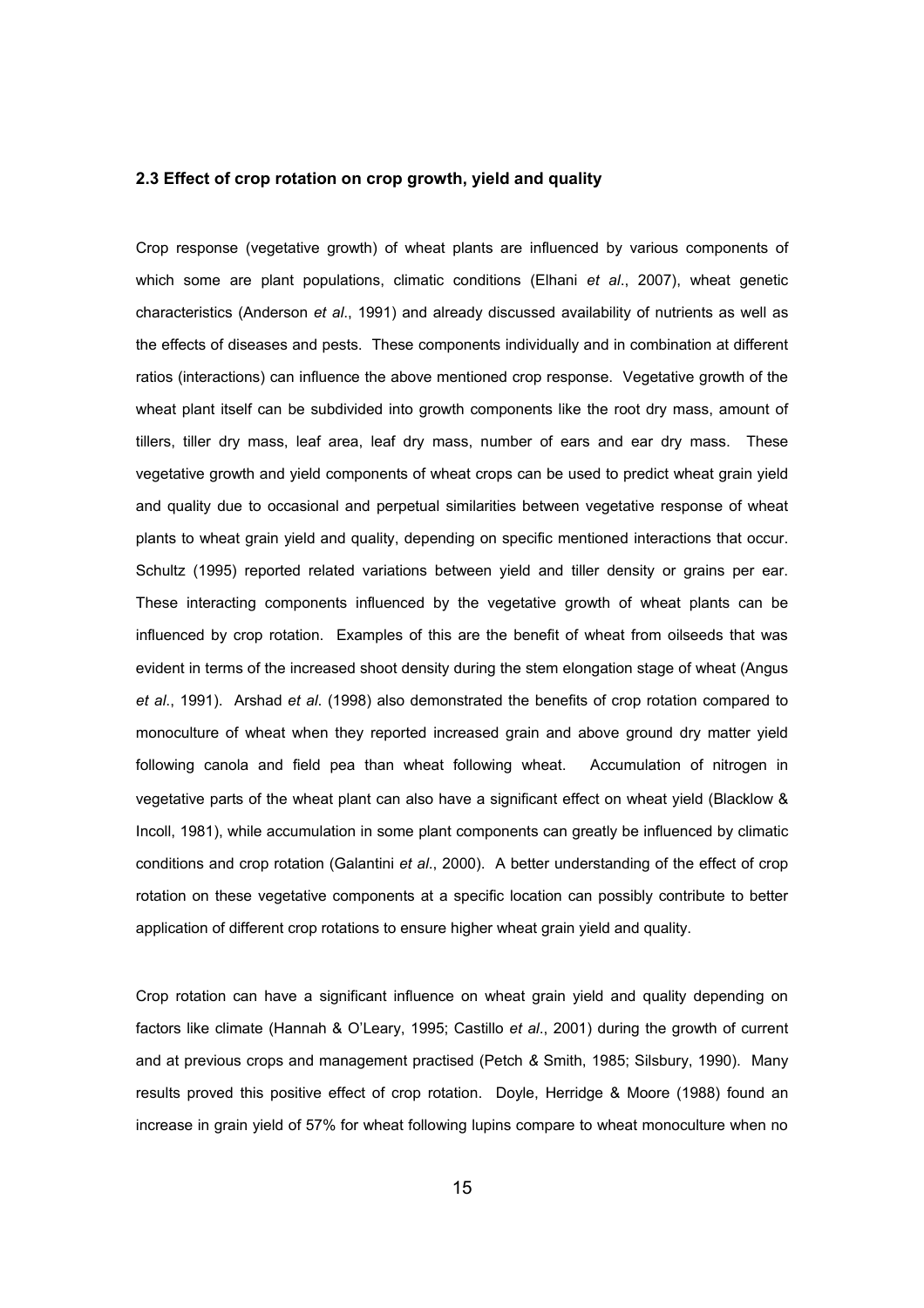N fertilizer was applied without application of fertilizer N. Chan & Heenan (1993) found higher wheat grain yield due to changes in soil properties from lupins, while Brooke, Ellington & Reeves (1984) also reported higher wheat yields following lupins compared to wheat monoculture. Castillo *et al.* (1998) indicated higher wheat quality from inclusion of legumes in crop rotation, while (Maali, 2003) found higher N content in wheat plants included in crop rotation with canola and lupins compare to wheat monoculture. Dear *et al.* (2004) reported higher levels of grain protein in wheat following annual legumes instead of grasses. Harris *et al.* (2007) found increased grain and straw quality with inclusion of medics pastures. Probable causes of these influencing preceding crops may be mainly due to reduction in disease, availability of nutrients from plant residues and influence on soil physical condition from different preceding crops (Chan & Heenan, 1993). Although these mentioned differences in quality is found, the probability of significant differences in wheat grain quality as result of different crop rotation systems in the long term can be due to improved soil properties from crop rotation than monocropping (Maali, 2003), while weather conditions seem to remain one of the most influencing factors (Hanell, L-Baeckström & Svensson, 2004).

#### **Objectives of the study**

From the above mentioned literature study it is clear that crop rotation may affect a large variety of soil physical, chemical and biological characteristics, as well as the incidence of weeds, diseases and even insect pests. Specific affects and crop responses to changes in these characteristics may however vary according to soil and climatic conditions. Results reported in literature will for this reason not necessarily be applicable to conditions in the wheat growing areas of South Africa. To determine soil and crop responses to different crop rotation systems under local conditions, a study was conducted in the Overberg wheat producing area of the Western Cape Province of South Africa.

The objectives of this study were to evaluate the effect of crop rotation on some soil characteristics as well as disease-, insect- and weed infestations during the wheat cropping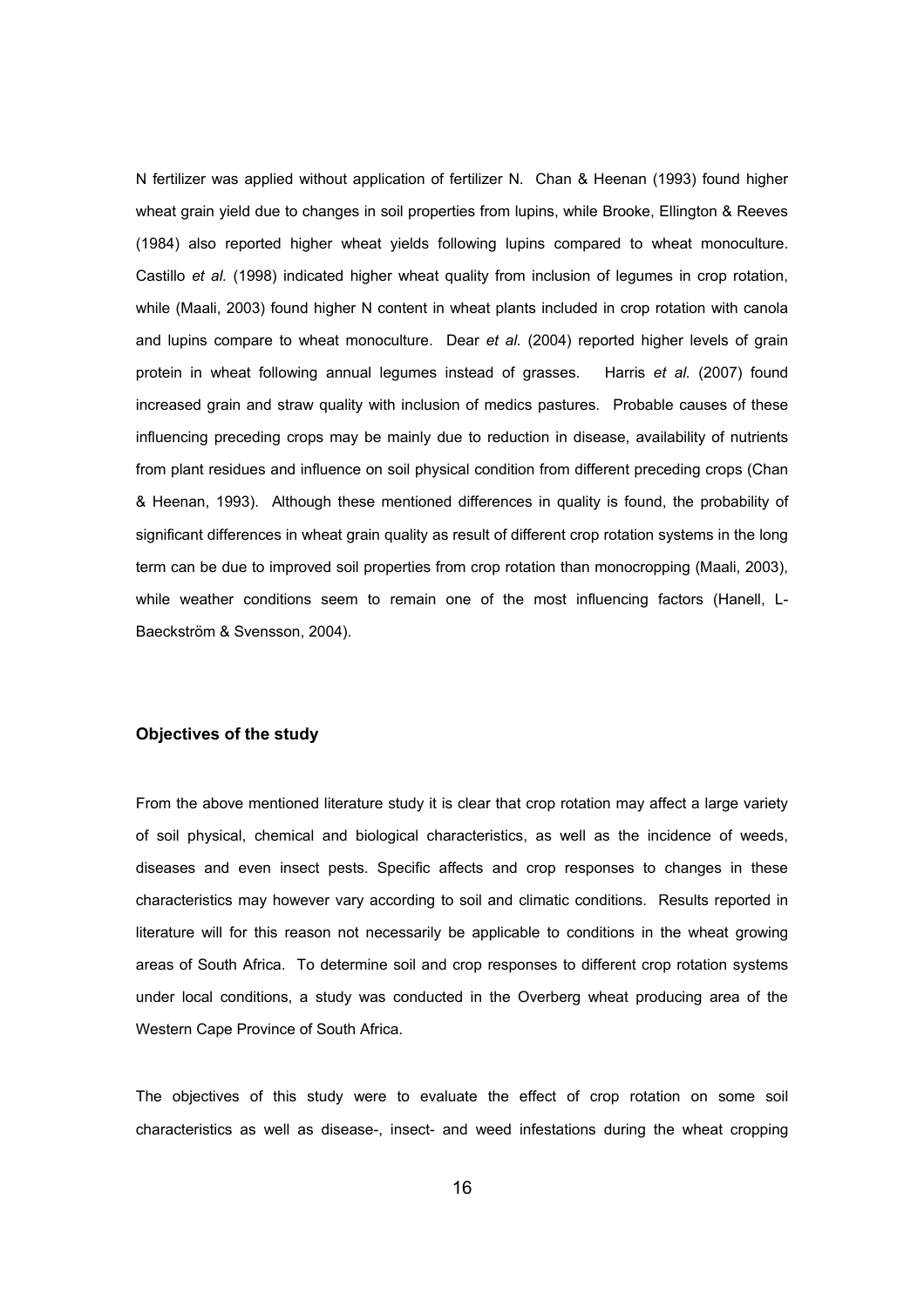phase of various crop rotation systems and to determine the vegetative growth, yield and quality of the wheat crop in response to these effects.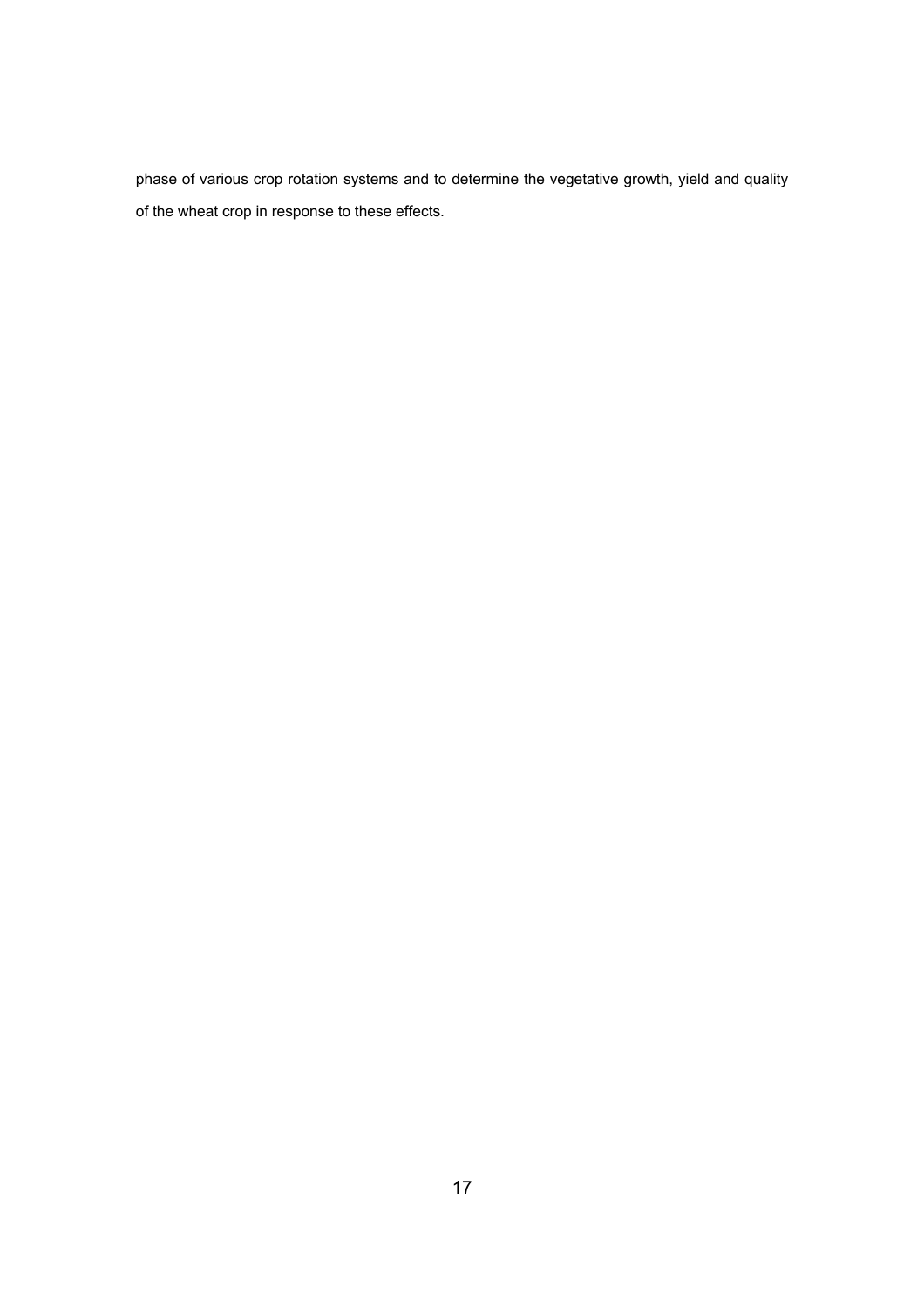## **References**

ABBOTT, L.K., GAUCI, C.S., OSLER, F.H.R. & VLIET, P.C.J., 2000. Changes in free living soil nematode and microarthropod communities under a conola-wheat-lupin rotation in Western Australia. *Aust. J. Soil. Res*. 38(1), 47-59.

AGENBAG, G.A., KOTZE', T.N. & LANGENHOVEN, W.R., 1998. The influence of soil tillage on the distribution of medic seeds in the soil, regeneration of medics and wheat yields in a medic wheat rotation. *Field Crop. Res.* 55, 175-181.

ANDERSON, W.K., CARLTON, G.P. & WHAN, B.R., 1991. Potential for increasing early vigour and total biomass in spring wheat. 1. Identification of genetic improvements. *Aust. J. Agric. Res*. 42, 347-361.

ANGUS, J.F., BOLGER, T.P. & PEOPLES, M.B., 2003. Comparison of nitrogen mineralization patterns from root residues of *Trifolium subterraneum* and *Medicago stativa*. *Biol. Fert. Soils*. 38(5), 296-300.

ANGUS, J.F., CRESSWELL, H.P., DAVIES, S.L., GREEN, T.W., KIRKEGAARD, J.A., McCALLUM, M.H. & PEOPLES, M.B., 2004. Improved subsoil macroporosity following perennial pastures. *Aust. J. Exp. Agr.* 44, 299-307.

ANGUS, J.F., GARDNER, P.A., PITSON, G.D. & WONG, P.T.W., 1998. A comparison of six methods to control take-all in wheat. *Aust. J. Agr. Res*. 49, 1225-1240.

ANGUS, J.F., HERWAARDEN, A.F. & HOWE, G.N., 1991. Productivity and break crop effects of winter-growing oilseeds. *Aust. J. Exp. Agric*. 31(5), 669-677.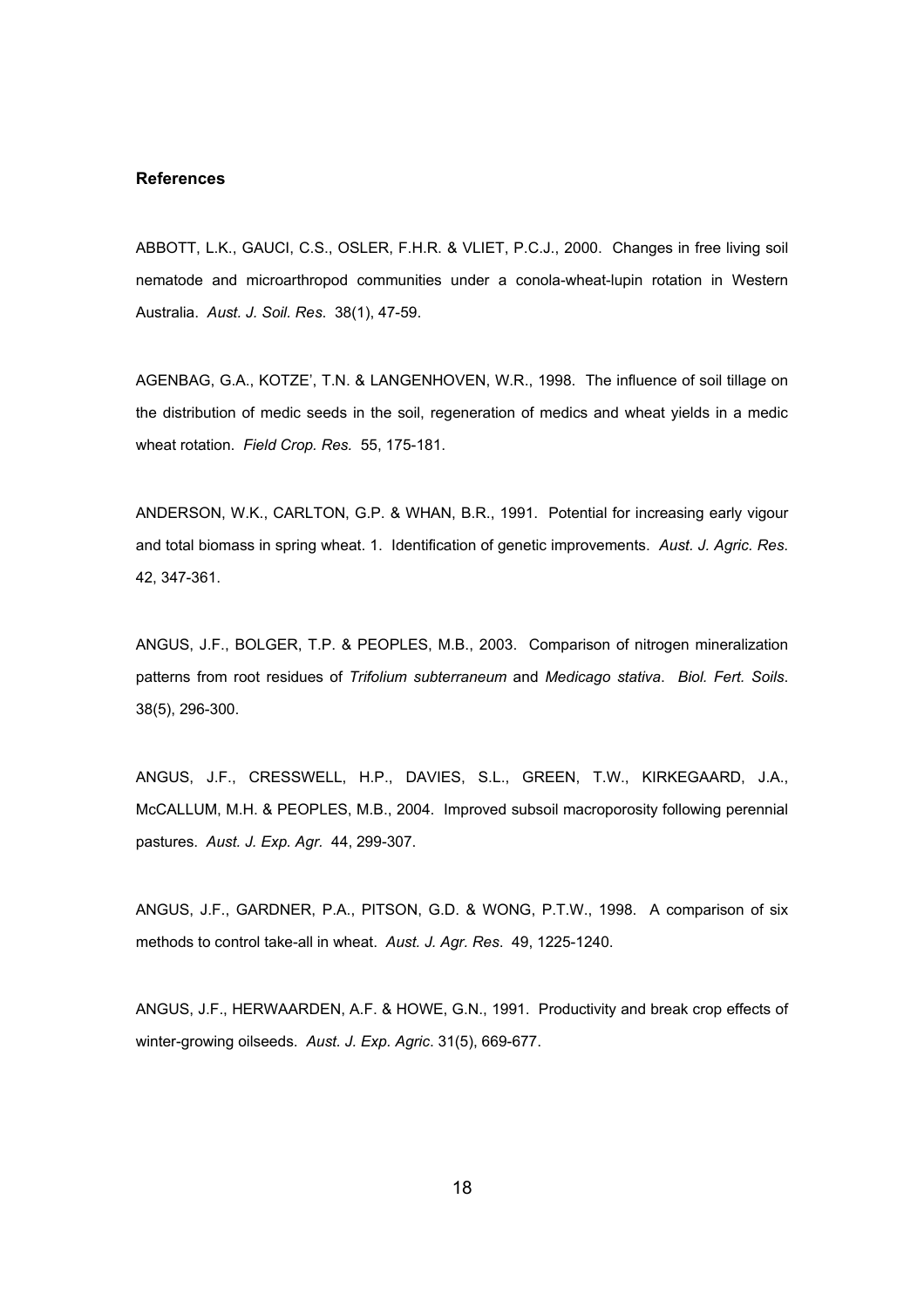ANGUS, J.F., KIRKEGAARD, J.A. & RYAN, M.H., 2006. *Brassica* crops stimulate soil N accumulation. *Aust. J. Soil Res*. 44, 367-377.

ARSHAD, M.A., GILL, K.S. & IZAURRALDE, R.C., (1998). Wheat production, weed population and soil properties subsequent to 20 years of sod as affected by crop rotation and tillage. *J. Sustain. Agr*. 12(2/3), 131-154.

ARSHAD, M.A. & SOON, Y.K., 2002. Comparison of the decomposition and N and P mineralization of canola, pea and wheat residues. *Biol. Fertil. Soils*. 36, 10-17.

ASHTON, A.R. & FISHER, R.A., 1986. The effect of conventionally cultivation, direct drilling and crop residues on soil temperatures during the early growth of wheat at Murrumbateman, New South Wales. *Aust. J. Soil Res*. 24, 49-60.

BAHLMANN, L., BOTHA, A.M. & GOVENDER, P., 2003. Leaf epicuticular wax ultrastructure and trichome presence on Russian wheat aphid (*Diuraphis noxia*) resistant and susceptible leaves. *Afr. Entomol*. 11(1), 59-64.

BAILEY, K.L., GOSSEN, B.D., KRUPINSKY, J.M., McMULLEN, M.P. & TURKINGTON, T.K., 2002. Managing plant disease risk in diversified cropping systems. *Agron*. *J.* 94, 198-209.

BALLINGER, D.J., BROOKE, H.D., COVENTRY, D.R. & KOLLMORGEN, J.F., 1989. Increases in wheat yield on limed soil after reduction of take-all by fungicide application and crop rotation. *Aust. J. Exp. Agr.* 29, 85-89.

BAMBACH, R., HOLLAND, J., KIRKEGAARD, J.A., MOORE, K.J., REBETZKE G.J. & SIMPFENDORFER, S., 2004. Effect of previous crops on crown rot and yield of durum and bread wheat in northern NSW. *Aust. J. Agr. Res*.. 55. 321-334.

ta a 1992 a 1993 a 1994 a 1995 a 1996 a 1997 a 1998 a 1999 a 1999 a 1999 a 1999 a 1999 a 1999 a 199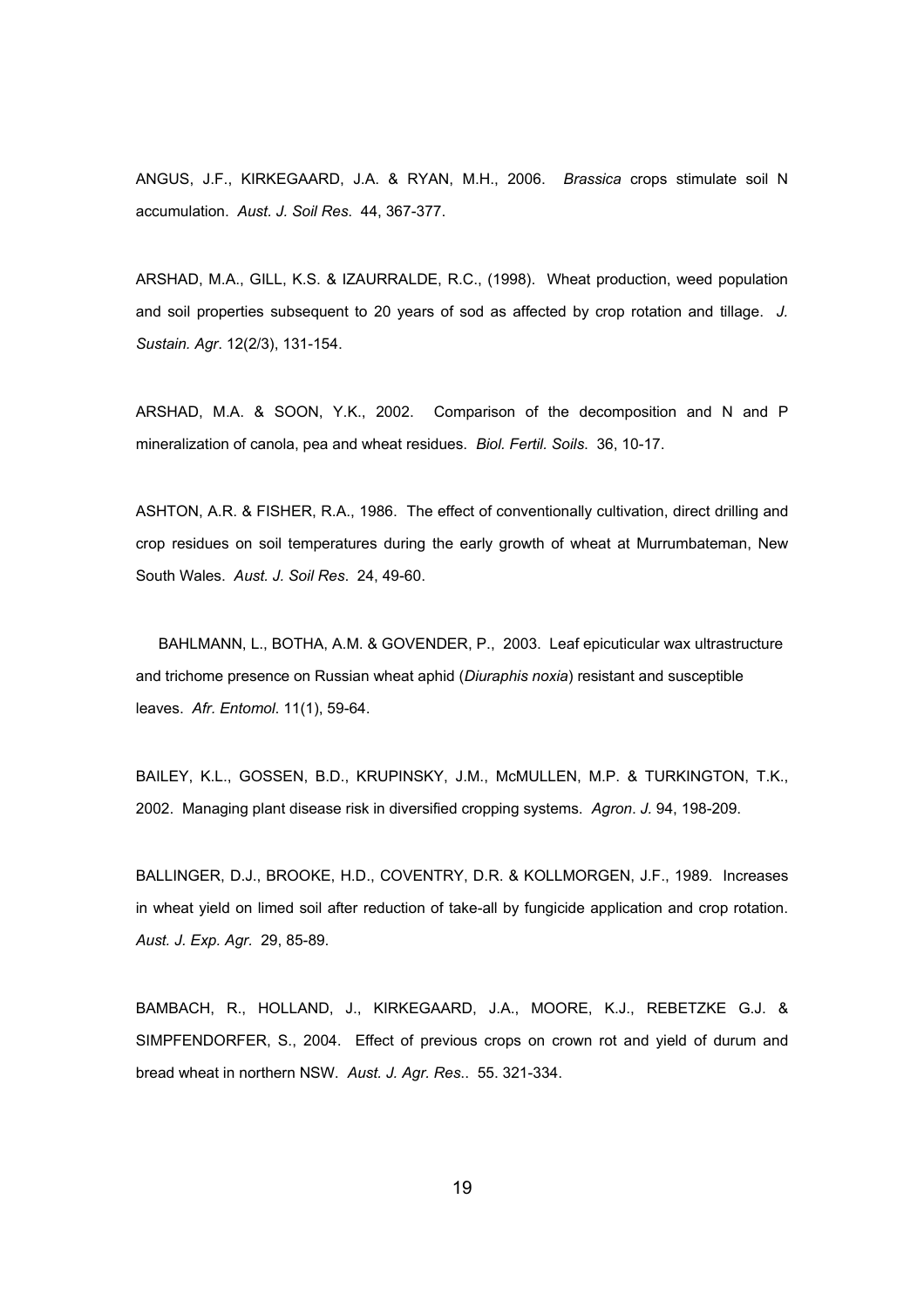BARANSKI, C.M., EDWARDS, C.A. & SUBLER, S., 1997. Earthworm additions increased shortterm nitrogen availability and leaching in two grain-crop agroecosystems. *Soil Biol. Biochem*. 29 (3/4), 413-421.

BARBERI, P. & CASCIO, B.L., 2001. Long-term tillage and crop rotation effects on weed seedbank size and composition. *Weed Res*. 41, 325-340.

BENGER, A.M., DAVOREN, C.W., DOUBE, B.M., NEATE, S.M., RYDER, M.H. & STEPHENS, P.M., 1993. Reduced severity of *Rhioctonia solani* disease on wheat seedlings associated with the presence of the earthworm *Aporrectodea trapezoides*. *Soil Biol. Biochem*. 25(11), 1477- 1484.

BERNIER, C.C. & STURZ, A.V., 1989. Influence of crop rotations on winter wheat growth and yield in relation to the dynamics of pathogenic crown and root rot fungal complexes. *Can. J. Plant. Pathol.* (11), 114-121.

BERNTSEN, J., HANSEN, E.M., OLESEN, J.E., PETERSEN, B.M. & PETERSEN, J., 2002. Crop nitrogen demand and canopy area expansion in winter wheat during vegetative growth. *Eur. J. Agron*. 16, 279-294.

BERRY, E.C. & PARKIN, T.B., 1999. Microbial nitrogen transformations in earthworm burrows. Soil Biology and Biochemistry. 31(13), 1765-1771.

BEUKES, D.J. & THOSAGO, M.P., 2004. The effects of crop rotation on soil properties related to agriculture: An overview. ARC-Institute for Soil, Climate and Water. South Africa.

BINET, F., CLAPPERTON, M.J., CONNER, R.L. & LEE, N.O., 2001. Earthworms indirectly reduce the effects of take-all (*Gaeumannomyces graminis var. tritici*) on soft white spring wheat (*Triticum aestivum* cv. *Fielder*). *Soil Biol. and Biochem*. 33(11), 1531-1538.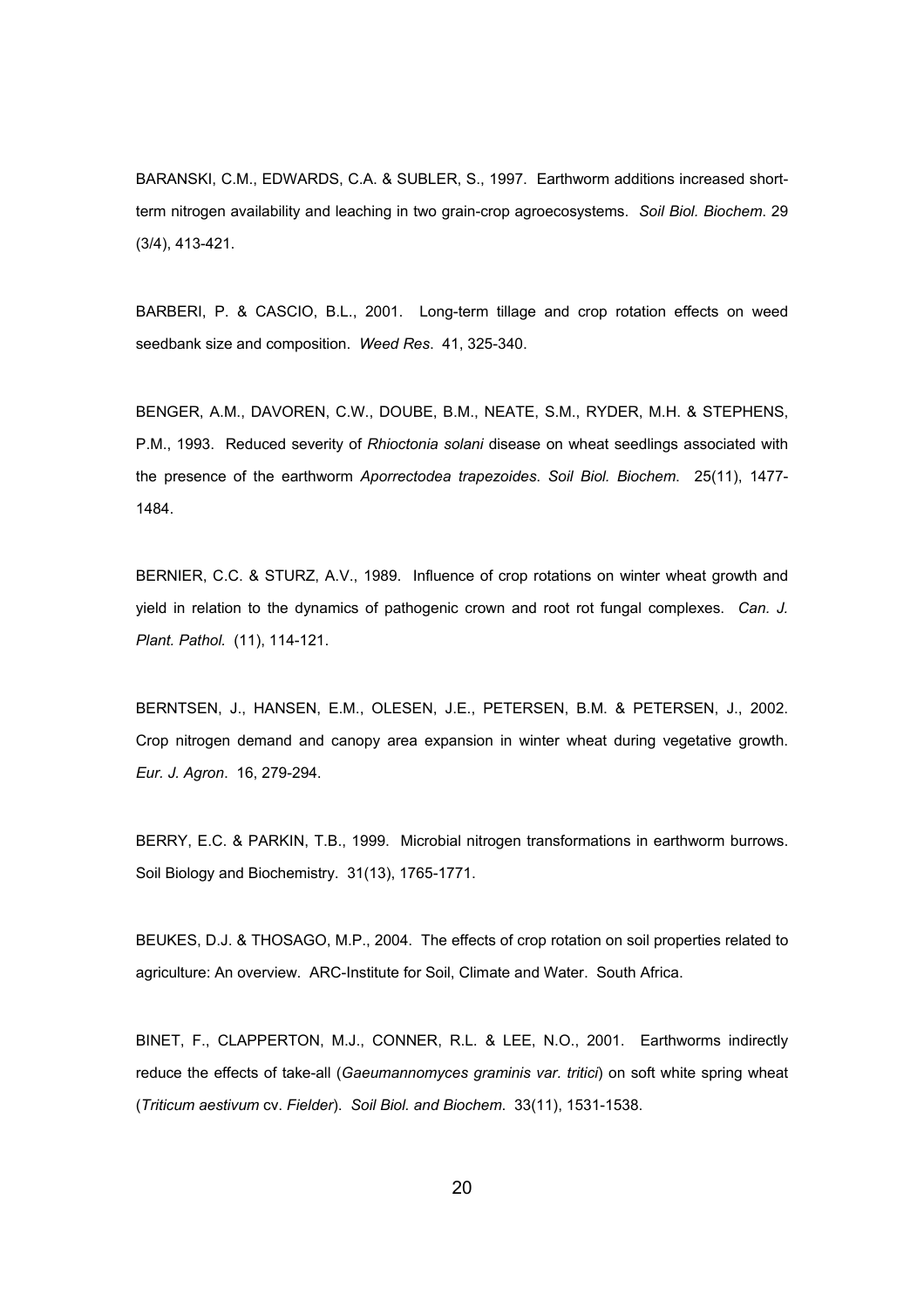BLACKLOW, W.M. & INCOLL, L.D., 1981. Nitrogen stress of winter wheat changed the determinants of yield and distribution of nitrogen and total dry matter during grain filling. *Aust. J. Plant Physiol*. 8, 191-200.

BLAIR, N. & CROCKER, G.J., 2000. Crop rotation effects on soil carbon and physical fertility of two Australian soils. *Aust. J. Soil Res*. 38(1), 71-84.

BLAIR, N., CROCKER, G.J., FAULKNER, R.D. & TILL, A.R., 2006. Long-term management impacts on soil C, N and physical fertility. Part 3. Tamworth crop rotation experiment. *Soil Till. Res*. 91, 48-56.

BLAIR, G.J., LEFROY, D.B. & WHITBREAD, A.M., 2000. Managing legume leys, residues and fertilizers to enhance the sustainability of wheat cropping systems in Australia. 2. Soil physical fertility and carbon. *Soil Till. Res*. 54(1/2), 77-89.

BHATHAL, J.S. & LOUGHMAN, R., 2001. Ability of retained stubble to carry-over leaf diseases of wheat in rotation crops. *Aust. J. Exp. Agr*. 41, 649-653.

BOCKUS, W.W. & CLAASSEN, M.M., 1992. Effects of crop rotation and residue management practices on severity of tan spot of winter wheat. *Plant Dis*. 76, 633-636.

BOUAZIZ, A. & BRUCKLER, L., 1989. Modeling of wheat imbibition and germination as influenced by soil physical properties. *Soil Sci. Soc. Am. J*. 53(1), 219-227.

BREWER, M.J. & ELLIOTT, N.C., 2004. Biological control of cereal aphids in North America and mediating effects of host plant and habitat manipulations. *Annu. Rev. Entomol*. 49, 219-242.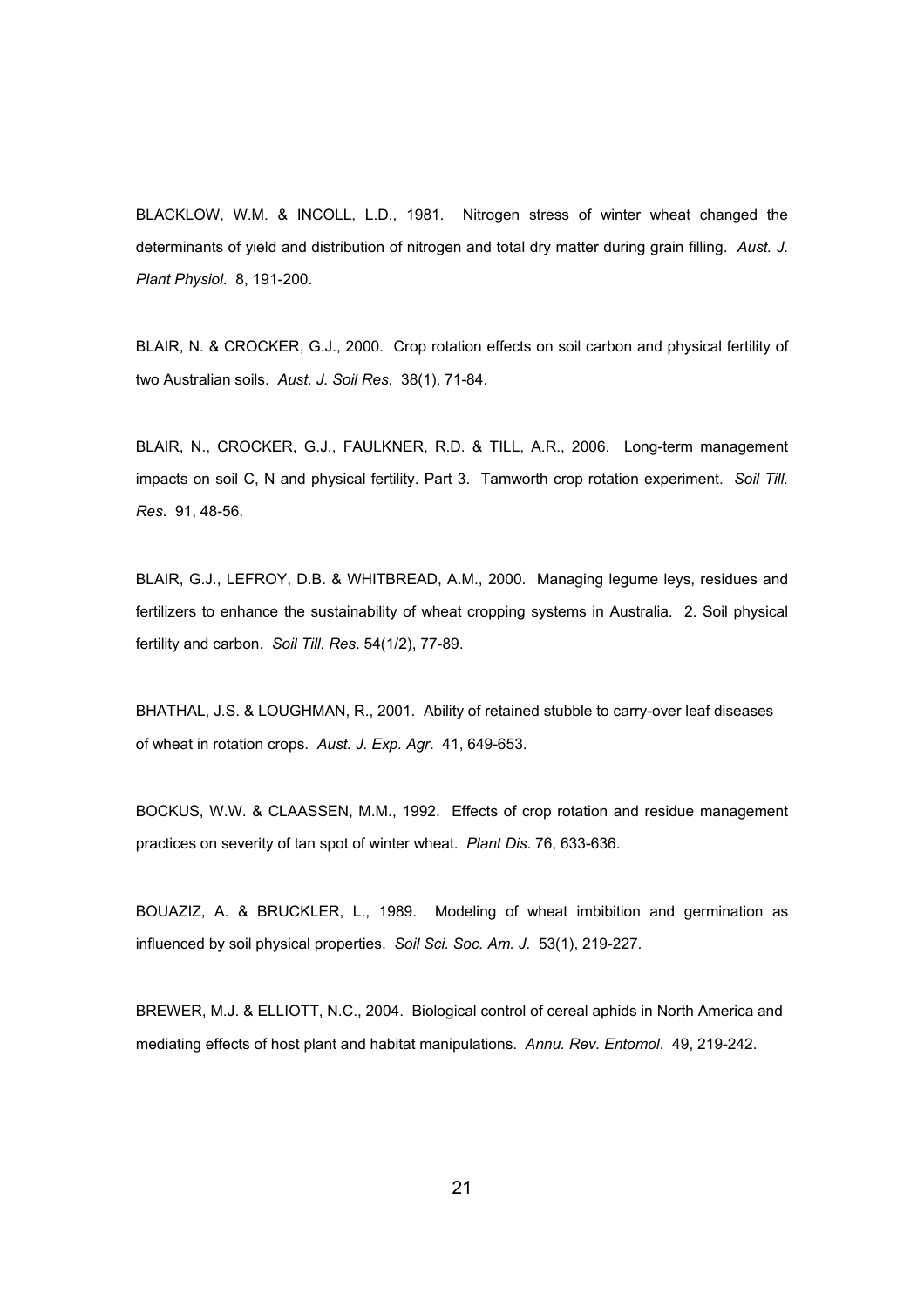BROOKE, H.D., ELLINGTON, A. & REEVES, T.G., 1984. Effects of lupin-wheat rotations on soil fertility, crop disease and crop yields. *Aust. J. Exp. Agric. Anim. Husb.* 24, 595-600.

CASTILLO, J.E., FUENTES, M., LÓPEZ-BELLIDO, L. & LÓPEZ-GARRIDO, F.J., 1998. Effects of tillage, crop rotation and nitrogen fertilization on wheat-grain quality grown under rainfed Mediterranean conditions. *Field Crop. Res*. 57, 265-276.

CASTILLO, J.E., LÓPEZ-BELLIDO, F.J., LÓPEZ-BELLIDO, L., & LÓPEZ-BELLIDO, R.J., 2001. Effects of long-term tillage, crop rotation and nitrogen fertilization on bread-making quality of hard red spring wheat. Field Crop. Res. 72, 197-210.

CHAN, K.Y. & HEENAN, D.P., 1993. Effects of lupin on soil properties and wheat production. *Aust. J. Agic. Res*. 44, 1971-1984.

CHAN, K.Y. & HEENAN, D.P., 1996. The influence of crop rotation on soil structure and soil physical properties under conventional tillage. *Soil Till. Res.* 37(2/3),113-125.

CHAN, K.Y. & JAYAWARDANE, N.S., 1994. The management of soil physical properties limiting crop production in Australian sodic soils – A review. *Aust. J. Soil Res*. 32, 13-44.

CLAYTON, G.W., LUPWAYI, N.Z. & RICE, W.A., 1998. Soil microbial diversity and community structure under wheat as influenced by tillage and crop rotation. *Soil Biol. Biochem.* 30(13), 1733-1741.

CLAYTON, G.W., TURKINGTON, T.K. & WOODS, D.L., 2000. The impact of soil incorporation of canola residues and stubble application of chemicals on decomposition and inoculum production by *Leptosphaeria maculans*. *Can. J. Plant Pathol*. 22(2), 155-159.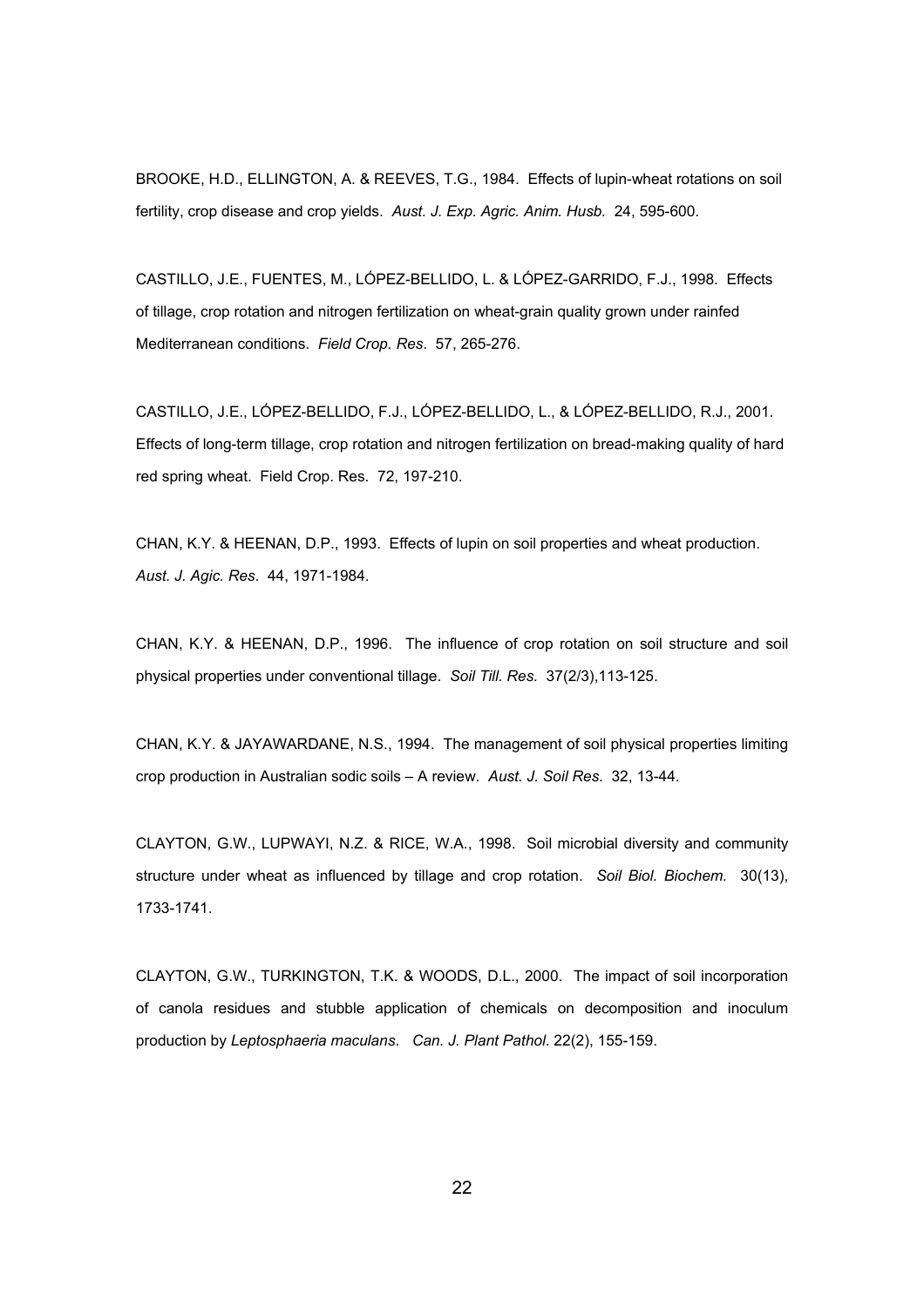COLLINS, D., HEENAN, D.P. & McGHIE, W.J., 1998. Impact of lupins, grazed or ungrazed subterranean clover, stubble retention, and lime on soil nitrogen supply and wheat nitrogen uptake, grain yields, and grain protein. *Aust. J. Agr. Res*. 49(3), 487-494.

COOK, R.J., 2003. Take-all of wheat. *Physiol. Mol. Plant P*. 62(2), 73-86.

COOPER, J.E., DALAL, R.C., HOLMES, C.J., KING, A.J., LEHANE, K.J, STRONG, W.M. & WESTON, E.J., 2002. Sustaining productivity of a Vertisol at Warra, Queensland, with fertilizers, no-tillage or legumes. 6. Production and nitrogen benefits from annual medic in rotation with wheat. *Aust. J. Exp. Agr*. 42, 961-969.

COTHIER, R., HORN, R., KOOLEN, A.J. & KUTILEK, M., 1998. Properties of compacted finetextured soils as affected by crop rotation and reduced tillage. *Soil Till. Res*. 47(1/2), 83-89.

COVENTRY, D.R. & SLATTERY, W.J., 1991. Acidification of soil associated with lupins grown in a crop rotation in north-eastern Victoria. *Aust. J. Agr. Res*. 42(3), 391-397.

CRESSWELL, H.P. & KIRKEGAARD, J.A., 1995. Subsoil amelioration by plant roots-the process and the evidence. *Aust. J. Soil Res.* 33(2), 221-239.

CULLIS, B.R., HEENAN, D.P., LILL, W.J. & TAYLOR, A.C., 1994. Long term effects of rotation, tillage and stubble management on wheat production in southern N.S.W. *Aust. J. Agric. Res*. 45, 93-117.

DAVOREN, C.W., DOUBE, B.M., RYDER, M.H. & STEPHENS, P.M., 1994. Ability of the lumbricid earthworms *Aporrectodea rosea* and *Aporrectodea trapezoids* to reduce the severity of take-all under greenhouse and field conditions. *Soil Biol. Biochem*. 26(10), 1291-1297.

<u>23 and 23 and 23 and 23 and 23 and 23 and 23 and 23 and 23 and 23 and 23 and 23 and 23 and 23 and 23 and 23 and 23 and 23 and 23 and 23 and 23 and 23 and 23 and 23 and 23 and 23 and 23 and 23 and 23 and 23 and 23 and 23 a</u>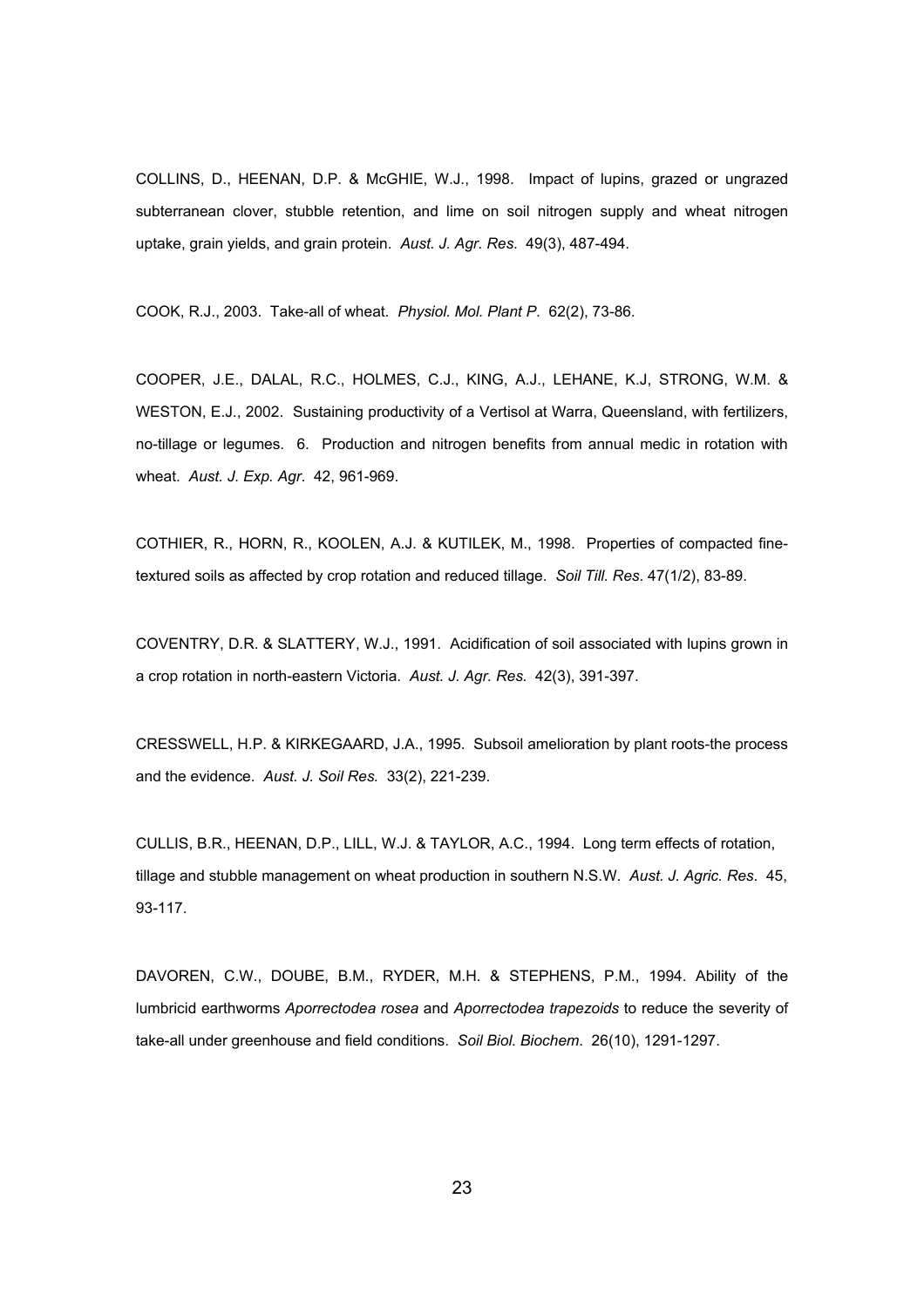DAVOREN, C.W. & STEPHENS. P.M., 1995. Effect of the lumbricid earthworm *Aporrectodea trapezoids* on wheat grain yield in the field, in the presence or absence of *Rhizoctonia solani* and *Gaeumannomyces graminis var. tritici*. *Soil Biol. Biochem*. 28(4/5), 561-567.

DAVOREN, C.W. & STEPHENS. P.M., 1997. Influence of the earthworms *Aporrectodea trapezoides* and *A. rosea* on the disease severity of *Rhizoctonia solani* on subterranean clover and ryegrass. *Soil Biol.Biochem*. 29(3/4) : 511-516.

DEAR, B.S., SANDRAL, G.A., SWAN, A.D. & VIRGONA, J.M., 2004. Yield and grain protein of wheat following phased perennial grass, lucerne, and annual pastures. *Aust. J. Agric. Res*. 55, 775-785.

DE BOER, R.F., KOLLMORGEN, J.F., MACAULEY, B.J. & STEED., G.R., 1993. Effects of rotation, stubble retention and cultivation on take-all and eyespot of wheat in northeastern Victoria, Australia. *Soil Till. Res*. 25, 263-280.

DORMAAR. J.F., McKENZIE, R.H., SCHAALJE, G.B. & STEWART, J.W.B., 1995. Chemical and biochemical changes in the rhizospheres of wheat and canola. *Can. J. Soil. Sci.* 75(4), 439-447.

DOS SANTOS, H.P., FADIGAS, F. de S., FREIXO, A.A., MACHADO, P.L.O. de A. & SILVA, C.A., 2002. Soil organic carbon and fractions of a rhodic ferralsol under the influence of tillage and crop rotation systems in southern Brazil. *Soil Till Res*. 64, 221-230.

DOYLE, A.D., HERRIDGE, D.F. & MOORE, K.J., 1988. The narrow-leafed lupin (*Lupinus angustifolius L*.) as a nitrogen-fixing rotation crop for cereal production. 3. Residuel effects of lupins on subsequent cereal crops. *Aust. J. Agric. Res*. 39, 1029-1039.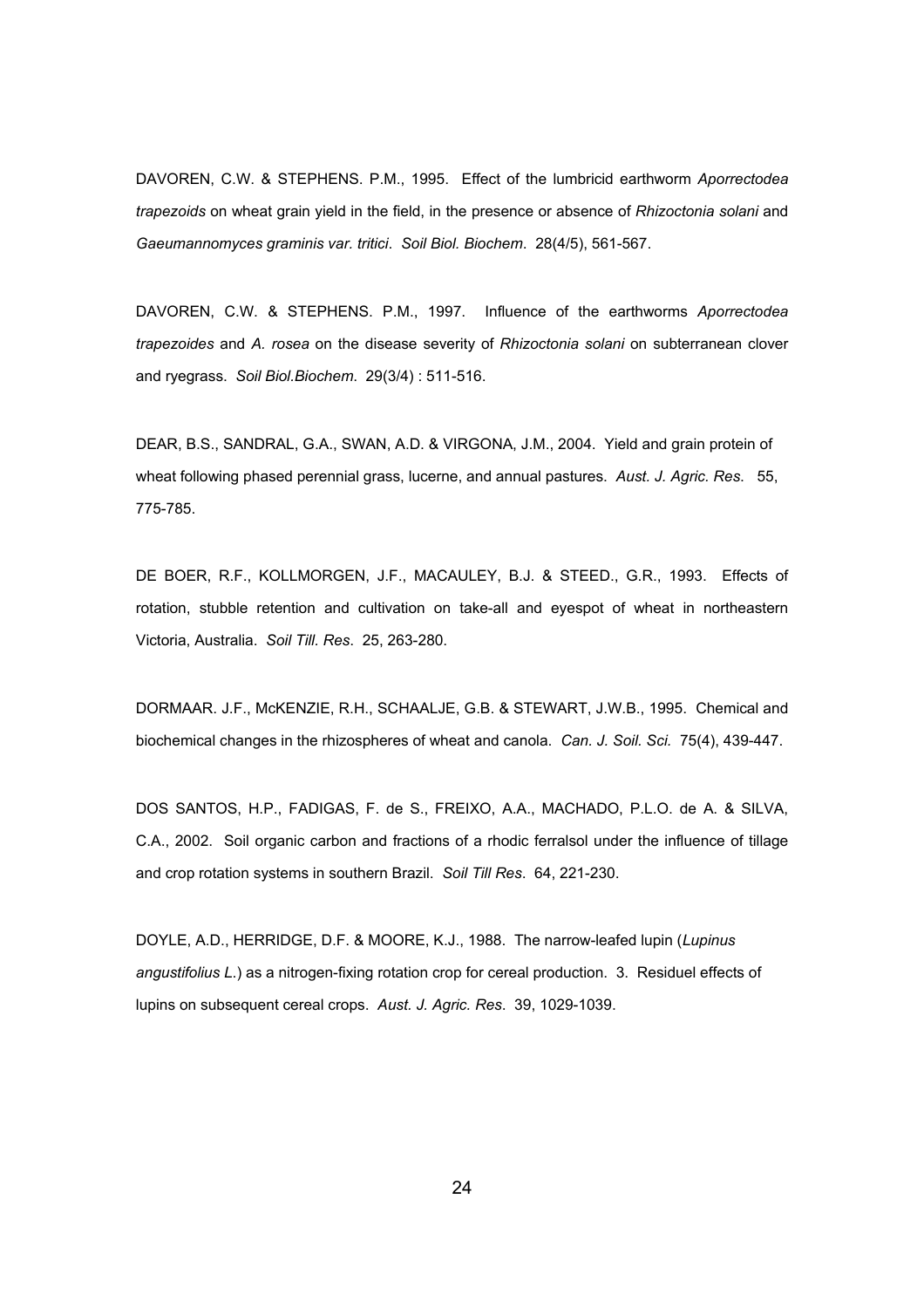ELHANI, S., GARCIA DEL MORAL, L.F., MARTOS, V., RHARRABTI, Y. & ROYO, C., 2007. Contribution of main stem and tillers to durum wheat (*Triticum turgidum L. var. durum*) grain yield and its components grown in Mediterranean environments. *Field Crop. Res.* 103, 25-35.

FERRIS, I.G., HAIGH, B.M. & HOLFORD, I.C.R., 1989. Atrazine persistence and phytotoxicity on wheat as affected by nitrogen and rotation-induced changes in soil properties. *Aust. J. Agric. Res*. 40(6), 1143-1153.

FISCHER, R.A., SANTIVERI, F. & VIDAL, I.R., 2002. Crop rotation, tillage and crop residue management for wheat and maize in the sub-humid tropical highlands. *Field Crop Res*. 79, 107- 122.

FRANCIS, G.S. & HAYNES, R.J., 1990. Effect of mixed cropping farming systems on changes in soil properties on the Canterbury plains. *New Zeal. J. Ecol*. 14, 73-82.

FREEMAN, K.W., JOHNSON, G.V., LUKINA, E.V., MULLEN, R.W., RAUN, W.R., THOMASON, W.E., WESTERMAN, R.L. & WYNN, K.J., 2001. Effect of chloride fertilizers and lime on wheat grain yield and take-all disease. *J. Plant Nutr*. 24(4-5), 683-692.

FRIESEN, L.F., MARTIN, S.G. & VAN ACKER, R.C., 2001. Critical period of weed control in spring canola. Weed Sci. 49(3), 326-333.

GALANTII, J.A., IGLESIAS, J.O., LANDRISCINI, M.R., MIGLIERINA, A.M., & ROSELL, R.A., 2000. The effects of crop rotation and fertilisation on wheat productivity in the Pampean semiarid region of Argentina. *Soil Till Res.* 53(2), 129-135.

GUNNARSSON, S. & MARSTORP, H., 2002. Carbohydrate composition of plant materials determines N mineralization. *Nutr. Cycl. Agroecosys*. 62(2), 175-183.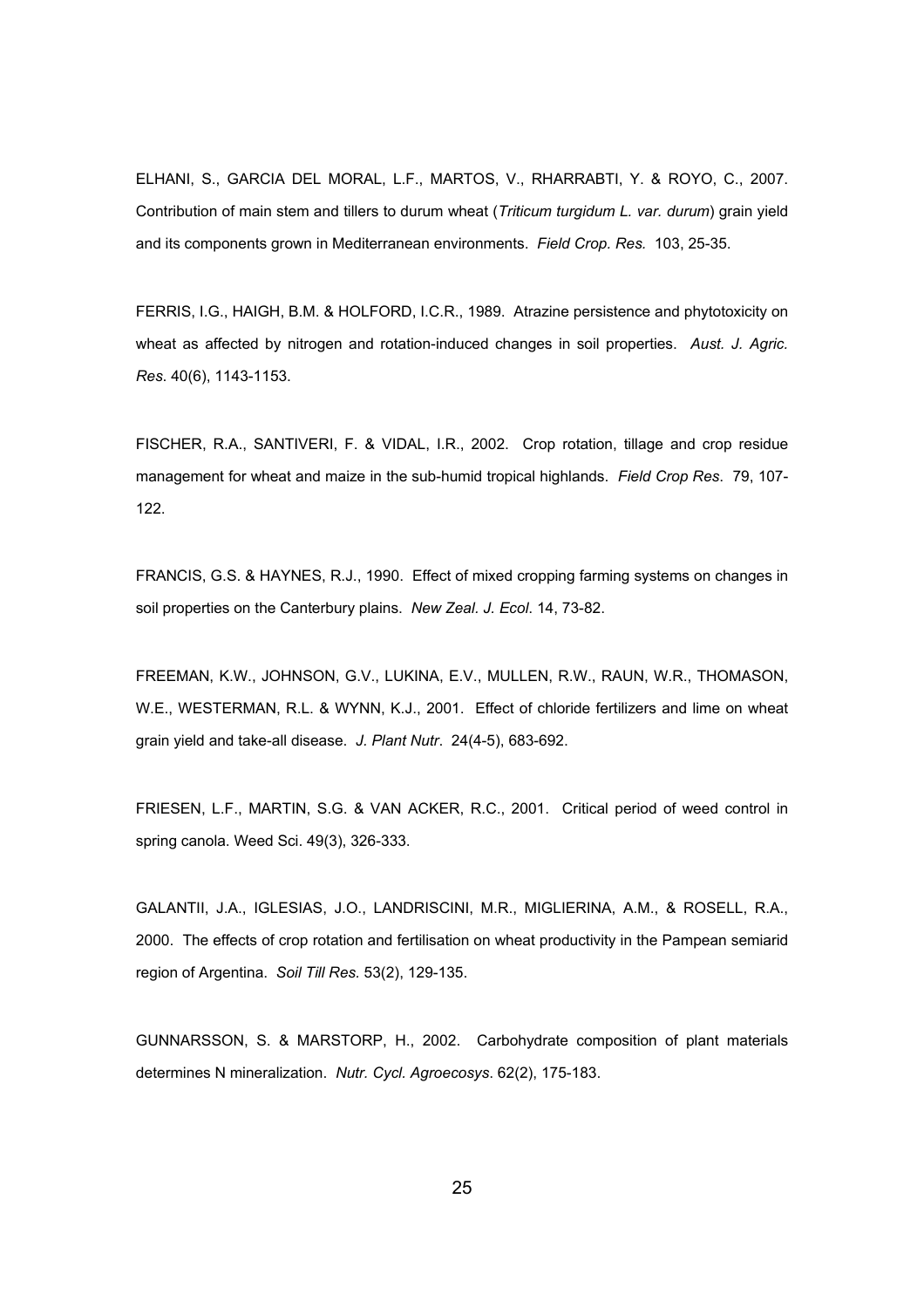HAMBLIN, J., MASON, M.G. & ROWLAND, I.C., 1988. Effect of lupins and wheat on the yield of subsequent wheat crops grown at several rates of applied nitrogen. *Aust. J. Exp. Agr*. 28, 91-97.

HANELL, U., L-BAECKSTRÖM & SVENSSON, G., 2004. Quality studies on wheat grown in different cropping systems: A holistic perspective. *Soil Plant Sci*. 54, 254-263.

HANNAH, M.C. & O'LEARY, G.J., 1995. Wheat yield response to rainfall in a long-term multirotation experiment in the Victorian Wimmera. *Aust. J. Exp. Agric*. 35, 951-960.

HANSON, J.D., MERRILL, S.D. & TANAKA, D.L., 2002. Root length growth of eight crop species in Haplusoll soils. *Soil Sci. Soc. Am. J.* 66(3), 913-923.

HARRIS, H., MASRI, S., PALA, M., RYAN, J. & SINGH, M., 2007. Rainfed wheat-based rotations under Mediterranean conditions: Crop sequences, nitrogen fertilization, and stubble grazing in relation to grain and straw quality. *Eur. J. Agron*. Article in press.

HOWE, G., KIRKEGAARD, J.A., MEAD, A., NEWELL, M., SARWAR, M. & WONG, P.T.W., 2000. Field studies on the biofumigation of take-all by Brassica break crops. *Aust. J. Agric. Res.* 51, 445-456.

HOWE, G.N., KIRKEGAARD, J.A. & MELE, P.M., 1999. Enhanced accumulation of mineral-N following canola. *Aust. J. Exp. Agric*. 39, 587-593.

HUBER, D.M & McCAY-BUIS, T.S., 1993. A multiple component analysis of the take-all disease of cereals. *Plant Dis*. 77(5), 437-447.

HUGHES, G.R. & PEDERSEN, E.A., 1992. The effect of crop rotation on development of the Septoria disease complex on spring wheat in Saskatchewan. *Can. J. Plant. Pathol.* 14(2), 152- 158.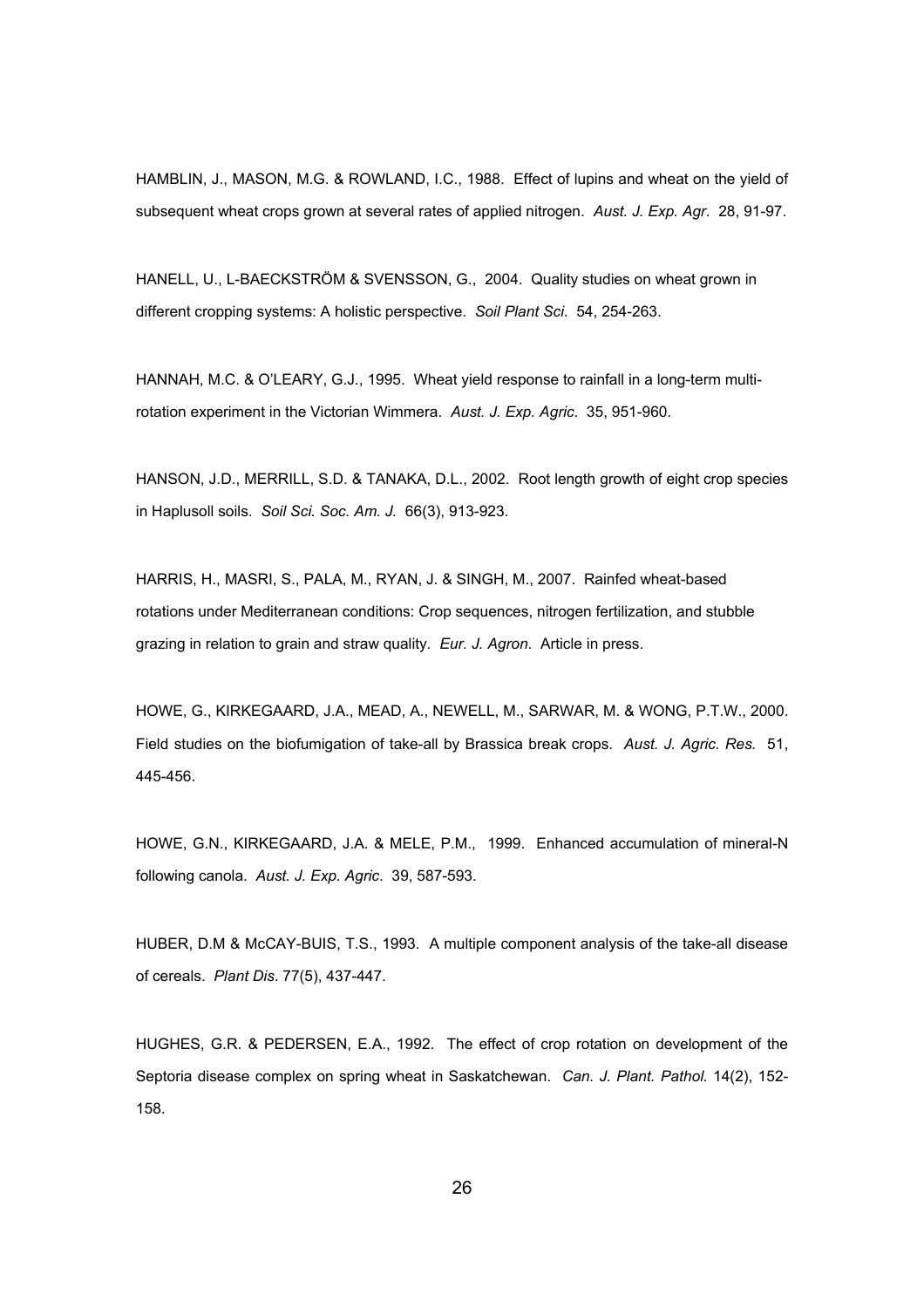INNOCENTI, G., SABATINI, M.A. & VENTURA, M., 2004. Do Colembola effect of the competitive relationships among soil-borne plant pathogenic fungi? *Pedobiologia* 48(5/6), 603- 608.

LOSS, S.P., RITCHIE, G.S.P. & ROBSON, A.D., 1993. Effect of lupins and pasture on soil acidification and fertility in Western Australia. *Aust. J. Exp. Agric*. 33(4), 457-464.

MAALI, S.H., 2003. Biomass production, yield and quality response of spring wheat to soil tillage, crop rotation and nitrogen fertilization in the Swartland wheat producing area of South Africa. University of Stellenbosch. South Africa.

MAGID, J., McDONAGH, J.F. & THOMSEN, T.B., 2001. Soil orgainic matter decline and compositional change associated with cereal cropping in southern Tanzania. *Land Degrad. Dev*. 12, 13-26.

McNAMARA, R. B. & WILDERMUTH, G.B., 1991. Effect of cropping history on soil populations of *Bipolaris sorokiniana* and Common root rot of wheat. *Aust. J. Agric. Res.* 42, 779-790.

PETCH, A. & SMITH, R.W., 1985. Effect of lupin management on the yield of subsequent wheat crops in a lupin-wheat rotation. *Aust. J. Exp. Agric*. 25, 603-613.

PIETOLA, L.M. & SMUCKER, A.J.M., 1995. Fine root dynamics of alfalfa after multiple cuttings and during a late invasion by weeds. *Agron. J*. 87(6), 1161-1169.

PLATZ, G.J. & REES, R.G., 1980. The Epidemiology of Yellow Spot of Wheat in Southern Queensland. *Aust. J. Agric. Res.* 31, 259-267.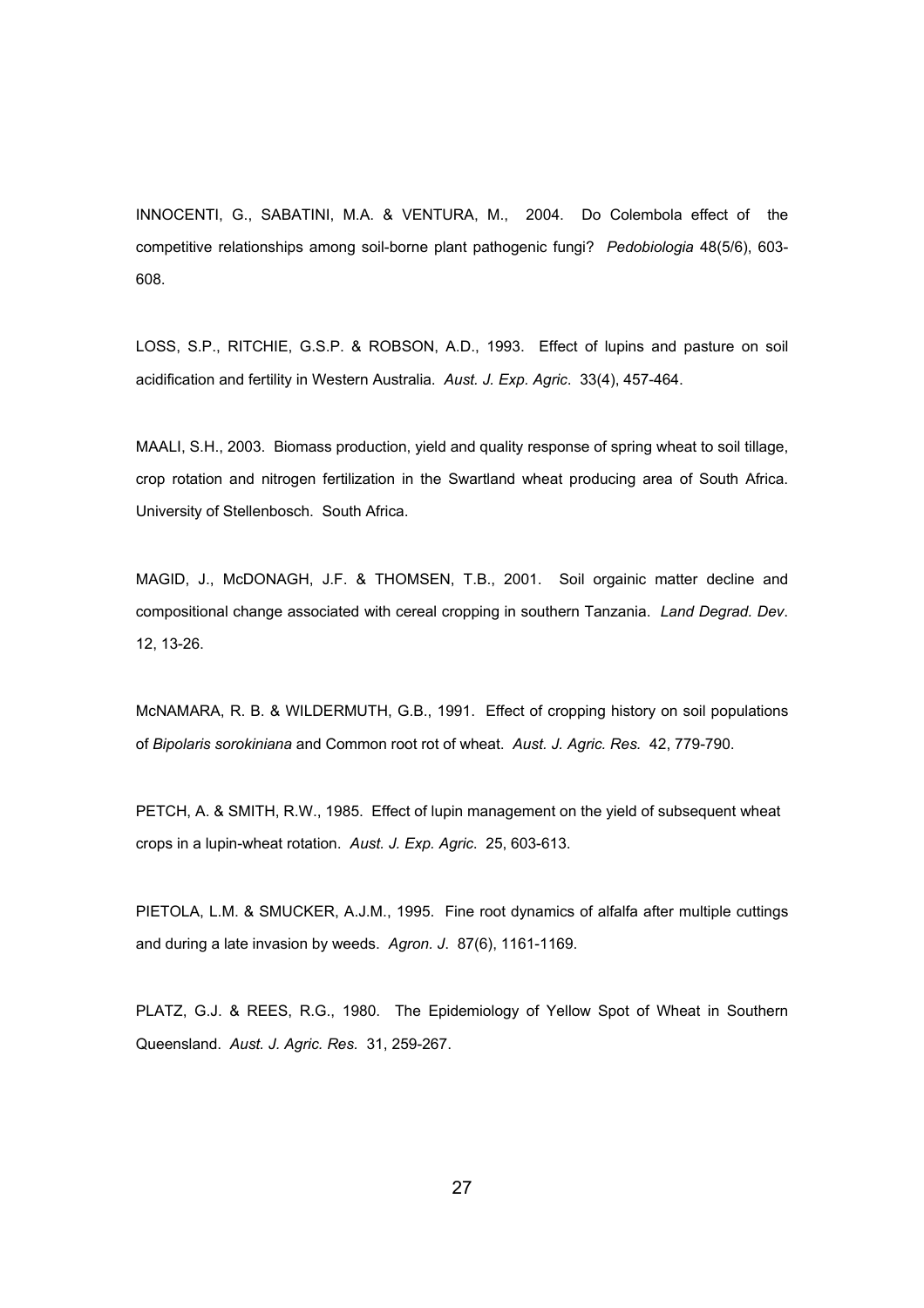PONGE J.F., TOPOLIANTZ, S. & VIAUX, P., 2000. Earthworm and enchytraeid activity under different arable farming systems, as exemplified by biogenic structures. *Plant Soil.* 225 (1/2), 39- 51.

POST, W.M. & WEST, T.O., 2002. Soil organic carbon sequestration rates by tillage and crop rotation: A global data analysis. *Soil Sci. Soc. Am. J.* 66(6), 1930-1946.

RASMUSSEN, K.J. & SCHJONNING, P., 2000. Soil strength and soil pore characteristics for direct drilled and ploughed soils. *Soil Till. Res*. 57(1/2), 69-82.

RASSE, D.P., SANTOS, D. & SMUCKER, A.J.M., 2000. Alfalfa root and shoot mulching effects on soil hydraulic properties and aggregation. *Soil Sci. Soc. Am. J*. 64(2), 725-731.

RYDBERG, T., STENBERG, B. & STENBERG, M., 2000. Effects of reduced tillage and liming on microbial activity and soil properties in a weakly-structured soil. *Appl Soil Ecol*. 14(2), 135-145.

SCHULTZ, J.E., 1995. Crop production in a rotation trial at Tarlee, South Australia. *Aust. J. Exp. Agric.* 35, 865-876.

SIGSGAARD, L., 2002. A survey of aphids and aphid parasitoids in cereal field in Denmark, and the parasitoids' role in biological control. *J. Appl. Ent*. 126, 101-107.

SILSBURY, J.H., 1990. Grain yield of wheat in rotation with pea, vetch or medic grown with three systems of management. *Aust. J. Exp. Agric*. 30, 645-649.

SOANE, B.D., 1990. The role of organic matter in soil compatibility: a review. *Soil Till Res*. 16(1-2), 179-201.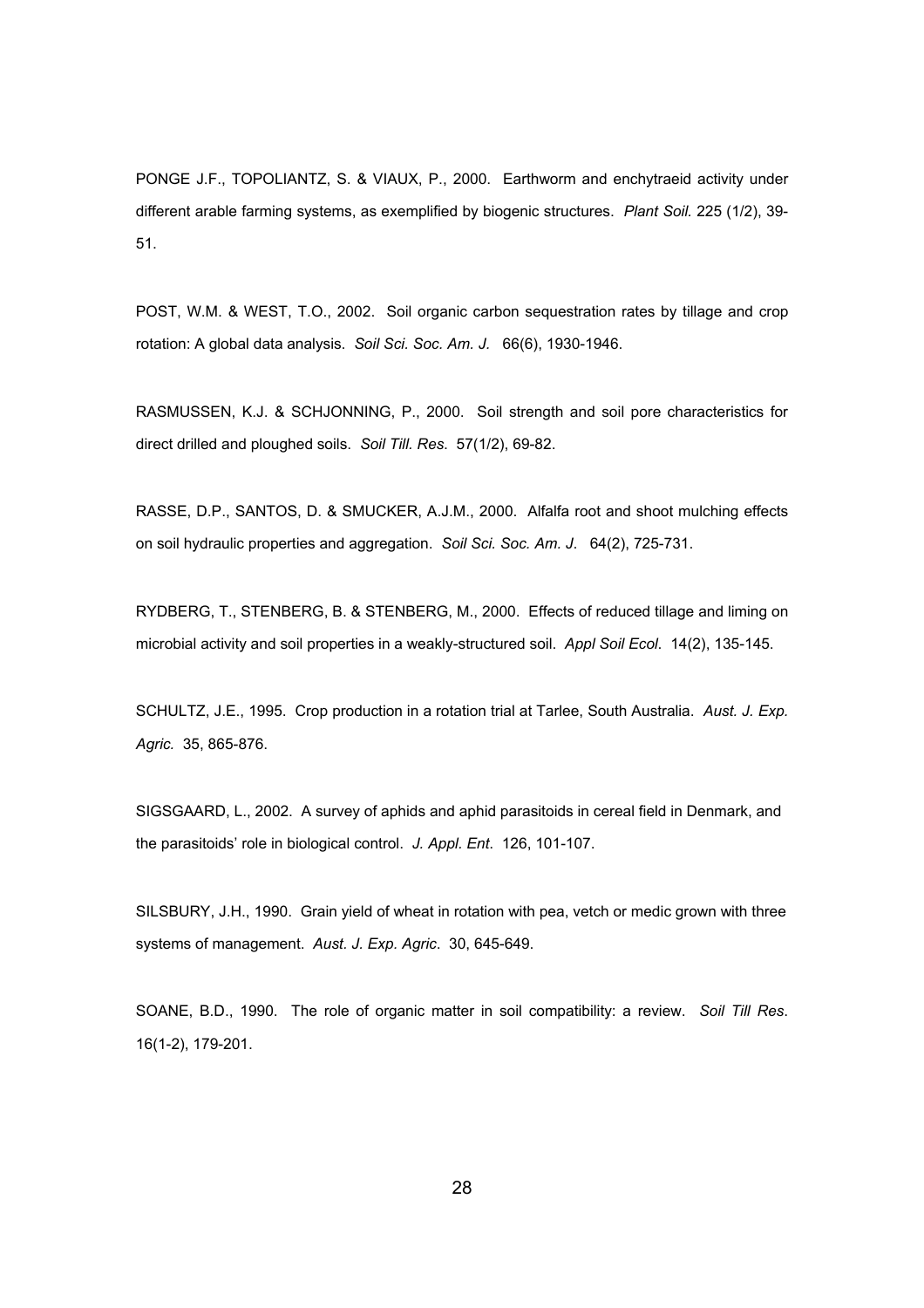THORNE, M.E., YENISH, J.P. & YOUNG, F.L., 2007. Cropping systems alter weed seed banks in Pacific Northwest semi-arid wheat region. *Crop Prot.* 26, 1121-1134.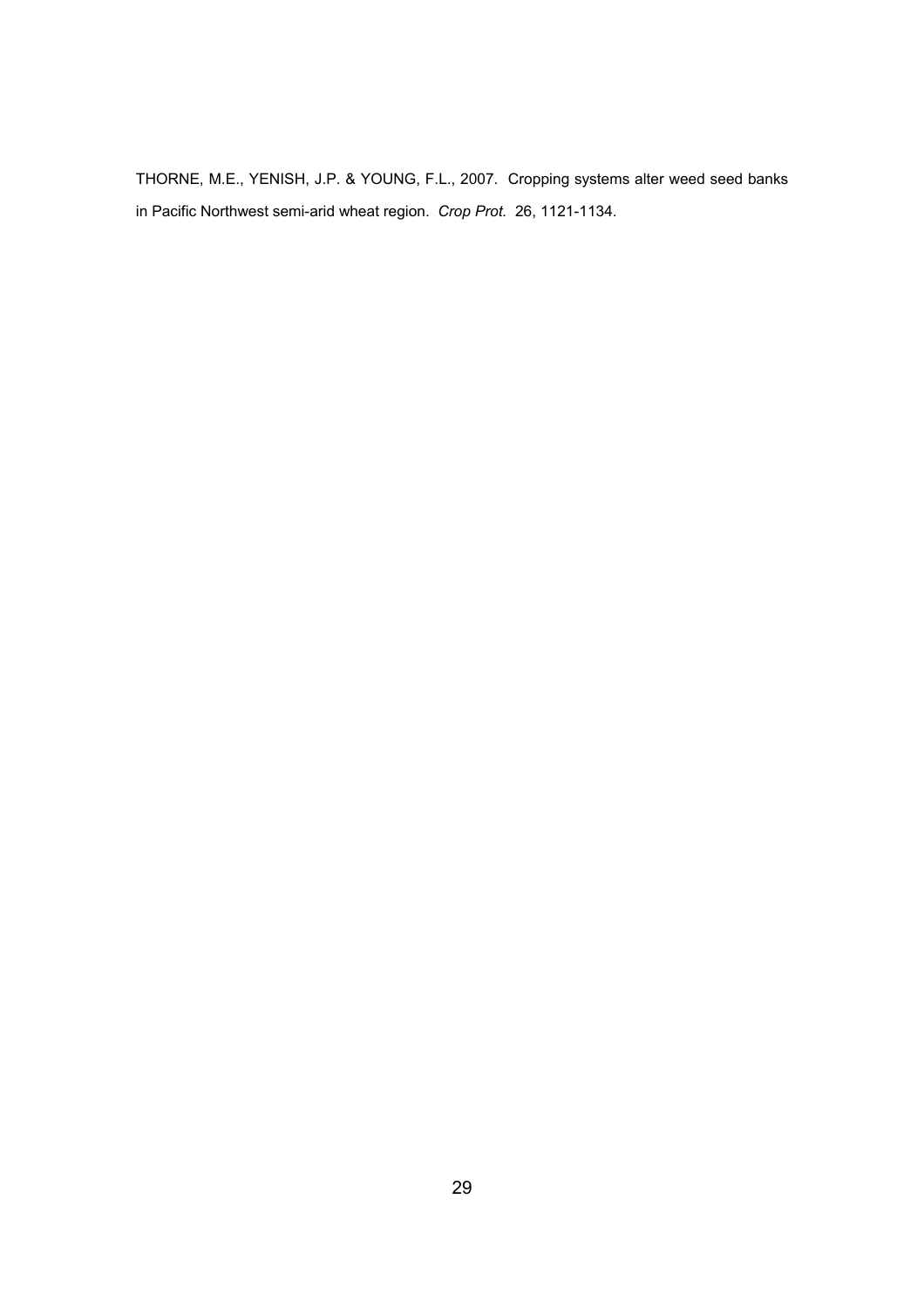# **Chapter 3**

# **Site description, experimental design and crop management**

The response of wheat of wheat to preceding crops was measured within a crop rotation experiment that was initiated in 2002. Data collected during the 2004 and 2005 seasons where used in this study.

#### **Locality**

The study was conducted at the Tygerhoek Experimental Farm (34°08'S; 19°54'E) near the town of Riviersonderend located in the Overberg wheat producing area in the southern Cape region in South Africa. Soils of this area are mostly shallow with a stony A-horizon that is seldom deeper than 30 cm. The top soil (A-horizon) at the experimental site is mostly sandy loam (Table 3.1) and can be classified as a Glenrosa Form (ortic A on lithocutanic B- horizon) (De Villiers *et al*, 1977).

| Soil depth                        |                             | $0 - 15$ cm | $15 - 30$ cm |
|-----------------------------------|-----------------------------|-------------|--------------|
| <b>Particle size distribution</b> | $(< 0.002$ mm)<br>Clay      | 19.00%      |              |
|                                   | $(0.002 - 0.02$ mm)<br>Silt | 22.90%      |              |
|                                   | $(0.02 - 2.0$ mm)<br>Sand   | 58.10%      |              |
|                                   | $(>2$ mm $)$<br>Stone       | 55.80%      |              |
| <b>Chemical analysis</b>          | pH (KCI)                    | 5.6         | 5.0          |
|                                   | $\%C$                       | 1.58%       | 1.28%        |
|                                   | %N                          | 0.01%       |              |

**Table 3.1** General description of soil chemical and physical properties at the experimental site

#### **Climate**

The Overberg area is characterized as a winter rainfall area with Mediterranean type climate although rain also occurs during the summer months. The mean annual rainfall over a 60 year period at Tygerhoek is 430.8 mm of which 297.8 mm on average occurs during the months April to October and 133.0 mm during the months November to March. The monthly rainfall during the period of 2003- 2005 as well as the 60 year mean is summarized in Figure 3.1. Rainfall recorded during 2003 are included as soil moisture and crop production conditions experienced in 2003 are likely to have had an influence on wheat production in the subsequent year (2004).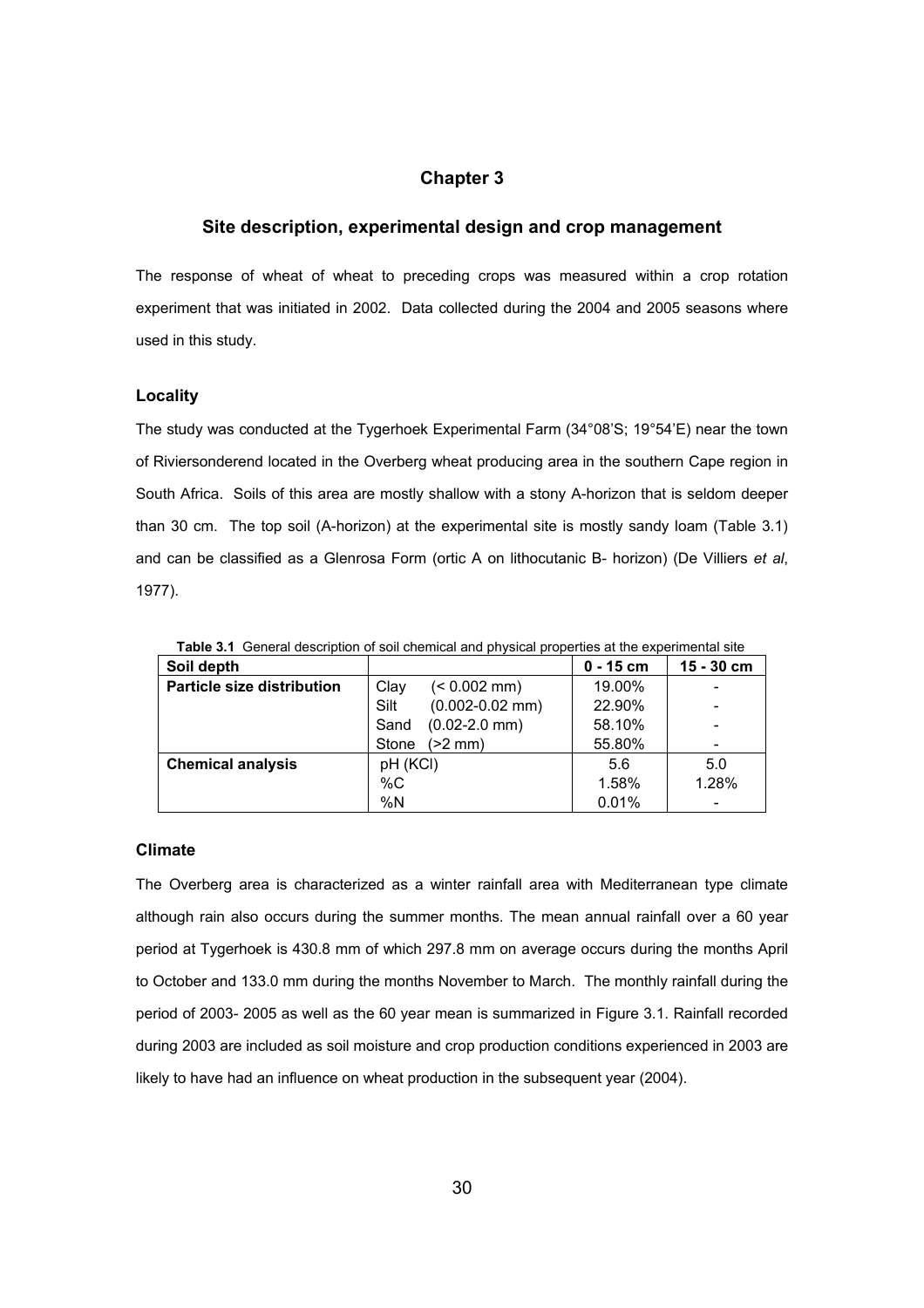

**Figure 3.1** Monthly rainfall during 2003-2005 compared with average monthly rainfall during a 60 year period at Tygerhoek

Although the long term mean monthly rainfall data show a clear winter rainfall pattern (Fig 3.1), the monthly rainfall recorded during the period 2003-2005 varied widely within months and years, indicating the extreme variability in rainfall in the Overberg region. Both very wet (March 2003; April 2005; August 2003; October 2004) and very dry (May 2004; June 2003; July 2003 & 2005; August 2004; October 2005) spells for example, did occur during the experimental period.

Rainfall from November 2003 to April 2004 was 74.4 mm compared to 297.1 mm for the same period in 2004 to 2005. While total rainfall during the wheat growing season (May to October) was 275 mm mm in 2004 and 228 mm in 2005, 132 mm of rain was recorded in October 2004 alone. Thus although rainfall during the 2004 growing season was higher than the same period in 2005, rainfall from May to September in 2004 was much lower than the same period in 2005. The relatively dry 2004 growing season was therefore preceded by a dry November to April in 2003/2004, compared to a moist November to April in 2004/2005 followed by an average growing season rainfall in 2005. It can thus be concluded that the rainfall during 2004 (May to September) was below, and rainfall during 2005 was similar to, the long-term (60 year) mean rainfall for the growing season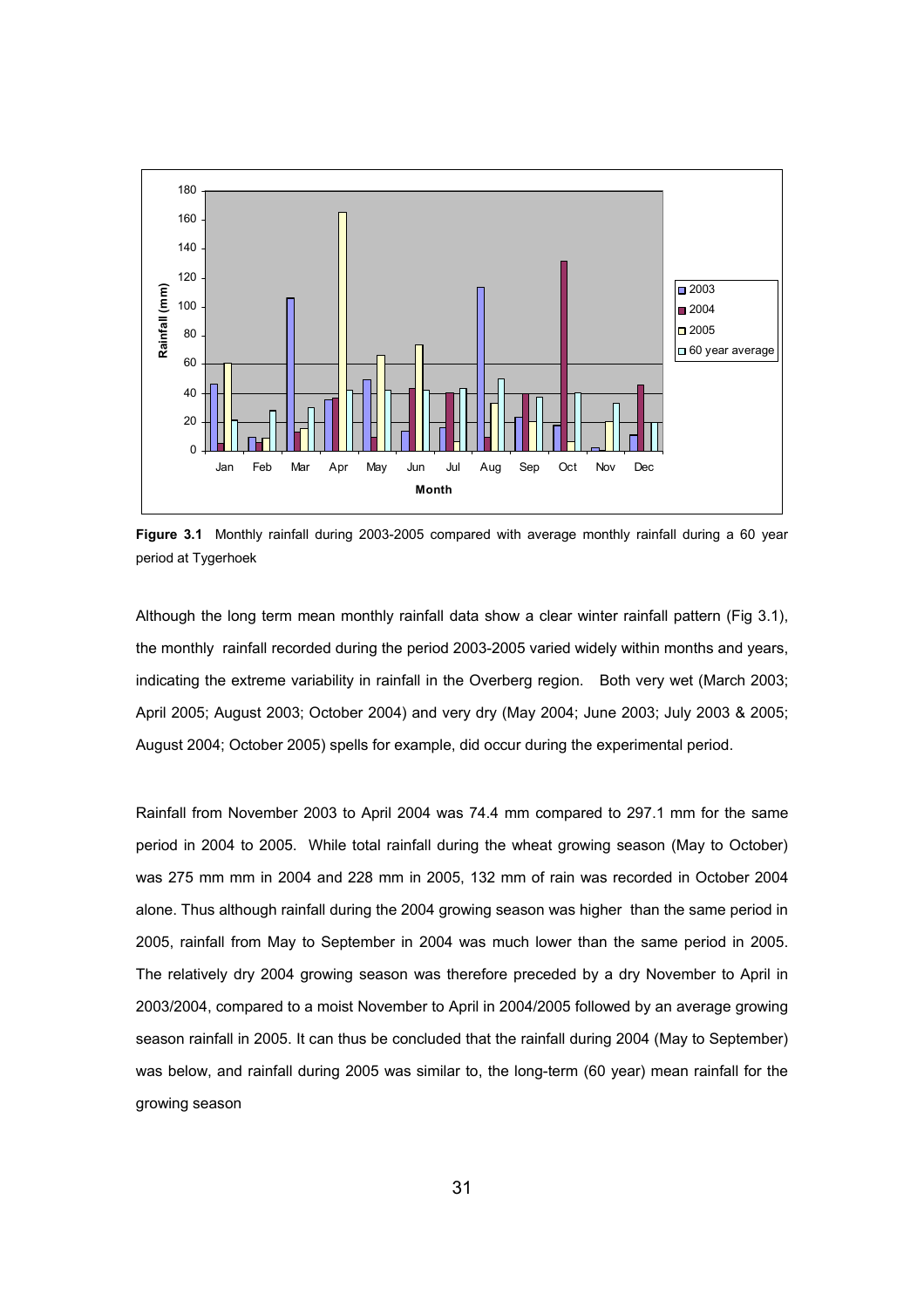The average daily temperature per month over a 60 year period during the period May to September does not differ by more than 5°C (Appendix 1), with an average of 13.4°C for the months of May to October. In contrast to this, the average daily temperature recorded during November to April over a 60 year period is 20.5°C.

#### **Experimental layout**

The large-scale crop rotation trail within which the current study was undertaken covers an area of 27 ha with two replications. Each replication comprises a number of plots (each 25 m x 100 m in size) that were randomly allocated to a crop rotation treatment. Replication was based on soil differences across the experimental site. The chemical composition of soils across the experimental site was corrected to a depth of 150 mm as indicated from detailed soil sampling and accepted soil norms for cropping systems practiced in the Overberg area (ARC-SGI, 2007). Based on the soil amelioration prior to the start of the main experiment, it was assumed that all macro- and micro-elements would exceed minimum requirement levels for optimum plant growth. The soil of the whole experimental area was ripped twice to a depth of 200-300 mm after application of lime and gypsum in January/February 2002 to allow for some mixing of the lime into the soil profile and to break any compaction layers.

Crops were first established in their allocated 25 x 100m plots of the large scale trail during April-May 2002. Several of these  $25 \times 100$  m plots were selected for use in the current study that was conducted during 2004 and 2005 growing seasons. To ensure similar soil types amongst crop sequences in the current study, it was decided to use treatment plots that were located in the close proximity to one another in a single replication of the large scale trail. Plots representing a wide range of crop sequences were selected. Plots used and a schematic layout for the 2004 and 2005 seasons are presented in Table 3.2 and Fig 3.2 respectively. Replication for the present study was provided by four randomly located 1m x 3 m sub-plots per 25 m x 100 m treatment plot (Appendix 3).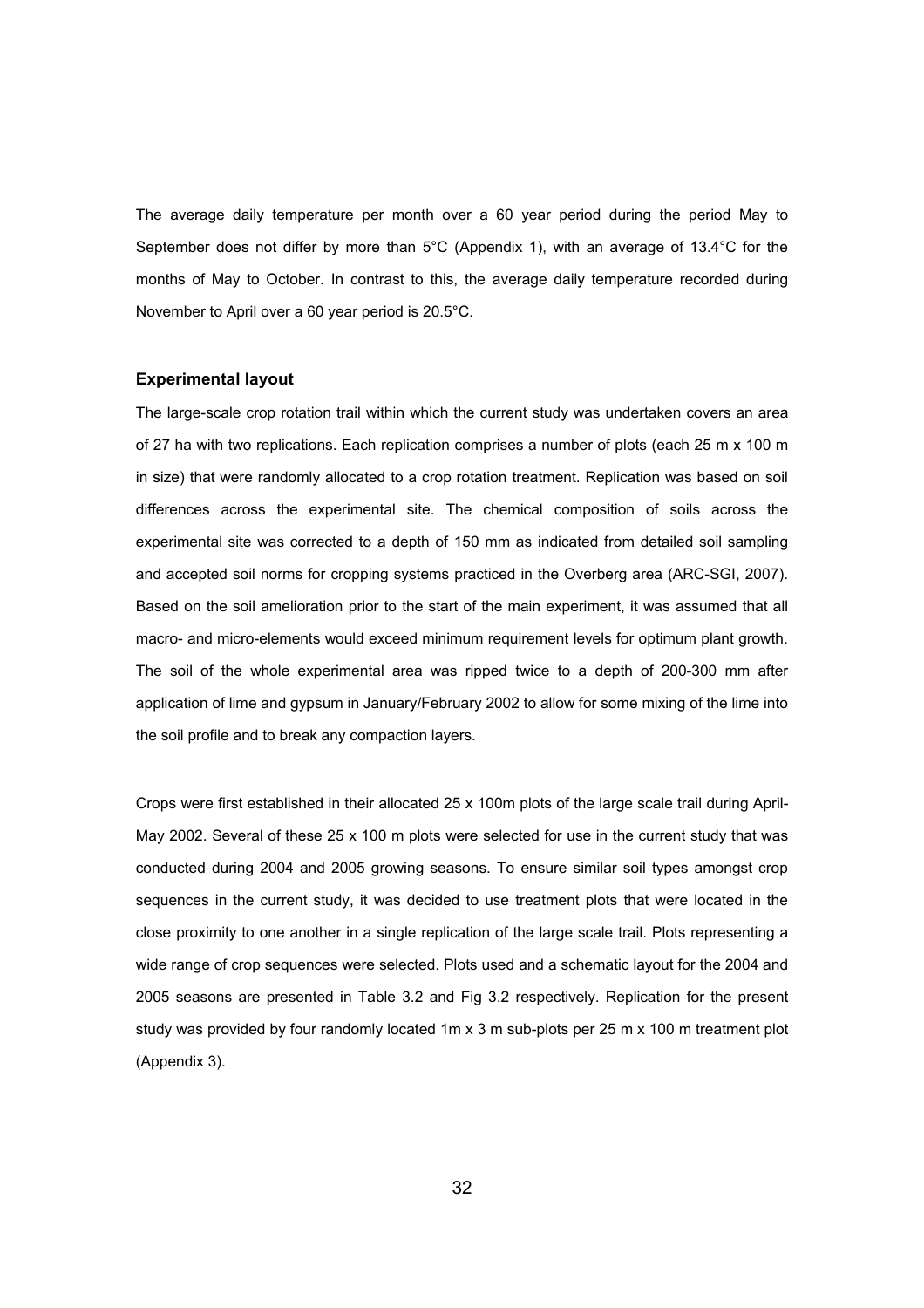The crops used in the crop sequences shown in Table 3.2 were canola (cv. ATR Hyden), lupin (cv. Tanjil), oats (cv. SSH 421), wheat (cv. SST 57) and pasture which consisted of a mixture of medic (cv. Santiago, Caliph and Parabinga) and clover (cv. Balansae, Nungarin and Gosse). As the large scale trial had started in 2002, wheat in the present study that was planted in 2004 was preceded by two years of crop production and wheat in 2005 by 3 years of crop production. The plot used in 2004 for the PPW rotation was again used in 2005 for the PPWW rotation, but for all other crop rotation systems, different plots were used in 2004 and 2005 respectively.

| plots included in the trial in 2004 and 2005 |          |             |          |  |  |
|----------------------------------------------|----------|-------------|----------|--|--|
| 2004                                         |          | 2005        |          |  |  |
| <b>CRS</b>                                   | Plot nr. | <b>CRS</b>  | Plot nr. |  |  |
| PW W                                         | 4.2      | PPW W       | 5.3      |  |  |
| <b>BCW</b>                                   | 3.4      | WBC W       | 3.2      |  |  |
| PC W                                         | 4.4      | PPC W       | 5.2      |  |  |
| bl W                                         | 3.5      | WBL W       | 3.3      |  |  |
| PO W                                         | 4.3      | PPO W       | 5.4      |  |  |
| BP W                                         | 8.5      | PBP W       | 2.7      |  |  |
| CP W                                         | 8.6      | POP W       | 2.8      |  |  |
| PP W                                         | 5.1      | <b>BPPW</b> | 10.4     |  |  |
| PP W                                         | 5.3      | WPP W       | 10.1     |  |  |

**Table 3.2** Crop Rotation Systems (CRS) and plots included in the trial in 2004 and 2005

**W** – Wheat; **B** – Barley; **O** – Oats;

**C** – Canola; **L** – Lupin; **P** – Pasture

W in bold represents wheat planted in 2004 and 2005

Crop and pasture management practices for each 25 x 100 m treatment plot in the large scale experiment was the same as those applied by no-till conservation farmers using the best available practice technology. Sheep grazed the pastures at a stocking rate of 4.5 merino eves during the late autumn, winter and spring (May to November) and grazed on crop and pasture residues (within the same rotation treatment) during summer and early autumn. Because different crop residues had different palatability sheep removed more residues from some 25 x 100 m plots than from others, resulting in differing soil cover provided by residues. Since oats was cut for silage rather than harvested for grain, oats plots had far lower crop residues post harvest compare to the other crops.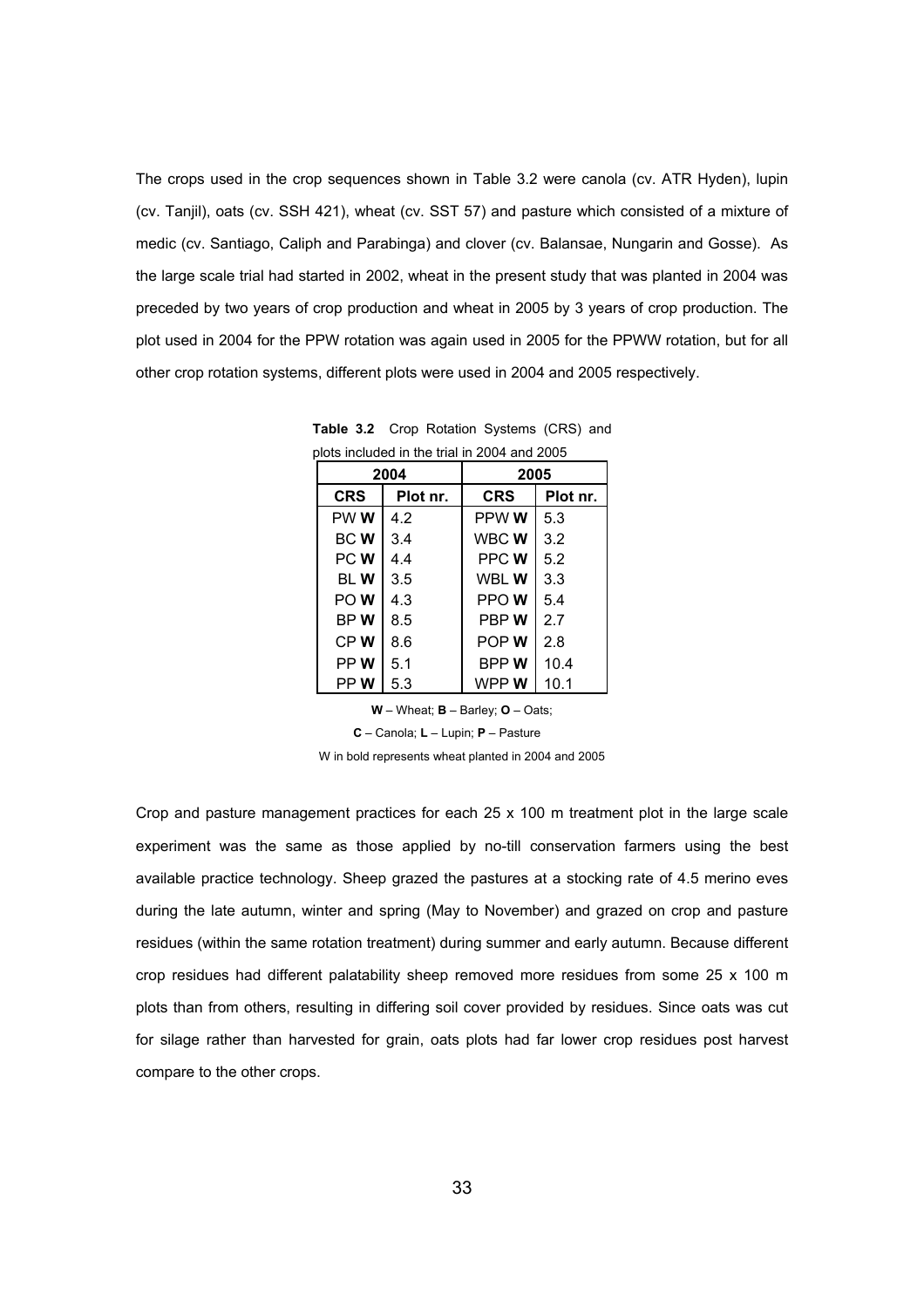Appropriate herbicides were applied to all plots for the control of summer and winter weeds before and after wheat was planted in both 2004 and 2005. A detailed description of the applied herbicides in each season is presented in Chapter 5.

Wheat was planted during the second week of May in both 2004 and 2005 under no-till conditions with a customized planter with spring loaded tines fitted with knife-point openers followed by press wheels spaced 250 mm apart. Seed was placed at 20 mm depth, with fertilizer placed beneath it, behind the knife-point openers. In 2004, wheat seed had a 1000 kernel weight of 37.3 g and was planted at a rate of 80kg ha<sup>-1</sup>, while in 2005, 70 kg ha<sup>-1</sup> with a 1000 kernel weight of 32.8 g was planted. A fertilizer mixture containing 20 kg N, 15 kg P and 10 kg S per hectare was placed below planted wheat seeds in both 2004 and 2005.

In 2004, 142 kg LAN (40 kg N ha<sup>-1</sup>) was broadcasted as a topdressing 48 days after planting onto wheat following wheat and oats, 178 kg LAN (50 kg N ha<sup>-1</sup>) onto wheat following canola while wheat following pasture and lupin was broadcasted with 100 kg LAN (28 kg N ha<sup>-1</sup>) at 48 days after planting. In 2005, 100 kg LAN (28 kg N ha<sup>-1</sup>) was broadcasted at 44 days after planting as an early topdressing to all plots.

Various chemicals for the control of diseases and pests were applied by a tractor driven sprayer or by plane in 2004 and 2005. A detailed discussion of fungicides and pesticides used post planting is presented in Chapter 5.

The canola, lupins and wheat crops that preceded wheat planted in 2004 and 2005 were harvested. Pastures were grazed and oats was cut for silage in the year preceding wheat production.

<u>34 and 2012</u>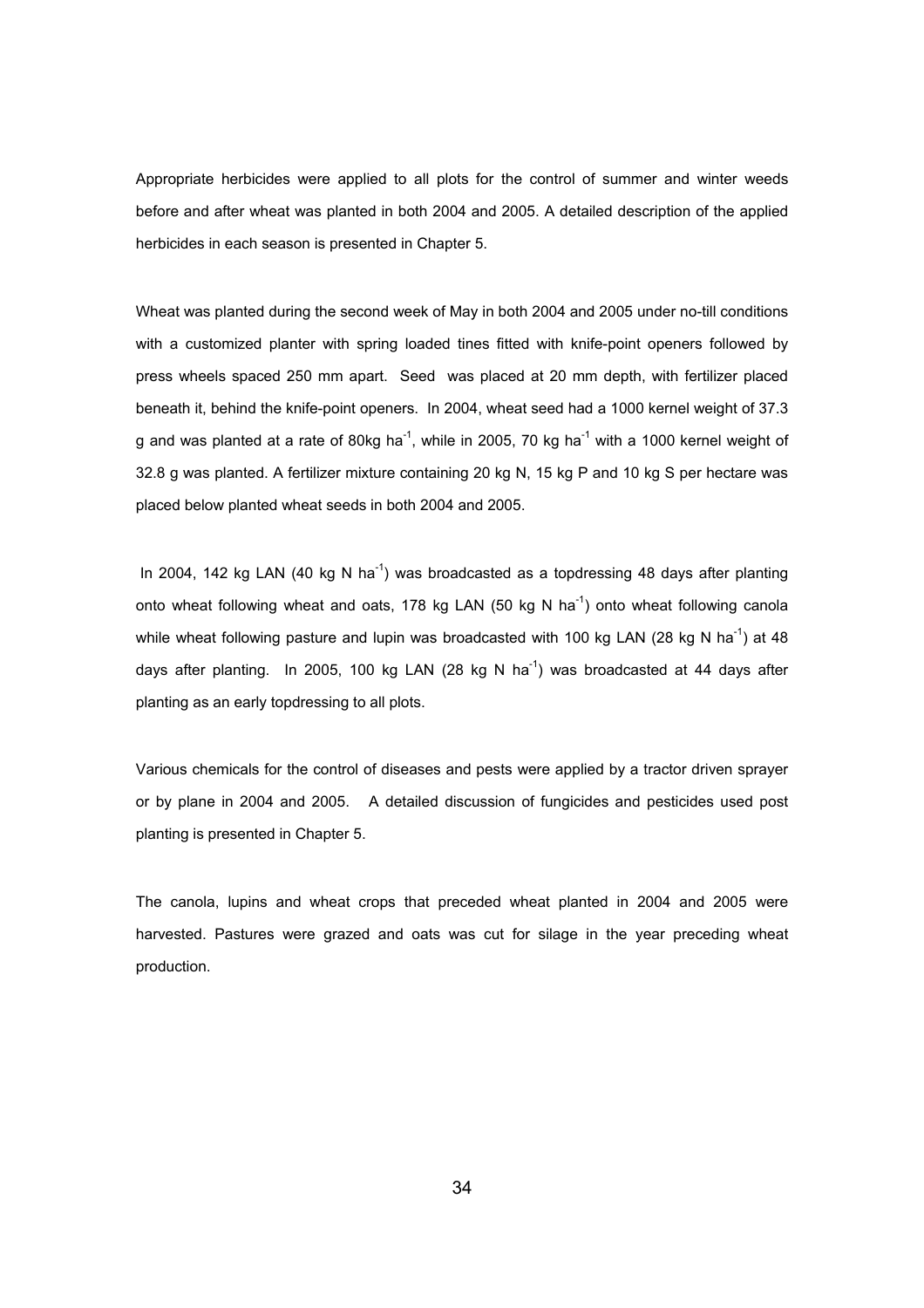| 5.4 |      |  |
|-----|------|--|
| 5.3 |      |  |
| 5.2 | 10.4 |  |
| 5.1 | 10.3 |  |
| 4.4 | 10.2 |  |
| 4.3 | 10.1 |  |
| 4.2 | 9.4  |  |
| 4.1 | 9.3  |  |
| 3.6 | 9.2  |  |
| 3.5 | 9.1  |  |
| 3.4 |      |  |
| 3.3 | 8.8  |  |
| 3.2 | 8.7  |  |
| 3.1 | 8.6  |  |
| 2.8 | 8.5  |  |
| 2.7 | 8.4  |  |
| 2.6 | 8.3  |  |
| 2.5 | 8.2  |  |
| 2.4 | 8.1  |  |
| 2.3 | 7.4  |  |
| 2.2 | 7.3  |  |
| 2.1 | 7.2  |  |
| 1.4 | 7.1  |  |
| 1.3 | 6.4  |  |
| 1.2 | 6.3  |  |
| 1.1 | 6.2  |  |
|     | 6.1  |  |
|     |      |  |

**Figure 3.2** Schematic layout of the replication of the crop rotation trail from which plots were selected for use in the current study in 2004 and 2005. Selected crop rotation systems (CRS) and their plot numbers are presented in Table 3.2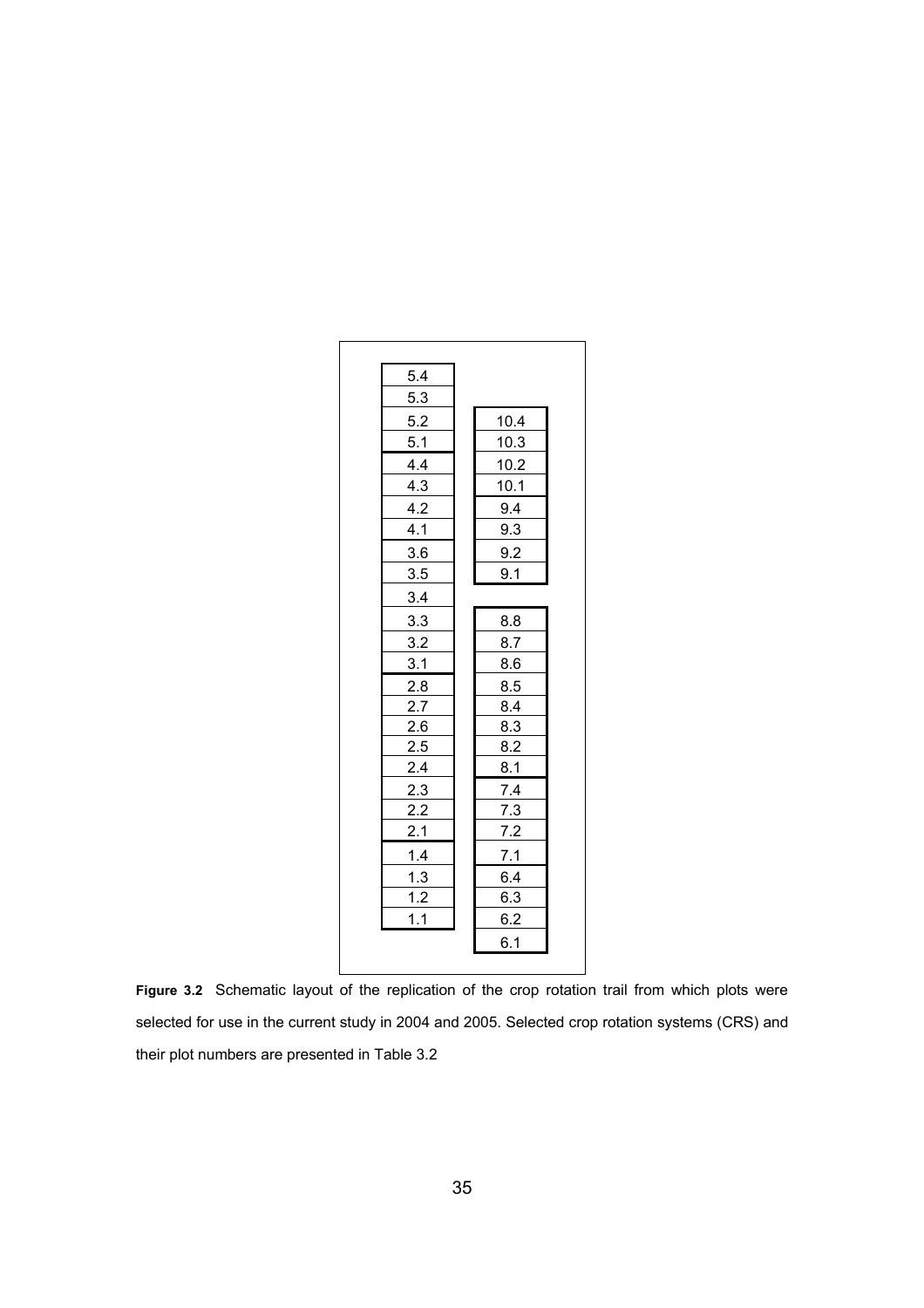# **Data collection and analyses**

A summary of the various kinds of data collected in this study is presented in Table 3.4. Details of the data collection and of analytical procedures used are presented in the following chapters. Data analysis was based on a complete randomized design with nine main plots (treatments) and four replications within each main plot. The analysis computes sample error and allows for comparison of treatment 'means' using the Fisher's LSD test (P=0.05) (StatSoft, Inc., 2004)

**Table 3.4** Data collected and analyzed during 2004 and 2005 of

Tygerhoek experimental farm

**Soil data**  Basic chemical analysis N-present ( $NO_3^-$  -N + NH<sub>4</sub><sup>+</sup> -N) before and after incubation **Disease data**  Visual description of pathogens present on roots, stems and leaves **Plant data**  Mass of roots, tillers, leaves and ears (if present) Amount of tillers present Leaf area index

**Yield and quality**  Ton ha $^{-1}$ Ears  $m<sup>-2</sup>$ Spikelets per ear Kernels per spikelet Thousand kernel mass Falling number Mixing characteristics (Mixograph) Grain protein % Flour

N present in stems, leaves and ears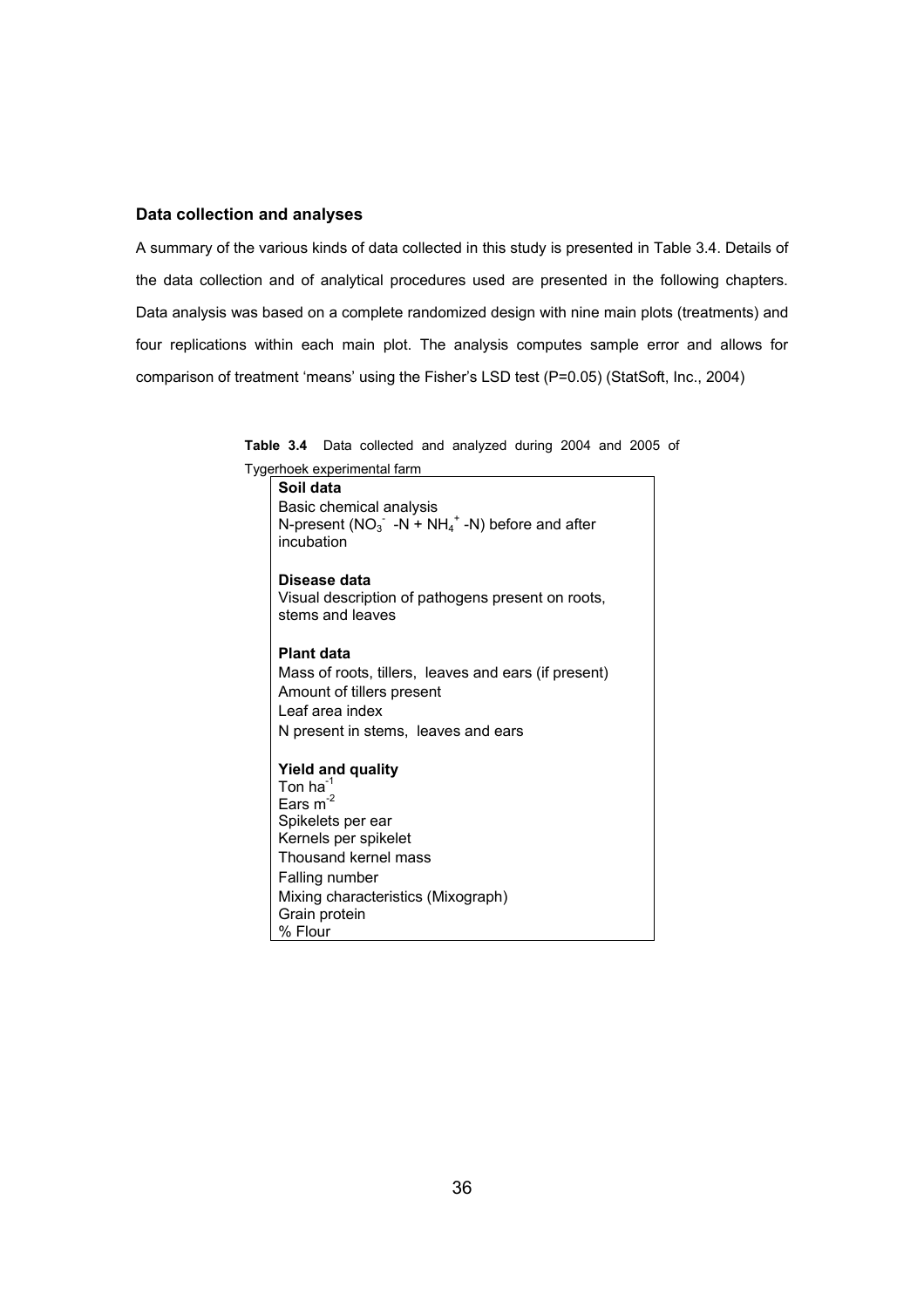# **References**

ARC-SGI, 2007. Production of small grains in the winter rainfall region. The research and technology manager, ARC-Small Grain Institute, Private Bag X29, Bethlehem, 9700.

DE VILLIERS, J.M., LAMBRECHTS, J.J.N., LE ROUX, J., LOXTON, R.F., MACVICAR, C.N., MERRY-WEATHER, F.R., VAN ROOYEN, T.H., VERSTER, E. & VON M. HARMSE, H.J., 1977. Soil Classification: A binomial system for South Africa. Dept. Agric. Techn. Services, Pretoria.

STATSOFT, INC, 2004. STATISTICA (data analysis software system), version 7. www.statsoft.com.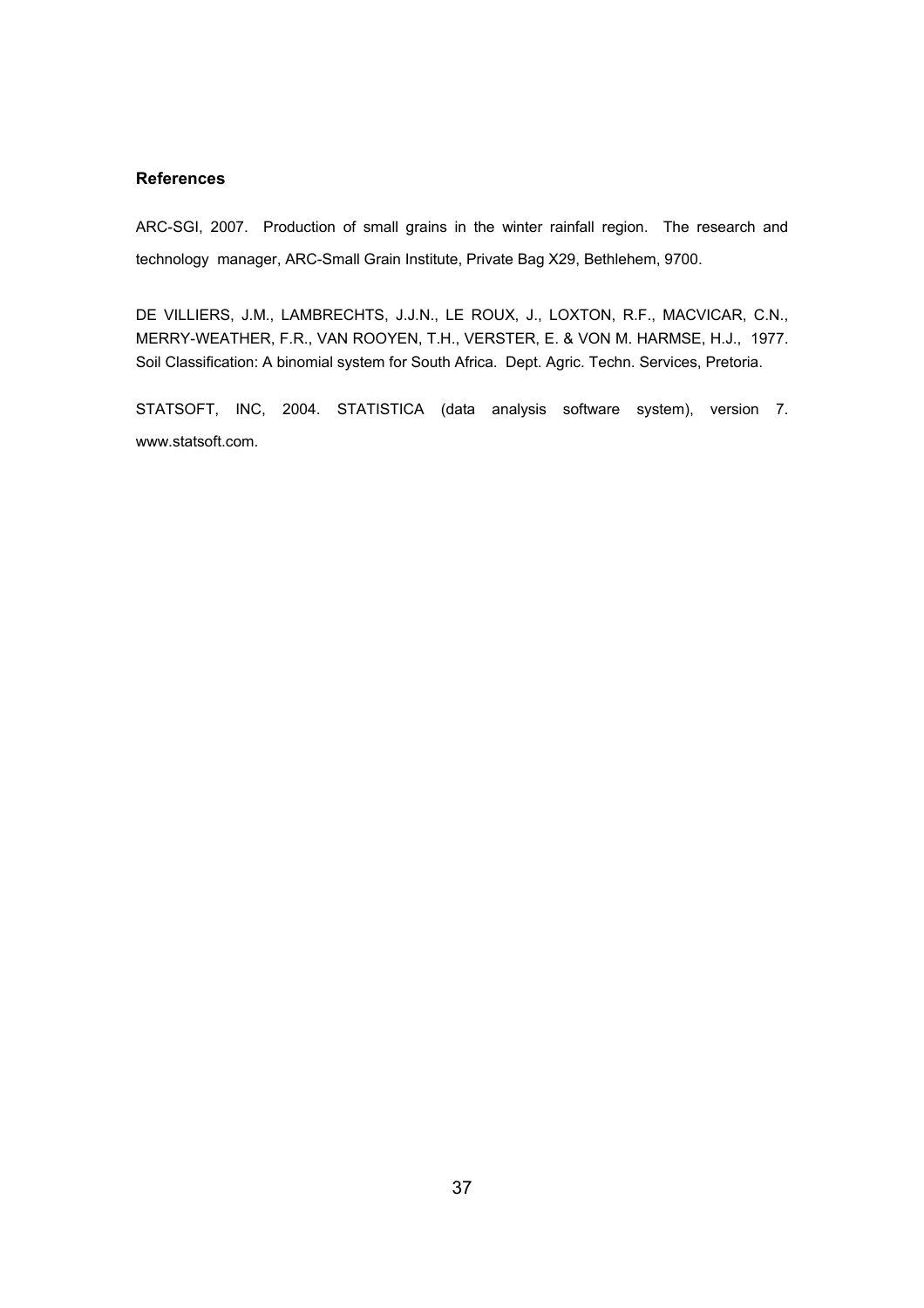# **Chapter 4**

# **Effect of crop rotation on soil mineral nitrogen levels and basic soil chemical properties**

# **Introduction**

Diversification of crops used in a crop rotation system alters the pattern and degree of nutrient removal in soils (Campbell, Grant & Peterson, 2002) and in addition to this, in the case of legumes, the degree of nitrogen fixation (Armstrong *et al*., 1997). For this reason, crop rotation may have an effect on soil fertility and the growth and yield of succeeding crops. The aim of this study was to determine the effect of different preceding crops on soil chemical properties, including mineralizable and N concentration, during the wheat producing phase in different crop rotation systems.

#### **Materials and methods**

Details of the experimental locality, climate, treatments, layout, agronomical practices used and statistical analyses are presented in Chapter 3.

Soil samples were collected for each treatment plot during the last week of April 2004 and the last week of April 2005 (0-150 mm and 150-300 mm) in each of the four replicate sub-plots from each plot (Chapter 3) in order to determine the soil chemical properties. Chemical analyses of soil samples were done by the Department of Agriculture Western Cape at Elsenburg using standard methods (The Non-Affiliated Soil Analysis Work Committee, 1990). To determine the effect of crop rotation on N-mineralization potential and residual soil N at the time of planting, top soil (0- 150 mm) samples were taken from each sub plot at the end of April in 2004 and 2005. Samples from the four replications of each crop rotation system were mixed together and sieved through a 1 mm sieve. Each of these 100 g sub-samples was incubated at 75% soil water capacity in a sealed plastic bottle. Total mineral N (NO<sub>3</sub> -N plus NH<sub>4</sub><sup>+</sup> -N) present before incubation from separate bottles were determined (day 0 of incubation period) and again after 3, 7, 14, 28 and 42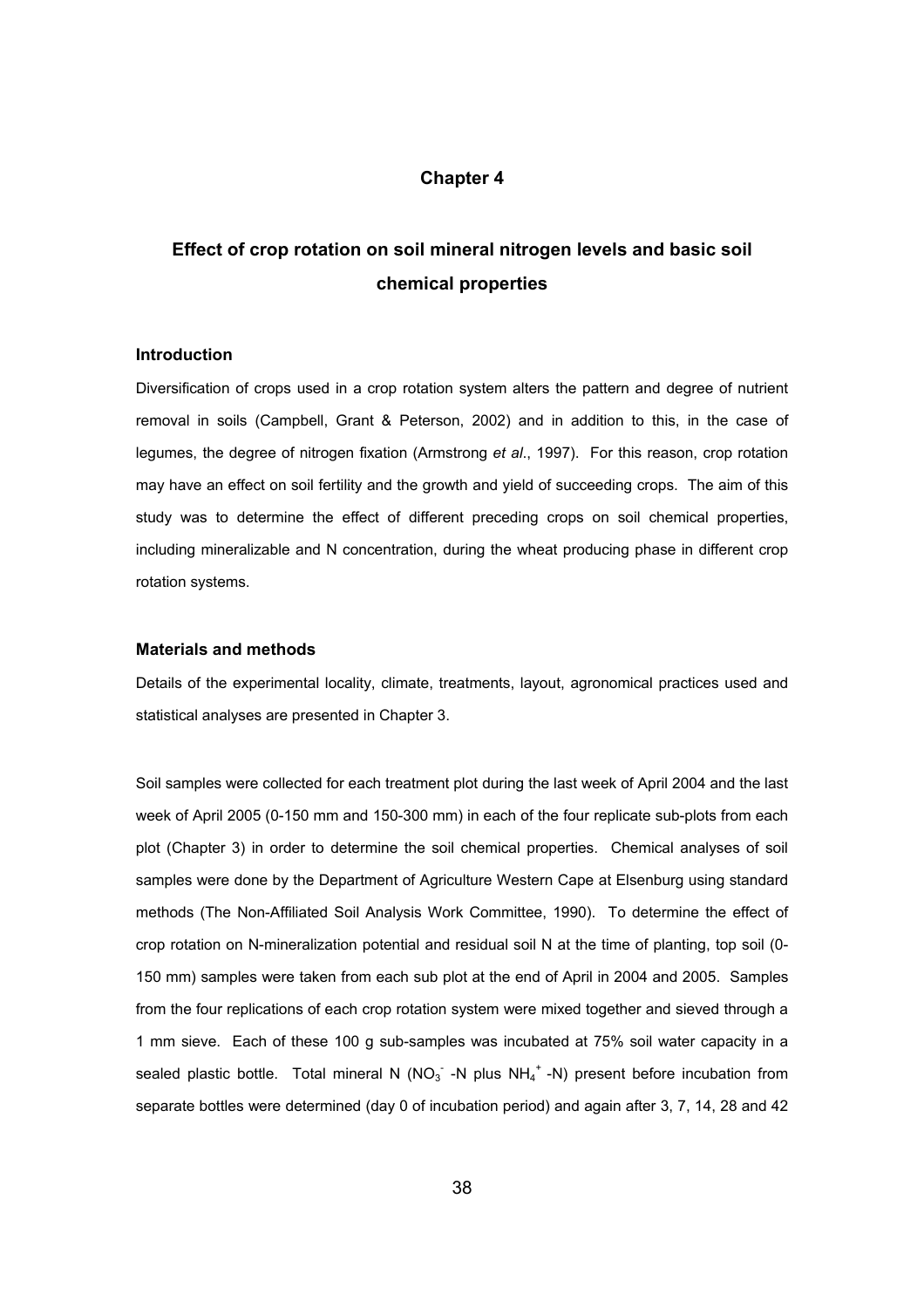days of incubation. Incubations of samples collected in 2004 season were done at 10, 15, 20 and 25 °C. Incubation of soil samples in 2005 was only done at 20°C due to similar trends found between different temperatures in 2004. Analyses for NO<sub>3</sub><sup>-</sup>-N and NH<sub>4</sub><sup>+</sup>-N were done using the indophenol-blue (Keeney, Miller & Pace, 1982) and salicylic acid (Cataldo, Schrader & Young, 1975) methods respectively.

#### **Results and discussion**

#### pH

Soil pH differed (P=0.05) between a number of crop rotation systems at both the 0-150 and 150-300 mm soil depths in 2004 and at the 150-300 mm soil depth in 2005 (Table 4.1). In 2004 the lowest pH was found in the crop rotation system where wheat followed a canola crop in the 0-150 mm (PCW: 5.20) and 150-300 mm (PCW: 4.95) soil profile. This may be due to the acidifying effect of a N-flush caused by biofumigation from canola roots (Howe, Kirkegaard & Mele, 1999) when grown after a nitrogen fixing legume pasture (Williams, 1980; Haynes, 1983; Bolan, Hedley & White, 1991; Burle, Focchi & Mielniczuk, 1997). Although the highest soil pH values for both the 0-150 mm and 150-300 mm profiles in 2004 were found in crop rotation systems where wheat followed a pasture crop, these values were in most cases not significantly different (P=0.05) from values found where wheat for example followed canola in a cash cropping system (BCW: 5.53). The pH of the PCW rotation was the only crop rotation system. No significant differences in soil pH values for different crop rotation systems were found in the 0-150 mm soil profile in 2005, while in contrast to 2004, the highest value in the 150-300 mm soil profile was found where wheat followed a canola crop (PPCW: 5.93) and the lowest where wheat followed a legume pasture (BPPW: 5.23), while no significant differences (P=0.05) in this soil depth occurred between the remainder of crop rotation systems.

In general it is therefore clear that pH values for both years did not show any specific trend and most values were within the range of pH (KCl) = 5.0 to 7.0. Asher, Edwards & Islam (1980) found maximum or near-maximum growth for wheat at a pH (KCl) of 5.5 to 6.5. It thus seems probable that pH did not have any significant effect on growth and yield of wheat in the different crop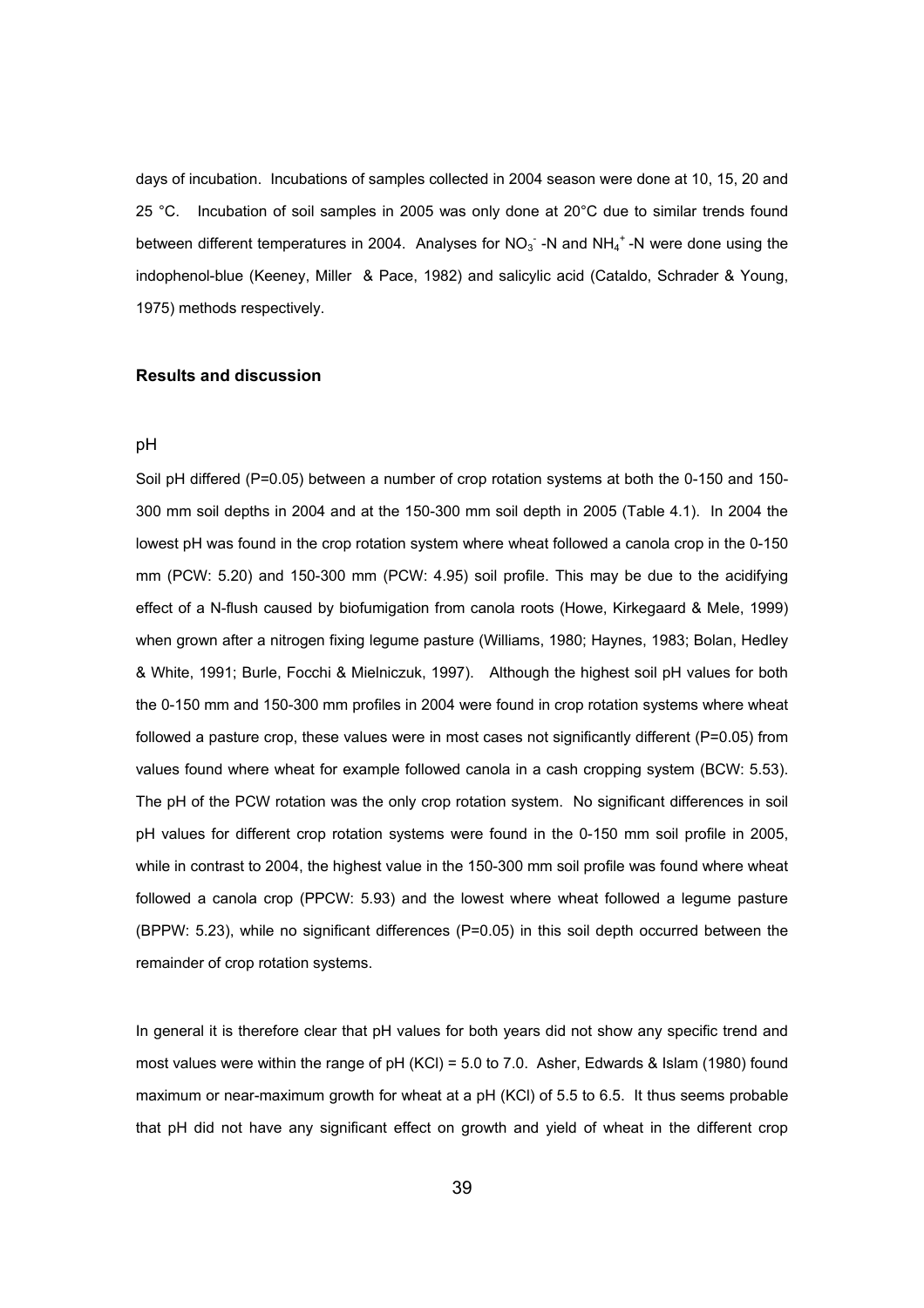rotation systems. Differences in pH found between crop rotation systems are therefore most probably due to sampling errors or differences in soil texture which may effect the leaching of calcium and would anyway not have an effect on the growth and yield of the wheat crop. Differences in pH, not measured after application of lime in 2002, are another probable cause for these differences. Large annual differences found with the same crop rotation systems was most probably due to the fact that different plots were used for the same crop rotation system in different years (Chapter 3). The effect of preceding crops on soil pH is likely to show only after several years of treatment (Coventry & Slattery, 1991).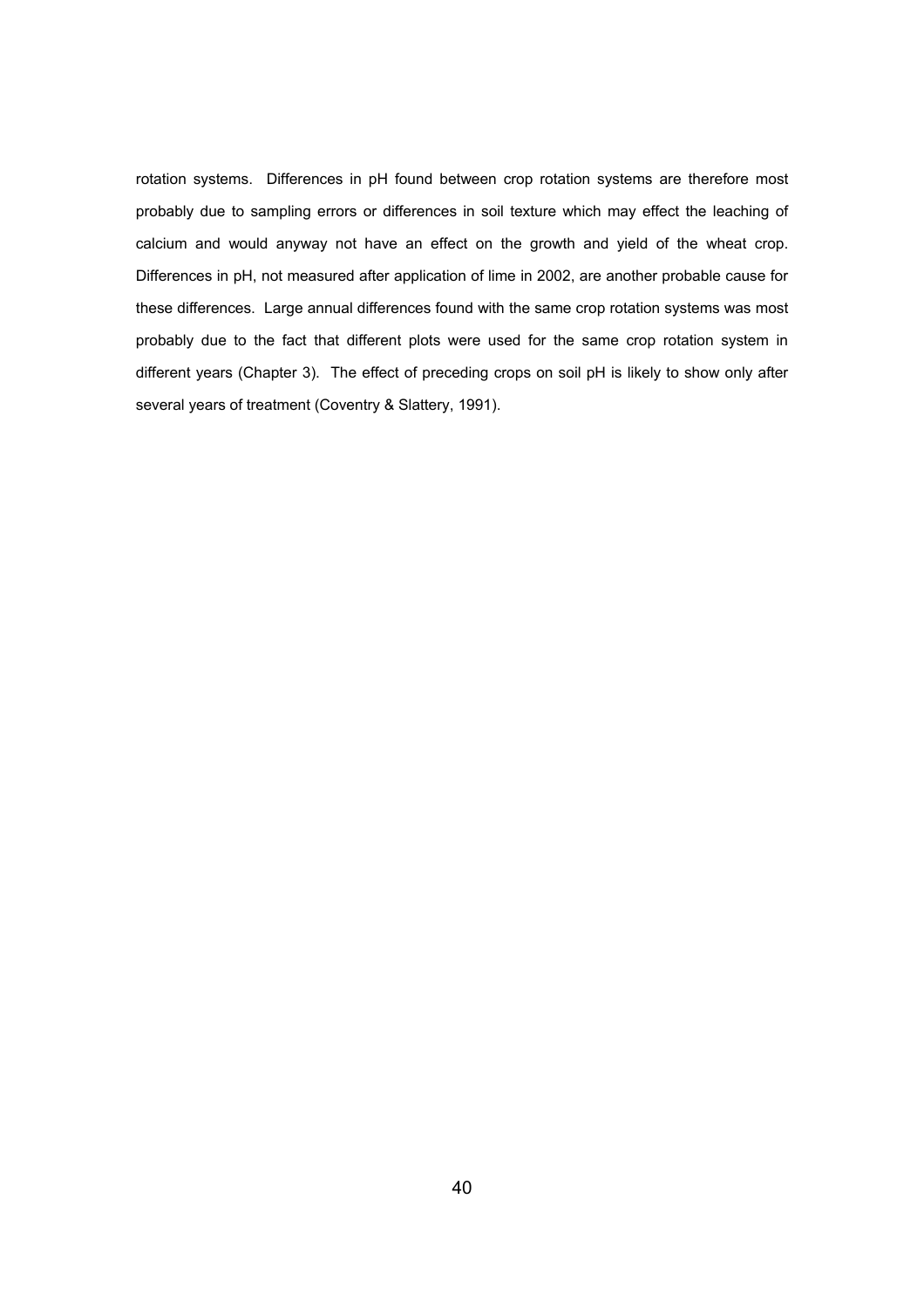| pH (KCI)        |                            |                        |                |                        |                        |
|-----------------|----------------------------|------------------------|----------------|------------------------|------------------------|
| 2004<br>2005    |                            |                        |                |                        |                        |
| <b>CRS</b>      | 0-150mm                    | 150-300mm              | <b>CRS</b>     | $0-150$ mm             | 150-300mm              |
| PWW <sub></sub> | $5.55^{ABC}$               | $5.08\overline{BC}$    | PPW W          | $5.68^{A}$             | $5.60^{AB}$            |
| BCW             | $5.53^{ABC}$               | $5.25^{ABC}$           | WBCWW          | $6.00^{A}$             | $5.50^{AB}$            |
| PCW             | $5.20^{\circ}$             | $4.95^{\circ}$         | PPC W          | $5.93^{A}$             | 5.93 <sup>A</sup>      |
| <b>BLW</b>      | $5.48^{ABC}$               | $5.03^{BC}$            | WBL W          | $5.88^{A}$             | $5.48^{AB}$            |
| POW             | $5.25^{\text{BC}}$         | $5.10^{ABC}$           | PPOW           | $5.80^{A}$             | $5.70^{AB}$            |
| BPW             | $5.40^{ABC}$               | $5.20^{ABC}$           | PBPW           | $5.68^{A}$             | $5.35^{AB}$            |
| CPW             | $5.80^A$                   | $5.33^{AB}$            | POP W          | $5.80^{A}$             | $5.43^{AB}$            |
| PPW             | $5.43^{ABC}$               | $5.05^{\text{BC}}$     | BPP W          | $5.43^{A}$             | 5.23 <sup>B</sup>      |
| PPW             | $5.63^{AB}$                | $5.40^{A}$             | WPP W          | $5.45^{A}$             | $5.35^{AB}$            |
| Mean            | 5.47                       | 5.15                   | Mean           | 5.74                   | 5.51                   |
|                 |                            |                        |                |                        |                        |
|                 |                            |                        | %C             |                        |                        |
| <b>CRS</b>      | 2004<br>$0-150$ mm         | 150-300mm              | <b>CRS</b>     | 2005<br>$0-150$ mm     | 150-300mm              |
| PWWW            | $1.43\overline{BC}$        | $1.34^{A}$             | PPW W          | $1.68$ <sup>ABCD</sup> | $1.43^{AB}$            |
| <b>BCW</b>      | $1.33^{\circ}$             | $1.15^{A}$             | WBC W          | $1.73$ <sup>ABC</sup>  | $1.28^{BC}$            |
| PCW             | $1.39^{BC}$                | $1.06^{A}$             | PPCWW          | $1.76^{AB}$            | $1.54^A$               |
| <b>BLW</b>      | $1.52^{ABC}$               | $1.22^{A}$             | WBL W          | $1.59^{BCD}$           | $1.27^{BC}$            |
| POW <sub></sub> | $1.42^{\text{BC}}$         | $1.10^{A}$             | PPOW           | $1.61^{BCD}$           | $1.41^{AB}$            |
| BPW             | $1.48$ <sup>ABC</sup>      | 1.08 <sup>A</sup>      | PBP W          | $1.39^{D}$             | $1.23^{\circ}$         |
| CPW             | $1.66^{AB}$                | $1.30^{A}$             | POP W          | $1.44^{\text{CD}}$     | $1.21^C$               |
| PPW             | $1.55^{ABC}$               | $1.24^{A}$             | BPP W          | $1.78^{AB}$            | $1.32^{BC}$            |
| PPW             | $1.73^{A}$                 | $1.27^{A}$             | WPP W          | $1.94^{A}$             | $1.42^{AB}$            |
| Mean            | 1.50                       | 1.20                   | Mean           | 1.66                   | 1.35                   |
|                 |                            |                        |                |                        |                        |
|                 |                            | Soil Resistance (Ohms) |                |                        |                        |
|                 | 2004                       |                        |                | 2005                   |                        |
| <b>CRS</b>      | $0-150$ mm<br>$602.5^{AB}$ | 150-300mm<br>895.0AB   | <b>CRS</b>     | 0-150mm<br>$435.0^B$   | 150-300mm<br>655.0ABC  |
| PWW             | $535.0^B$                  | 1025.0 <sup>AB</sup>   | PPW W<br>WBCWW | $432.5^B$              | 587.5 <sup>BCD</sup>   |
| <b>BCW</b>      | $600.0^{AB}$               | $1130.0^{A}$           |                | $425.0^B$              | $482.5^{D}$            |
| PCW             | $592.5^{AB}$               | $967.5^{AB}$           | PPCW           | $435.0^{B}$            | $580.0$ <sup>BCD</sup> |
| BLW             | $852.5^{A}$                | $1050.0^{AB}$          | WBL W          | $542.5^{AB}$           | $565.0^{\text{CD}}$    |
| POW             | 782.5 <sup>AB</sup>        | 1102.5 <sup>AB</sup>   | PPOW           | $567.5^{A}$            | $727.5^{A}$            |
| BPW<br>CPW      | 747.5 <sup>AB</sup>        | $1025.0^{AB}$          | PBP W<br>POP W | $520.0^{AB}$           | 687.5 <sup>AB</sup>    |
| PPW             | $550.0^{AB}$               | $875.0^{AB}$           | <b>BPPW</b>    | $225.0^\circ$          | $355.0^{\rm E}$        |
| PPW             | $575.0^{AB}$               | $842.5^B$              | WPPW           | $435.0^{B}$            | 670.0ABC               |
| Mean            | 648.6                      | 990.3                  | Mean           | 446.4                  | 590.0                  |

**Table 4.1** Soil chemical properties in 2004 and 2005 at 0 - 150 and 15 - 300 mm soil depths at different crop rotation systems (CRS)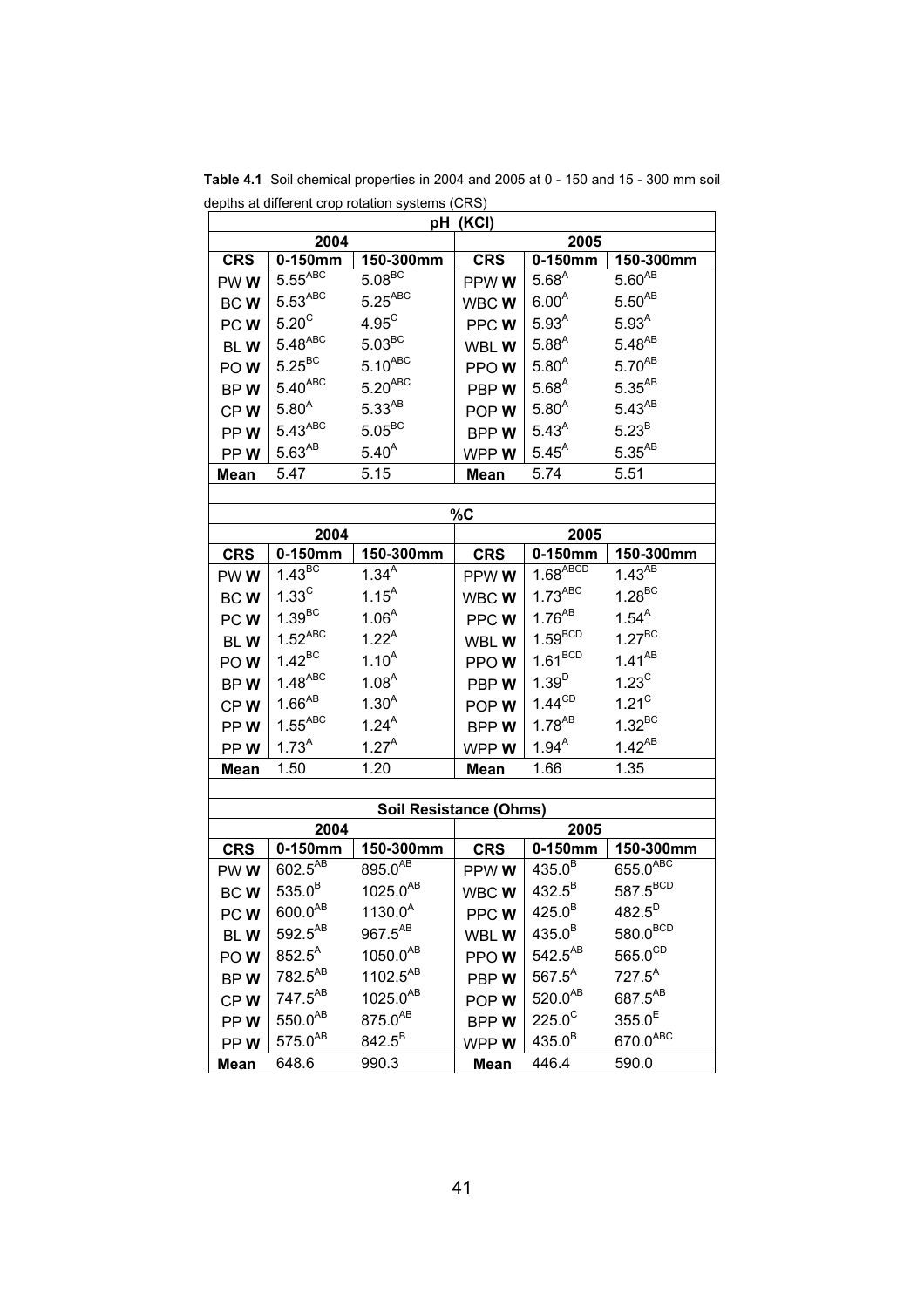|                               | P (mg $kg^{-1}$ ) (Citric acid)    |                            |                               |                                    |                                      |  |  |
|-------------------------------|------------------------------------|----------------------------|-------------------------------|------------------------------------|--------------------------------------|--|--|
|                               | 2004<br>2005                       |                            |                               |                                    |                                      |  |  |
| <b>CRS</b>                    | $0-150$ mm                         | 150-300mm                  | <b>CRS</b>                    | $0-150$ mm                         | 150-300mm                            |  |  |
| PWW                           | $47.75^{A}$                        | 30.00 <sup>7</sup>         | PPW W                         | $30.25^{\overline{B}}$             | $17.50^{B}$                          |  |  |
| <b>BCW</b>                    | $38.50^{A}$                        | $24.25^{A}$                | WBCWW                         | $54.50^{AB}$                       | 30.75 <sup>AB</sup>                  |  |  |
| PCW <sub></sub>               | $44.75^{A}$                        | $22.75^{A}$                | PPCWW                         | $55.00^{AB}$                       | $41.00^{AB}$                         |  |  |
| BLW                           | $39.75^{A}$                        | $20.00^{A}$                | WBL W                         | $50.75^{\text{AB}}$                | $31.25^{AB}$                         |  |  |
| POW <sub></sub>               | $52.50^{A}$                        | $28.00^{A}$                | PPOW                          | $56.50^{\mathrm{AB}}$              | $45.75^{A}$                          |  |  |
| BPW                           | $39.50^{A}$                        | $16.75^{A}$                | PBPW                          | $60.75^{A}$                        | 36.25 <sup>AB</sup>                  |  |  |
| CPW                           | $47.25^{A}$                        | 20.00 <sup>A</sup>         | POP W                         | $51.50^{AB}$                       | $36.00^{AB}$                         |  |  |
| PPW                           | $51.00^{A}$                        | $26.25^{A}$                | <b>BPPW</b>                   | $45.00^{AB}$                       | $25.25^{\text{AB}}$                  |  |  |
| PPW                           | $36.25^{A}$                        | $17.75^{A}$                | WPP W                         | $47.25^{AB}$                       | $25.50^{AB}$                         |  |  |
| Mean                          | 44.14                              | 22.86                      | <b>Mean</b>                   | 50.17                              | 32.14                                |  |  |
|                               |                                    |                            |                               |                                    |                                      |  |  |
|                               |                                    |                            | $Ca (cmol(+) kg^{-1})$        |                                    |                                      |  |  |
|                               | 2004                               |                            |                               | 2005                               |                                      |  |  |
| <b>CRS</b>                    | $0-150$ mm                         | 150-300mm                  | <b>CRS</b>                    | 0-150mm                            | 150-300mm                            |  |  |
| PWW                           | $5.51^{B}$                         | $4.21^{BC}$                | PPW W                         | $5.19^{AB}$                        | $4.24^{B}$                           |  |  |
| <b>BCW</b>                    | $5.76^B$                           | $3.95^{\circ}$             | WBCWW                         | $6.18^{AB}$                        | $4.29^{B}$                           |  |  |
| $4.97^{B}$<br>PCW <sub></sub> |                                    | $3.85^{\circ}$             | PPCWW                         | $6.57^A$                           | $5.56^{A}$                           |  |  |
| BLW                           | $6.44^B$                           | $4.25^{BC}$                | WBL W                         | $5.86^{AB}$                        | $4.04^{B}$                           |  |  |
| POW <sub></sub>               | 4.83 <sup>B</sup>                  | $3.92^C$                   | PPOW                          | $5.08^{AB}$                        | $4.58^{AB}$                          |  |  |
| BPW                           | $5.23^B$                           | $4.30^{BC}$                | PBPW                          | $5.12^{AB}$                        | $4.02^{B}$                           |  |  |
| CPW                           | $7.13^{AB}$                        | $4.94^{\text{AB}}$         | POP W                         | $5.10^{AB}$                        | $4.10^{B}$                           |  |  |
| PPW                           | $5.49^B$                           | $4.27^{BC}$                | <b>BPPW</b>                   | $4.75^B$                           | 3.69 <sup>B</sup>                    |  |  |
| PPW                           | $9.19^{A}$                         | $5.31^{A}$                 | WPP W                         | 4.80 <sup>B</sup>                  | $3.74^{B}$                           |  |  |
| Mean                          | 6.06                               | 4.33                       | <b>Mean</b>                   | 5.41                               | 4.25                                 |  |  |
|                               |                                    |                            |                               |                                    |                                      |  |  |
|                               |                                    |                            | <u>K (mg kg<sup>-1</sup>)</u> |                                    |                                      |  |  |
|                               | 2004                               |                            |                               | 2005                               |                                      |  |  |
| <b>CRS</b>                    | $0-150$ mm<br>326.50 <sup>AB</sup> | 150-300mm<br>$206.75^{AB}$ | <b>CRS</b>                    | $0-150$ mm<br>250.25 <sup>AB</sup> | 150-300mm<br>$188.50^{\overline{B}}$ |  |  |
| PWW <sub></sub>               |                                    |                            | PPW W                         |                                    |                                      |  |  |
| BCW                           | 292.75 <sup>B</sup>                | $169.75^{B}$               | WBC W                         | $219.27^B$                         | $205.50^{AB}$                        |  |  |
| PCW <sub></sub>               | $286.00^{B}$                       | 176.00 <sup>B</sup>        | PPCWW                         | $381.50^{A}$                       | $349.50^{A}$                         |  |  |
| BLW                           | $250.00^{\text{B}}$                | $140.25^B$                 | WBL W                         | 336.75 <sup>AB</sup>               | 229.25 <sup>AB</sup>                 |  |  |
| POW <sub></sub>               | 242.75 <sup>B</sup>                | 180.00 <sup>AB</sup>       | PPOW                          | $329.25^{AB}$                      | 271.25 <sup>AB</sup>                 |  |  |
| BPW                           | 298.75 <sup>B</sup>                | 163.50 <sup>B</sup>        | PBPW                          | 373.00AB                           | $271.25^{AB}$                        |  |  |
| CPW                           | $257.50^{B}$                       | $140.25^B$                 | POP W                         | $245.25^{AB}$                      | $188.25^B$                           |  |  |
| PPW                           | $410.50^{A}$                       | 258.75 <sup>A</sup>        | <b>BPPW</b>                   | 324.75 <sup>AB</sup>               | 210.75 <sup>AB</sup>                 |  |  |
| PPW                           | $275.25^{B}$                       | 197.75 <sup>AB</sup>       | WPP W                         | $213.00^{B}$                       | $150.50^{B}$                         |  |  |
| <b>Mean</b>                   | 293.33                             | 181.44                     | <b>Mean</b>                   | 297.00                             | 229.42                               |  |  |

**Table 4.1** Continued

**W** – Wheat; **B** – Barley; **O** – Oats; **C** – Canola; **L** – Lupin; **P** – Pasture

Means followed by the same letter in a column are not significantly different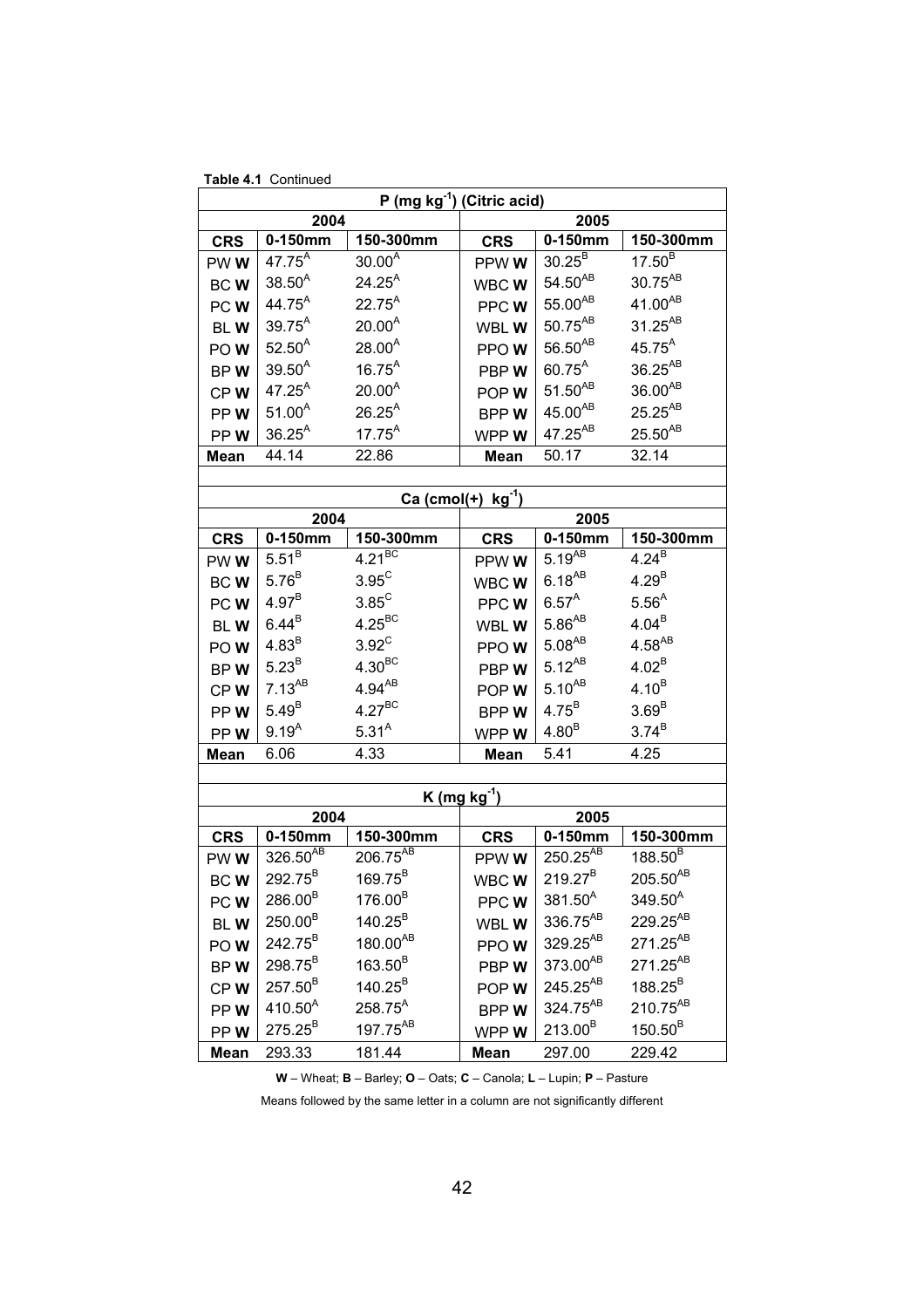#### Percentage carbon (%C)

Percentage carbon (%C) in the 0-150 mm soil layeres differed (P=0.05) between crop rotation systems in both 2004 and 2005 (Table 4.1). Soil organic carbon content did not differ in the 150- 300 mm layers in 2004, but sign differences were recorded in this layer in 2005.

Higher values and differences between crop rotation systems were in both years found in the 0- 150 mm soil profile when compared to the 150-300 mm profile. This is not surprising as the notillage methods used to establish the different crops did not result in any mixing of crop residue deep into the soil profile.

Highest soil organic carbon values in the 0-150 mm profile were found where wheat was planted after two years of legume pasture in 2004 (PPW: 1.73) and 2005 (WPPW: 1.94). In 2004 the lowest %C in the 0-150 mm profile was found where wheat followed canola in a cash cropping system (BCW: 1.33), but in 2005 the lowest %C was found where wheat followed one year of legume pastures (PBPW: 1.39).

In general these results confirmed earlier studies (Dalal *et al.*, 1996; Reeves, 1997; Crocker, Holford & Schweitzer, 1998; Fowler *et al*., 2002) that showed that soil carbon content benefit from long periods of ley farming (legume pasture), but trends found in this study were not strong, because the different crop rotation systems only started in 2002 (Chapter 3). Although %C in the 0-150 mm soil profile varied between approximately 1.3 % and 1.7 to 1.9 % in 2004 and 2005 respectively, values for the same crop rotation systems varied largely between years. These large annual variations may be either due to different breakdown rates of different crop residues from one year to the next and/or already mentioned different climatic conditions and/or different plots used for the same crop rotation system in different years.

Rainfall during the 2003 growing season (May to September) was 215.6 mm compared to 143.3 mm for the same period in 2004, while rainfall from October 2003 to April 2004 and the same period from 2004 to 2005 was 91.7 and 428.9 mm respectively. Excretions of root exudates contribute to the %C present in soil (Van de Geijn, Van Veen & Merckx, 1989; Plantureux *et al.*,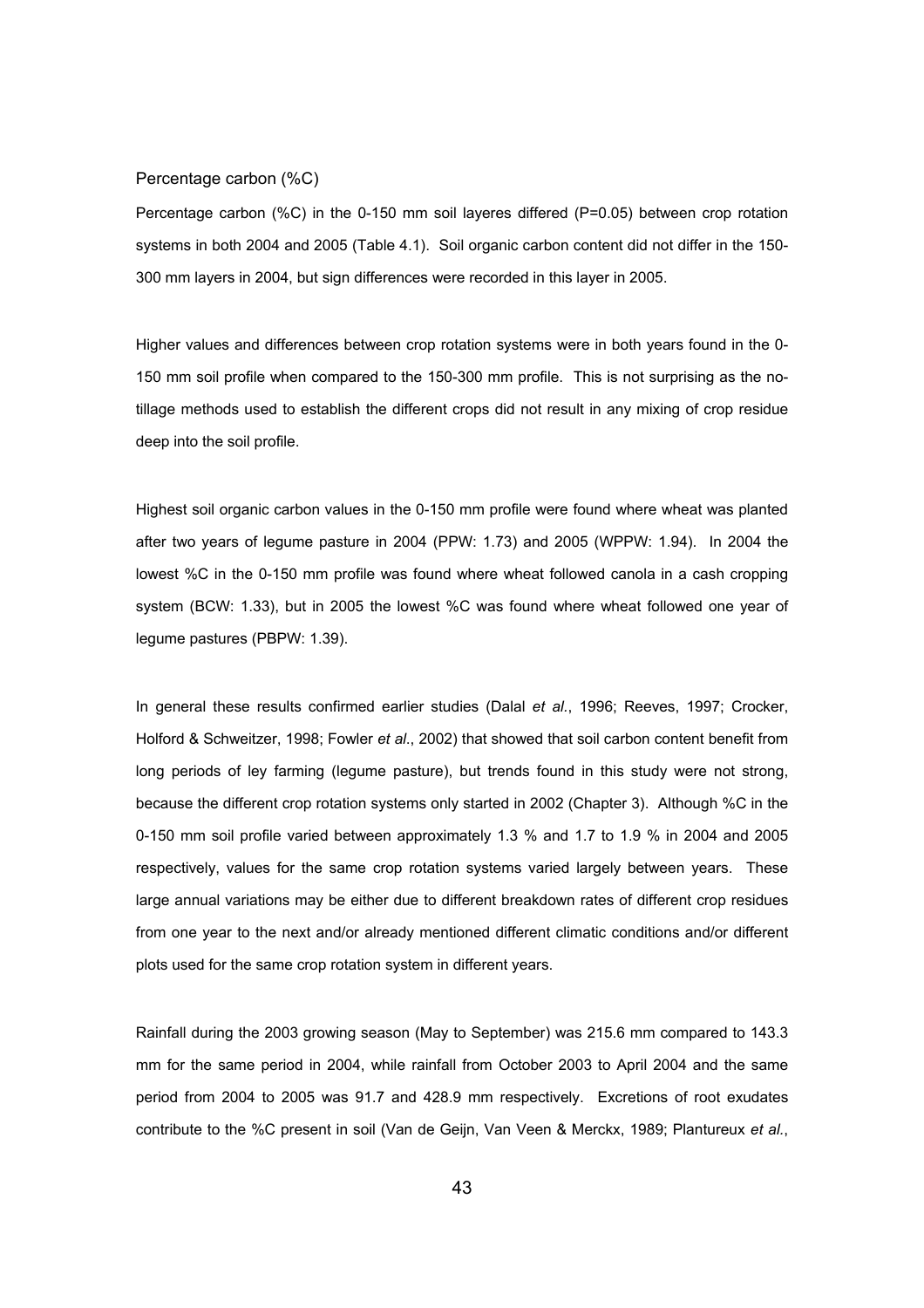2000). When annual crops die, their roots start to decay also contributing to the pool of soil carbon while soil moisture stimulates the decay of plant residues (Leffelaar, Van Dam & Van Shöll, 1997). It is thus probable that similar root mass at different crop rotation systems was produced during the higher rainfall in the growing season in 2003 compared to 2004, while the lower rainfall from October 2003 to April 2004 compared to the same period from 2004 to 2005 contributed to a slower decay of the roots in the soil. These possible differences in growth and decay could have resulted in the different trends in %C found between crop rotation systems between 2004 and 2005.

#### Soil Resistance (ohm cm-1)

Wheat can be classified as a crop with moderate resistance against salinity with a value of approximately 400 - 800 mS  $m^{-1}$  (1315 - 658 ohm cm<sup>-1</sup>) (Buys, 1986). It therefore is possible that soil resistance levels within these array of values of  $>600$  mS m<sup>-1</sup> ( $< 878$  ohm cm<sup>-1</sup>) (Bresler, Carter & McNeal, 1982) or >700 mS  $m^{-1}$  (<752 ohm cm<sup>-1</sup>) (Buys, 1986) may have a negative effect on wheat growth and yield.

Mean values for the 0-150 mm profile ranged between 645.6 ohm cm<sup>-1</sup> in 2004 and 446.4 ohm  $cm<sup>-1</sup>$  in 2005, while that of the 150-300 mm ranged between 990.3 ohm  $cm<sup>-1</sup>$  in 2004 and 590.0 ohm  $cm^{-1}$  in 2005 (Table 4.1).

Although significant, differences (P=0.05) were not large with only two homogenous groups at both depths in 2004, but larger differences did occur in 2005. The only measurement that was seemingly significantly lower than the rest was from the crop rotation system where wheat was preceded by two years of pasture at the 0-150 mm (BPPW: 225.0 ohm  $cm^{-1}$ ) and 150-300 mm soil depth (BPPW: 355.0 ohm  $cm^{-1}$ ) in 2005. These values might have a significantly larger negative effect on wheat growth and yield compared to the remainder of crop rotation systems.

Thus, although levels of salinity were relatively high and probably had an effect on growth of wheat crop at most of the crop rotation systems used, differences between crop rotation systems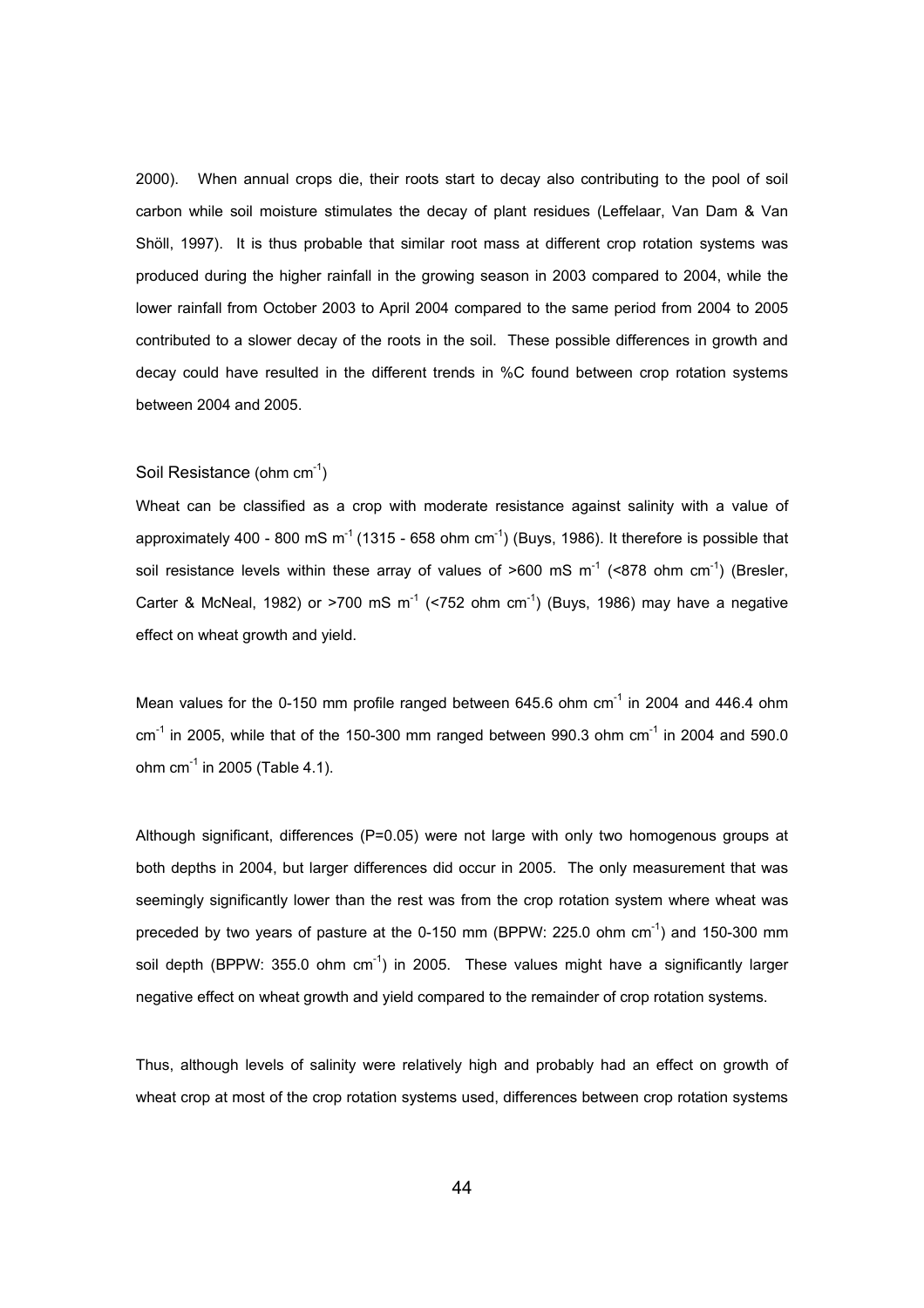showed no clear trends for different soil profiles or years. It can thus be concluded that crop rotation systems in this study probably did not have an effect on electrical conduction of soils.

#### Phosphorus (Citric acid)

In spite of differential P applications aimed at minimizing differences in soil P across the whole site before the study started (Chapter 3), P content in the 0-150 mm soil profile ranged between 36.25 and 52.50 mg kg<sup>-1</sup> in 2004 and between 30.25 and 60.75 mg kg<sup>-1</sup> in 2005 (Table 4.1). P contents in the 150-300 mm soil profile were generally lower and varied between 16.75 and 30.0 mg kg<sup>-1</sup> in 2004 and between 17.5 and 45.75 mg kg<sup>-1</sup> in 2005.

Depending on the stone fraction in soil, a threshold of  $>50$  mg kg<sup>-1</sup> (citric acid method) (Anon, 1995) is sufficient for a wheat crop, thus indicating below optimal P levels in most of the crop rotation systems in the 0–150 mm soil profile. No significant differences due to crop rotation systems were found in both the 0-150 and 150-300 mm soil profile during 2004. In 2005 highest P contents were found where wheat was planted after one year of pasture (PBPW: 60.75 mg  $kg^{-1}$ ) in the 0-150 mm and after oats (PPOW: 45.75 mg  $kg^{-1}$ ) in the 150-300 mm soil depth. Lowest P contents in 2005 were found where wheat followed on wheat stubble at the 0-150 mm (PPWW: 30.25 mg kg<sup>-1</sup>) and 150-300 mm (PPWW: 17.50 mg kg<sup>-1</sup>) depths.

Although P content in the soil profile may influence root growth (Ae & Otani, 1996; Claassen, Schmid & Steingrobe, 2001; Fitter *et al.*, 2001; Fitter *et al.*, 2002). Such differences were not likely in 2004. No significant difference (P=0.05) in P level in the 150-300 mm profile was found between the different crop rotation systems.

Legume plants contain greater P concentrations than cereal (Howes, Ozanne & Petch, 1976; French & Schultz, 1978) which implies greater uptake of P from soil. The data presented did not indicate any clear trends between crop rotation systems to indicate increased P uptake or higher P contents in the 0-150 mm soil profile due to more P returned by plant debris from legumes. It must however be remembered that all legume pastures and crop residue were grazed and crop rotations were only practiced since the 2002 season (Chapter 3).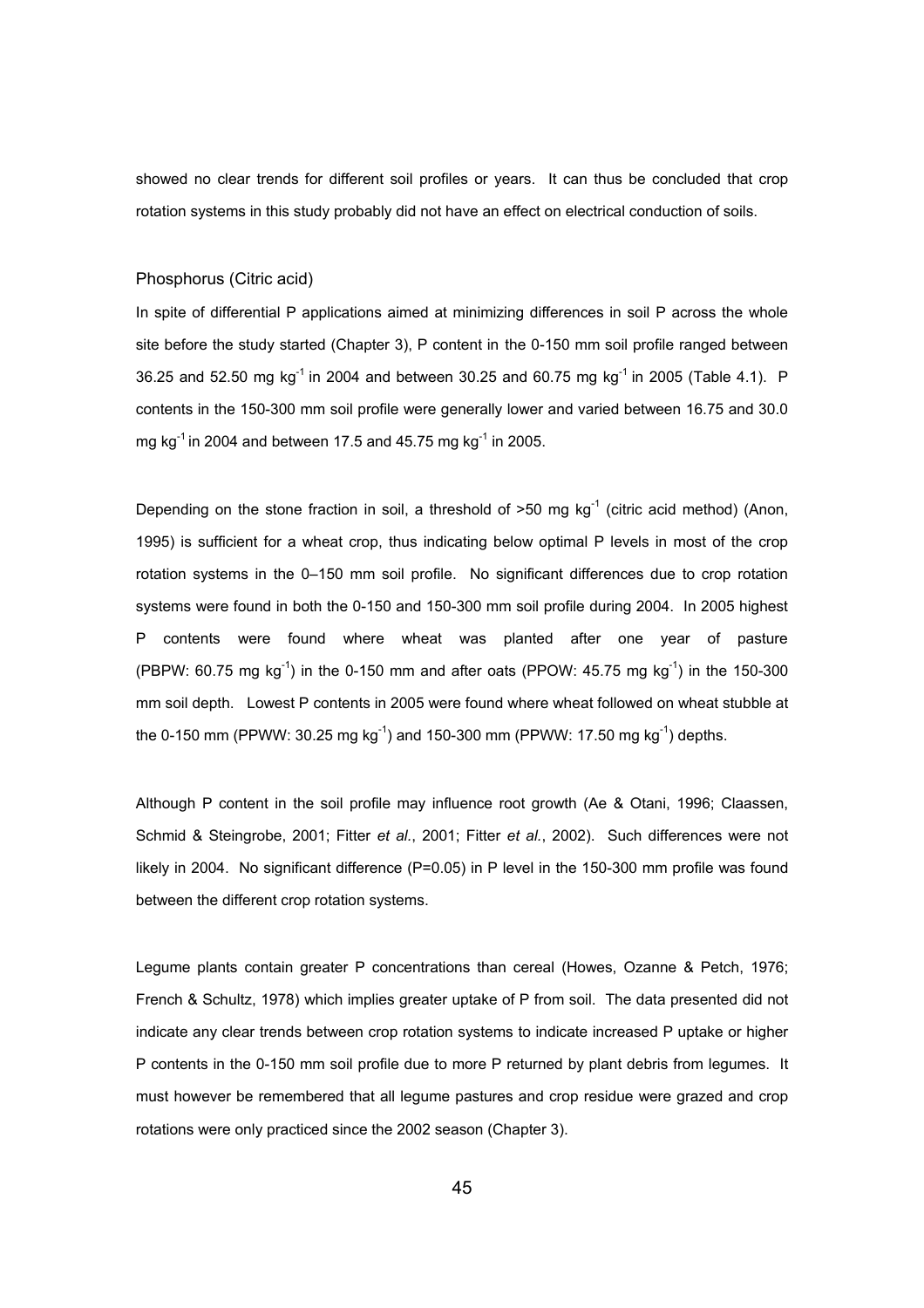As already mentioned legume crops require more P compared to grass species. Results of this study are also inconclusive in this regard because P contents found as a result of crop rotation that include legumes (medic and clover pastures and lupins) are not consistently lower than crop rotation systems that include only oilseeds and cereals (wheat, barley, canola, oats). As was reported by Dormaar *et al.* (1995) no indication of significant differences (P=0.05) in soil P content of soil due to the production of canola crops (with a higher ability for P uptake compared to wheat) was found.

## Calcium (cmol $(+)$  kg<sup>-1</sup>)

In spite of differential liming before the experiment started in 2002, significant differences in calcium content were found in the 0-150 mm and 150-300 mm soil profiles in both years (Table 4.1). As also found with the other soil chemical properties, values for the same crop rotation systems varied considerably between years and no clear trend could be found between the different crop sequences.

# Potassium (mg  $kq^{-1}$ )

Potassium contents in the 0-150 mm soil layer varied between 242.75 mg  $kq^{-1}$  and 410.10 mg kg<sup>-1</sup> in 2004 and 213.00 mg kg<sup>-1</sup> and 381.50 mg kg<sup>-1</sup> in 2005 (Table 4.1). Although K contents in the 150-300 mm soil profile were generally lower, all values were well above the threshold values of 50-70 mg  $kq^{-1}$  (Anon, 1995), above which, no response to K-fertilizer applications to wheat are expected. Although significant, differences due to the crop rotation systems, did not show any clear trends. The conclusion must be drawn that the experimental period during which the different crop rotations were used, were too short for any clear trends with regard to different crops to develop.

# Mineral-N  $(NO<sub>3</sub> - N$  plus  $NH<sub>4</sub> + N)$

During 2004 soil samples, collected before planting from different crop rotation systems, were incubated at temperatures of 10, 15, 20 and 25°C. Results (Figure 4.1) showed higher mineral-N contents (mg N per kg soil) as a result of higher incubation temperatures. The monthly 60 year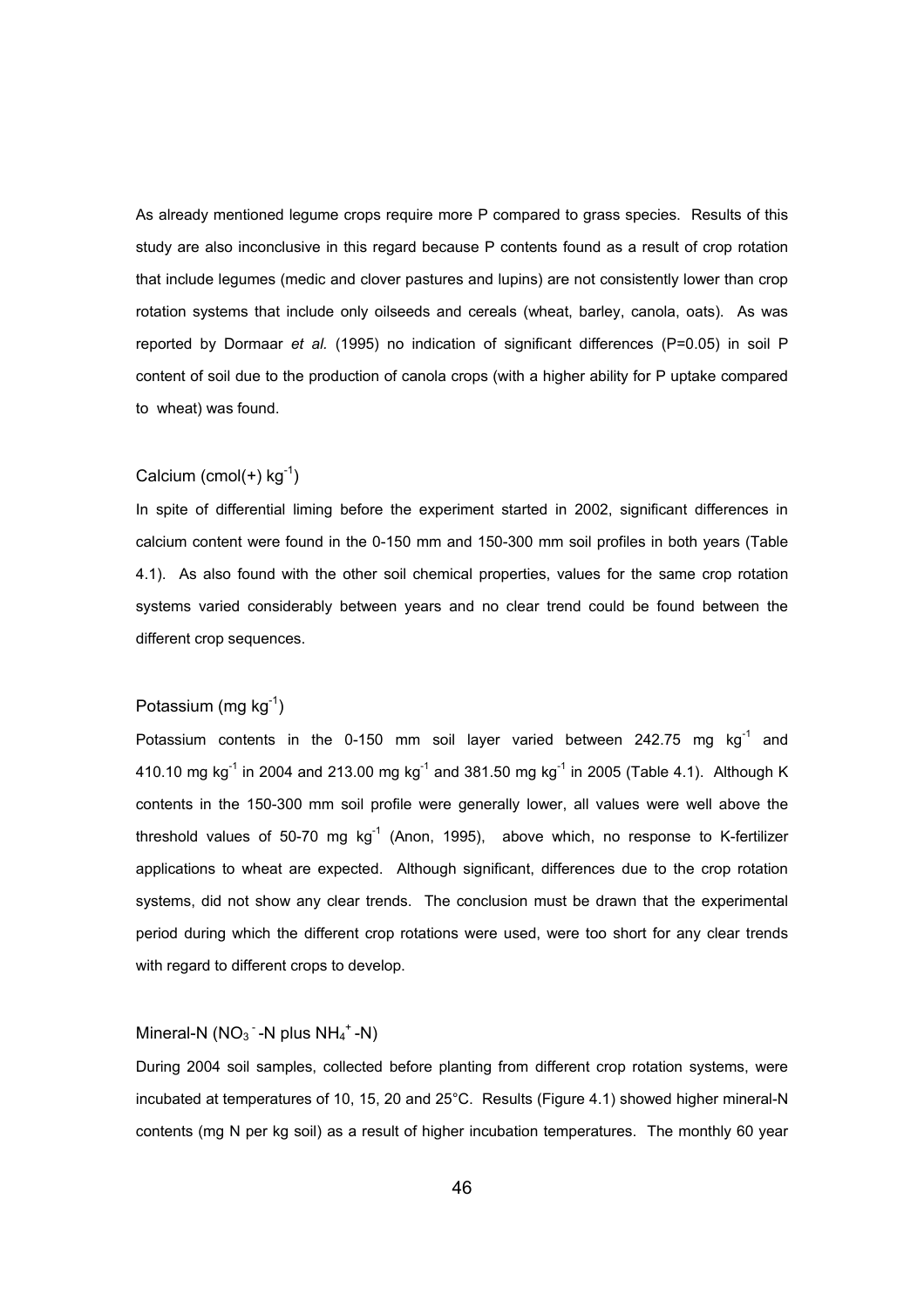average temperature from May (14.8°C) to June (12.2°C) at Tygerhoek Exprerimental Farm however differs with only 2.6 °C (Appendix 1). Thus, soil temperatures at different planting times should not cause sign variation in the amount of N mineralized during a 42 day period after planting over years. In addition to this, trends found for increasing temperatures did not differ due to crop rotation used (data not shown). The discussion of the results will therefore only focus on the mineral-N (NO<sub>3</sub><sup>-</sup>-N plus NH<sub>4</sub><sup>+</sup>-N) in the soil at sampling time (0 days) and the N mineralized during a 42 day incubation period at 20°C.



**Figure 4.1** Effect of temperature on average N mineralized ( $NO<sub>3</sub>$  -N plus NH<sub>4</sub><sup>+</sup> -N) in soil from different crop rotation systems during a 42 day period in 2004

Both the residual N in the soil at sampling (day 0) and the N mineralized during a 42 day incubation period showed significant differences in different crop rotation systems in 2004 and 2005 (Table 4.2).

As no soil tillage was done prior to planting and the soil samples were taken in April (about 15 days before planting of wheat) total mineral-N at day 0 represented the nitrogen carried over from the previous season (residual N) as well as N mineralized during the preceding summer. The highest total mineral-N (Day 42) in both 2004 and 2005 was measured in a crop rotation system where wheat followed two years of legume pasture (PPW: 2004; WPPW: 2005). High residual mineral-N contents were also found where wheat followed canola in a crop rotation system that also included legume pastures (PCW: 2004; PPCW: 2005). These results were somewhat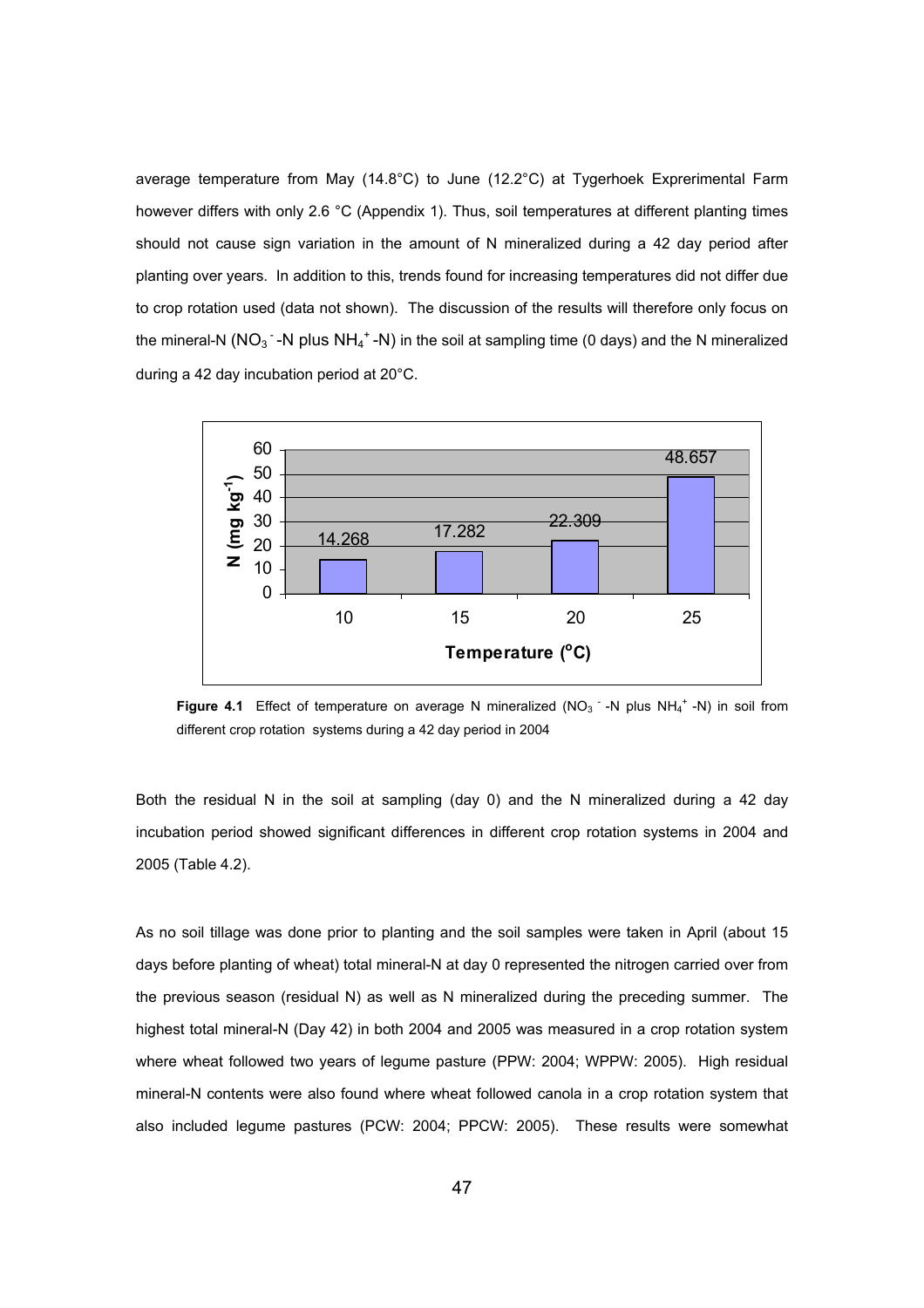unexpected, because canola has a higher N requirement than wheat (Anon, 2001). Where wheat followed a canola crop in the absence of legume pastures (BCW: 2004; WBCW: 2005) residual mineral N-contents were significant lower. In crop rotation system where wheat followed either oats or another wheat crop, intermediate N contents were found.

| 2004            |                 |                  | 2005                |              |                    |                     |                        |
|-----------------|-----------------|------------------|---------------------|--------------|--------------------|---------------------|------------------------|
| <b>CRS</b>      | $mg kg^{-1}$    |                  | <b>CRS</b>          | $mg kg^{-1}$ |                    |                     |                        |
|                 | Day 0           | Day 42           | Day 42 - Day 0      |              | Day 0              | Day 42              | Day 42 - Day 0         |
| PWW             | $41.83^{D}$     | $82.53^{E}$      | $40.70^{CD}$        | PPW W        | $87.67^B$          | No data             | No data                |
| <b>BCW</b>      | $42.68^{D}$     | $79.62^E$        | 36.94 <sup>D</sup>  | WBC W        | $45.52^E$          | $59.60^{GF}$        | $14.08^{DE}$           |
| PCW             | $77.13^B$       | $98.83^{D}$      | $21.70^{E}$         | PPC W        | $89.04^{B}$        | $96.96^{\text{CB}}$ | $7.92^E$               |
| <b>BLW</b>      | $36.56^{E}$     | $85.47^{E}$      | $48.91^{B}$         | WBL W        | $31.73^{G}$        | 47.09 <sup>G</sup>  | $15.36^{DE}$           |
| POW <sub></sub> | $68.03^{\circ}$ | $104.58^D$       | $36.56^{D}$         | PPOW         | $59.35^{D}$        | 78.31 <sup>DE</sup> | $18.96^{\text{CDE}}$   |
| BPW             | $69.19^{\circ}$ | $114.02^{\circ}$ | 44.83 <sup>BC</sup> | PBP W        | $38.41^{F}$        | $69.36^{EF}$        | $30.94$ <sup>ABC</sup> |
| CPW             | $65.57^{\circ}$ | $125.43^{B}$     | $59.86^{A}$         | POP W        | $46.53^{E}$        | 87.34 <sup>CD</sup> | $40.80^{A}$            |
| PPW <sub></sub> | $107.10^{A}$    | $140.21^A$       | $33.11^{D}$         | <b>BPPW</b>  | 68.77 <sup>C</sup> | $103.73^B$          | $34.96^{AB}$           |
| PPW             | $75.56^B$       | $127.82^B$       | $52.25^{AB}$        | WPP W        | $103.46^{A}$       | $128.25^{A}$        | $24.79^{BCD}$          |
| Mean            | 64.85           | 106.50           | 41.65               | Mean         | 63.39              | 83.83               | 23.48                  |

Table 4.2 Mineral N (NO<sub>3</sub><sup>-</sup> -N plus NH<sub>4</sub><sup>+</sup> -N) (mg kg<sup>-1</sup>) in soil from different crop rotation systems (CRS) after incubation at 20 °C as measured at the beginning (Day 0) and the end (Day 42) of the incubation period

**W** – Wheat; **B** – Barley; **O** – Oats; **C** – Canola; **L** – Lupin; **P** – Pasture

Means followed by the same letter in a column are not significantly different

Surprisingly, low total mineral N contents at day 0 were found where wheat followed a lupin crop. This may be either due to a much lower N-fixing potential of lupins (Chalk, 1998; Hartley & Van Kessel, 2000) or later release of N-fixed by the lupin crop (Agenbag & Maali, 2003). Total N mineralized until the 42 day incubation period (Day 42) where wheat was planted after lupins (WBLW) was about 38.38 mg  $kg^{-1}$  less in 2005 than in 2004 that may be the result of the lower rainfall experienced during the growing season of lupins (May to September) in 2004 (Chapter 3). Heenan (1995) also reported lower yields and protein from wheat following lupins when rainfall was very low compared to other seasons, while Dalal *et al.* (1996) also reported higher fixation of N by legume pastures compared to grain legume. This is probably not only because of N that was not removed by harvesting the grain, but also due to less N losses due to gaseous emissions by legume plants that were grazed frequently and thereby not allowed to flower (during which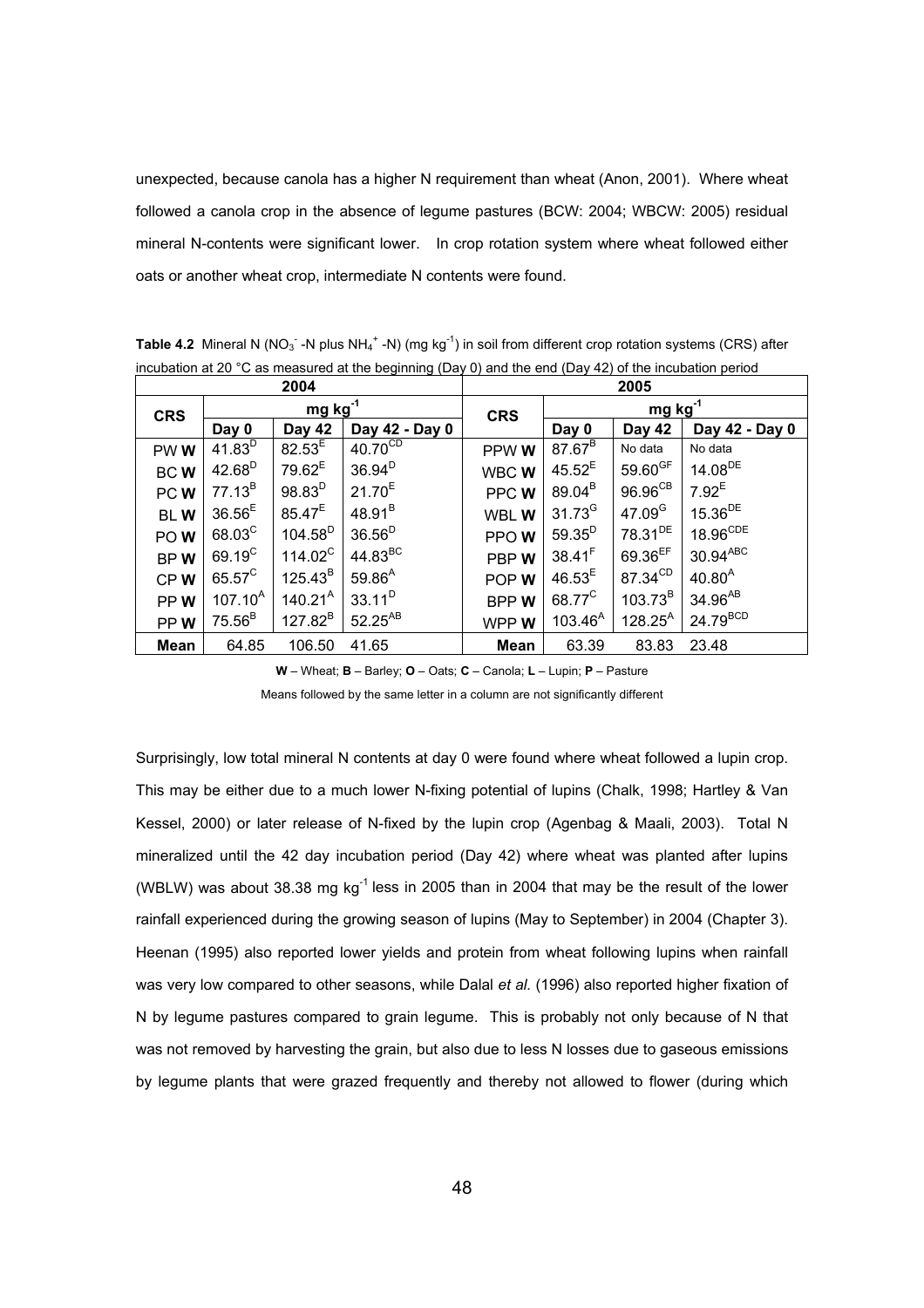gaseous emissions are usually higher) and produce seeds during the pasture phase (Johnson & Raun, 1999).

Total mineral-N mineralized during a 42 day period (day 42-day 0) (Table 4.2) of incubation gives an indication of N availability during the very critical 30 - 60 days after planting which is during the tillering period of the wheat crop (Anon, 1985). Although still significant, differences in N mineralization in soils between crop rotation systems for the first 42 days of incubation were smaller compared to that found at planting (day 0). Except for generally low mineral-N contents of soil incubated during the first 42 days where wheat followed canola (PCW: 2004; PPCW, WBCW: 2005), trends with regard to the other crop rotation systems were not clear. The low values obtained where wheat was planted after canola were again unexpected after the high residual N values found. Although more data in this regard are needed, these results suggest that N recommendations of wheat following canola should be re-evaluated to ensure that sufficient N is available during this 42 day period, especially in N depleted soils. The highest total N mineralized during the 42 day period in both years was however found where wheat followed a legume pasture (CPW, PPW: 2004; POPW: 2005), illustrating the high contribution of N from legume pasture to the following grain crop as also found by Fillery, McNeill & Zhu (1998) and Cooper *et al.* (2002).

Total available mineral N (N at day 0 plus N-mineralized, thus day 42) again illustrated the ability of legume pasture crops to supply nitrogen to follow-up crops, because the highest values in both years were normally obtained where wheat was planted after pastures (PPW, CPW , BPW: 2004; WPPW, BPPW: 2005). Higher mineral N values were normally obtained in the crop rotation systems where wheat was preceded by two consecutive years of pasture (PPW: 2004; BPPW, WPPW: 2005) compared to crop rotation systems where wheat was preceded by a non-legume crop between the pasture and wheat crops (POW, PCW, PWW: 2004; PPOW, PPCW, PPWW: 2005). This suggests a rapid depletion of soil N from annual legume pastures when the pasture is followed by a non-legume crop (Baldock & Peoples, 2001). Lowest values were again obtained where wheat was planted after lupins, canola or wheat in the absence of legume pastures (BCW, PWW, BLW: 2004; WBLW, WBCW: 2005). In contrast to Loss, Ritchie & Robson (1993) these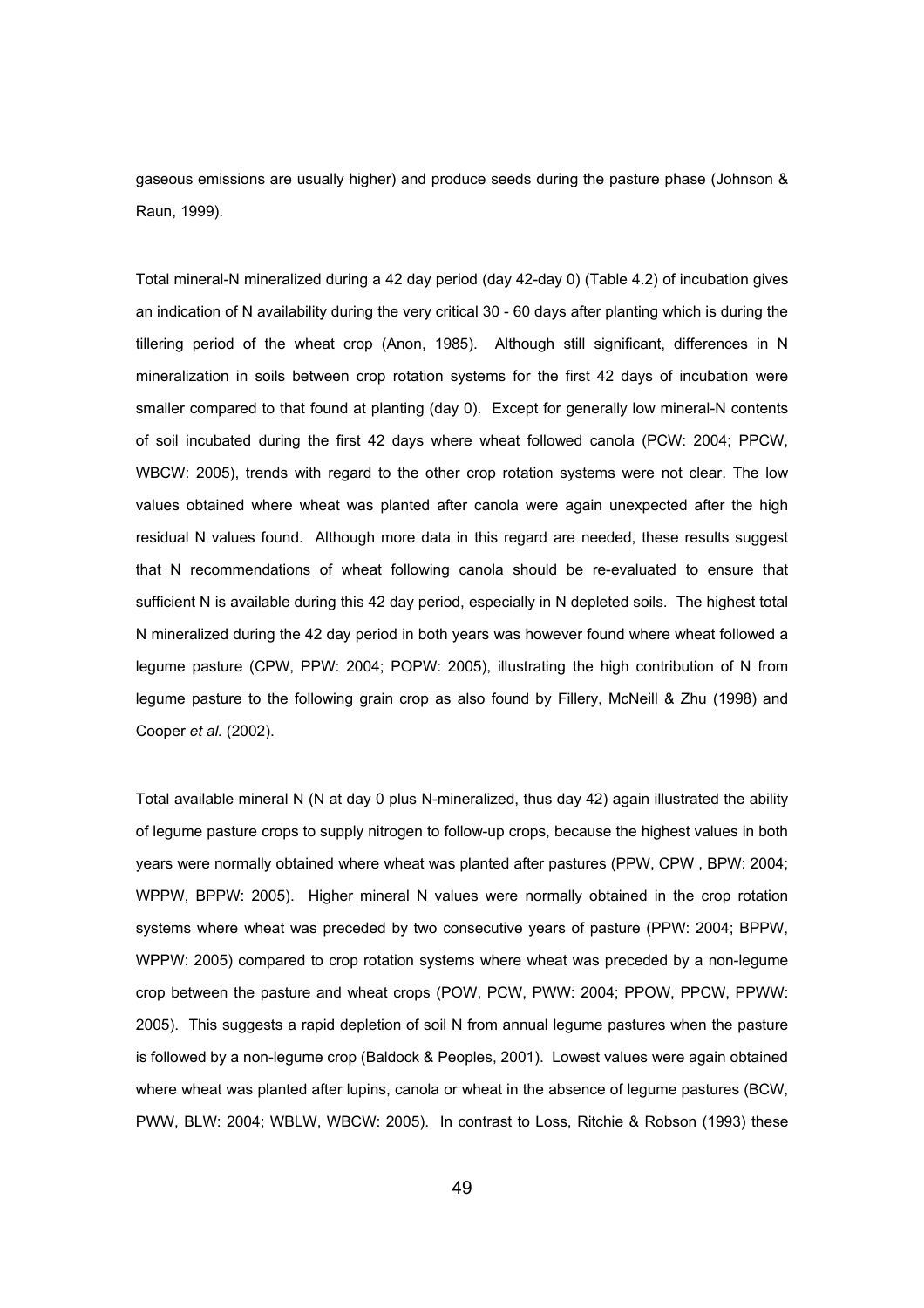results indicate that the potential of a lupin crop to supply mineral N to crops planted in the following season is not different from the non-legume crops used in this study.

Average amount of N mineralized during the 42 day incubation period was also higher in 2004 than in 2005 (except at PPW: 2004; WPPW: 2005) indicating higher mineralization potential caused by the dryer summer of 2003/2004 compared to 2004/2005 summer as also shown by Giambiagi, Pirolo & Rimolo (1992).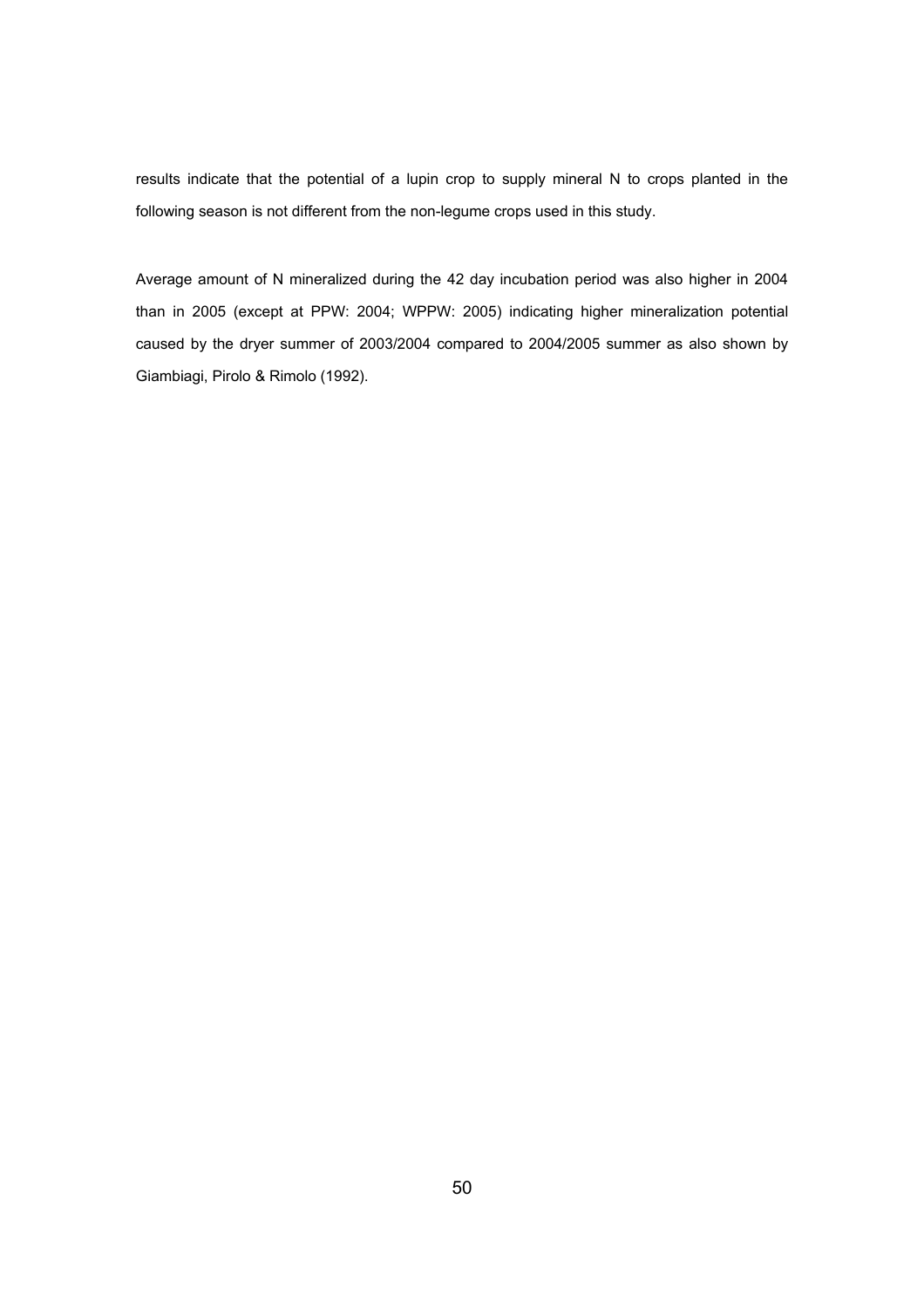# **Conclusions**

It is well documented that elements like P, Ca and K deeper in the soil profile can be made more accessible to shallow rooted cereal crops by deeper rooted crops like lupins and canola (Loss *et al.*, 1993). No indications of such trends have been found in this study. This study did show that legume pastures may have a positive effect on the soil chemical condition, as the highest values with regard to pH, %C, P, Ca, and K were found in the soil samples taken from rotation systems that included one or two years of legume pasture.

In general the data obtained with the basic soil chemical analyses were not very conclusive indicating that the experimental period was too short or that the crop rotations did not have a large effect on most of the soil chemical properties. A high degree of variability or various elements among plots at the start of the trial as well as a high variability and stone fraction might also contribute to the lack of clear trends.

Mineral-N content of the soil at planting (residual N) and N mineralized during a 42 day incubation period however clearly showed the positive effect of legume pastures on mineral N availability to the following wheat crop and thereby confirmed earlier reports (Crocker *et al*., 1998). The contribution made by a legume grain like lupins with regard to the N requirements of the following wheat crop is however less than that of legume pastures.

Although the residual N at planting after a canola crop was unexpectedly high, N-mineralization after planting was low. These aspects will however need a more detailed study.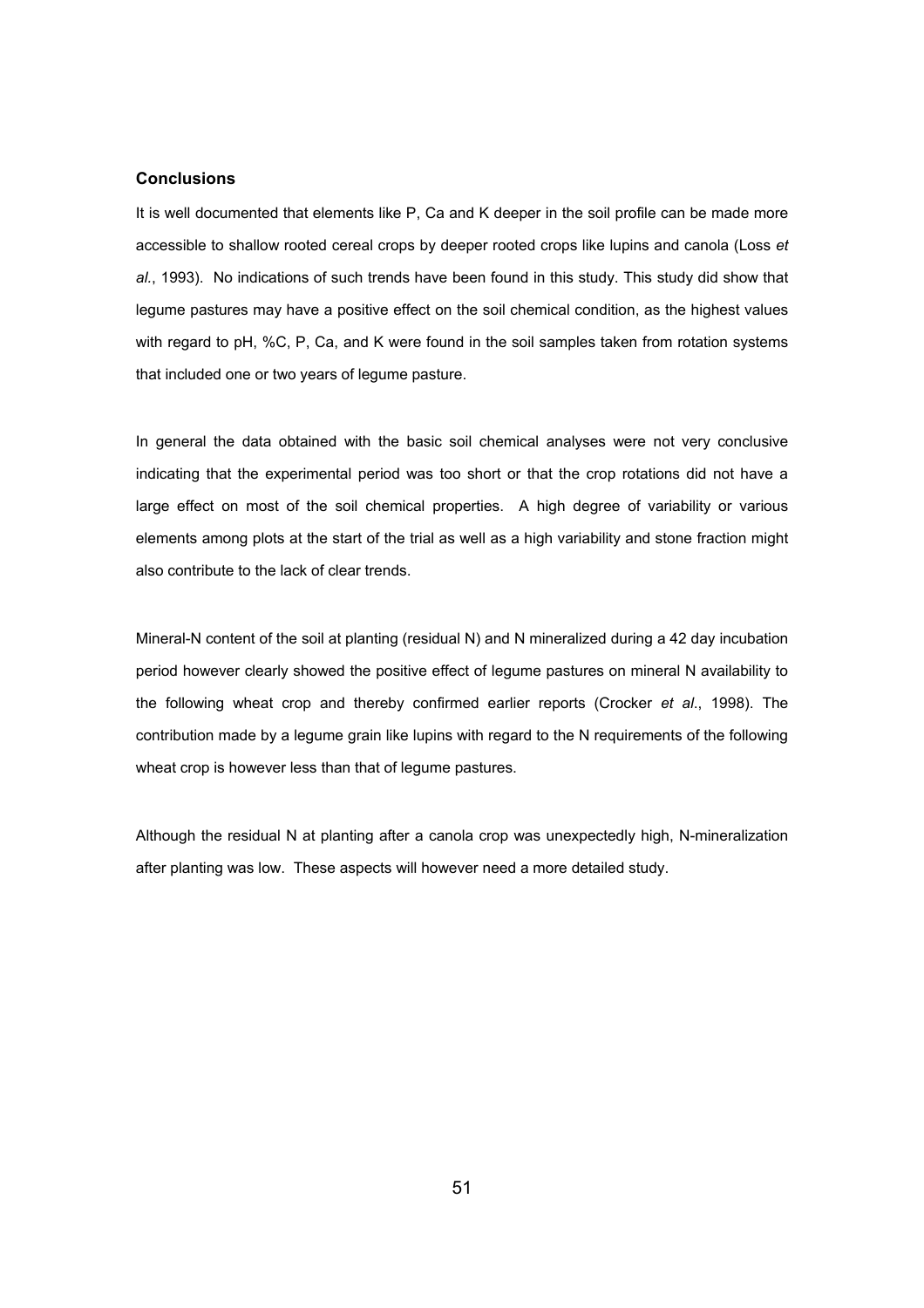# **References**

ANON, 1985. Department of Agronomy and Pastures. Illustration of successive growth stages of spring wheat. Faculty of Agricultural Science, University of Stellenbosch, South Africa.

ANON, 1995. Dokumentasie van Bemestingaanbevelingsprogram (ESOLAD). Elsenburg Landbou. Privaatsak X1, Elsenburg, 7606.

ANON, 2001. Canolaverbouing in die Wes- en Suid-Kaap. Hoofdirektoraat Landbou: Wes-Kaap, Privaatsak X1, Elsenburg, 7606.

AE, N. & OTANI, T., 1996. Sensitivity of phosphorus uptake to changes in root length and soil volume. *Agron. J*. 88, 371-375.

AGENBAG, G.A. & MAALI, S.H., 2003. Effect of soil tillage, crop rotation and nitrogen application rates on soil mineral-N levels in the Swartland wheat producing area of South Africa. *S. Afr. J. Plant Soil*. 20(3), 119-126.

ARMSTRONG, E.L., HEENAN, D.P., PATE, J.S. & UNKOVICH, M.J., 1997. Nitrogen benefits of lupins, field pea, and chickpea to wheat production in south-eastern Australia. *Aust. J. Agric. Res.* 48(1), 39-47.

ASHER, C.J., EDWARDS, D.G. & ISLAM, A.K.M.S., 1980. pH Optima for crop growth: Results of a flowering solution culture experiment with six species. *Plant Soil* 54, 339-357.

BALDOCK, J.A. & PEOPLES, M.B., 2001. Nitrogen dynamics of pastures: nitrogen fixation inputs, the impact of legumes on soil nitrogen fertility, and the contributions of fixed nitrogen to Australian farming systems. Aust. J. Exp. Agric. 41, 327-346.

BOLAN, N.S., HEDLEY, M.J. & WHITE, R.E., 1991. Processes of soil acidification during nitrogen cycling with emphasis on legume based pastures. *Plant Soil* 134, 53-63.

BRESLER, E., CARTER, D.L. & McNEAL, B.L., 1982. Saline and Sodic Soils. Advanced series and Agricultural Sciences. Springer-Verlag, Berlin Heidelberg, New York.

BURLE, M.L., FOCCHI, S. & MIELNICZUK, J., 1997. Effect of cropping systems on soil chemical characteristics, with emphasis on soil acidification. *Plant Soil* 190, 309-316.

BUYS, A.J. 1986. Bemestingshandleiding. Second edition. Die Missstofvereniging van Suid-Afrika. P.O. Box 1821, Pretoria 0001, South Africa.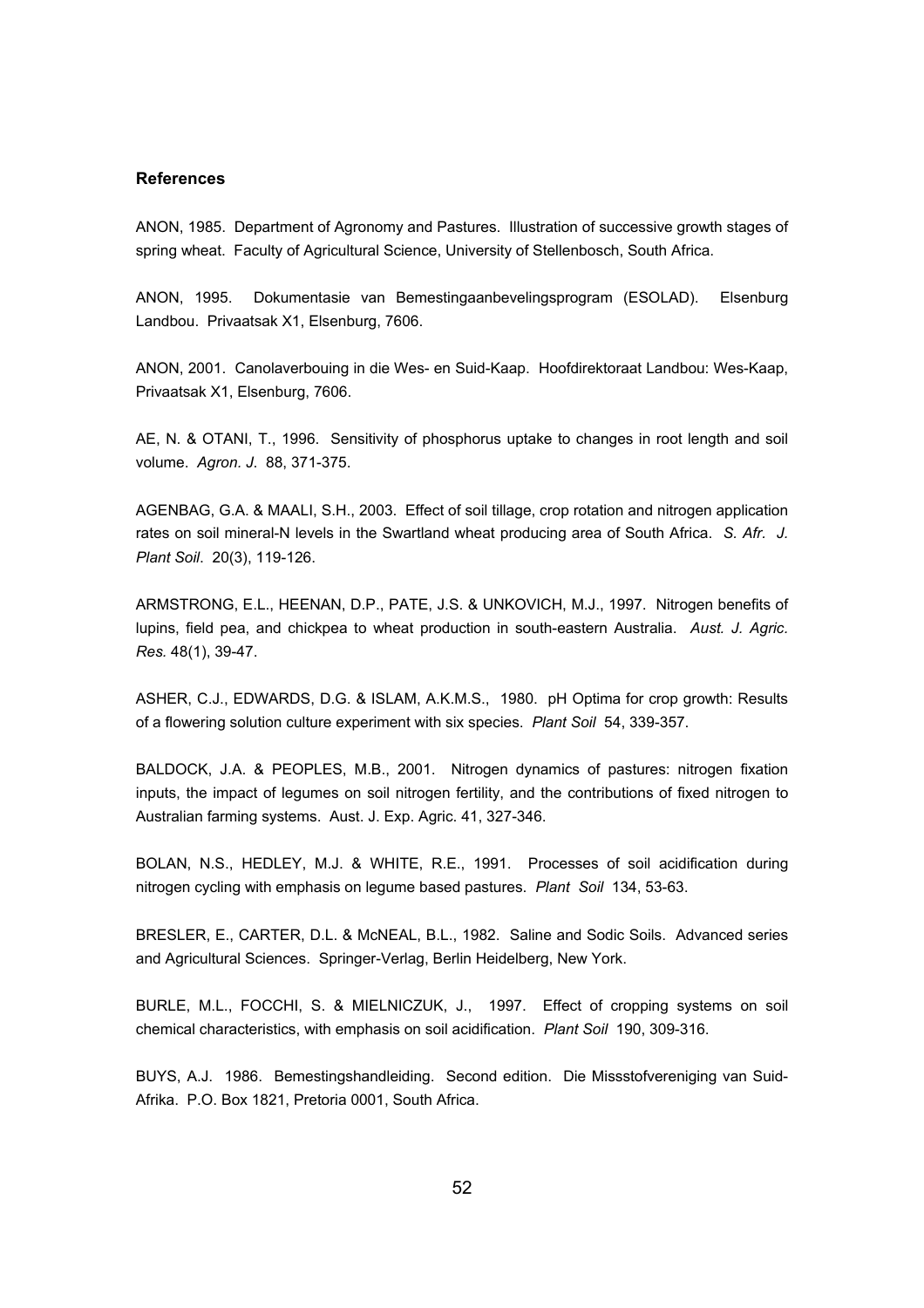CAMPBELL, C.A., GRANT, C.A. & PETERSON, G., 2002. Nutrient considerations for diversified cropping systems in the Northern Great Plains. Agron. J. 94, 186-198.

CATALDO, D.A., HAROON, H., SCHRADER, L.E. & YOUNG, V.L., 1975. Rapid colorometric determination of nitrate in plant tissue by nitration of salicylic acid. *Commun. in Soil Science and plant analysis*. 6(1), 71-80.

CHALK, P.M., 1998. Dynamics of biologically fixed N in legume-cereal rotations: a review. *Aust. J. Agric. Res.* 49(3), 303-316.

CLAASSEN, N., SCHMID, H. & STEINGROBE, B., 2001. Root production and root mortality of winter barley and its implication with regard to phosphate acquisition. *Plant Soil* 237, 239-248.

COOPER, J.E., DALAL, R.C., HOLMES, C.J., KING, A.J., LEHANE, K.J., STRONG, W.M. & WESTON, E.J., 2002. Sustaining productivity of a Vertisol at Warra, Queensland, with fertilizers, no-tillage or legumes. 6. Production and nitrogen benefits from annual medic in rotation with wheat. *Aust. J. Exp. Agric*. 42, 961-969.

COVENTRY, D.R. & SLATTERY, W.J., 1991. Acidification of soil associated with lupins grown in a crop rotation in north-eastern Victoria. *Aust. J. Agric. Res*. 42(3), 391-397.

CROCKER, G.J., HOLFORD, I.C.R. & SCHWEITZER, B.E., 1998. Comparative effects of subterranean clover, medic, lucerne, and chickpea in wheat rotations, on nitrogen, organic carbon, and moisture in two contrasting soils. *Aust. J. Soil. Res*. 36, 57-72.

DALAL, R.C., HOSSAIN, S.A., STRONG, W.M., WARING, S.A. & WESTON, E.J., 1996. Comparison of legume-based cropping systems at Warra, Queensland. 1. Soil nitrogen and organic carbon accretion and potentially mineralizable nitrogen. *Aust. J. Soil. Res*. 34, 273-287.

DORMAAR. J.F., McKENZIE, R.H., SCHAALJE, G.B. & STEWART, J.W.B., 1995. Chemical and biochemical changes in the rhizospheres of wheat and canola. *Can. J. Soil. Sci.* 75(4), 439-447.

FILLERY, I.R.P., McNEILL, A.M. & ZHU, C., 1998. A new approach to quantifying the N benefit from pasture legumes to succeeding wheat. *Aust. J. Agric. Res*. 49(3), 427-436.

FITTER, A.H., LEYSER, H.M.O., LINKOHR, B.I. & WILLIAMSON, L.C., 2002. Nitrate and phosphate availability and distribution have different effects on root system and architecture of Arabidopsis. *The Plant Journal*. 29, 751-760.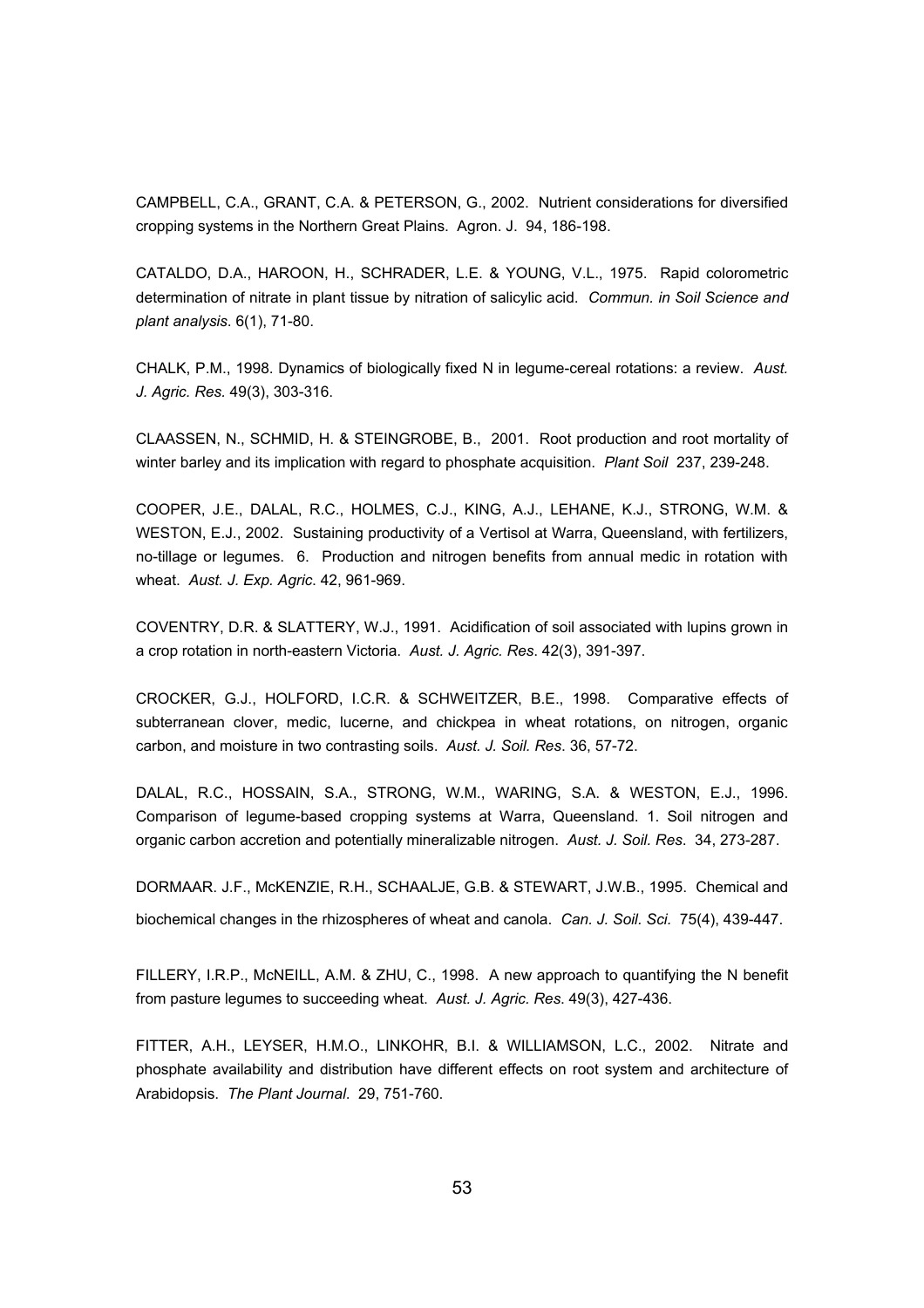FITTER, A.H., LEYSER, H.M.O., RIBRIOUX, S.P.C.P. & WILLIAMSON, L.C., 2001. Phosphate availability regulates root system architecture in Arabidopsis. *Plant Physiol.* 126, 875-882.

FOWLER, S.M., LAMPKIN, N.H., LEIFERT, C., LEITCH, M., LITTERICK, A.M., ROBINSON, D., ROBSON, M.C. & WATSON, C.A., 2002. The agronomic and economic potential of break crops for ley/arable rotations in temperate organic agriculture. *Adv. Agron*. 77, 369-427.

FRENCH, R.J. & SCHULTZ, J.E., 1978. The mineral content of cereals, grain legumes and oilseed crops in South Australia. *Aust. J. Exp. Agric. and Animal Husbandry*. 18, 579-585.

GIAMBIAGI, N., PIROLO, T. & RIMOLO, M., 1992. Influence of drought on the production of mineral nitrogen in a typical argiudol of the Pampas. *Soil. Biol. Biochem*. 25, 101-108.

HARTLEY, C. & VAN KESSEL, C., 2000. Agricultural management of grain legumes: has it led to an increase in nitrogen fixation? *Field Crop. Res*. 65, 165-181.

HAYNES, R.J., 1983. Soil acidification induced by leguminous crops. *Grass Forage Sci.* 38, 1- 11.

HEENAN, D.P., 1995. Effects of broad-leaf crops and their sowing time on subsequent wheat production. Field Crop. Res. 43, 19-29.

HOWE, G.N., KIRKEGAARD, J.A. & MELE, P.M., 1999. Enhanced accumulation of mineral-N following canola. *Aust. J. Exp. Agric*. 39, 587- 593.

HOWES, K.M.W., OZANNE, P.G. & PETCH, A., 1976. The comparative phosphate requirements of four annual pastures and two crops. *Aust. J. Agric. Res*. 27, 479-488.

JOHNSON, G.V. & RAUN, W.R. 1999. Improving nitrogen use efficiency for cereal production. Agron. J. 91(3) 357-363.

LEFFELAAR, P.A., VAN DAM, A.M. & VAN SCHÖLL, L., 1997. Mineralization of nitrogen from an incorporated catch crop at low temperatures: experiment and simulation. *Plant Soil* 188, 211- 219.

LOSS, S.P., RITCHIE, G.S.P. & ROBSON, A.D., 1993. Effect of lupins and pasture on soil acidification and fertility in Western Australia. *Aust. J. Exp. Agric.* 33(4), 457-464.

KEENEY, D.R., MILLER, R.H. & PACE, A.L., 1982. Chemical and microbiological properties. In: methods of soil analyses. *Agronomy, no 9, part 2, Second edition*.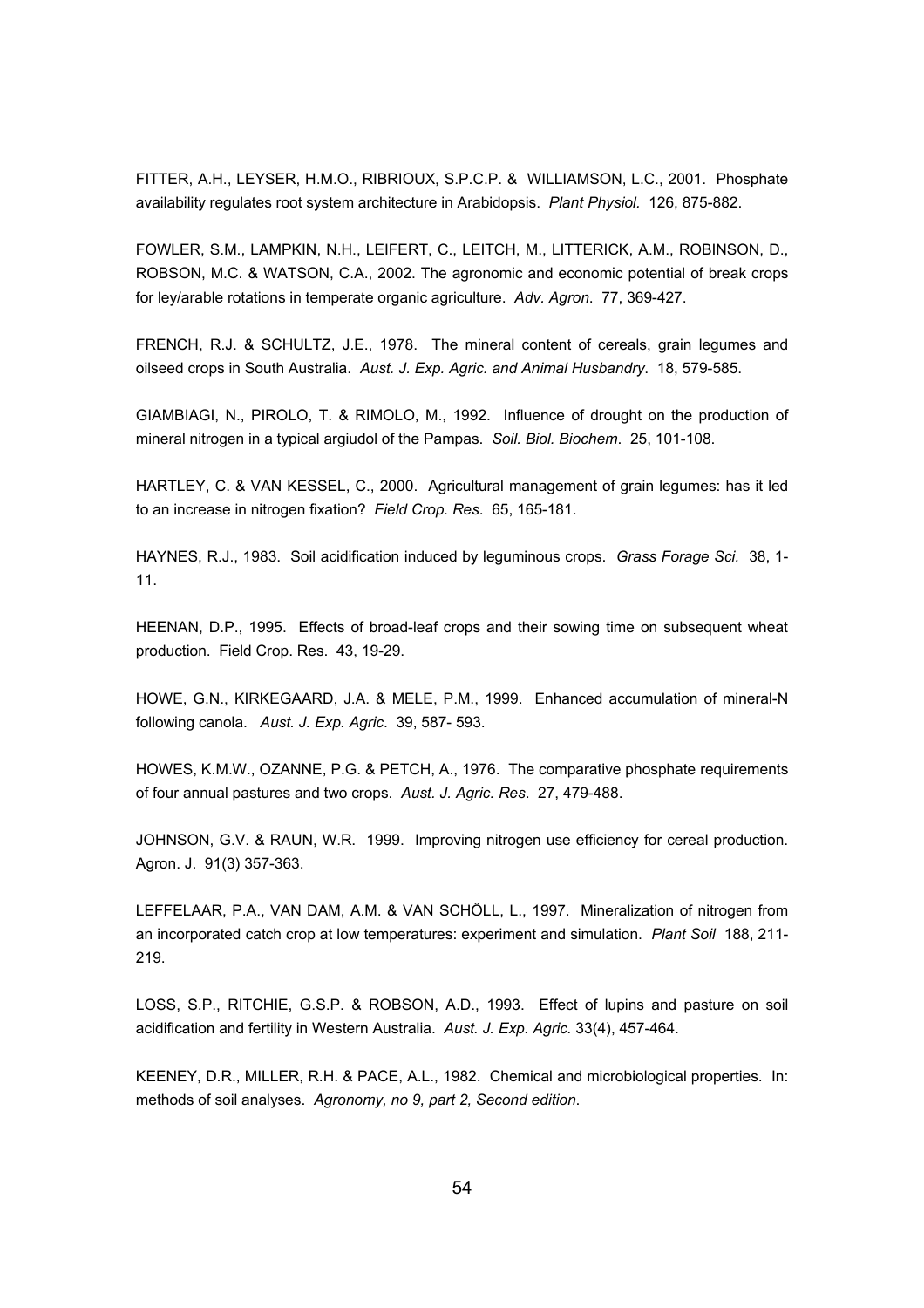PLANTUREUX, S., RENAUD, V.G., TRAORE',O., TREMBLAY, V.B. & TUBEILEH, A., 2000. Effect of root mucilage and modeled root exudates on soil structure. *Eur. J. Soil. Sci*. 51, 575- 581.

REEVES, D.W., 1997. The role of soil organic matter in maintaining soil quality in continuous cropping systems. *Soil & Tillage Res.* 43, 131-167.

THE NON-AFFILIATED SOIL ANALYSIS WORK COMMITTEE, 1990. Handbook of standard soil testing for advisory purposes. Soil Science society of South Africa.

VAN DE GEIJN, S.C., VAN VEEN, J.A. & MERCKX, R., 1989. Plant- and soil related controls of the flow of carbon from roots through the soil microbial biomass. *Plant Soil* 115, 179-188.

WILLIAMS, C.H., 1980. Soil acidification under clover pasture. *Australian Journal of Experimental Agriculture and Animal Husbandry*. 20, 561-567.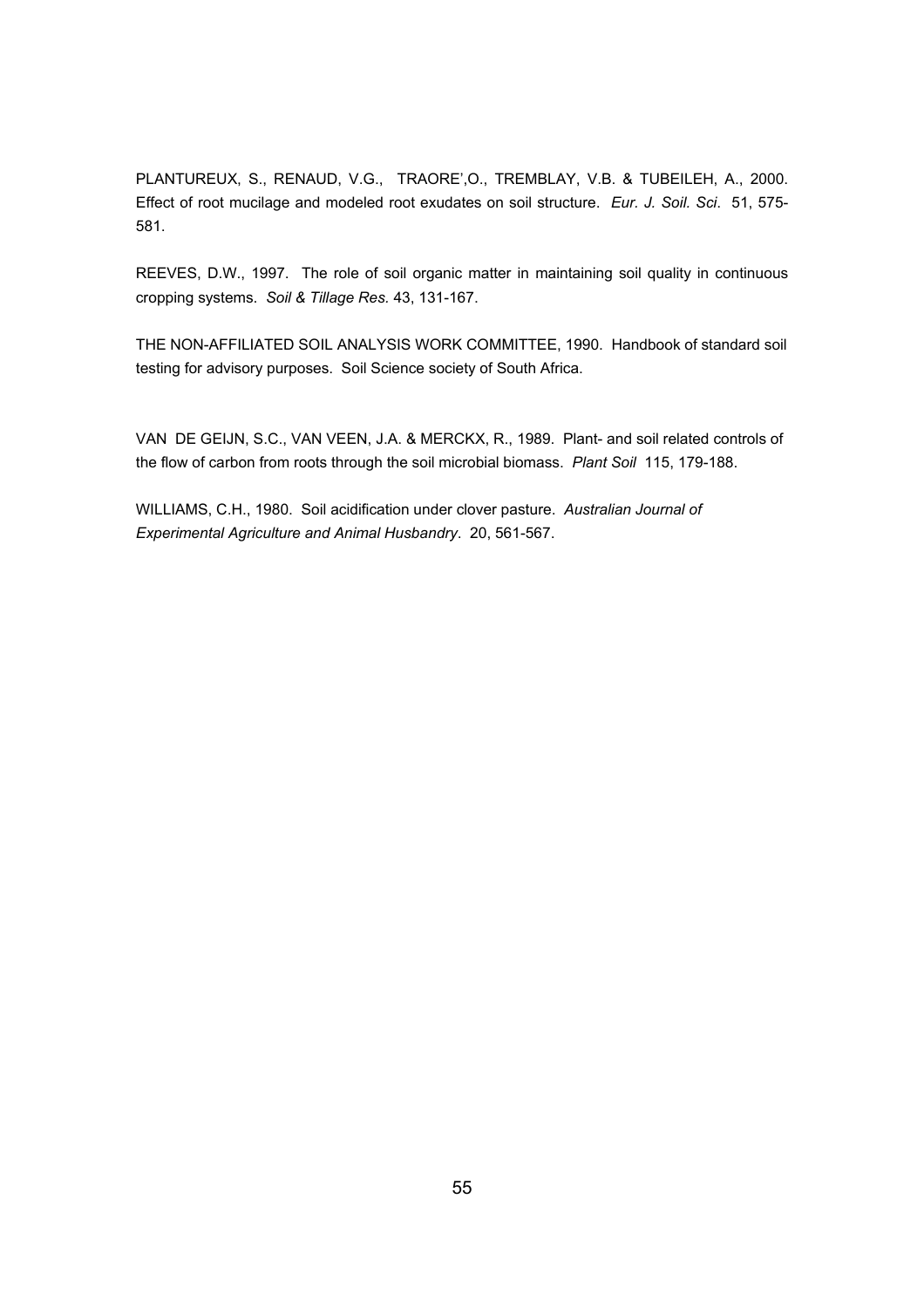# **Chapter 5**

# **The effect of crop rotation on plant density, crop residue, diseases, pests and weeds in wheat**

## **Introduction**

Increased resistance to chemicals used for the chemical control of pests and diseases in wheat (Christopher *et al*., 1990; Llewellyn & Powles, 2001) are one of many factors that has resulted in producers applying crop rotation to improve pest and disease management practices in cropping systems (Dyck & Liebman, 1993; Bailey *et al*., 2002). Crop rotation has been shown to be more sustainable than conventional monoculture, especially when combined with conservation farming methods (Benger *et al*, 1993; Clayton, Lupwayi & Rice, 1998; Finlay, Johansson & Paul, 2004) with advantages and disadvantages compared to conventional methods. One disadvantage is that more crop residues are left in and on the soil surface, thus increasing the ability of some plant pathogens to survive between seasons (Cook & Haglund, 1991; Cook, Paulitz & Smiley, 2002). Crop residues on the soil surface may increase soil moisture available to crops (Chan & Heenan, 1996). Possible changes in plant disease, insect pests and weeds present on and in the wheat crop, crop residue on the soil surface and different plant densities in response to different crop rotation systems, are reported.

#### **Materials and Methods**

Details of the experimental locality, climate, layout and statistical analyses are presented in Chapter 3. The nine crop rotation systems used in 2004 and 2005 respectively are presented in Table 3.2 and consist of a 100 m  $\times$  25 m plot from which four sub-plots (replications) were selected. Each of these replications consisted of a 3 m<sup>2</sup> area which was divided into two 1.5 m<sup>2</sup> blocks, reserved for crop yield measurements at the end of the season, while the other sub-block was divided into six smaller blocks of 0.25  $m^2$  each for collection of wheat samples at different growth stages of the wheat crop.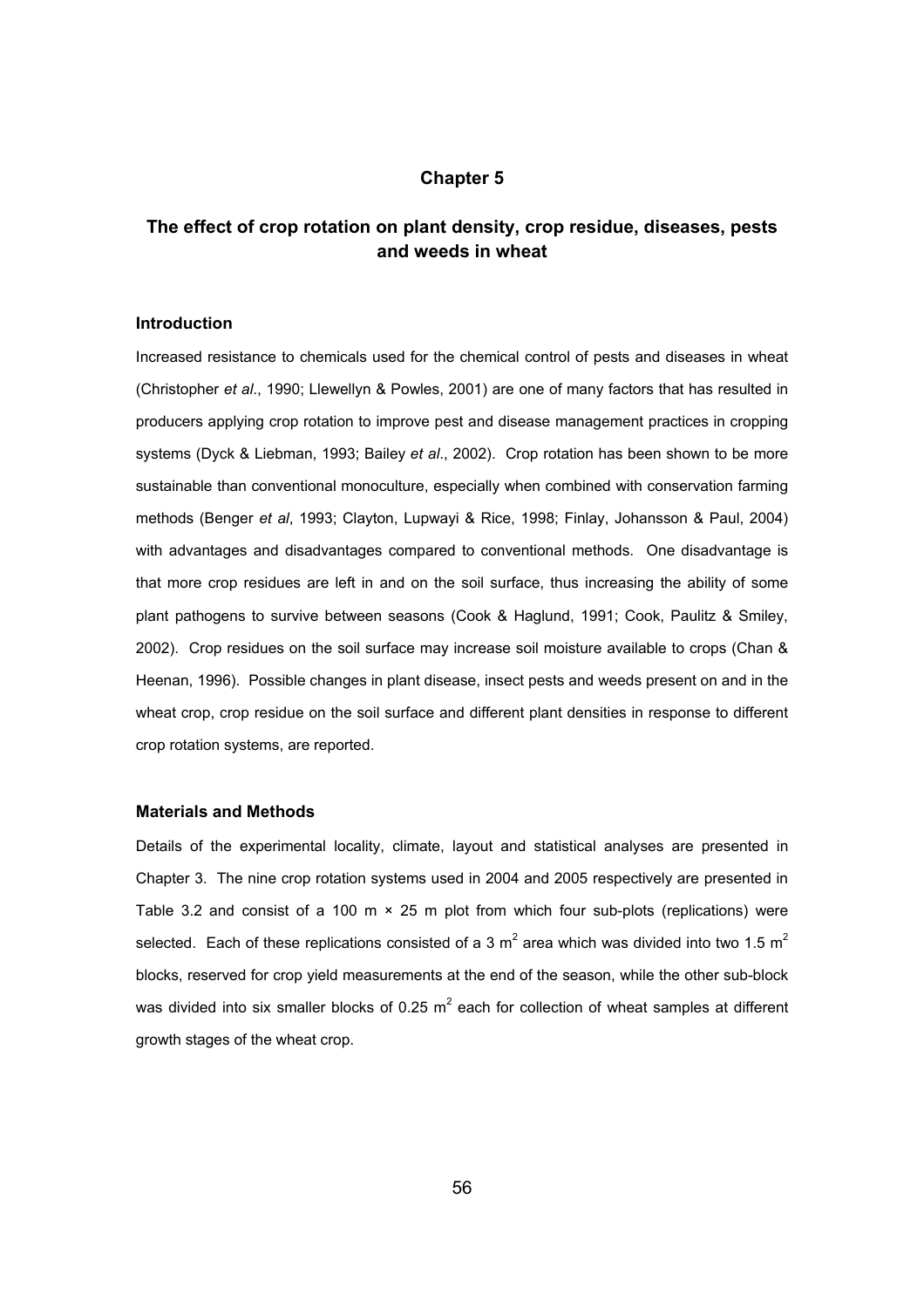The percentage (%) of soil covered by preceding crop residue in each replication was estimated using a point technique. A square frame consisting of six rows each consisting of six pins welded to one side of the frame providing a grid of 36 points was used. The distance between the rows and pins within rows was 100 mm. The sampling frame was placed at two positions in opposite corners of the blocks representing each replication, thus giving a total of 72 points at each replication. A 'strike' was recorded when the tip of a pin made contact with any plant residue rather than the bare soil. Crop residue cover (%) was then determined by dividing the total strikes per replication by the total amount of points (72 points).

It is probable that some wheat plants can still die during the seedling stage, due to factors like disease (Wiese, 1977; Scott, 1990) and drought stress (Blum, 1996; Asido *et al*., 2002; Kumar & Tomar, 2004). Seedling counts were therefore made about 25 days after planting to exclude some of these probable dying seedlings. This was done by counting the number of wheat plants in each of the six sub-blocks to determine the average amount of plants present  $m<sup>-2</sup>$  at each replication per crop rotation. The 1000 kernel mass (g), row width of the planter (250 mm) and seeding rate was used to collaborate the number of wheat seeds planted  $m<sup>-2</sup>$  (Chapter 3). The percentage seedling survival (%SS), was calculated for both 2004 and 2005.

The weeds that were present in the different plots before planting were controlled chemically. All chemical applications before planting of wheat in both 2004 and 2005 are presented in Table 5.1. The different chemicals and mixtures of chemicals were applied by tractor mounted sprayer (Chapter 3) to the different crop rotation systems depending on species of weeds present on each plot. The different chemicals (trade names) and dosage rates are presented in Table 5.1, while active ingredients of these chemicals are presented in Appendix 2.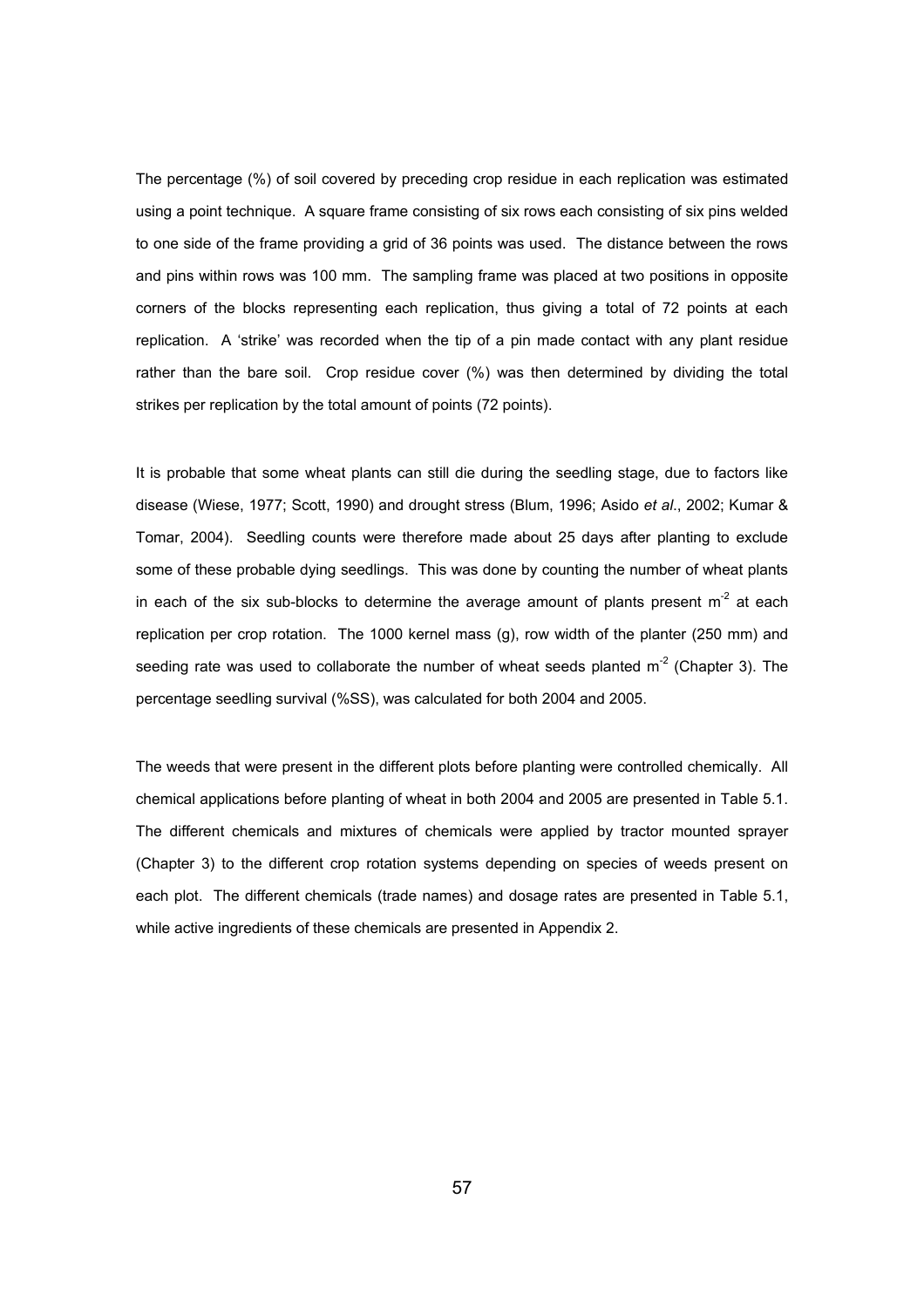| Table 5.1 Trade names and dosage of chemicals applied at       |
|----------------------------------------------------------------|
| different crop rotation systems at different days before wheat |
| was planted in 2004 and 2005                                   |

| 2004                                                      |                                                    |                                 |  |  |
|-----------------------------------------------------------|----------------------------------------------------|---------------------------------|--|--|
|                                                           | PWW / PCW / POW                                    |                                 |  |  |
| Days before<br>plant                                      | <b>Chemical</b>                                    | Dosage ha <sup>-1</sup>         |  |  |
| 5                                                         | Roundup <sup>®</sup> CT<br>$MCPA^*$                | 1.2 <sub>l</sub><br>0.5l        |  |  |
|                                                           | BCW / BLW / BPW / CPW / PPW                        |                                 |  |  |
| Days before<br>plant                                      | <b>Chemical</b>                                    | Dosage ha <sup>-1</sup>         |  |  |
| 5                                                         | Roundup <sup>®</sup> CT                            | 1.2 <sub>l</sub>                |  |  |
|                                                           | 2005                                               |                                 |  |  |
|                                                           | PPWW / PPCW / PPOW                                 |                                 |  |  |
| Days before<br>plant                                      | <b>Chemical</b>                                    | Dosage ha <sup>-1</sup>         |  |  |
| 114                                                       | Roundup <sup>®</sup> 360<br>2.4 D amien $^{\circ}$ | 1.5l<br>0.5l                    |  |  |
| 8                                                         | Roundup <sup>®</sup> 500<br>$MCPA^*$               | 1 <sub>kg</sub><br>$0.5 \ell$   |  |  |
|                                                           | WBLW / PBPW / POPW                                 |                                 |  |  |
| Days before<br>plant                                      | <b>Chemical</b>                                    | Dosage ha <sup>-1</sup>         |  |  |
| 115                                                       | Roundup <sup>®</sup> 360<br>2.4-D amien®           | 2.5l<br>1 l                     |  |  |
| 22                                                        | Gramoxone <sup>®</sup>                             | $1.25 \ell$                     |  |  |
|                                                           | <b>BPPW / WPPW</b>                                 |                                 |  |  |
| Days before<br>plant                                      | <b>Chemical</b>                                    | Dosage ha <sup>-1</sup>         |  |  |
| 49                                                        | Roundup <sup>®</sup> 360<br>$MCPA^{\circledR}$     | 1.5 <sub>l</sub><br>$0.75 \ell$ |  |  |
| 8                                                         | Speed up®<br>Roundup <sup>®</sup> 500              | 1.6l<br>$1$ kg                  |  |  |
|                                                           | <b>WBCW</b>                                        |                                 |  |  |
| Days before<br>Dosage ha <sup>-1</sup><br><b>Chemical</b> |                                                    |                                 |  |  |
| plant                                                     |                                                    |                                 |  |  |
| 94                                                        | Roundup <sup>®</sup> 360                           | 3.5 <sub>l</sub>                |  |  |

 **W** – Wheat; **B** – Barley; **O** – Oats; **C** – Canola

 **L** – Lupin; **P** – Pasture

A visual scoring system was used to evaluate weed populations. Ratings were done at 43, 112 and 139 days after planting and 44, 77 and 121 days after planting in 2004 and 2005 respectively. This visual evaluation (scoring) was done to determine the weed populations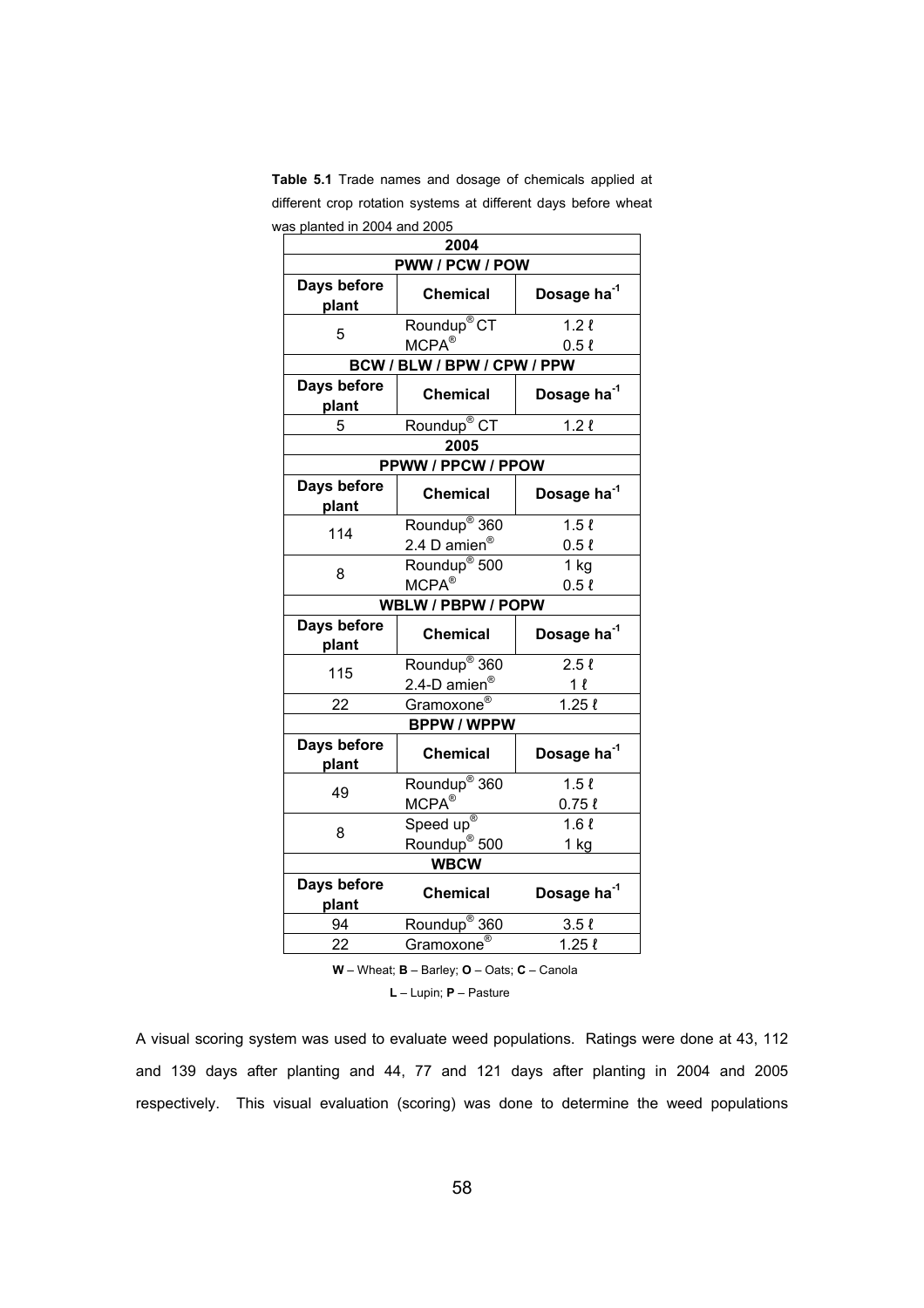present within the wheat crop. This scoring consisted of 0 (no weeds present), 1 (>25% of plot area was infested with weeds), 2 (25-50% of plot area was infested) and 3 (>50% of plot area was infested) for each individual weed species present in each of the 3  $m^2$  replications per crop rotation treatment.

Herbicides, fungicides and pesticides applied after wheat was planted to all crop rotation systems are presented in Table 5.2. All these applications were also done by tractor mounted sprayer, except at the end of 2004, when some spraying was done by airplane. Some of the fungicides were only applied to the crop rotations where wheat was followed by wheat as indicated in Table 5.2.

**Table 5.2** Trade names and dosage of chemicals applied on wheat crop at all crop rotation systems at different days before wheat was planted in 2004 and 2005

| 2004                |                                      |                         |  |  |
|---------------------|--------------------------------------|-------------------------|--|--|
| Days after<br>plant | <b>Chemical</b>                      | Dosage ha <sup>-1</sup> |  |  |
|                     | Cossack <sup>®</sup>                 | $0.3$ kg                |  |  |
| 58                  | Ballista $^{\circledR}$              | $0.5 \ell$              |  |  |
|                     | Folimat <sup>®</sup>                 | $0.08 \ell$             |  |  |
|                     | Capitan <sup>®</sup>                 | 0.4l                    |  |  |
| 65                  | $Punch \overline{C^{\circledast *}}$ | 0.4l                    |  |  |
| 76                  | Capitan®                             | $0.4 \ell$              |  |  |
| 134                 | Rogor <sup>®</sup> ***               | $0.75 \ell$             |  |  |
| 155                 | Sipermethrin <sup>®***</sup>         | $0.15 \ell$             |  |  |
|                     | Chlorpyrifos®***                     | $0.5 \ell$              |  |  |
|                     | 2005                                 |                         |  |  |
| Days after<br>plant | <b>Chemical</b>                      | Dosage ha <sup>-1</sup> |  |  |
|                     | Hussar <sup>®</sup>                  | 200 <sub>g</sub>        |  |  |
| 48                  | Ballista $^{\circledR}$              | 0.5l                    |  |  |
|                     | Buctril <sup>®</sup> DS              | $0.35 \ell$             |  |  |
| 54                  | Capitan <sup>®</sup> **              | $0.4 \ell$              |  |  |
|                     | Metasystox®                          | 0.5 <sub>l</sub>        |  |  |
| 96                  | $Opus^@$                             | 0.8 <sub>l</sub>        |  |  |
|                     | Metasystox®                          | 0.5 <sub>l</sub>        |  |  |

 **W** – Wheat; **B** – Barley; **O** – Oats; **C** – Canola; **L** – Lupin; **P** – Pasture

\* Only applied at the PWW crop rotation system

\*\* Only applied at the PPWW crop rotation system

\*\*\* Application was done by plane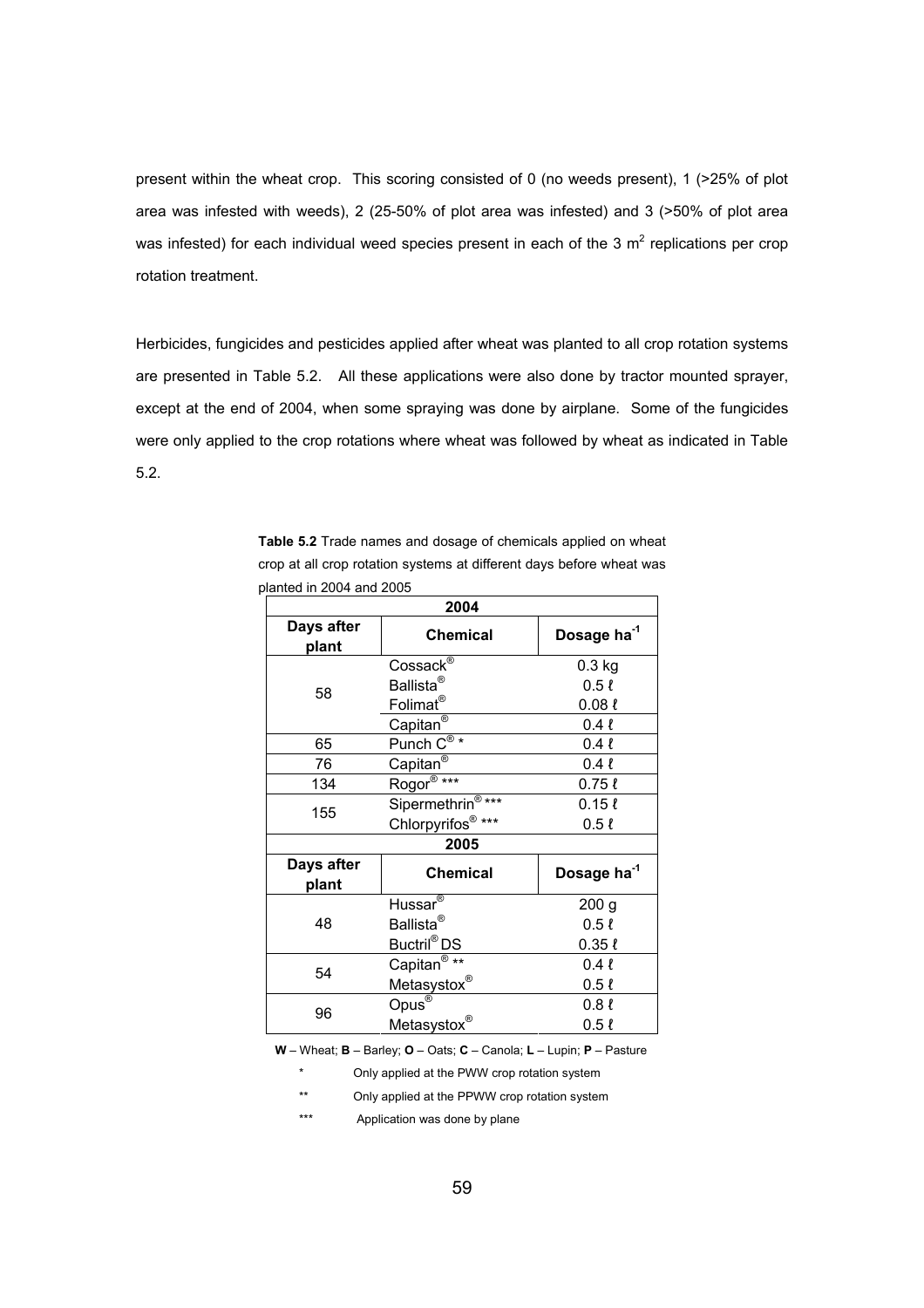Wheat plants from different sub-blocks (0.25 m<sup>2</sup>) were sampled at different growth stages (days after plant) in 2004 and 2005 to determine insect (Table 5.6) and disease symptoms. From these samples, 20 plants were randomly selected from each sub-block sample. Plants were removed from blocks by spade to a depth of 100 mm. All soil was then washed from the roots of each plant after which the roots were cut from the plants. A scoring system was used to evaluate foliar and stem diseases. A scoring of symptoms of insect damage, soil-borne as well as foliage diseases were made on these samples (Bailey, Domitruk & Lafond, 1998), but pathogens or insects were not identified by pathogenic/laboratory tests.

Discoloration of basal stems was regarded as a positive symptom for soil-borne diseases (Wiese, 1977; Scott, 1990; Grains Research and Development Corporation, 1992). Scoring consisted of  $0 - 3$  ( $0 =$  no symptoms;  $1 = 1$  to 4 plants showed symptoms;  $2 = 5$  to 10 plants showed symptoms and  $3 = 11$  to 20 plants showed symptoms). Similar scoring system was used by Bailey *et al*., (2001).

The scoring of foliar disease symptoms on leaves and stems as well as insect damage were also done using a scoring scale of 0 to 3. Scoring was done separately for the top part (flag leaf and the second leaf just below the flag leaf) and bottom part (remaining living leaves) of the wheat plants similar to techniques used by Couture (1980) and Ball *et al*. (1993). Scoring consisted of 0 = no visual symtoms;  $1 = 50-25%$  of plant area showed symptoms;  $2 = 25-50%$  of plant area showed symptoms and  $3 = 50\%$  of plant area showed symptoms. Although identification and severity of infection by pathogens and damage by pests was based only on a visual basis, it still gave a valuable estimation of their presence in and on the wheat plants for the individual crop rotation systems.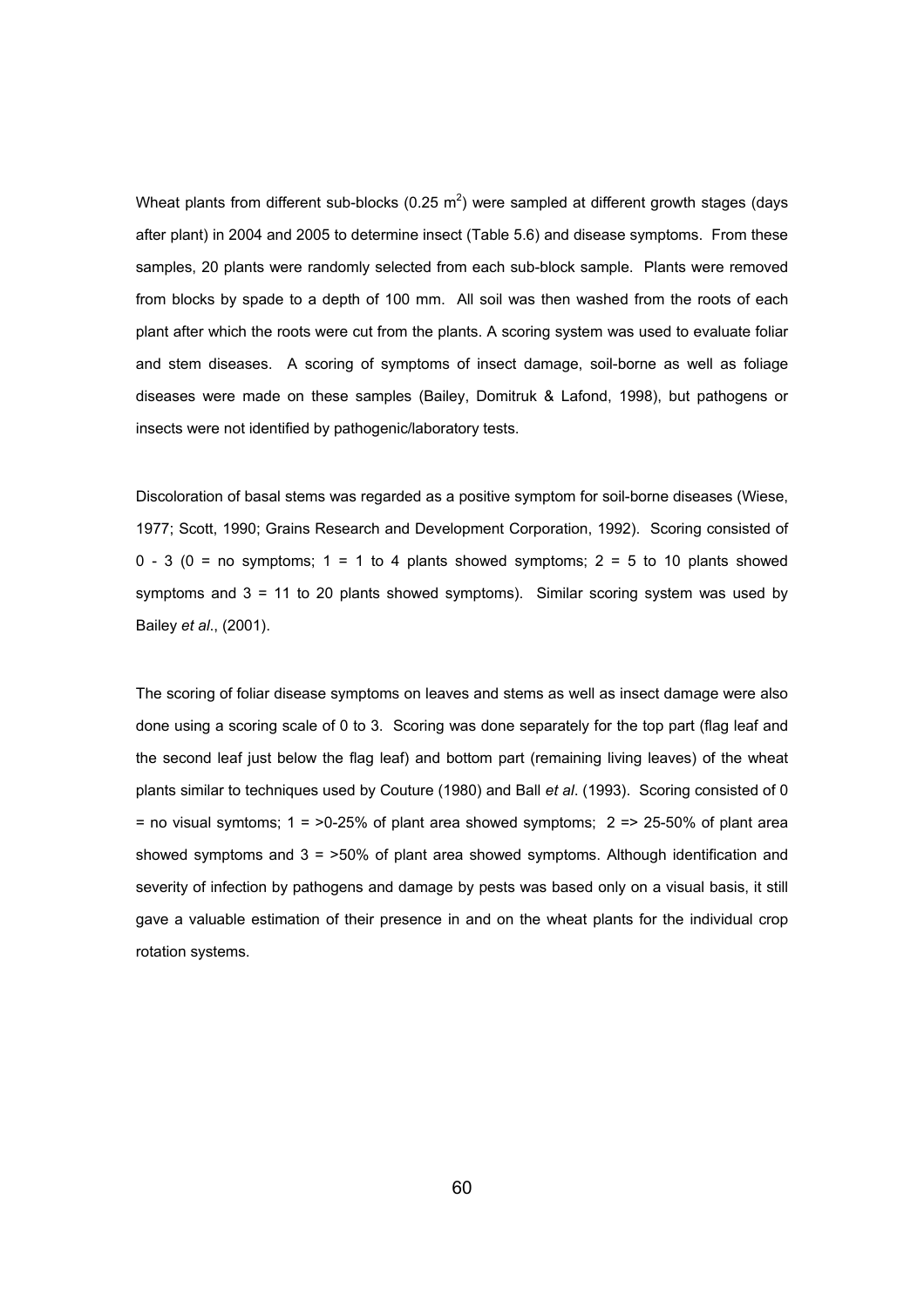# **Results and discussion**

## Percentage crop residue cover (%CR)

The percentage crop residue covering the soil surface (%CR) after planting of wheat in both 2004 and 2005 are presented in Table 5.3. Significant differences (P=0.05) due to crop rotations were found in both years with the highest %CR where wheat was planted after wheat in 2004 (PWW: 61%) and 2005 (PPWW: 69%). The lowest %CR was found at crop rotations where wheat was preceded by oats in 2004 (POW: 33%) and one year of pasture (POPW: 35%) in 2005. High values where wheat was planted after wheat (PWW; PPWW) may be due to the large quantities of residue produced by wheat crops, but may also indicate that the grazing animals probably preferred plant residue from other crops used in the different crop rotations, or a slower decomposition of plant residue from wheat compared to other crops. Low %CR values where wheat was planted after oats in both 2004 (POW) and 2005 (PPOW) are most probably due to the fact that oats was cut for silage and most of the biomass therefore removed.

|     | % Crop residue cover |                 |             |                 |  |  |
|-----|----------------------|-----------------|-------------|-----------------|--|--|
|     | 2004                 |                 | 2005        |                 |  |  |
|     | <b>CRS</b>           | %               | <b>CRS</b>  | %               |  |  |
|     | PW W                 | 61 <sup>A</sup> | PPW W       | 69 <sup>A</sup> |  |  |
|     | <b>BCW</b>           | $49^{ABC}$      | WBC W       | $54^B$          |  |  |
| PCW |                      | $51^{ABC}$      | PPC W       | $44^{BC}$       |  |  |
|     | bl W                 | $38^{\rm BC}$   | WBL W       | $51^B$          |  |  |
|     | PO W                 | $33^{\circ}$    | PPO W       | $53^B$          |  |  |
|     | BP W                 | $43^{BC}$       | PBP W       | $44^{BC}$       |  |  |
|     | CPW                  | $40^{BC}$       | POP W       | $35^{\circ}$    |  |  |
|     | PP W                 | $52^{AB}$       | <b>BPPW</b> | $41^{BC}$       |  |  |
|     | PP W                 | $48^{ABC}$      | WPP W       | $55^{AB}$       |  |  |
|     | Mean                 | 46              | Mean        | 50              |  |  |

**Table 5.3** Percentage crop residue cover (%CR) on the soil surface at different crop rotation systems (CRS) after wheat was planted in 2004 and 2005

**W** – Wheat; **B** – Barley; **O** – Oats; **C** – Canola;

**L** – Lupin; **P** – Pasture

Means followed by the same letter in a column are not significantly different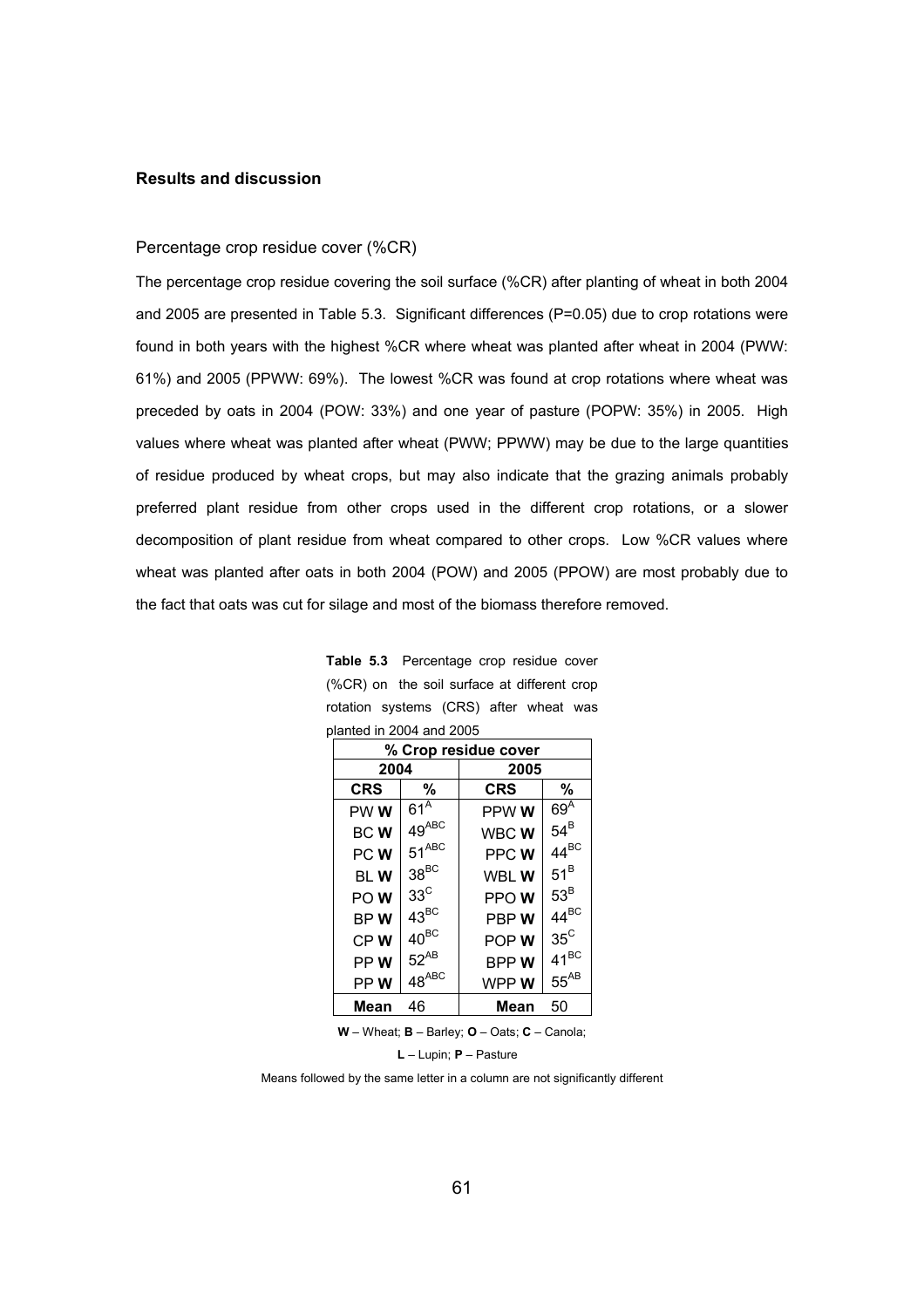# Percentage seedling emergence and survival (%SS)

Percentage seedling emergence and survival (%SS) varied between 40 and 64% in 2004 and between 68 and 83% in 2005 (Table 5.4), a clear indication of the more favorable conditions which prevailed at planting during 2005.

The highest %SS in 2004 was found where wheat was planted after another cereal (PWW: 62%; POW: 64%). These values were, with the exception of the CPW rotation, significantly higher than values found for all rotations where wheat was planted after a pasture crop (PPW: 48%, 40%; BPW: 48%) or lupins (BLW: 44%). The higher value found where wheat was planted on wheat residue (PWW) coincided with the high crop residue cover (%CR) and therefore a possible enhanced retention of available soil moisture (Chan *et al*., 1996) during the dry conditions which prevailed at planting in this year (2004). This is however not true for the crop rotation system where wheat was preceded by oats (POW) which had the lowest percentage crop residue cover (33%) (Table 5.3), but the highest %SS (64%). The low %SS for crop rotations where wheat was planted after pastures or lupins could have been caused by heavy ryegrass infestations (PPW: Table 5.5), but other factors such as more compacted soil due to grazing (Blair & Crocker, 2000) probably also had a negative effect.

In 2005, %SS was, as already mentioned, generally higher than in 2004 and differences between crop rotations seemed to be less, with significant differences between crop rotation systems which included pasture (POPW: 83%; PBPW, BPPW: 68%) (Table 5.4). In all these rotations wheat was planted after a pasture crop, indicating that crop rotation did not effect %SS in this year.

 $62$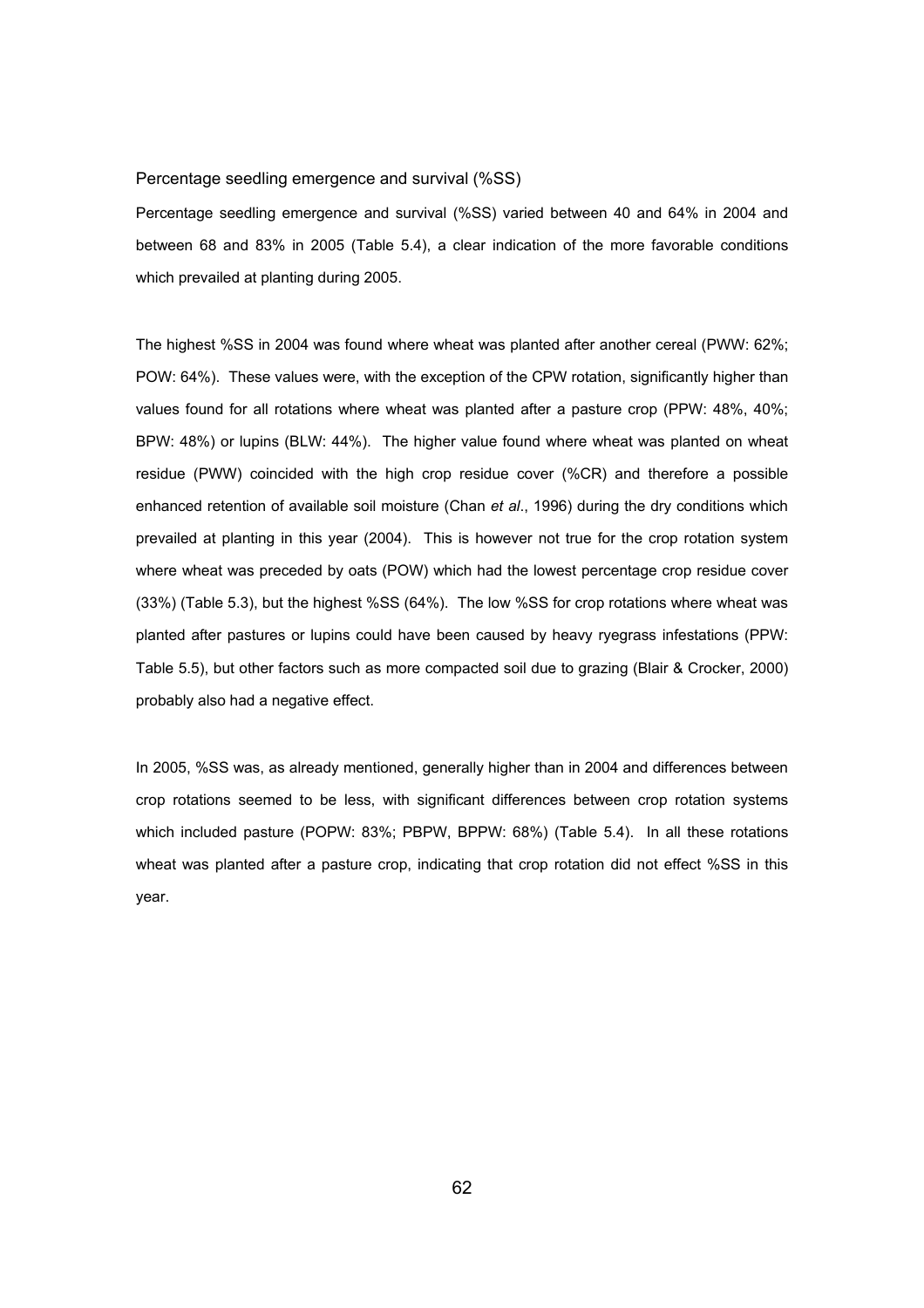|                 |                   | <b>Surviving seedlings</b> |                 | <b>Plant density</b> |                  |             |                           |  |
|-----------------|-------------------|----------------------------|-----------------|----------------------|------------------|-------------|---------------------------|--|
| 2004            | 2005              |                            |                 | 2004                 |                  | 2005        |                           |  |
| <b>CRS</b>      | %SS               | <b>CRS</b><br>%SS          |                 | <b>CRS</b>           | Plants $m^{-2}$  | <b>CRS</b>  | <b>Plants</b><br>$m^{-2}$ |  |
| PWW             | $62^A$            | PPW W                      | $75^{AB}$       | PWW                  | 133 <sup>A</sup> | PPW W       | $161^{AB}$                |  |
| <b>BCW</b>      | $55^{\text{ABC}}$ | WBC W                      | $69^{AB}$       | <b>BCW</b>           | $117^{ABC}$      | WBC W       | $148^{AB}$                |  |
| PC W            | $59^{AB}$         | PPC W                      | $75^{AB}$       | PC W                 | $126^{AB}$       | PPC W       | $161^{AB}$                |  |
| <b>BLW</b>      | $44^{\text{CD}}$  | WBL W                      | $74^{AB}$       | <b>BLW</b>           | $94^{\text{CD}}$ | WBL W       | $157^{AB}$                |  |
| POW <sub></sub> | $64^A$            | PPOW                       | $73^{AB}$       | PO W                 | 136 <sup>A</sup> | PPO W       | $157^{AB}$                |  |
| BPW             | $48^{\rm BCD}$    | PBP W                      | 68 <sup>B</sup> | BPW                  | $103^{BCD}$      | PBP W       | $145^B$                   |  |
| CPW             | $59^{AB}$         | POP W                      | 83 <sup>A</sup> | CPW                  | $126^{AB}$       | POPW        | 178 <sup>A</sup>          |  |
| PPW             | $48^{BCD}$        | <b>BPPW</b>                | 68 <sup>B</sup> | PP W                 | $102^{BCD}$      | <b>BPPW</b> | $146^B$                   |  |
| PPW             | 40 <sup>D</sup>   | WPP W                      | $72^{AB}$       | PP W                 | $86^{D}$         | WPP W       | $154^{AB}$                |  |
| <b>Mean</b>     | 53                |                            | 73              | <b>Mean</b>          | 114              |             | 156                       |  |

**Table 5.4** Percentage seedling survival (%SS) and density of wheat plants for the different crop rotation systems (CRS) in 2004 and 2005

 **W** – Wheat; **B** – Barley; **O** – Oats; **C** – Canola; **L** – Lupin; **P** – Pasture

Means followed by the same letter in a column are not significantly different

# Plant population (plants  $m<sup>-2</sup>$ )

A plant population of 150 - 170 plants  $m<sup>2</sup>$ , especially with the row widths used in this study (250 mm), is considered to be sufficient for high yielding wheat crops in most areas of the Overberg wheat production area (ARC-SGI, 2005). All crop rotation systems studied in 2004 (Table 5.4) had plant populations of less than 140 plants  $m<sup>-2</sup>$ . As could be expected from the %SS, the highest populations were found where wheat was planted after oats (POW: 136 plants  $m^{-2}$ ) or wheat (PWW: 133 plants  $m<sup>-2</sup>$ ) and the lowest where wheat was planted after pasture crops (PPW: 86 plants m<sup>-2</sup>; PPW: 102 plants m<sup>-2</sup>; BPW: 103 plants m<sup>-2</sup>) or lupins (BLW: 94 plants m<sup>-2</sup>). Values of less or about 100 plants  $m<sup>2</sup>$ , might have a large effect on yield in dry seasons such as 2004 when wheat plants tend to have less tillers (Reeves, 1975; Domitruk *et al*., 2000).

In 2005 populations were generally higher compared to 2004 and varied between 178 plants  $m<sup>2</sup>$ (POPW) and 145 plants  $m^2$  (PBPW). Seedling populations for all crop rotation systems in 2005 were therefore close to the optimum range of 150-170 plants  $m<sup>2</sup>$  and should not have had any limiting effect on yield.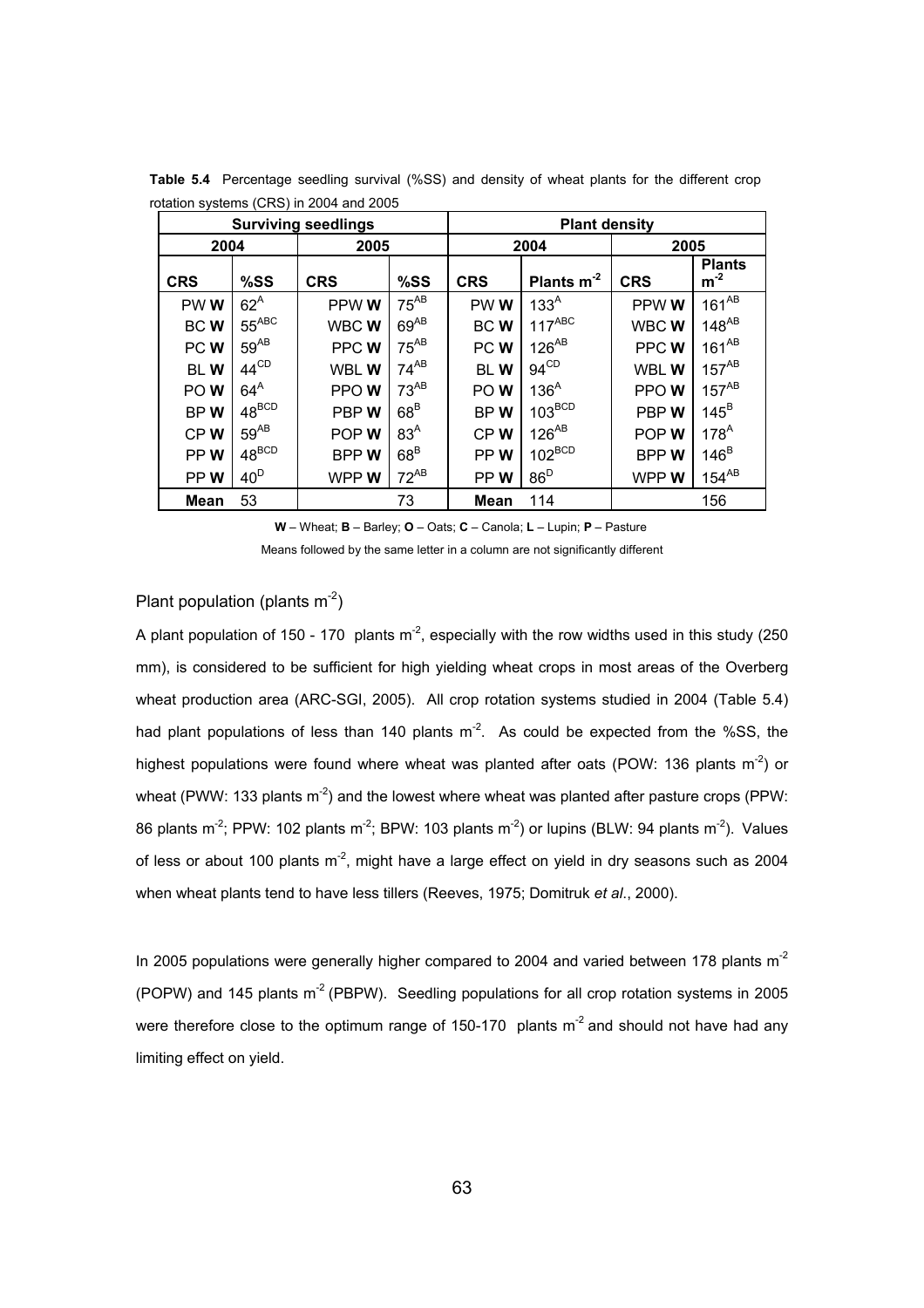## Weed population

Weed infestations were determined at 43, 112 and 139 days after planting in 2004 and at 44, 77 and 121 days after planting in 2005 (Table 5.5). Post emergence herbicides (Cossack® : 2004; Hussar<sup>®</sup> : 2005) were applied at 58 and 48 days after planting in the respective years and would therefore had no effect on the initial weed populations counted, while counts at later stages would give an indication of the efficiency of the herbicide applications. Although all different weed species present in wheat crops of 2004 and 2005 were identified, only populations of ryegrass (*Lolium* spp.) were probably high enough to influence wheat growth. Only ryegrass infected treatments (Table 5.5) will be discussed.

During 2004, the highest ryegrass populations at 43 days after planting were found in the crop rotation systems where wheat was preceded by lupins (BLW: 3.00) or by two years of pasture (PPW: 3.00) (Table 5.5). Scorings of 3.0 for all of these systems indicated that 50 - 100% of the land area was infested. Where wheat was planted after one year of pasture (BPW), a score of 2.75 indicated an infestation of 25 - 50%. All other crop rotations showed infestations of less than 25% (scoring of less than 2) with the lowest scoring of only 0.25 where wheat was planted after canola (PCW). In 2005 the highest infestations at 44 days after plant, with scores of 3.00 and 2.75 respectively, were recorded where wheat was planted after wheat (PPWW) and one year of pasture (POPW). Where wheat was planted after two years of pasture a score of 2.25 was recorded. All other crop rotations showed scores of less than 2.0.

Scorings done after the post-emergence herbicides applications (58 and 48 days after planting) in 2004 and 2005 respectively. Although the weed infestations in most crop rotations declined after application, scores at 112 and 139 days after planting in 2004 and 77 and 121 days after planting in 2005, showed severe infestations in one of the two plots where wheat was planted after two years of pasture (PPW) in 2004 and after wheat (PPWW) in 2005. These results may indicate possible resistance to the herbicides used. High initial infestations recorded for these plots, however, indicated that herbicide applications to preceding crops were probably not efficient.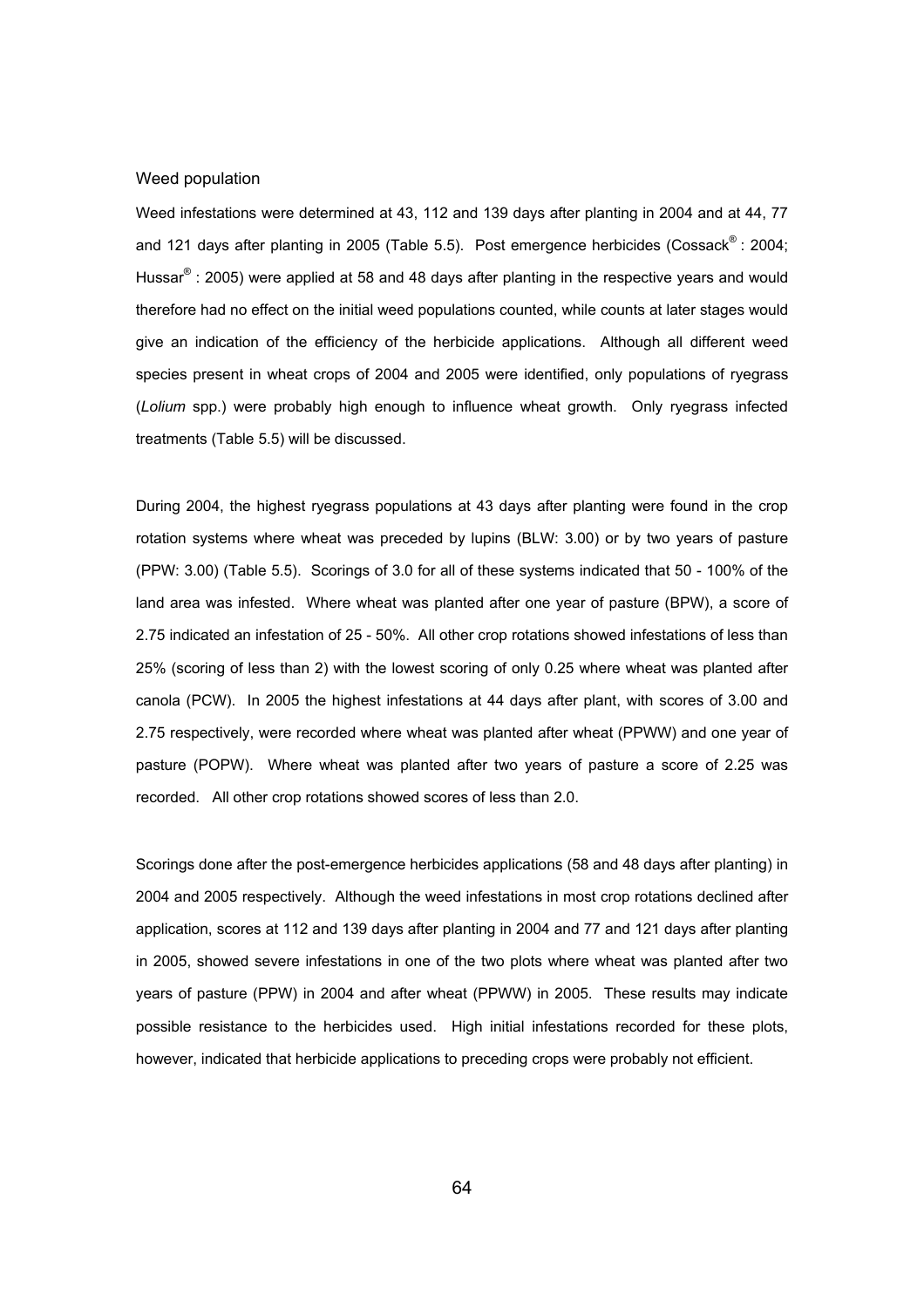|                 |                               | 2004              |                     |             |             |                   | 2005                |                   |             |
|-----------------|-------------------------------|-------------------|---------------------|-------------|-------------|-------------------|---------------------|-------------------|-------------|
| <b>CRS</b>      |                               | Days after plant  |                     |             | <b>CRS</b>  | Days after plant  |                     |                   |             |
|                 | 43                            | 112               | 139                 | <b>Mean</b> |             | 44                | 77                  | 121               | <b>Mean</b> |
| PWW <sub></sub> | $1.25^{\overline{\text{CD}}}$ | $0.25^{\circ}$    | $0.75^{BCD}$        | 0.75        | PPW W       | 3.00 <sup>A</sup> | $3.00^{A}$          | $2.75^{A}$        | 2.92        |
| <b>BCW</b>      | $1.25^{\text{CD}}$            | $0.25^{\circ}$    | 0.00 <sup>D</sup>   | 0.50        | WBC W       | 1.00 <sup>D</sup> | 0.00 <sup>F</sup>   | 0.00 <sup>C</sup> | 0.33        |
| PC W            | 0.25 <sup>D</sup>             | 0.00 <sup>C</sup> | 0.00 <sup>D</sup>   | 0.08        | PPC W       | $1.25^{D}$        | $0.75^{\text{CDE}}$ | $0.25^{\circ}$    | 0.75        |
| <b>BLW</b>      | 3.00 <sup>A</sup>             | 1.00 <sup>B</sup> | 1.00 <sup>BC</sup>  | 1.67        | WBL W       | 1.00 <sup>D</sup> | $0.25^{EF}$         | $0.00^{\circ}$    | 0.42        |
| POW <sub></sub> | $1.75^{\text{BC}}$            | 0.00 <sup>C</sup> | $0.25^{\text{CD}}$  | 0.67        | PPOW        | $1.75^{\circ}$    | 1.50 <sup>B</sup>   | $1.25^{B}$        | 1.50        |
| BPW             | $2.75^{AB}$                   | $0.50^{BC}$       | $1.25^{AB}$         | 1.50        | PBP W       | 1.00 <sup>D</sup> | 0.00 <sup>F</sup>   | 0.00 <sup>C</sup> | 0.33        |
| CPW             | $1.50^{\circ}$                | $0.50^{BC}$       | $0.75^{\text{BCD}}$ | 0.92        | POP W       | $2.75^{A}$        | $1.25^{BC}$         | 0.00 <sup>C</sup> | 1.33        |
| PPW <sub></sub> | 3.00 <sup>A</sup>             | $0.25^{\circ}$    | $0.50^{BCD}$        | 1.25        | <b>BPPW</b> | 1.00 <sup>D</sup> | $0.50^{DEF}$        | 0.00 <sup>C</sup> | 0.50        |
| PPW             | $3.00^{A}$                    | $2.75^{A}$        | 2.00 <sup>A</sup>   | 2.58        | WPP W       | $2.25^{B}$        | $1.00^{BCD}$        | 1.00 <sup>B</sup> | 1.42        |
| <b>Mean</b>     | 1.97                          | 0.61              | 0.72                | 1.10        | <b>Mean</b> | 1.67              | 0.92                | 0.58              | 1.06        |

**Table 5.5** Visual scoring (0=0 infestation; 1=>0-25%; 2=>25-50%; 3=>50%) of ryegrass populations (*Lolium* spp*)* present in wheat crop at different crop rotation systems (CRS) during 2004 and 2005 seasons at various days after wheat was planted

**W** – Wheat; **B** – Barley; **O** – Oats; **C** – Canola; **L** – Lupin; **P** – Pasture

Means followed by the same letter in a column are not significantly different

#### Insect pests

Scoring of damage on wheat plants from insect pests did not indicate conclusive trends between any of the crop rotations at most of the sampling dates. For this reason, only results obtained at 98 and 99 days after wheat was planted, in 2004 and 2005 respectively, are presented (Table 5.6). Visual symptoms caused by the Russian wheat aphid and bollworm were almost negligible and occurred at random between the different crop rotation systems with no clear trend (Data not presented). Symptoms scored and presented in Table 5.6 are therefore only damage on leaves most likely caused by the grain slug (*Lema erythrodera*) and sand mites (*Halotydeus destructor*) (ARC-SGI, 2005). From the results it is clear that most damage occurred on the lower part of the plants, but the severity of damage seemed too minimal for any significant effect on grain yield. These results therefore did not provide any evidence to show that insect damage in wheat crops are affected by the crop rotation system under consideration.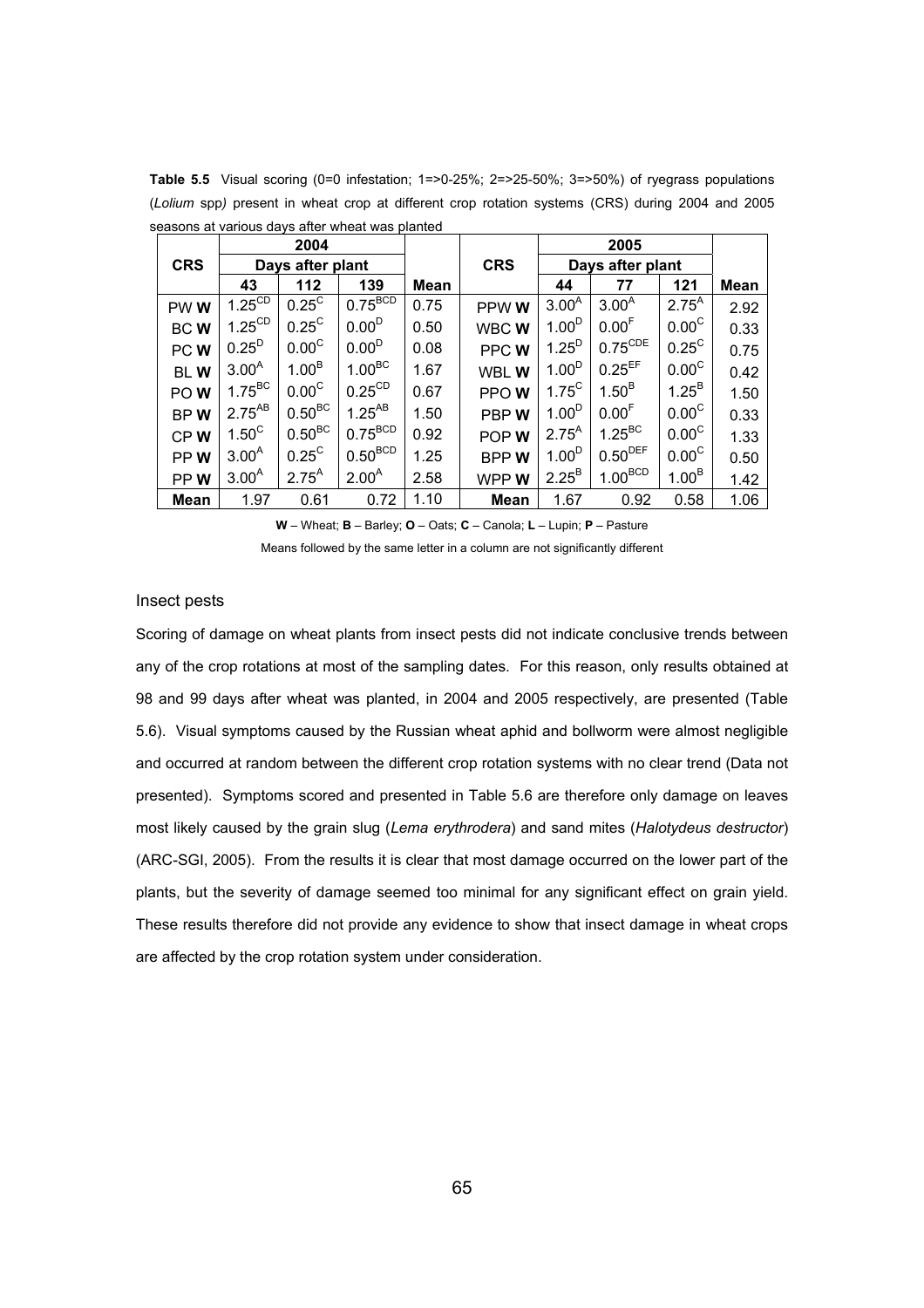|            | 2004          |                           | 2005        |                           |            |  |  |
|------------|---------------|---------------------------|-------------|---------------------------|------------|--|--|
| <b>CRS</b> |               | 98 days after<br>planting | <b>CRS</b>  | 99 days after<br>planting |            |  |  |
|            | <b>Bottom</b> | <b>Top</b>                |             | <b>Bottom</b>             | <b>Top</b> |  |  |
| PW W       | 1.25          | 0.00                      | PPW W       | 0.00                      | 0.00       |  |  |
| BC W       | 1.00          | 0.25                      | WBC W       | 1.00                      | 0.00       |  |  |
| PC W       | 1.25          | 0.00                      | PPC W       | 0.00                      | 0.00       |  |  |
| BL W       | 1.00          | 1.00                      | WBL W       | 0.25                      | 0.00       |  |  |
| PO W       | 1.50          | 0.50                      | PPO W       | 0.00                      | 0.00       |  |  |
| BPW        | 1.00          | 0.25                      | PBP W       | 1.00                      | 0.25       |  |  |
| CPW        | 1.00          | 0.75                      | POP W       | 0.00                      | 0.50       |  |  |
| PPW        | 1.00          | 0.50                      | <b>BPPW</b> | 0.75                      | 0.75       |  |  |
| PP W       | 1.00<br>0.00  |                           | WPP W       | 0.50                      | 1.75       |  |  |
| Mean       | 1.11          | 0.36                      | Mean        | 0.39                      | 0.36       |  |  |

**Table 5.6** Effect of crop rotation on insect pest damage (0=0 damage; 1=>0-25%; 2=>25-50%; 3=>50%) on wheat at 98 and 99 days after wheat was planted during 2004 and 2005 respectively

**W** – Wheat; **B** – Barley; **O** – Oats; **C** – Canola; **L** – Lupins; **P** – Pasture

Means followed by the same letter in a column are not significantly different

#### Foliar and stem diseases

Scoring of disease symptoms present on stems and leaves of wheat plants sampled in different crop rotations during 2004 and 2005 are presented in Tables 5.7 and 5.8 respectively. The following diseases were visually indentified: *Puccinia recondita* (Brown rust), *Septoria tritici* (Septoria tritici blotch), *Drechslera campanulata* (Ring spot), which is the anamorph of *Pyrenophora semeniperda* (Campbell & Medd, 2005) and *Pyrenophora tritici-repentis* (Tan spot) (Wiese, 1977; Scott, 1990; Grains Research and Development Corporation, 1992).

At 58 days after planting in 2004 higher scores of *Septoria* were recorded on plants where wheat was planted after wheat (PWW) with a score of 3.00 at the lower and 2.25 at the top parts of the plants.

The herbicide, Capitan, was applied at 58 and 76 days after planting in 2004 and 2005 respectively to all crop rotations, while an extra application (Punch C) was applied at 65 days after planting to the crop rotation system with two consecutive years of wheat (PWW) in 2004 only, because of high disease infestations observed (Table 5.2). All these applications should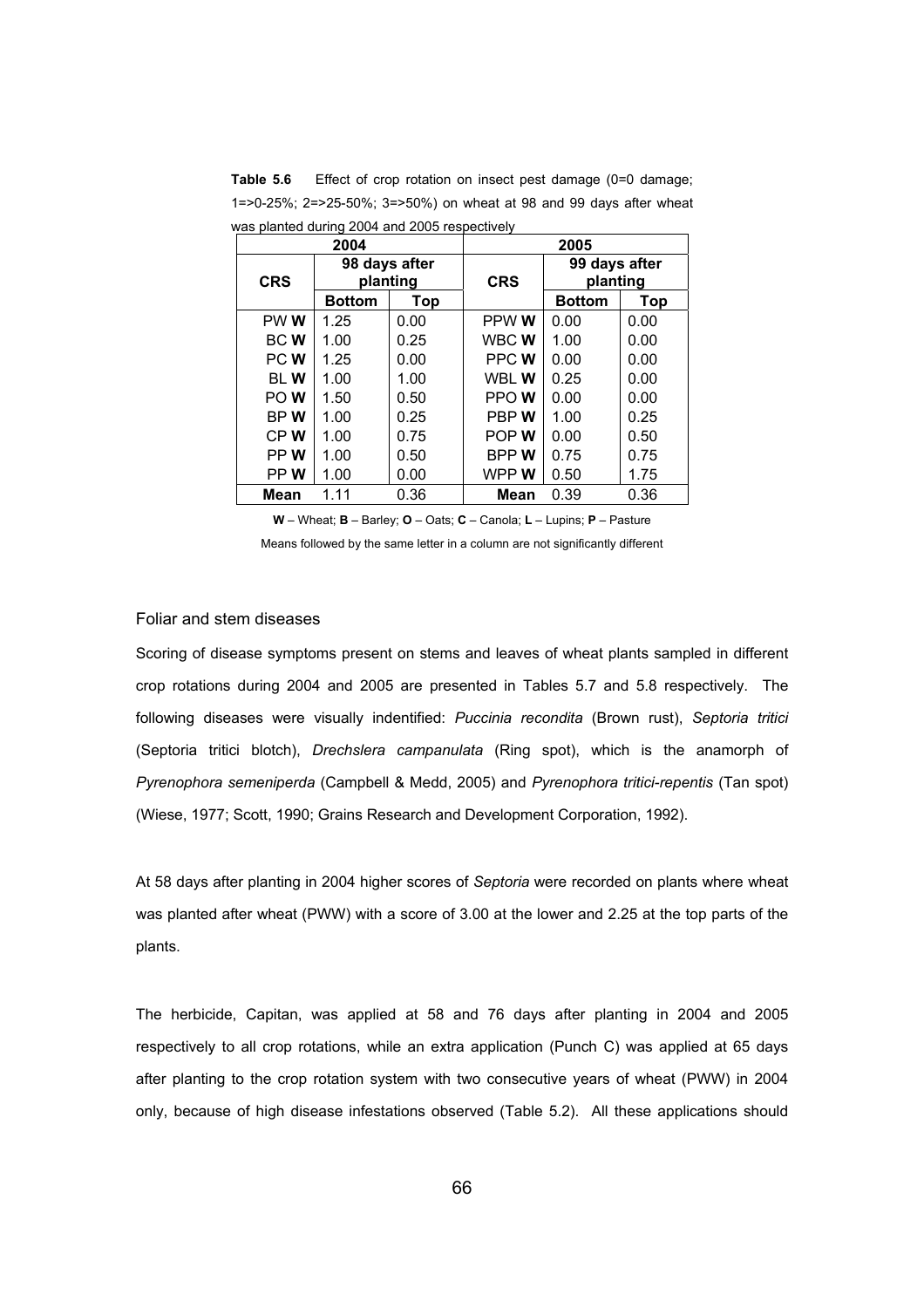have had an effect on the scoring of disease symptoms at 98 and 99 days after planting for 2004 and 2005 respectively (Table 5.7 and 5.8).

At 98 days after planting in 2004, all the leaves on the bottom part of the wheat plants were already dead, probably due to water stress and to a lesser extend due to insect pests and disease infestations (Table 5.7). Scoring was therefore only done on the top part of the wheat plants. Some plots did not have green leaves left even on the top parts of the plants and for this reason the number of replications with no green leaves left is indicated in Table 5.7. At this stage (98 days after planting) the highest score for *Septoria* (1.5) was still recorded where wheat was planted after wheat (PWW).

Very few symptoms of *Puccinia, Pyrenophora* or *Drechslera* were observed in any of the wheat samples from different crop rotations at 58 days after planting, but a high incidence of *Puccinia* symptoms were recorded in the top parts of plants at 98 days after planting (Table 5.7). No significant differences in further disease symptoms of wheat plants between crop rotation systems were found. At that stage high scores for *Drechslera* were also recorded where wheat was planted after wheat (PWW: 3.00) and canola (BCW: 3.00).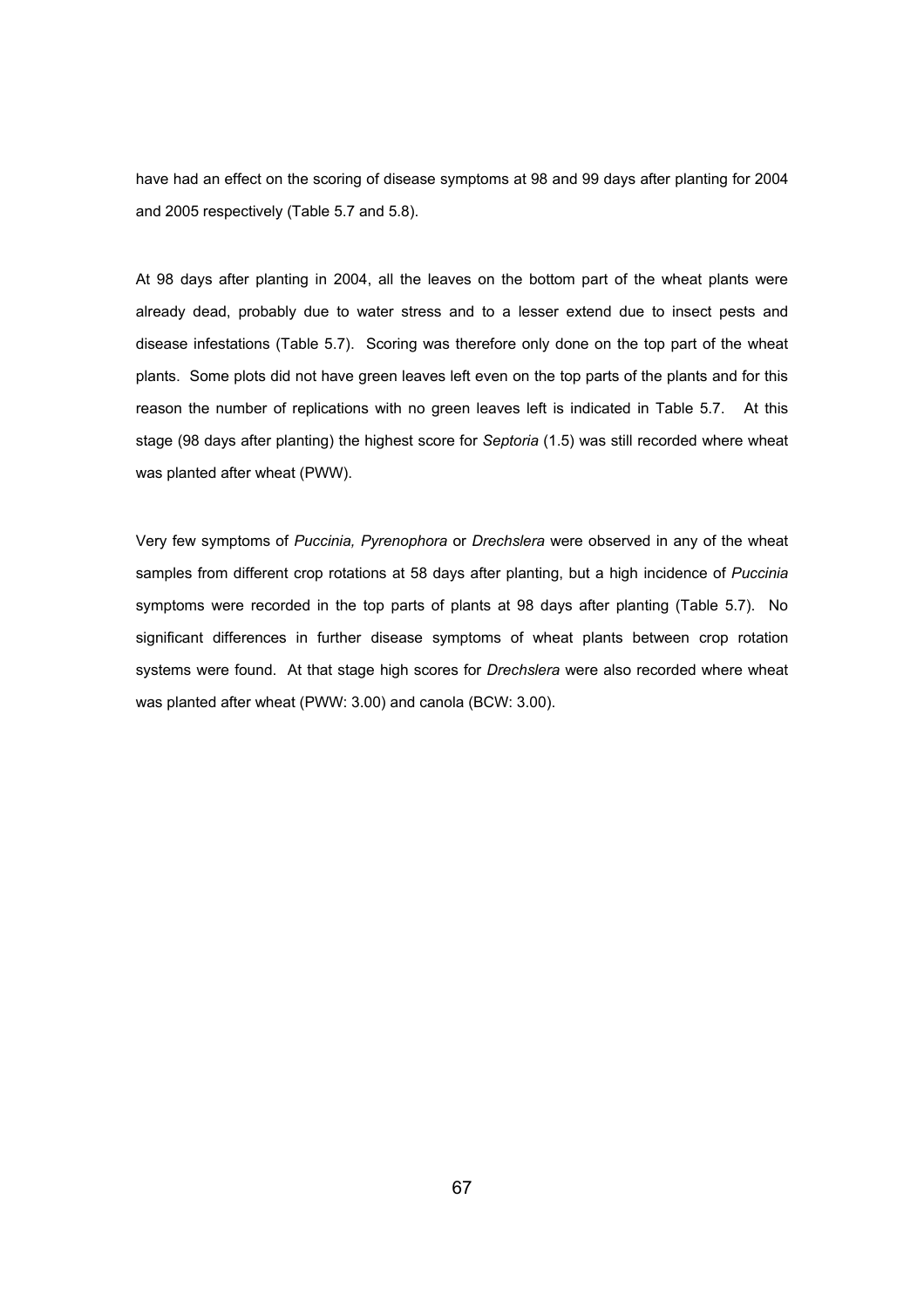|             | 58 days after plant (2004) |                 |               |                   |                 |          |             |                   |  |  |  |  |
|-------------|----------------------------|-----------------|---------------|-------------------|-----------------|----------|-------------|-------------------|--|--|--|--|
| <b>CRS</b>  |                            |                 | <b>Bottom</b> |                   | Top             |          |             |                   |  |  |  |  |
|             | <b>Puccinia</b>            | <b>Septoria</b> | Pyrenophora   | <b>Drechslera</b> | <b>Puccinia</b> | Septoria | Pyrenophora | <b>Drechslera</b> |  |  |  |  |
| PW W        | 0.00                       | 3.00            | 0.25          | 1.00              | 0.00            | 2.25     | 0.00        | 1.00              |  |  |  |  |
| <b>BCW</b>  | 1.00                       | 1.00            | 0.00          | 0.50              | 1.00            | 0.50     | 0.00        | 0.50              |  |  |  |  |
| PC W        | 1.00                       | 1.00            | 0.00          | 1.00              | 1.00            | 1.00     | 0.00        | 1.00              |  |  |  |  |
| <b>BLW</b>  | 1.00                       | 1.00            | 0.75          | 0.75              | 1.00            | 1.00     | 0.00        | 0.75              |  |  |  |  |
| PO W        | 1.00                       | 1.00            | 0.25          | 0.75              | 1.00            | 1.00     | 0.00        | 0.75              |  |  |  |  |
| BP W        | 1.00                       | 0.50            | 0.00          | 0.00              | 0.25            | 0.75     | 0.00        | 0.00              |  |  |  |  |
| CPW         | 1.00                       | 0.75            | 0.25          | 0.00              | 1.00            | 1.00     | 0.00        | 0.00              |  |  |  |  |
| PP W        | 1.00                       | 1.00            | 0.00          | 0.25              | 0.50            | 0.50     | 0.00        | 0.50              |  |  |  |  |
| PP W        | 0.75                       | 0.75            | 0.00          | 0.75              | 0.75            | 0.25     | 0.00        | 0.00              |  |  |  |  |
| <b>Mean</b> | 0.86                       | 1.11            | 0.17          | 0.56              | 0.72            | 0.92     | 0.00        | 0.50              |  |  |  |  |

Table 5.7 Effect of crop rotation systems (CRS) on foliar and stem disease incidence damage (0=0 damage; 1=>0-25%; 2=>25-50%; 3=>50%) on wheat plants at different days after wheat was planted in 2004

|             | 98 days after plant (2004) |                 |             |                   |  |  |  |  |  |  |  |  |
|-------------|----------------------------|-----------------|-------------|-------------------|--|--|--|--|--|--|--|--|
| <b>CRS</b>  |                            |                 | Top         |                   |  |  |  |  |  |  |  |  |
|             | Puccinia                   | <b>Septoria</b> | Pyrenophora | <b>Drechslera</b> |  |  |  |  |  |  |  |  |
| <b>PWW</b>  | 2.50                       | 1.50            | 0.00        | 3.00              |  |  |  |  |  |  |  |  |
| <b>BC W</b> | $3.00***$                  | $0.00***$       | $0.00***$   | $3.00***$         |  |  |  |  |  |  |  |  |
| PC W        | $3.00*$                    | $0.60*$         | $0.00*$     | $0.00*$           |  |  |  |  |  |  |  |  |
| <b>BLW</b>  | $3.00***$                  | $1.00***$       | $0.00***$   | $1.00***$         |  |  |  |  |  |  |  |  |
| PO W        | 3.00                       | 0.00            | 0.00        | 0.50              |  |  |  |  |  |  |  |  |
| BP W        | 3.00                       | 0.75            | 0.00        | 0.75              |  |  |  |  |  |  |  |  |
| CP W        | 3.00                       | 0.00            | 0.00        | 0.00              |  |  |  |  |  |  |  |  |
| PP W        | 3.00                       | 1.00            | 0.00        | 0.5               |  |  |  |  |  |  |  |  |
| PP W        | $3.00***$                  | $1.00***$       | $0.00***$   | $0.00***$         |  |  |  |  |  |  |  |  |
| <b>Mean</b> | 2.94                       | 0.65            | 0.00        | 0.97              |  |  |  |  |  |  |  |  |

**W** – Wheat; **B** – Barley; **O** – Oats; **C** – Canola; **L** – Lupin; **P** – Pasture

\* All leaves dead in one of the four replicates

\*\* All leaves dead in two of the four replicates

\*\*\* All leaves dead in three of the four replicates

Means followed by the same letter in a column are not significantly different

During 2005 Capitan was applied at 54 days after planting and Opus at 96 days after planting to all wheat crops (Table 5.2). Scoring at 36 and even at 58 days after planting (Table 5.8) should for this reason not be affected by herbicide applications.

In general very little foliar disease symptoms were recorded during 2005. At 36 days after planting a highest score of 1.0 was recorded for *Septoria* where wheat was planted after wheat (PWW) and *Drechslera* where wheat was preceded by two successive years of pastures (PPW).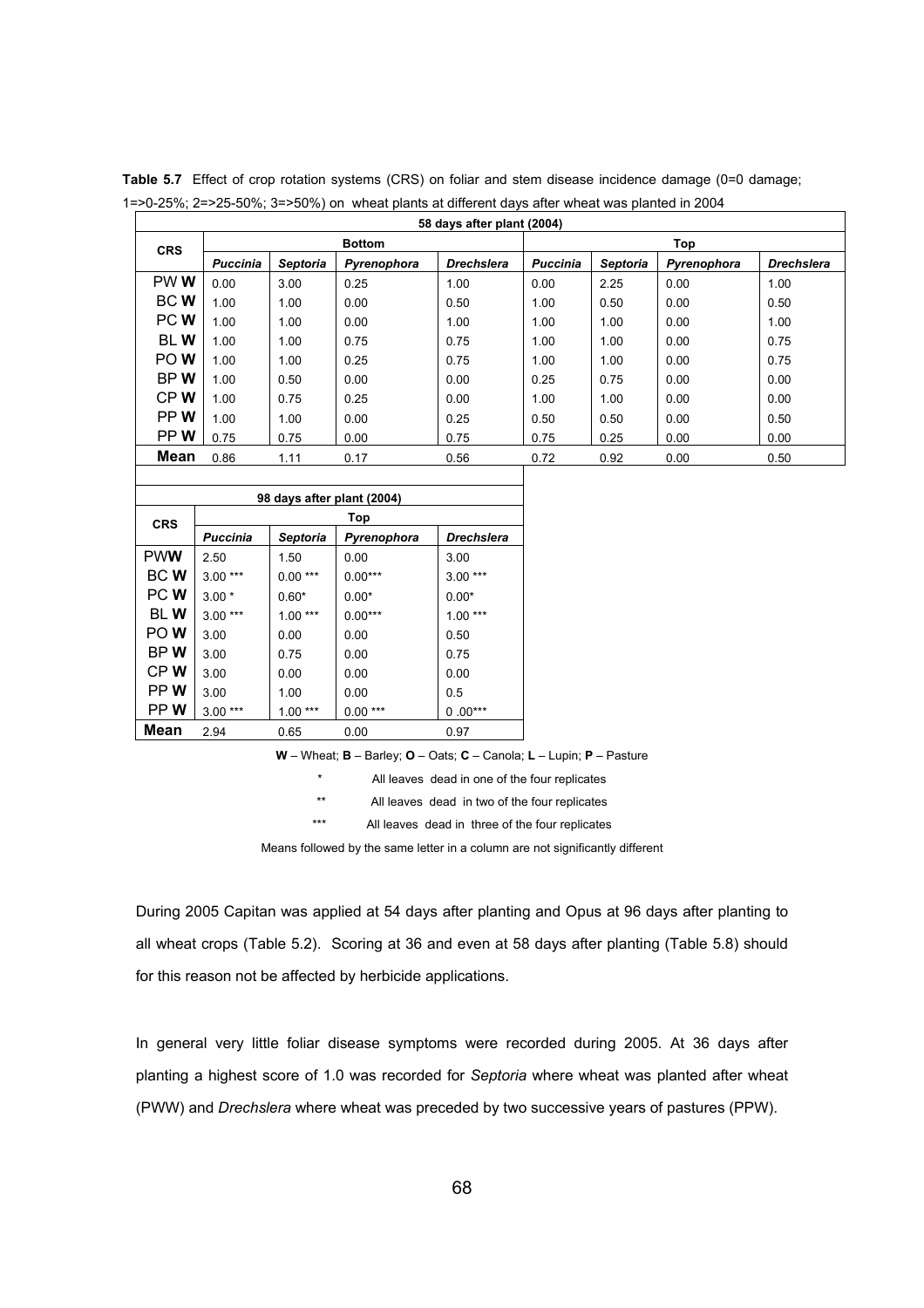At 58 days after plant all scores were, with the exception of a score of 2.0 for *Drechslera* where wheat was planted after wheat (PPWW), still ≤1.0. During the sampling at 99 days after planting, scores of ≤1.25 for the bottom parts and ≤1.0 for the top parts were recorded for all diseases. Highest scores were obtained with *Puccinia* and *Septoria*, but no clear trend with regard to crop rotation used could be identified.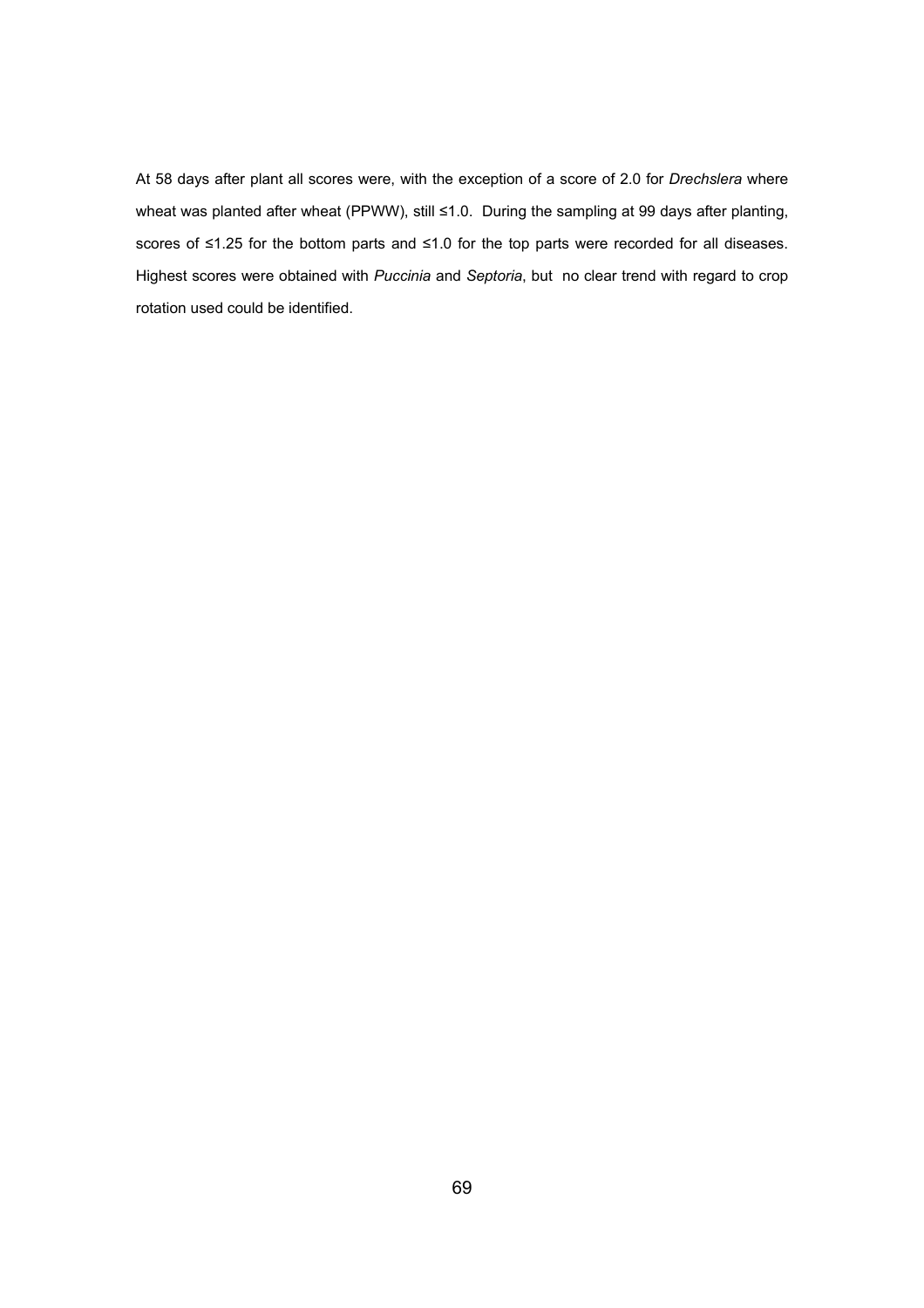|              | i wilcar plants at uniciciit uays altci wilcar was plantcu in 2000<br>36 days after plant (2005) |                            |               |                   |  |  |  |  |  |  |  |
|--------------|--------------------------------------------------------------------------------------------------|----------------------------|---------------|-------------------|--|--|--|--|--|--|--|
|              |                                                                                                  |                            | <b>Bottom</b> |                   |  |  |  |  |  |  |  |
| <b>CRS</b>   | <b>Puccinia</b>                                                                                  | <b>Septoria</b>            | Pyrenophora   | <b>Drechslera</b> |  |  |  |  |  |  |  |
| PPW W        | 0.00                                                                                             | 1.00                       | 0.00          | 0.00              |  |  |  |  |  |  |  |
| WBC W        | 0.00                                                                                             | 0.00                       | 0.00          | 0.00              |  |  |  |  |  |  |  |
| PPC W        | 0.00                                                                                             | 0.00                       | 0.00          | 0.25              |  |  |  |  |  |  |  |
| WBL W        | 0.00                                                                                             | 0.00                       | 0.00          | 0.00              |  |  |  |  |  |  |  |
| PPO W        | 0.00                                                                                             | 0.00                       | 0.00          | 0.00              |  |  |  |  |  |  |  |
| PBP W        | 0.00                                                                                             | 0.50                       | 0.25          | 0.25              |  |  |  |  |  |  |  |
| POP W        | 0.00                                                                                             | 0.00                       | 0.00          | 0.25              |  |  |  |  |  |  |  |
| BPP W        | 0.00                                                                                             | 0.00                       | 0.00          | 0.00              |  |  |  |  |  |  |  |
| WPP W        | 0.00                                                                                             | 0.00                       | 0.00          | 1.00              |  |  |  |  |  |  |  |
| <b>Mean</b>  | 0.00                                                                                             | 0.17                       | 0.03          | 0.19              |  |  |  |  |  |  |  |
|              |                                                                                                  |                            |               |                   |  |  |  |  |  |  |  |
|              |                                                                                                  | 58 days after plant (2005) |               |                   |  |  |  |  |  |  |  |
| <b>CRS</b>   |                                                                                                  |                            | <b>Bottom</b> |                   |  |  |  |  |  |  |  |
|              | <b>Puccinia</b>                                                                                  | Septoria                   | Pyrenophora   | <b>Drechslera</b> |  |  |  |  |  |  |  |
| PPW W        | 0.00                                                                                             | 1.00                       | 0.00          | 2.00              |  |  |  |  |  |  |  |
| WBC W        | 0.25                                                                                             | 0.00                       | 0.00          | 0.50              |  |  |  |  |  |  |  |
| PPC W        | 0.00                                                                                             | 0.25                       | 0.00          | 0.75              |  |  |  |  |  |  |  |
| WBL W        | 0.00                                                                                             | 0.50                       | 0.00          | 1.00              |  |  |  |  |  |  |  |
| PPOW         | 0.00                                                                                             | 1.00                       | 0.00          | 0.50              |  |  |  |  |  |  |  |
| PBPW         | 0.00                                                                                             | 1.00                       | 0.50          | 0.00              |  |  |  |  |  |  |  |
| POP W        | 1.00                                                                                             | 0.75                       | 0.00          | 0.00              |  |  |  |  |  |  |  |
| BPP W        | 0.00                                                                                             | 0.00                       | 0.00          | 0.50              |  |  |  |  |  |  |  |
| WPP <b>W</b> | 0.50                                                                                             | 0.50                       | 0.00          | 0.50              |  |  |  |  |  |  |  |
| <b>Mean</b>  | 0.19                                                                                             | 0.56                       | 0.06          | 0.64              |  |  |  |  |  |  |  |
|              |                                                                                                  |                            |               |                   |  |  |  |  |  |  |  |

**Table 5.8** Effect of crop rotation systems (CRS) on foliar and stem disease incidence (0=0 damage; 1=>0-25%; 2=>25-50%; 3=>50%) on wheat plants at different days after wheat was planted in 2005

|             |                 |          |               | 99 days after plant (2005) |                 |                 |             |                   |  |
|-------------|-----------------|----------|---------------|----------------------------|-----------------|-----------------|-------------|-------------------|--|
| <b>CRS</b>  |                 |          | <b>Bottom</b> |                            | Top             |                 |             |                   |  |
|             | <b>Puccinia</b> | Septoria | Pyrenophora   | <b>Drechslera</b>          | <b>Puccinia</b> | <b>Septoria</b> | Pyrenophora | <b>Drechslera</b> |  |
| PPW W       | 0.50            | 1.00     | 0.00          | 0.25                       | 0.00            | 1.00            | 0.00        | 1.00              |  |
| WBC W       | 1.25            | 0.50     | 0.00          | 0.50                       | 1.00            | 0.75            | 0.00        | 0.50              |  |
| PPC W       | 1.00            | 1.00     | 0.00          | 0.00                       | 0.00            | 1.00            | 0.00        | 0.25              |  |
| WBL W       | 1.00            | 0.00     | 0.00          | 0.25                       | 0.75            | 0.75            | 0.00        | 0.50              |  |
| PPO W       | 1.00            | 0.75     | 0.00          | 0.00                       | 0.00            | 1.00            | 0.00        | 0.25              |  |
| PBP W       | 1.00            | 0.50     | 0.25          | 0.50                       | 1.00            | 0.50            | 0.00        | 0.25              |  |
| POP W       | 1.00            | 0.00     | 0.00          | 0.00                       | 1.00            | 1.00            | 0.00        | 0.00              |  |
| <b>BPPW</b> | 0.50            | 1.25     | 0.00          | 0.00                       | 0.25            | 0.75            | 0.00        | 0.00              |  |
| WPP W       | 1.25            | 0.00     | 0.00          | 0.00                       | 0.75            | 0.50            | 0.00        | 0.50              |  |
| <b>Mean</b> | 0.94            | 0.56     | 0.03          | 0.17                       | 0.53            | 0.81            | 0.00        | 0.36              |  |

**W** – Wheat; **B** – Barley; **O** – Oats; **C** – Canola; **L** – Lupin; **P** – Pasture

Means followed by the same letter in a column are not significantly different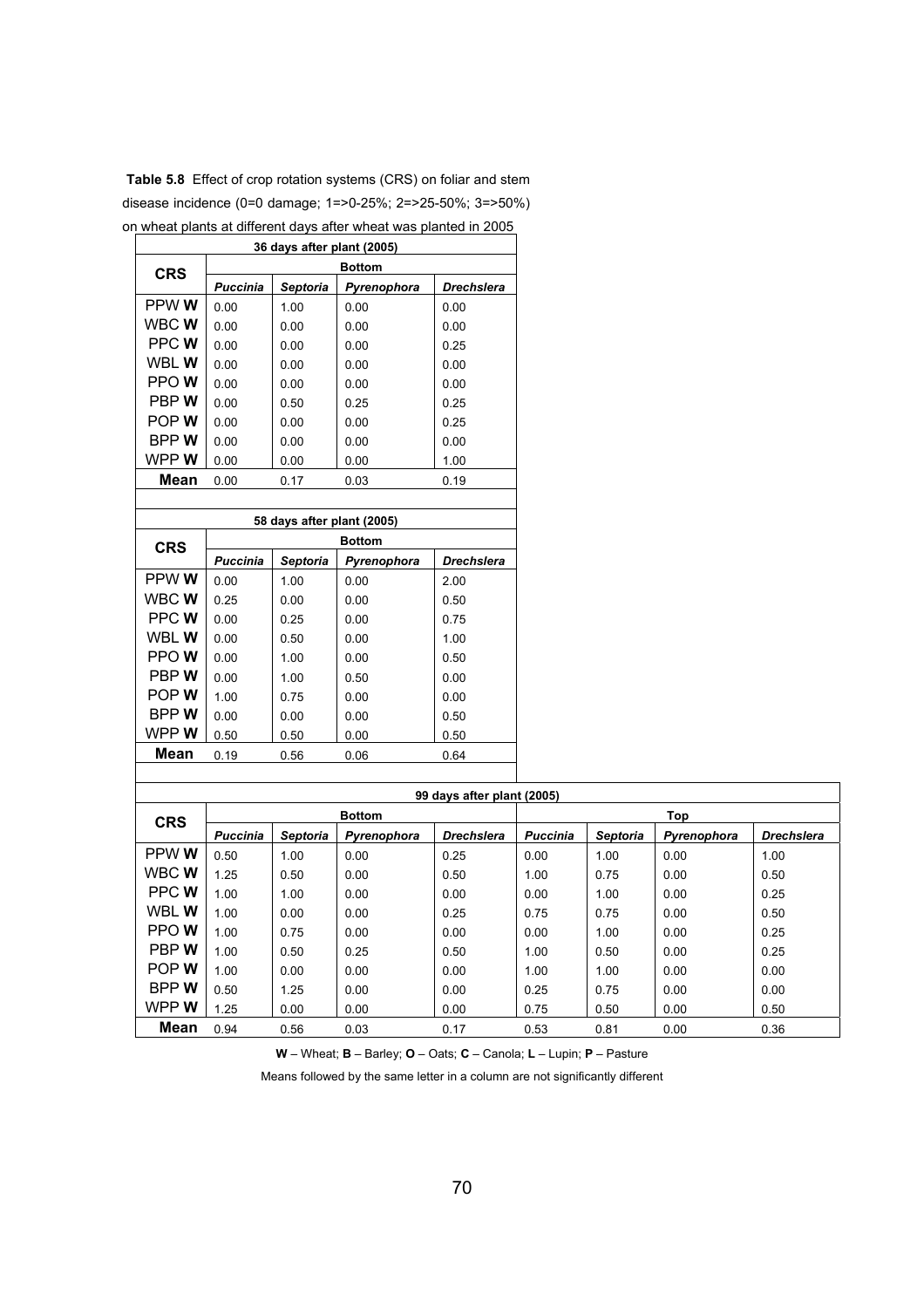These results showed that *Septoria* was the most prominent disease in wheat during the 2004 and 2005 seasons of the crop rotation trial at Tygerhoek. Being a very good saprophyte and probably having a higher ability to survive on remaining plant debris between seasons (Wiese, 1977; Scott, 1990; Grains Research and Development Corporation), crop rotation systems that include two successive years of wheat tend to show higher scores for *Septoria*, as also found by Bailey *et al*. (1999) and Hunter *et al*. (2004). Trends for other diseases as a result of the crop rotation used were not clear. From the results it is also clear that disease symptoms were more severe during the year with lower rainfall (2004).

## Soil borne diseases

Results obtained from scoring of symptoms in wheat due to soil borne diseases are presented in Table 5.9. In 2004, the highest score at 98 days after planting was recorded where wheat was planted after oats (POW: 1.00), but in contrast to most other crop rotations, symptoms of soil borne diseases did not increase in this rotation with samples at 112 and 139 days after planting. Highest scores at 139 days after planting in 2004 were recorded where wheat was planted after wheat (PWW: 2.00), two years of pasture (PPW: 2.00, 1.25) or canola (PCW: 1.75). Scores of not more than 2.0, however indicated that for all crop rotations, less than 50% of the plants examined showed symptoms.

In 2005 no symptoms were observed in any of the crop rotations for samples collected at 36 and 58 days after planting (Table 5.9), while very low scores of less than 1.0 occurred at 99 days after planting. Highest scores were however again obtained where wheat was planted after oats (PPOW: 0.75).

Higher scores recorded for soil borne infection of wheat at 139 days after planting where wheat was planted after wheat in 2004 confirmed the carry over effect of pathogens from one season to the next on residue from the same crop left on the soil surface (Cook *et al*., 2002). However the relatively high levels of infection shown for wheat after pasture or canola are difficult to explain.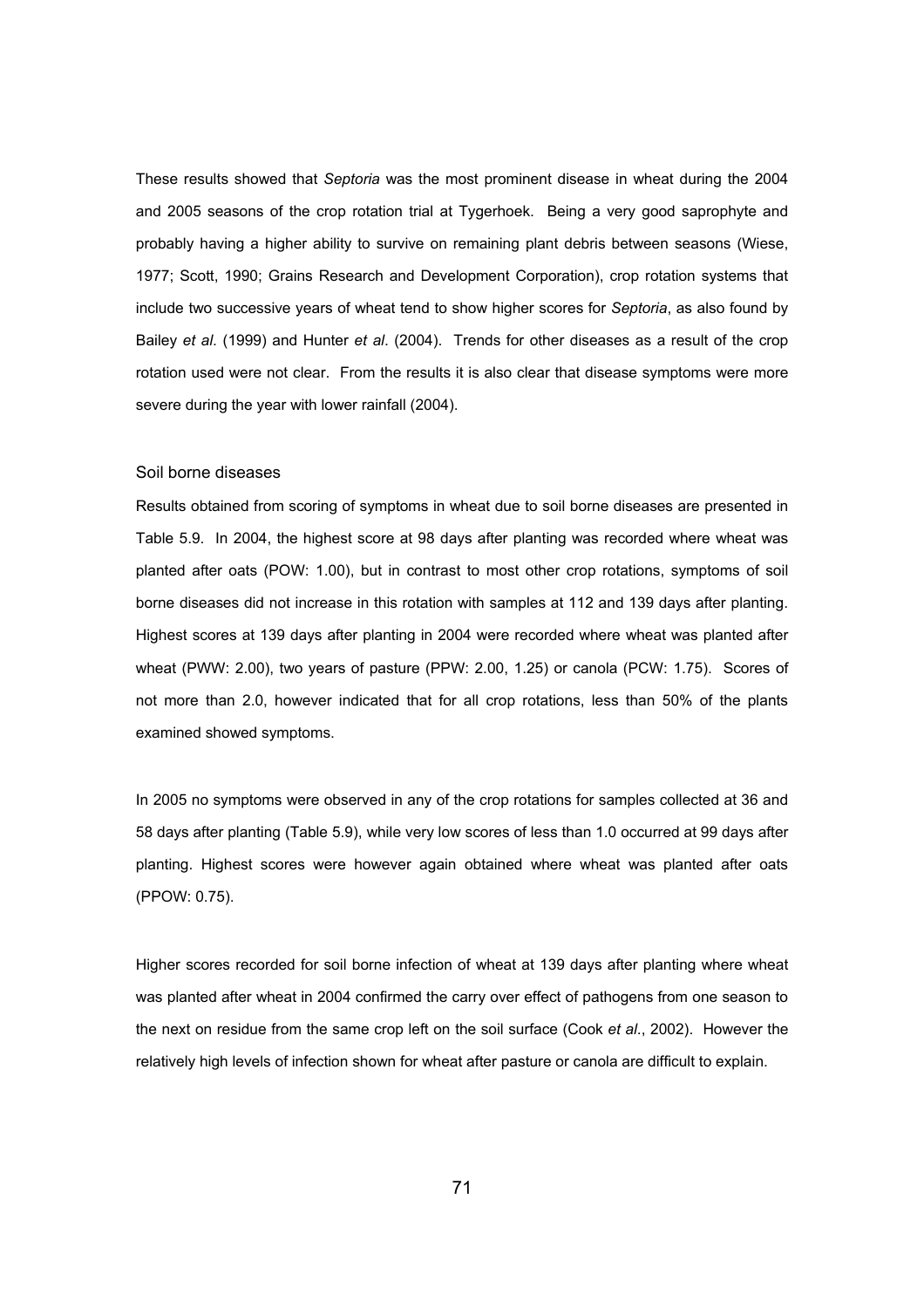As rainfall between seasons probably also had an effect on survival of inoculum of soil borne diseases between seasons, the far lower rainfall from October 2003 to April 2004 compared to the same period for 2004 to 2005 (Chapter 3) probably resulted in lower rates of decomposition of residue before the wheat was planted in 2004, thus explaining the higher scorings in 2004 compared to 2005. From these results there was however no clear indication of a probable direct effect from biofumigation from canola (Angus *et al*.,1994; Desmarchelier, Kirkegaard & Wong, 1996; Kirkegaard & Sarwar, 1998; Howe *et al*., 2000) as very few diseases were found in any crop sequence in 2005 and scores of 1.0 (BCW) and 1.75 (PCW) at 138 days after planting were recorded where wheat was planted after canola in 2004.

**Table 5.9** Effect of crop rotation systems (CRS) on incidence (0=0 damage: 1=>0-25%; 2=>25-50%; 3=>50%)of soil borne disease on wheat at different days after wheat was planted in 2004 and 2005

|             | 2004 |                     |      |             | 2005 |                     |      |  |  |
|-------------|------|---------------------|------|-------------|------|---------------------|------|--|--|
| <b>CRS</b>  |      | Days after planting |      | <b>CRS</b>  |      | Days after planting |      |  |  |
|             | 98   | 112                 | 139  |             | 36   | 58                  | 99   |  |  |
| PW W        | 0.25 | 0.75                | 2.00 | PPW W       | 0.00 | 0.00                | 0.00 |  |  |
| BC W        | 0.00 | 0.00                | 1.00 | WBC W       | 0.00 | 0.00                | 0.25 |  |  |
| PC W        | 0.25 | 0.25                | 1.75 | PPC W       | 0.00 | 0.00                | 0.00 |  |  |
| <b>BLW</b>  | 0.00 | 0.00                | 1.00 | WBL W       | 0.00 | 0.00                | 0.50 |  |  |
| PO W        | 1.00 | 0.75                | 1.00 | PPO W       | 0.00 | 0.00                | 0.75 |  |  |
| BP W        | 0.25 | 0.25                | 1.00 | PBP W       | 0.00 | 0.00                | 0.50 |  |  |
| CP W        | 0.00 | 0.00                | 0.00 | POP W       | 0.00 | 0.00                | 0.00 |  |  |
| PP W        | 0.00 | 0.25                | 2.00 | <b>BPPW</b> | 0.00 | 0.00                | 0.00 |  |  |
| PP W        | 0.00 | 0.25                | 1.25 | WPP W       | 0.00 | 0.00                | 0.00 |  |  |
| <b>Mean</b> | 0.19 | 0.28                | 1.22 | Mean        | 0.00 | 0.00                | 0.22 |  |  |

**W** – Wheat; **B** – Barley; **O** – Oats; **C** – Canola; **L** – Lupin; **P** – Pasture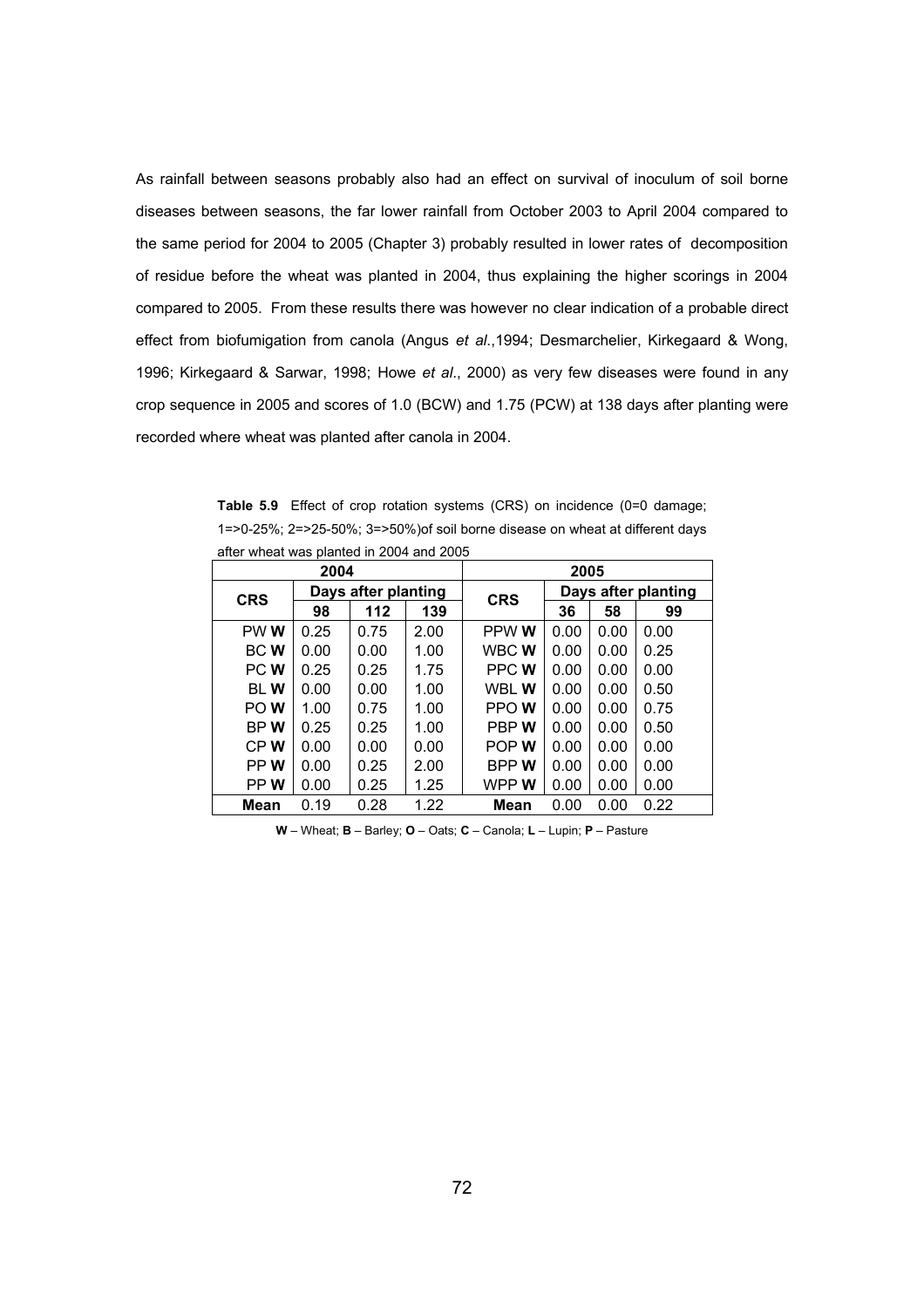## **Conclusions**

Crop rotations that included two successive seasons of wheat production resulted in a higher percentage crop residue cover after planting of the wheat crop than rotation systems where wheat is preceded by legume pasture (medics and clover), canola or lupins.

This higher crop residue cover tends to have a positive effect on percentage seedling emergence and survival (plants  $m<sup>-2</sup>$ ) during years with low early season rainfall. These trends were, however not as perspicuous, because percentage seedling emergence and survival could also have been affected by other factors such as ryegrass infestations and soil compaction due to grazing animals. Results also showed larger differences due to crop rotation used in seasons with below average rainfall (2004) compared to seasons with near average rainfall (2005).

Results on the effect of different crop rotations on weeds, insect pests and diseases of the wheat crop were very inconclusive and showed no clear trend. This could be due to the fact that the different crop rotations (crop sequences) had only been implemented since 2002 and it is likely that the effects of crop rotation together with appropriate weed, disease and pest management inputs on these parameter (variables) would only be expressed after several years of implementation of the crop rotation treatments.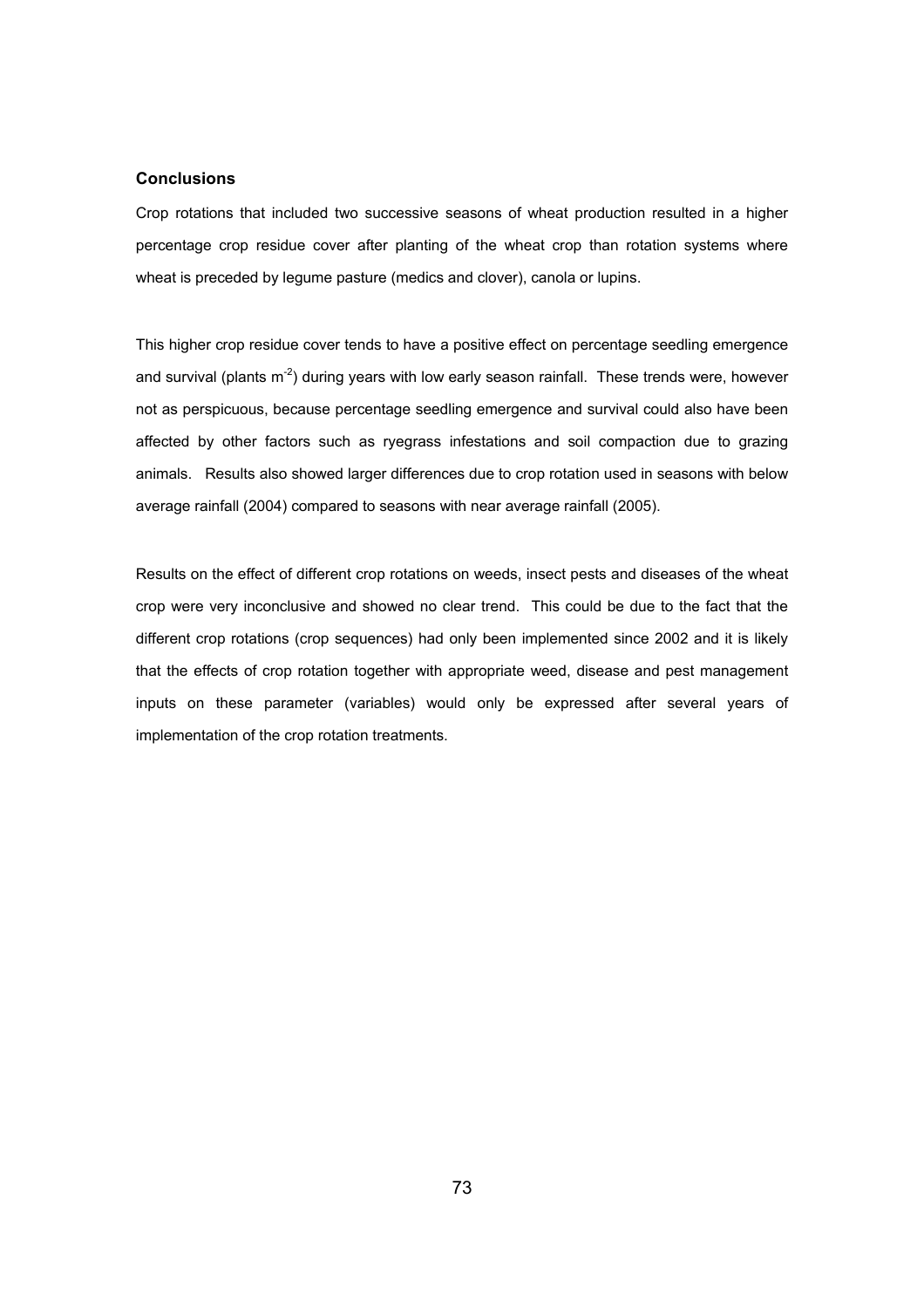## **References**

ARC-SGI, 2005. Guidelines for the production of small grains in the winter rainfall region. The Director, ARC Small Grain, Private Bag X29, 9700.

ANGUS, J.F., DESMARCHELIER, J.M., GARDNER, P.A. & KIRKEGAARD, P.A., 1994. Biofumigation: isothiocyanates released from Brassica roots inhibit growth of the take-all fungus. *Plant Soil*. 162(1), 107-112.

ASIDO, S., BONFIL, J., COHEN, S., DOLGIN, B., HEBBE, Y., KLEIN, D., MUFRADI, I., 2002. Establishment of wheat seedlings after early sowing and germination in an arid Mediterranean environment. *Agron J*. 94, 585-593.

BAILEY, K.L., DERKSEN, D.A., GOSSEN, B.D., LAFOND, G.P. & WATSON, P.R., 2001. Effect of tillage and crop rotation on root and foliar diseases of wheat and pea in Saskatchewan from 1991 to 1998: univariate and multivariate analyses. *Can. J. Plant Sci*. 81(4), 789-803.

BAILEY, K.L., DOMITRUK, D. & LAFOND, G.P., 1998. Effects of row spacing, seeding rate and seed-placed phosphorus on root diseases of spring wheat and barley under zero tillage. *Can. J. Plant Sci.* 78 (1), 145-150.

BAILEY, K.L., DUCZEK, L.J., LAFOND, G.P., Reed, S.L. & SUTHERLAND, K.A., 1999. Survival of leaf spot pathogens on crop residues of wheat and barley in Saskatchewan. *Can. J. Plant Soil*. 21, 165-173.

BAILEY, K.L., GOSSEN, B.D., KRUPINSKY, J.M., McMULLEN, M.P. & TURKINGTON, T.K., 2002. Managing plant disease risk in diversified cropping systems. *Agron. J*. 94, 198-209.

BALL, D.A., CHASTAIN, T.G., SMILEY, R.W., UDDIN, W., WYSOCKI, D.J. & ZWER, P.K., 1993. Influence of crop management practices on physiologic leaf spot of winter wheat. *Plant Dis*. 77, 803-810.

BENGER, A.M., DAVOREN, C.W., DOUBE, B.M., NEATE, S.M., RYDER, M.H. & STEPHENS, P.M., 1993. Reduced severity of *Rhioctonia solani* disease on wheat seedlings associated with the presence of the earthworm *Aporrectodea trapezoides*. *Soil Biol. Biochem*. 25(11), 1477-1484.

BLAIR, N. & CROCKER, G.J., 2000. Crop rotation effects on soil carbon and physical fertility of two Australian soils. *Aust. J. Soil Res*. 38(1), 71-84.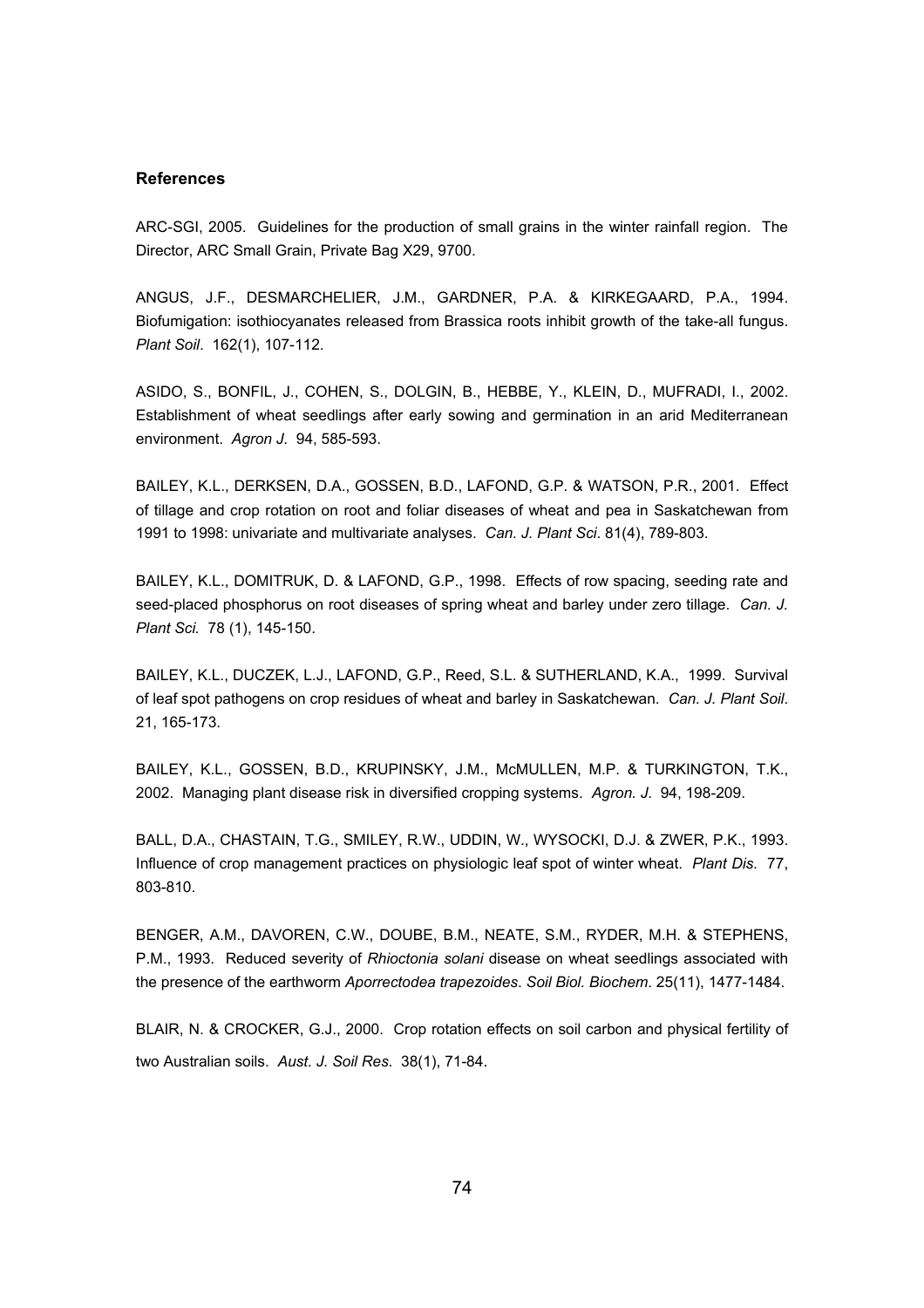BLUM, A., 1996. Crop responses to drought and the interpretation of adaptation. *Plant Growth Regul.* 20, 135-148.

CAMPBELL, M.A. & MEDD, R.W., 2005. Grass seed infection following inundation with *Pyrenophora semeniperda*. *Biocontrol Sci. Techn*. 15(1), 21-36.

CHAN, K.Y. & HEENAN, D.P., 1996. Effect of tillage and stubble management on soil water storage, crop growth and yield in a wheat-lupin rotation in southern NSW. *Aust. J. Agr. Res.* 47, 479-488.

CHRISTOPHER, J.T., HOLTUM, J.A.M., LILJEGREN, D.R. & POWLES, S.B., 1991. Cross-Resistance to herbicides in annual ryegrass (*Lolium rigidum*). *Plant Physiol*. 95, 1036-1043.

CLAYTON, G.W., LUPWAYI, N.Z. & RICE, W.A., 1998. Soil microbial diversity and community structure under wheat as influenced by tillage and crop rotation. *Soil Biol. Biochem*. 30(13), 1733-1741.

COOK, R.J. & HAGLUND, W.A., 1991. Wheat yield depression associated with conservation tillage caused by root pathogens in the soil not phytotoxins from the straw. *Soil Biol. Biochem*. 23(12), 1125-132.

COOK, R.J., PAULITZ, T.C. & SMILEY, R.W., 2002. Insights into the prevalence and management of soilborne cereal pathogens under direct seeding in the Pacific Northwest, U.S.A. *Can. J. Plant Pathol.* 24, 416-428.

COUTURE, L., 1980. Assessment of severity of foliage disease of cereals in cooperative evaluation tests. *Can. Plant. Dis. Surv*. 60(1), 8-10.

DESMARCHELIER, J.M., KIRKEGAARD, J.A. & WONG, P.T.W., 1996. In vitro suppression of fungal root pathogens of ceraals by Brassica tissues. *Plant Pathol*. 45(3), 593-603.

DOMITRUK, D.R., DUGGAN, B.L. & FOWLER, D.B., 2000. Yield component variation in winter wheat grown under drought stress. *Can. J. Plant Sci*. 80(4), 739-745.

DYCK, E. & LIEBMAN, M., 1993. Crop rotation and intercropping strategies for weed management. *Ecol. Appl.* 3(1), 92-122.

FINLAY, R.D., JOHANSSON, J.F. & PAUL, L.R., 2004. Microbial interactions in the mycorrhizosphere and their significance for sustainable agriculture. *Microbial Ecol.* 48, 1-13.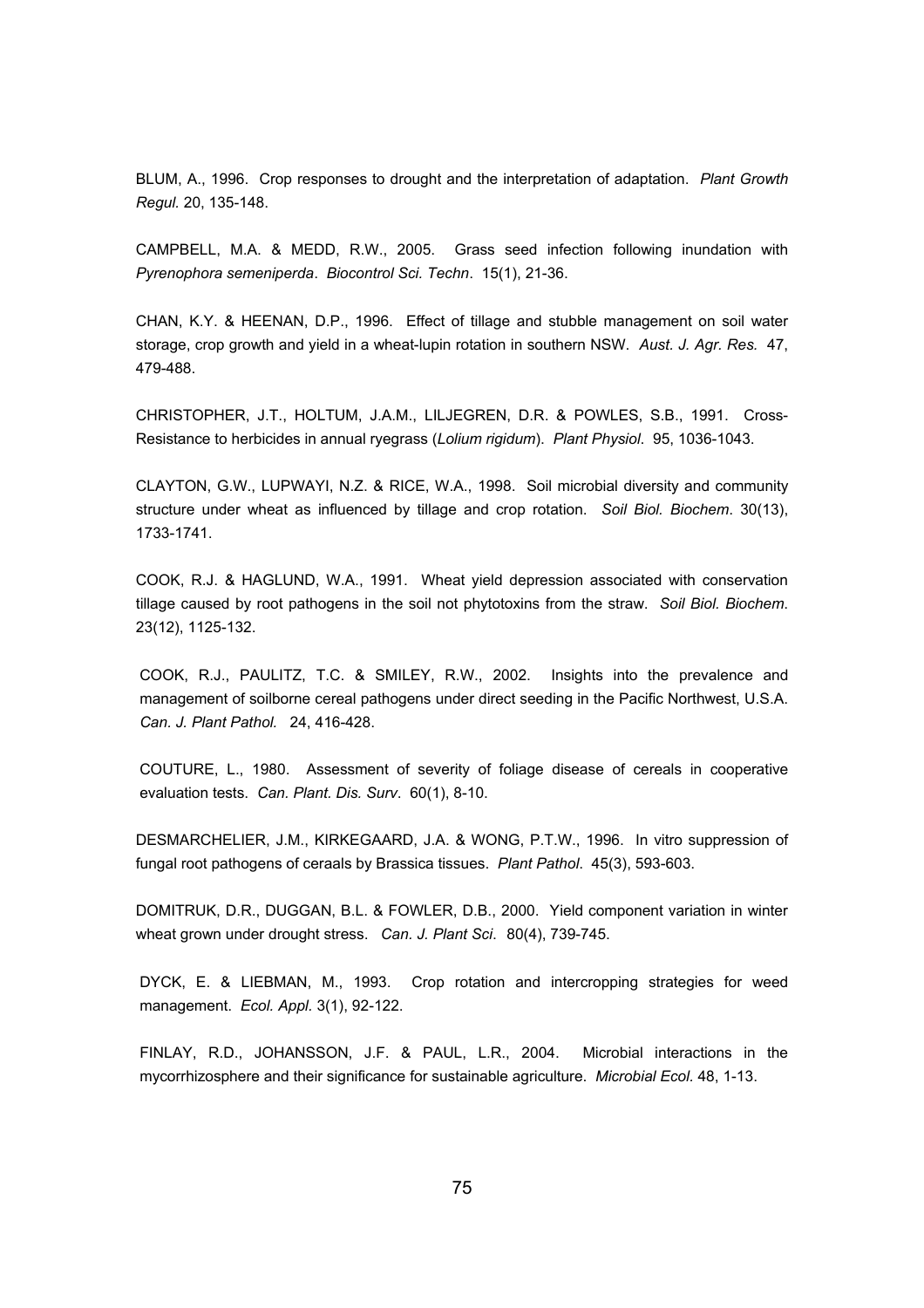GRAINS RESEARCH AND DEVELOPMENT, 1992. Cereal leaf and stem diseases. National Farmers Federation House, PO Box E6, Queen Victoria Terrace ACT, 2600.

HOWE, G., KIRKEGAARD, J.A., MEAD, A., NEWELL, M., SARWAR, M. & WONG, P.T.W., 2000. Field studies on the biofumigation of take-all by Brassica break crops. *Aust. J. Agric. Res*. 51, 445-456.

HUNTER, T., LOVELL, D.J., NICKOLS, A.R., PARKER, S.R. & WELHAM, S.J., 2004. Position of inoculum in the canopy affects the risk of *Septoria tritici* blotch epidemics in winter wheat. *Plant Pathol.* 53, 11-21.

KIRKEGAARD, J.A. & SARWAR, M., 1998. Biofumigation potential of brassicas. *Plant Soil*. 201, 71-89.

KUMAR, G.T. & TOMAR, S.M.S., 2004. Seedling survivability as a selection criterion for drought tolerance in wheat. *Plant Breeding*. 123, 392-394.

LLEWELLYN, R.S. & POWLES, S.B., 2001. High levels of herbicide resistance in rigid ryegrass (*Lolium rigidum*) in the wheat belt of Western Australia. *Weed Technol*. 15, 242-248.

REEVES, T.G., 1975. Effect of annual ryegrass (*Lolium rigidum* Gaud.) on yield of wheat. *Weed Res.* 16, 57-63.

SCOTT, D.B., 1990. Wheat diseases in South Africa. Grain Crops Research Institute. Department of Agricultural Development. Private Bag X144, Pretoria, South Africa.

WIESE, M.V., 1977. Compendium of wheat diseases. The American Phytopathological Society. 3340 Pilot Knob Road, St. Paul, Minnesota.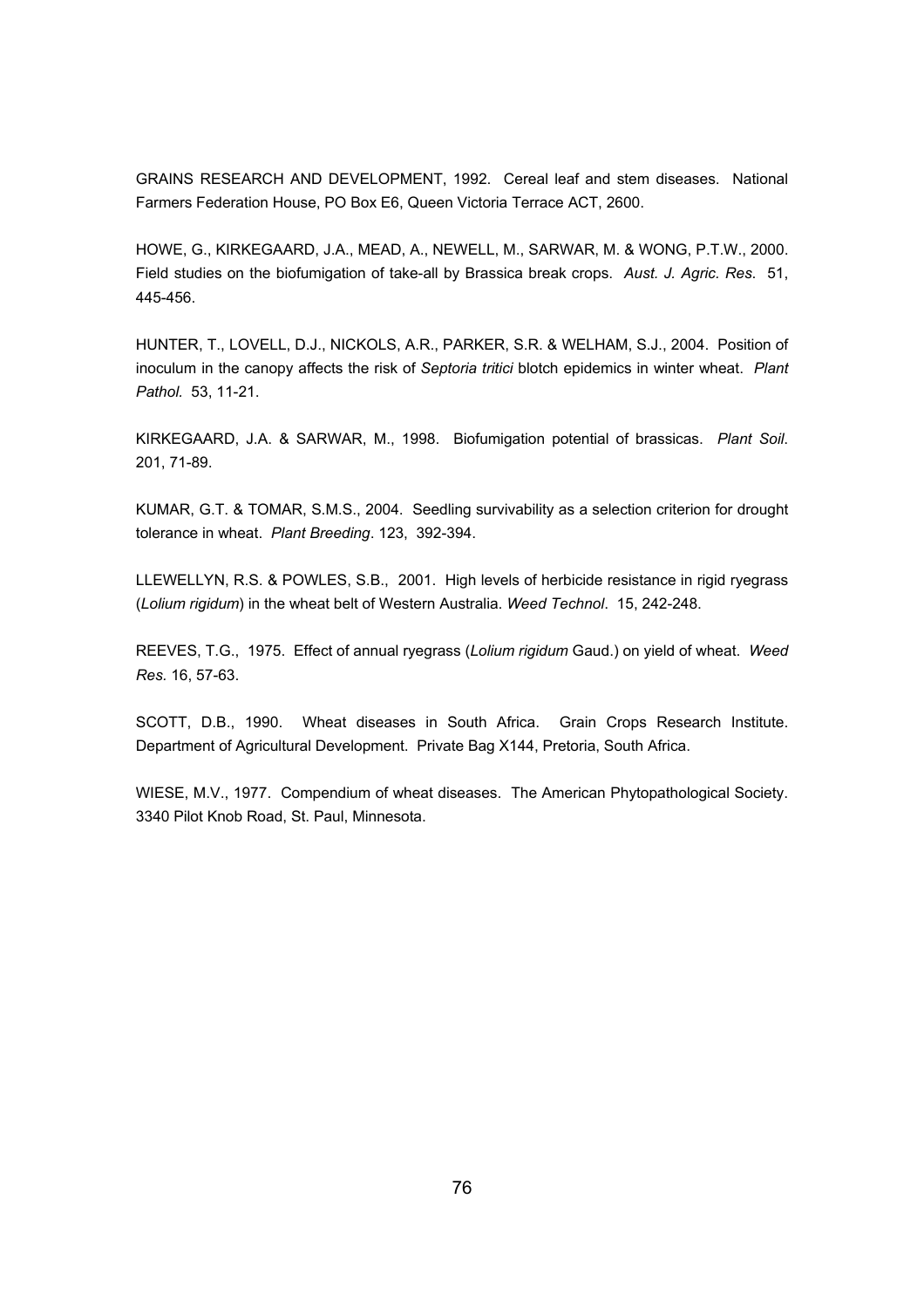# **Chapter 6**

# **The effect of crop rotation on the vegetative components, ear development and N-content of spring wheat**

#### **Introduction**

Yield and quality of wheat may be affected by different crop rotations (Lopez-Ballido *et al*., 1998; Berzsenyi, Gyorffy, Lap, 2000) and these responses often correlate with differences in growth (Chan & Heenan, 1996; Castillo *et al*, 2000; Galantini *et al*., 2000) and N-content (Maali, 2003) present in different plant components at different growth stages of the wheat plant. In this chapter the effect of different crop rotation systems on the response in the vegetative components, ear development and N-content of spring wheat over two growing seasons (years) will be discussed.

## **Materials and Methods**

More details of the locality, climate, experimental layout, general production techniques and statistical analyses are presented in Chapter 3. The different vegetative components and Ncontent were determined from twenty wheat plants per replication that were sampled during the booting stage (58 days after planting), anthesis (98 days after planting) and grain filling stage (139 days after planting) in 2004 and during the tillering stage (39 days after planting), booting stage (58 days after planting), and anthesis (99 days after planting) during 2005. To determine root growth, plants with roots attached where removed from each replication (sub-block) (Chapter 3) by spade to about 100 mm soil depth. The soil was then washed from roots to get rid of the soil, cut from the plants, dried, weighed and multiplied with the number of plants  $m^2$  (Table 5.4) to determined root dry mass m-2.

Twenty plants were randomly selected from a 0.25  $m<sup>2</sup>$  sub-plot in each replication. For each sample the total number of tillers and ears were counted and divided by the number of plants per sample. The number of tillers/ears per plant was multiplied by the number of plants  $m<sup>2</sup>$  (Table 5.4) to calculate the number of tillers  $m<sup>-2</sup>$  and ears  $m<sup>-2</sup>$ .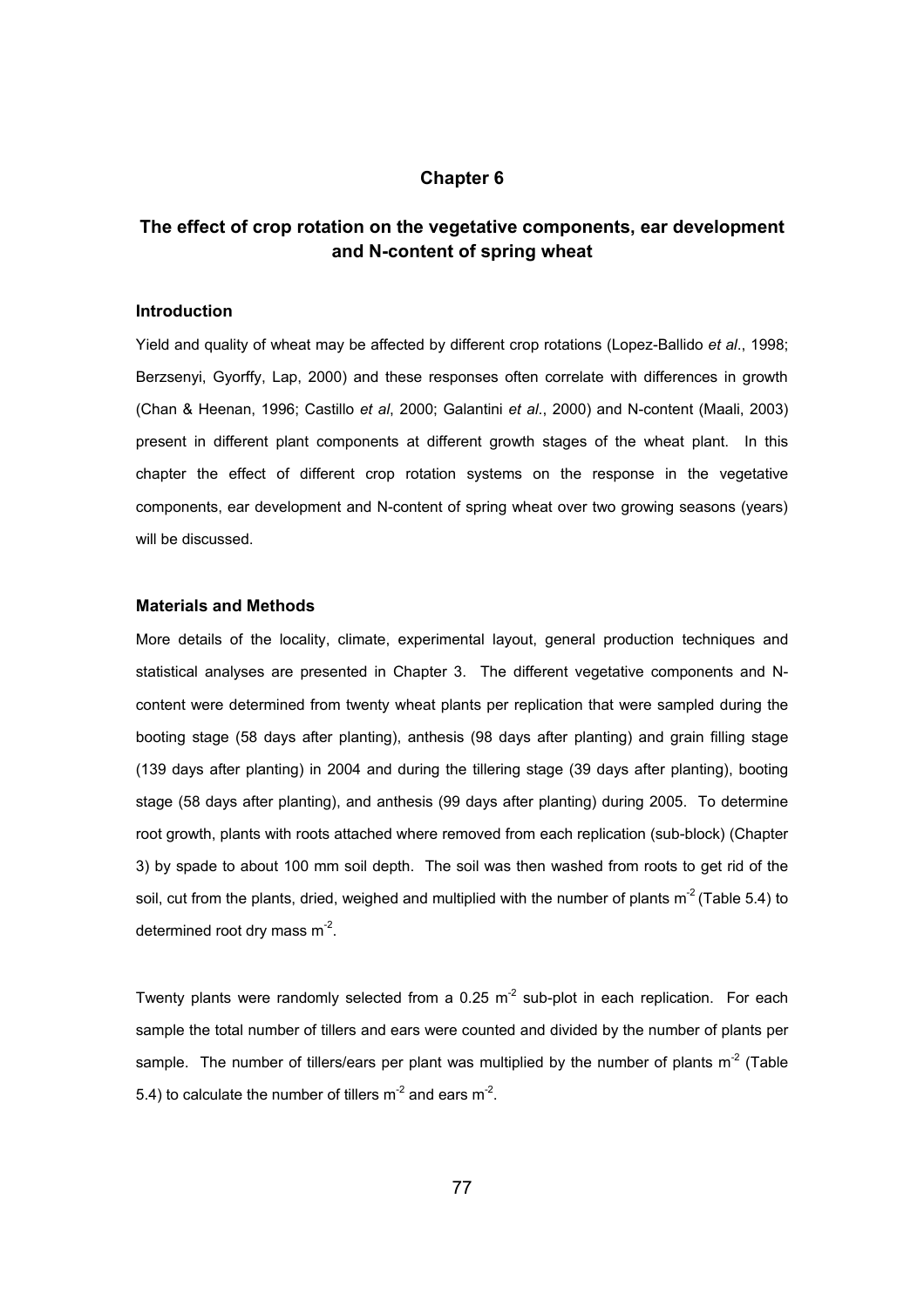Leaves and ears were separated from the stems after which the area of the green leaves was measured using a Li-Cor leaf area meter. From this the leaf area-index (LAI) was calculated by multiplying the leaf area per plant with the number of plants  $m<sup>-2</sup>$ . The stems, ears (where applicable) and green and dead leaves were dried for 48 hours at 80 °C and weighed. From this, stem-, leaf- and ear dry mass  $m<sup>2</sup>$  were calculated.

After this, the dried plant material was milled to determine the %N in leaves, stems and ears using a Technikon Infra Alyser 400. Due to insufficient material, the %N of some of especially the samples taken at the early growth stages, was not measured. The measured %N was then used to calculate the N mass in the stems, leaves and ears  $m<sup>2</sup>$ .

## **Results and Discussion**

#### Root dry mass

Root dry mass of wheat plants (g  $m<sup>2</sup>$ ) at 58 and 36 days after planting in 2004 and 2005 respectively showed significant differences due to the crop rotation system (Table 6.1). In 2004 the highest root mass was produced by wheat plants grown after canola (PCW: 28.6 g m<sup>-2</sup>; BCW: 24.8 g  $\text{m}^2$ ) and oats (POW: 27.3 g  $\text{m}^2$ ) and the lowest where wheat was grown after pastures (PPW: 7.3 g m<sup>-2</sup> and BPW: 9.3 g m<sup>-2</sup>) or on wheat stubble (PWW: 10.6 g m<sup>-2</sup>).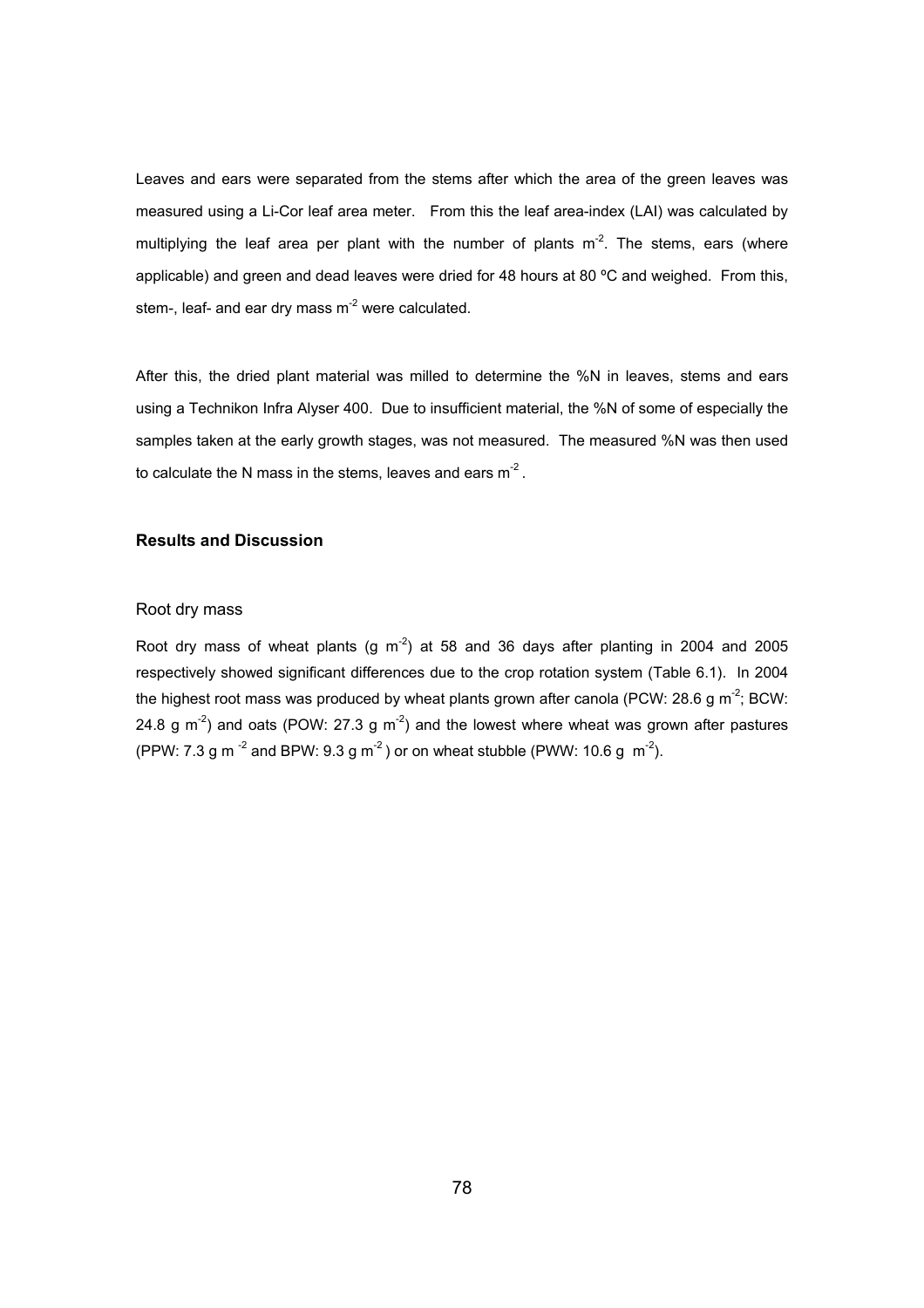|                 | Root dry mass/Ground area (g m <sup>-2</sup> ) |            |                  |  |  |  |
|-----------------|------------------------------------------------|------------|------------------|--|--|--|
|                 | 2004                                           | 2005       |                  |  |  |  |
| <b>CRS</b>      | 58 days                                        | <b>CRS</b> | 36 days          |  |  |  |
| PW <sub>W</sub> | 10.6 <sup>C</sup>                              | PPW W      | $4.1^{AB}$       |  |  |  |
| <b>BCW</b>      | $24.8^{AB}$                                    | WBC W      | $3.0^B$          |  |  |  |
| PC W            | $28.6^{A}$                                     | PPC W      | $2.9^B$          |  |  |  |
| BL W            | 13.0 <sup>BC</sup>                             | WBL W      | $3.9^B$          |  |  |  |
| PO W            | $27.3^{A}$                                     | PPO W      | 5.8 <sup>A</sup> |  |  |  |
| BPW             | $9.3^\circ$                                    | PBP W      | $4.3^{AB}$       |  |  |  |
| CPW             | $13.5^{\text{BC}}$                             | POP W      | $4.7^{AB}$       |  |  |  |
| PP W            | $7.3^{\circ}$                                  | BPP W      | $3.8^B$          |  |  |  |
| PPW             | $12.6^{\text{BC}}$                             | WPP W      | $4.0^{AB}$       |  |  |  |
| Mean            | 16.3                                           | Mean       | 4.1              |  |  |  |

**Table 6.1** Root dry mass of wheat plants as affected by different crop rotation systems (CRS) at 58 and 36 days after planting in 2004 and 2005 respectively

**W** – Wheat; **B** – Barley; **O** – Oats; **C** – Canola; **L** – Lupin;

**P** – Pasture

Means followed by the same letter in a column are not significantly different

In 2005 root development was measured on a very early stage (36 days after plant) and although significant values due to the crop rotation system were still shown, values were much smaller. The highest root dry mass was however again produced by wheat plants grown after oats (PPOW: 5.8 g  $\text{m}^2$ ), but in contrast to 2004 the lowest mass was produced where wheat followed canola (PPCW: 2.9 g m<sup> $-2$ </sup>: WBCW: 3.0 g m<sup>-2</sup>). Low root dry mass values were again shown where wheat followed two years of pasture (BPPW:  $3.8 \text{ g.m}^{-2}$ ), but also after lupins (WBLW:  $3.9 \text{ g}$ )  $m<sup>2</sup>$ ). The higher root dry mass found in both years where wheat followed an oat crop or in 2004 where wheat was grown after canola supported earlier studies which showed that oats may either act as a break crop and therefore does not host soil borne wheat pathogens (ARC-SGI, 2007), while canola may have a biofumigation (allelopathic) effect on non-desirable soil organisms (Kirkegaard & Sarwar, 1998; Smith, Kirkegaard & Howe, 2004). It is also possible that soil physical properties are improved by the strong tap-root systems of preceding canola crops (Angus, Herwaarden & Howe, 1991). The poor root development found with wheat after a pasture phase may be due to soil compaction as a result of grazing which occurred in winter, while the soil was wet (Bendotti *et al*, 1993). The poor root development found with wheat after canola or lupins during 2005 is however difficult to explain, but may be due to the early sampling date with root growth not yet fully developed.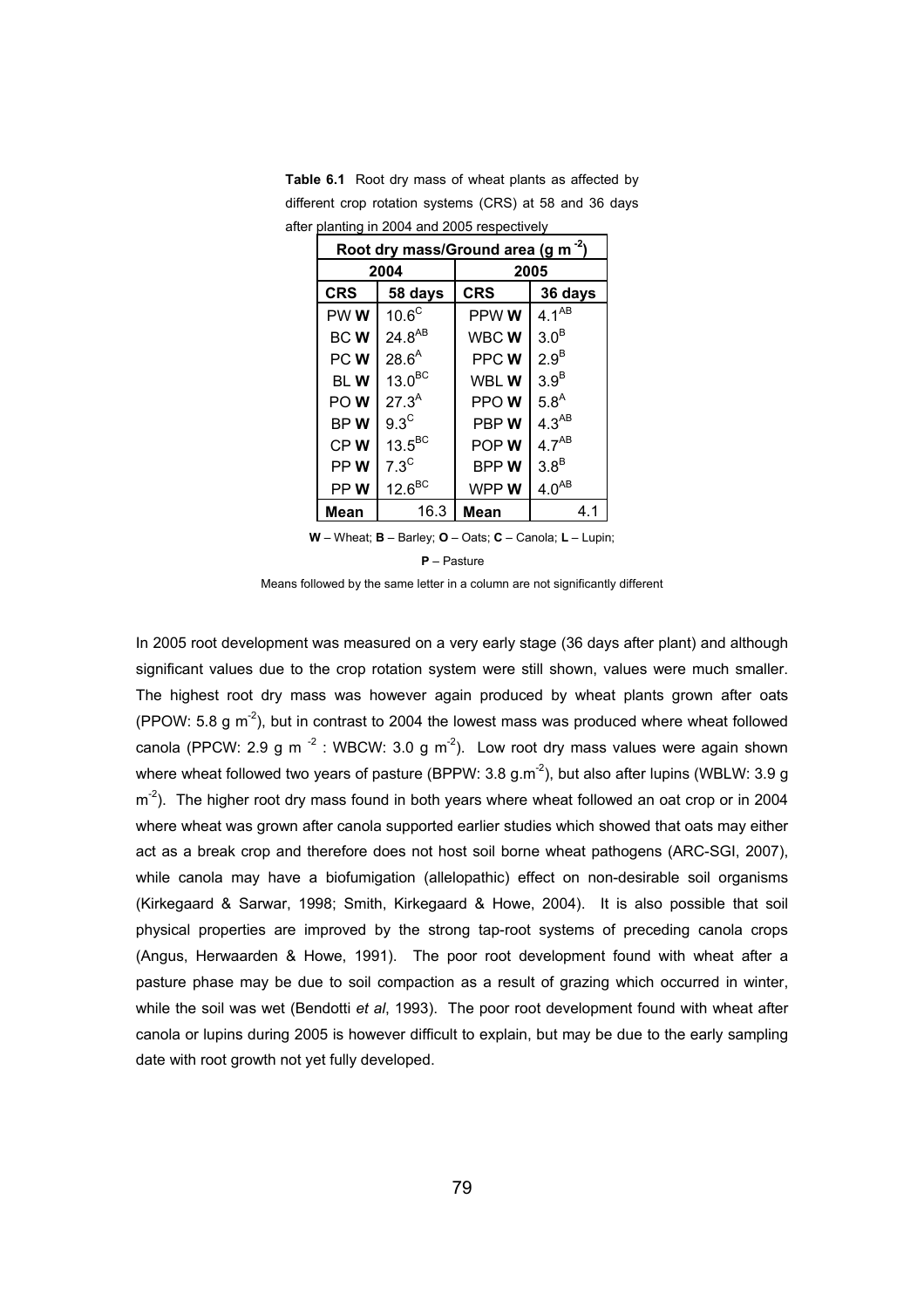#### Stem number and stem dry mass

During 2004, mean stem number increased from 292 stems  $m<sup>2</sup>$  at 58 days after planting to 335 stems  $m<sup>-2</sup>$  98 days after planting after which it decreased to 315 stems  $m<sup>-2</sup>$  at 139 days after planting (Table 6.2). With a mean plant population of 114 plants  $m<sup>2</sup>$  (Table 5.4), these values indicated a mean of 2.6 to 2.8 stems per plant during 2004. During 2005, mean stem number increased from 478 stems  $m^2$  at 36 days after planting to 614 stems  $m^2$  at 58 days after planting, but decreased thereafter to 526 stems  $m<sup>2</sup>$  (Table 6.2). With a mean plant population of 156 plants  $m<sup>2</sup>$ , these values indicated means of 3.1 to 3.9 stems per plant. Rainfall during 2005 (Figure 3.1) therefore not only favored germination and seedling establishment (Chapter 5), but also tillering.

Stem numbers  $m^2$  and stem dry mass (g  $m^2$ ) were affected by crop rotation systems at all sampling dates (days after planting) during both 2004 and 2005 (Table 6.2), but ranking orders of the different crop rotation systems varied between samplings. Individual samplings on small subplots therefore did not necessarily give an accurate value of the different crop rotation systems due to variable conditions. For this reason it may be better to focus on mean values only.

During 2004, the lowest number of stems was produced by wheat planted either after two years of pasture (PPW: 239) or lupins (BLW: 248). These rotations also had the lowest number of plants  $m<sup>2</sup>$  (Table 5.4). The highest mean number of stems was produced in 2004 by wheat planted after one year of pasture (CPW: 381), canola (PCW: 371) or oats (POW: 360). These crop rotation systems also had high plant populations (Table 5.4), which indicated that conditions at planting and during the early growth stages were very important and the determining factors for high plant population/stem numbers during 2004.

During 2005, the highest mean number of stems  $m<sup>-2</sup>$  was again produced by wheat planted after one year of pastures (POPW: 655) which also had the highest plant population (Table 5.4). High mean number of stems was also found where wheat was planted after two years of pasture (WPPW: 583) and as in 2004, after oats (PPOW: 582), while low mean number of stems was found where wheat followed canola (WBCW: 468; PPCW: 472) or wheat (PPWW: 488).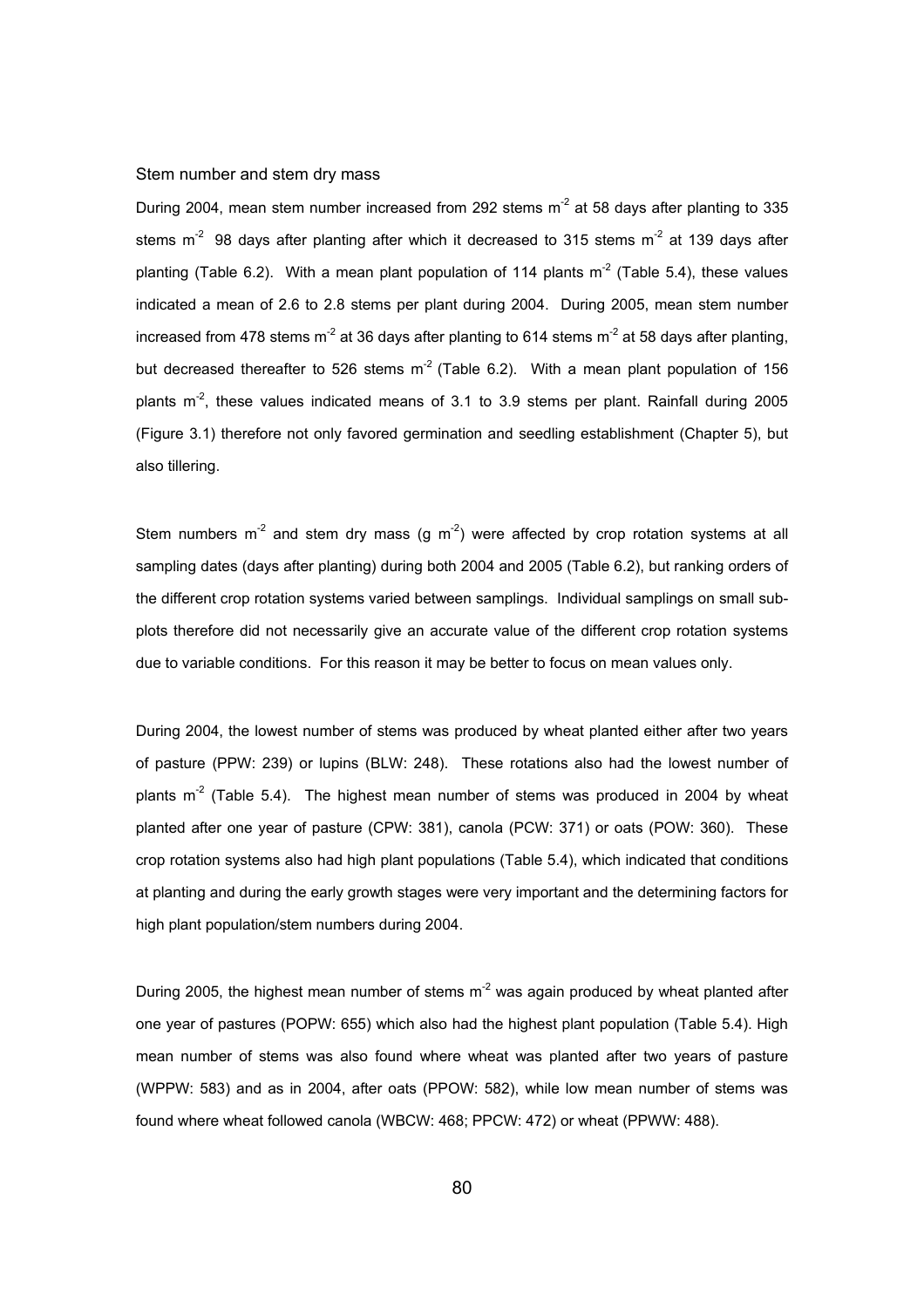As these high and low mean numbers of stems were found with plant populations that were very similar, tillering in these plots must be the result of differences in growth conditions such as nitrogen supply and not differences during germination and seedling growth. The rotation where wheat was planted after canola during 2004 (PCW) for example showed high residual N contents at planting (Table 4.2), while wheat after pasture possibly benefited from high N-mineralization as shown by the incubation studies (Table 4.2). The poor tillering where wheat was planted after two succeeding years of pasture in 2004 (PPW) and after wheat in 2005, may be due to severe competition from *Lolium* spp. (Table 5.5).

Mean stem dry mass during 2004 and 2005 showed very similar responses compared to mean stem numbers (Table 6.2) (Appendix 4). Differences in stem mass were for this reason the result of the already discussed differences in stem numbers and thus conditions that affected plant populations and tillering, and not due to differences in the mass of individual stems.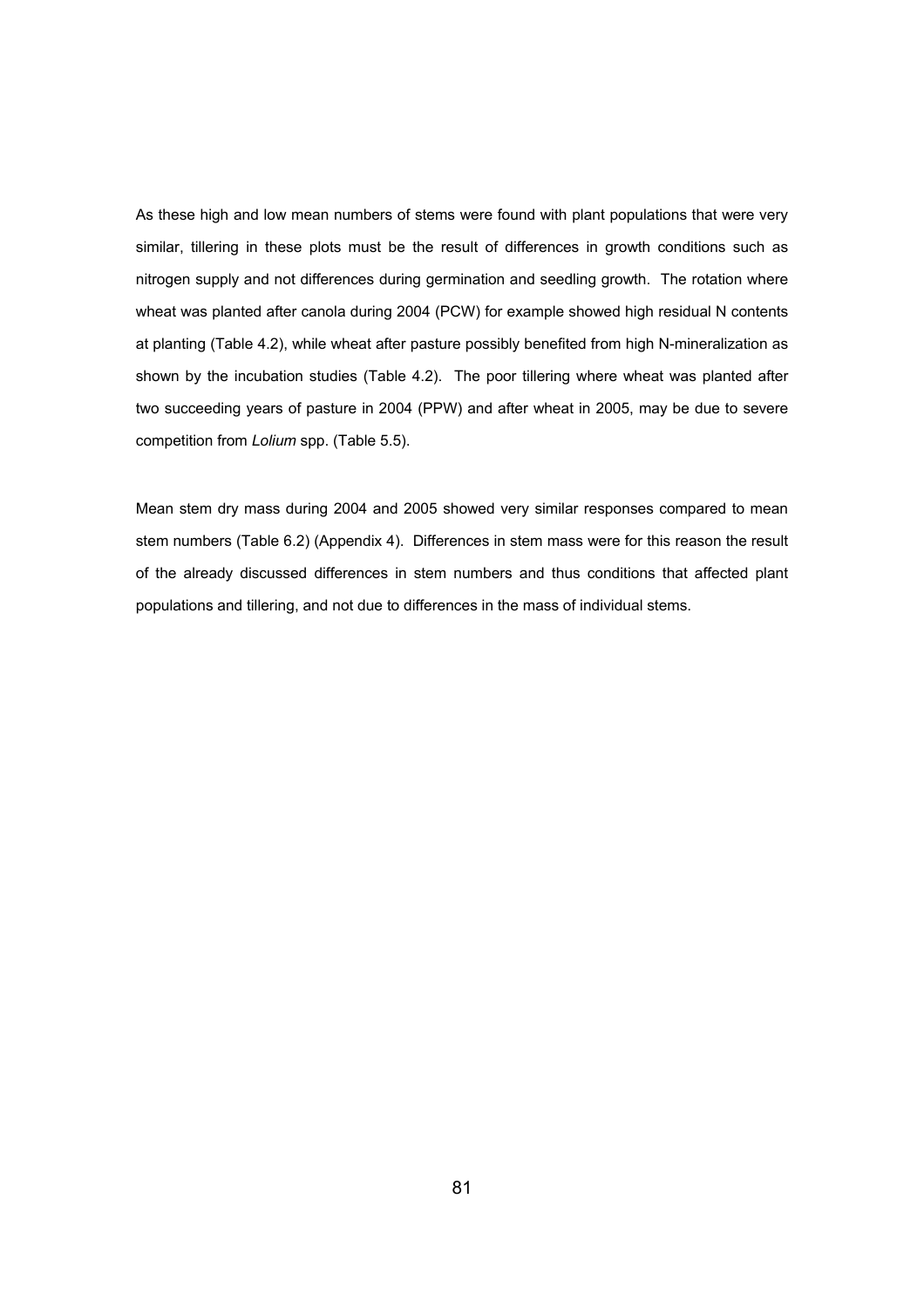|             |                      |                     |                     |       | Stem number (Tillers m <sup>-2</sup> ) |                     |                     |                     |       |
|-------------|----------------------|---------------------|---------------------|-------|----------------------------------------|---------------------|---------------------|---------------------|-------|
|             |                      | 2004                |                     |       |                                        |                     | 2005                |                     |       |
|             |                      | Days after planting |                     |       |                                        |                     | Days after planting |                     |       |
| <b>CRS</b>  |                      |                     |                     |       | <b>CRS</b>                             |                     |                     |                     |       |
|             | 58                   | 98                  | 139                 | Mean  |                                        | 36                  | 58                  | 99                  | Mean  |
| PWW         | $307$ <sup>ABC</sup> | $314^{AB}$          | $366^{ABC}$         | 329   | PPW W                                  | 438 <sup>AB</sup>   | $535^{\mathrm{B}}$  | $491^{\text{AB}}$   | 488   |
| BCW         | $283^{ABC}$          | $309^{\mathsf{AB}}$ | $245^{\text{BCD}}$  | 279   | WBC W                                  | $386^B$             | 567 <sup>AB</sup>   | 452 <sup>AB</sup>   | 468   |
| PCW         | 389 <sup>A</sup>     | $331^{AB}$          | $393^{\mathsf{AB}}$ | 371   | PPCW                                   | $347^B$             | 552 <sup>AB</sup>   | $518^{AB}$          | 472   |
| <b>BLW</b>  | $248^{\text{BC}}$    | $277^B$             | $221^{\text{CD}}$   | 248   | WBL W                                  | $499^{AB}$          | 656 <sup>AB</sup>   | $407^B$             | 521   |
| POW         | $359^{AB}$           | $361^{AB}$          | $360^{ABC}$         | 360   | PPOW                                   | $612^A$             | $539^B$             | 596 <sup>AB</sup>   | 582   |
| BPW         | $217^{\circ}$        | $416^{AB}$          | $277^{ABCD}$        | 303   | PBP W                                  | 463 <sup>AB</sup>   | 661 <sup>AB</sup>   | $496^{AB}$          | 540   |
| CPW         | $298^{ABC}$          | 443 <sup>A</sup>    | $402^A$             | 381   | POP W                                  | 623 <sup>A</sup>    | 673 <sup>AB</sup>   | 668 <sup>A</sup>    | 655   |
| PPW         | $304^{ABC}$          | $273^B$             | $372^{ABC}$         | 316   | <b>BPPW</b>                            | $445^{AB}$          | 599 <sup>AB</sup>   | $588^{\mathsf{AB}}$ | 544   |
| PPW         | $219^{\circ}$        | $294^{AB}$          | 203 <sup>D</sup>    | 239   | WPP W                                  | $489^{AB}$          | 740 <sup>A</sup>    | $520^{AB}$          | 583   |
| <b>Mean</b> | 292                  | 335                 | 315                 | 314   | Mean                                   | 478                 | 614                 | 526                 | 539   |
|             |                      |                     |                     |       | Stem dry mass $(g m-2)$                |                     |                     |                     |       |
|             |                      | 2004                |                     |       |                                        |                     | 2005                |                     |       |
|             |                      | Days after planting |                     |       |                                        | Days after planting |                     |                     |       |
| <b>CRS</b>  |                      |                     |                     |       | <b>CRS</b>                             |                     |                     |                     |       |
|             | 58                   | 98                  | 139                 | Mean  |                                        | 36                  | 58                  | 99                  | Mean  |
| PWW         | $22.3^B$             | $212.4^{\text{AB}}$ | $351.6^{\text{AB}}$ | 195.4 | PPWWW                                  | 7.9 <sup>BC</sup>   | $38.0^\circ$        | 410.8 <sup>A</sup>  | 152.2 |
| BCW         | $28.5^{AB}$          | $301.8^{A}$         | $306.4^{B}$         | 212.2 | WBC W                                  | $9.6^{ABC}$         | $60.3^{AB}$         | $412.2^A$           | 160.7 |
| PC W        | $53.8^{A}$           | $218.7^{AB}$        | $501.8^{A}$         | 258.1 | PPC W                                  | 7.0 <sup>C</sup>    | $43.8^{\text{BC}}$  | $464.8^{A}$         | 171.9 |
| <b>BLW</b>  | $21.1^B$             | 189.1 <sup>AB</sup> | $256.3^{B}$         | 155.5 | WBL W                                  | $11.5^{AB}$         | $63.4^{A}$          | 414.9 <sup>A</sup>  | 163.3 |
| POW         | $30.4^{AB}$          | $235.5^{AB}$        | $294.3^{B}$         | 186.7 | PPOW                                   | $11.9^{AB}$         | $43.4^{\text{BC}}$  | $581.9^{A}$         | 212.4 |
| BPW         | $8.1^B$              | $188.0^{AB}$        | 347.3AB             | 181.1 | PBP W                                  | 9.9 <sup>ABC</sup>  | $67.2^{A}$          | $461.6^{A}$         | 179.6 |
| CPW         | $23.7^{B}$           | 229.8AB             | 409.0AB             | 220.8 | POP W                                  | $12.5^A$            | $53.1^{ABC}$        | $571.6^{A}$         | 212.5 |
| PPW         | $17.5^B$             | $176.6^B$           | $325.6^{AB}$        | 173.2 | <b>BPPW</b>                            | $9.2^{ABC}$         | $53.3^{ABC}$        | $468.9^{A}$         | 177.1 |
| PPW         | 9.3 <sup>B</sup>     | $132.1^B$           | $225.6^B$           | 122.3 | WPP W                                  | 8.7 <sup>ABC</sup>  | $60.3^{AB}$         | $421.5^{A}$         | 163.5 |
| Mean        | 23.9                 | 209.3               | 335.3               | 189.5 | Mean                                   | 9.8                 | 53.6                | 467.6               | 177   |

**Table 6.2** Stems m<sup>-2</sup> and stem dry mass (g m<sup>-2</sup>) of wheat plants at different growth stages (days after planting) as affected by different crop rotation systems during 2004 and 2005

**W** – Wheat; **B** – Barley; **O** – Oats; **C** – Canola; **L** – Lupin; **P** – Pasture

Means followed by the same letter in a column are not significantly different

## Leaf dry mass

In 2004, leaf dry mass (g  $\text{m}^2$ ) was much lower than in 2005, during corresponding growth stages (58 and 98/99 days after planting) (Table 6.3), due to the already discussed lower rainfall, subsequent lower plant populations and less tillers per plant in 2004 than 2005.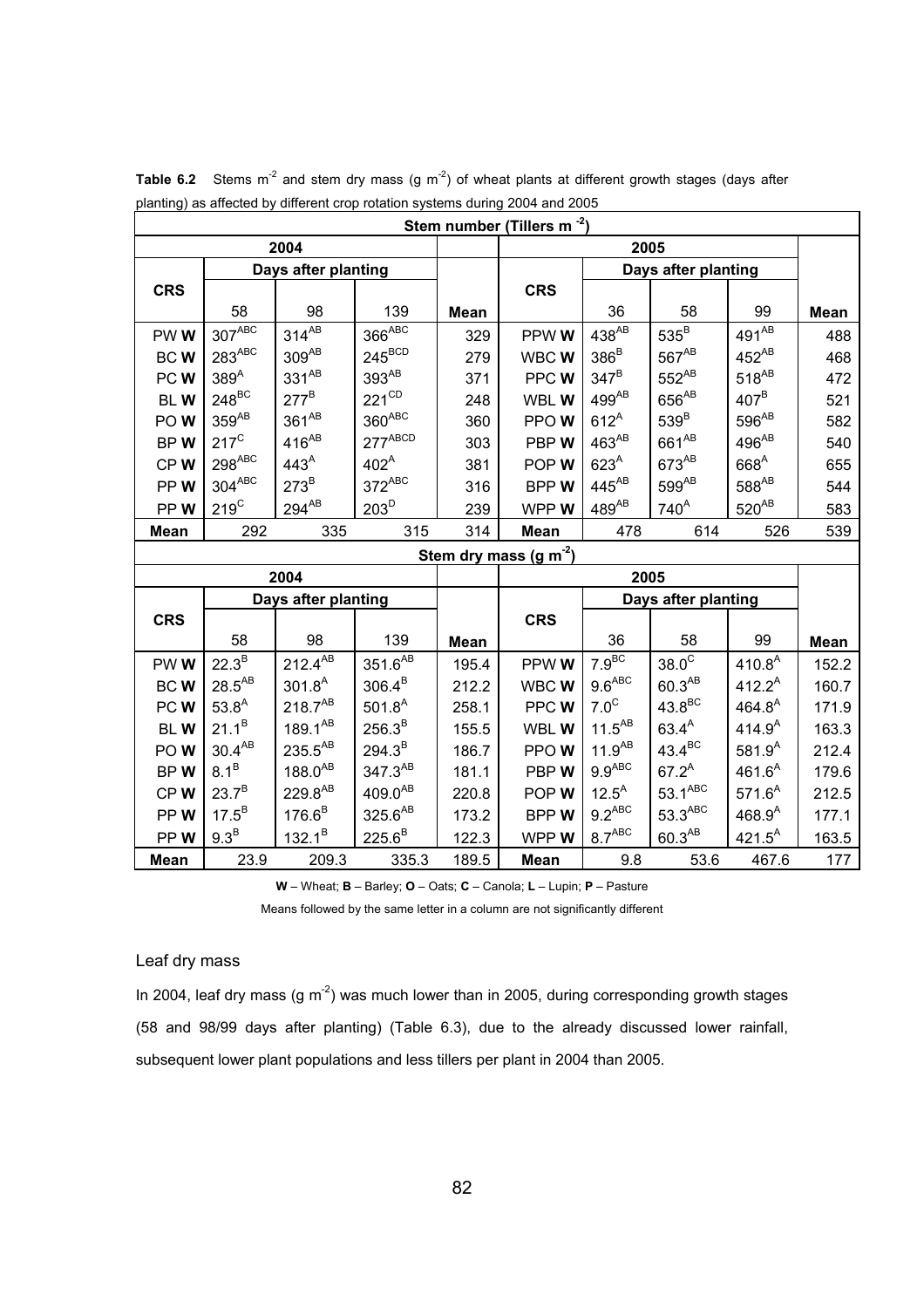Leaf dry mass (g  $m<sup>-2</sup>$ ) showed similar variation between sampling dates, due to the small sampling area and variation within plots of the same crop rotation, as found for stem numbers. For this reason only mean values for the three different sampling dates during 2004 and 2005 respectively will be discussed although significant differences due to the crop rotation system used were found for all sampling dates.

Trends for mean leaf dry mass were very similar to that found with mean stem numbers, indicating the same factors influencing both tillering and leaf growth. The highest leaf dry mass in 2004 were therefore produced where wheat was planted after one year of pasture (CPW: 78.9 g  $m<sup>2</sup>$ ), canola (PCW: 76.3 g m<sup>-2</sup>) or oats (POW: 63.9 g m<sup>-2</sup>) and the lowest after two years of pasture (PPW: 46.4 g m<sup>-2</sup>) or lupins (BLW: 51.5 g m<sup>-2</sup>) (Table 6.3). During 2005 the highest leaf dry mass was again produced by wheat planted after oats (PPOW: 108.3 g  $\text{m}^2$ ) or one year of pasture (POPW: 101.9  $q m<sup>2</sup>$ ) and the lowest where wheat was planted after wheat (PPWW: 59.2)  $g m<sup>-2</sup>$ ) or canola (WBCW: 81.2 g m<sup>-2</sup>: PPCW: 86.7 g m<sup>-2</sup>).

Low leaf dry mass may also be the result of competition from weeds such as ryegrass (*Lolium* spp) as high populations of ryegrass were found where wheat was planted after two years of pasture (PPW) in 2004 and after wheat (PPWW) in 2005 (Table 4.5).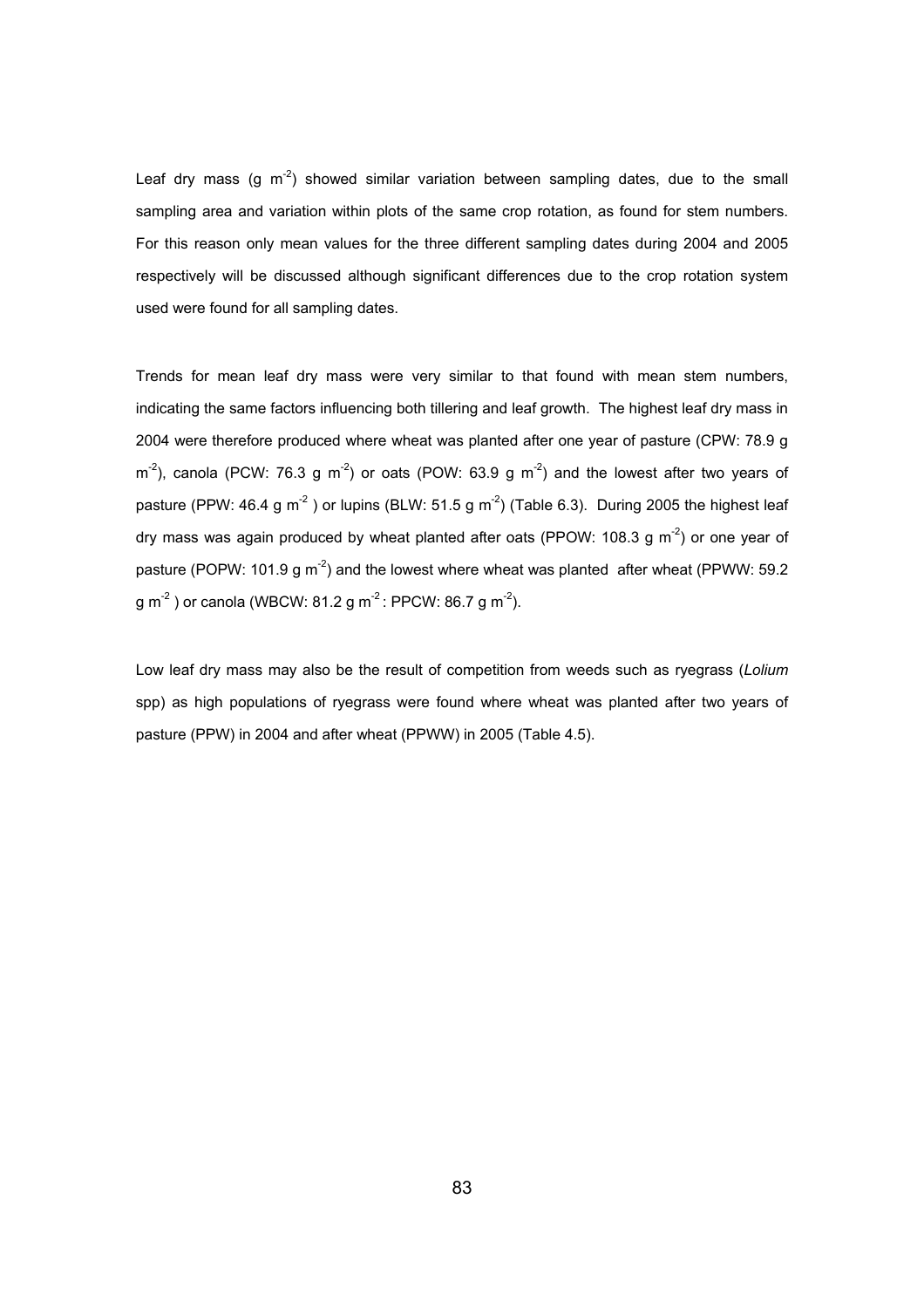| $\frac{1}{2}$ and only to be received by order to $\frac{1}{2}$ or $\frac{1}{2}$ and $\frac{1}{2}$ or $\frac{1}{2}$ and $\frac{1}{2}$ or $\frac{1}{2}$ | Leaf dry mass $(g m-2)$ |                    |                        |      |             |                     |                     |              |             |  |  |  |  |
|--------------------------------------------------------------------------------------------------------------------------------------------------------|-------------------------|--------------------|------------------------|------|-------------|---------------------|---------------------|--------------|-------------|--|--|--|--|
|                                                                                                                                                        |                         | 2004               |                        |      |             |                     | 2005                |              |             |  |  |  |  |
| <b>CRS</b>                                                                                                                                             | Days after planting     |                    |                        | Mean | <b>CRS</b>  |                     | Days after planting |              | <b>Mean</b> |  |  |  |  |
|                                                                                                                                                        | 58                      | 98                 | 139                    |      |             | 36                  | 58                  | 99           |             |  |  |  |  |
| PWW                                                                                                                                                    | $29.8^B$                | $97.8^{A}$         | $80.0$ <sup>ABCD</sup> | 69.2 | PPW W       | 15.0 <sup>C</sup>   | $60.9^\circ$        | $162.5^{AB}$ | 59.2        |  |  |  |  |
| BCW                                                                                                                                                    | $35.0A^B$               | $90.7^A$           | 51.9 <sup>E</sup>      | 47.5 | WBC W       | $16.0^{BC}$         | 84.7 <sup>ABC</sup> | $143.0^B$    | 81.2        |  |  |  |  |
| PCW <sub></sub>                                                                                                                                        | $62.5^A$                | $85.5^A$           | $81.0$ <sup>ABC</sup>  | 76.3 | PPC W       | $13.0^\circ$        | $66.5^{\text{BC}}$  | $180.5^{AB}$ | 86.7        |  |  |  |  |
| <b>BLW</b>                                                                                                                                             | $28.1^{B}$              | $69.6^{A}$         | $56.9^{DE}$            | 51.5 | WBL W       | 19.6 <sup>ABC</sup> | $91.2^{AB}$         | $152.4^{AB}$ | 87.7        |  |  |  |  |
| PO W                                                                                                                                                   | $36.2^{AB}$             | $88.7^{A}$         | $66.8^{BCDE}$          | 63.9 | PPO W       | $23.3^{AB}$         | $65.6^{\text{BC}}$  | $235.9^{A}$  | 108.3       |  |  |  |  |
| BPW                                                                                                                                                    | $12.2^B$                | $77.8^{A}$         | 81.7 <sup>ABC</sup>    | 57.2 | PBP W       | $18.0^{ABC}$        | $97.0^{A}$          | $180.2^{AB}$ | 98.4        |  |  |  |  |
| CPW                                                                                                                                                    | 31.8 <sup>B</sup>       | 111.8 <sup>A</sup> | $93.2^{A}$             | 78.9 | POP W       | $24.7^A$            | 82.1ABC             | $199.0^{AB}$ | 101.9       |  |  |  |  |
| PPW <sub></sub>                                                                                                                                        | 21.0 <sup>B</sup>       | 70.3 <sup>A</sup>  | $83.1^{AB}$            | 58.1 | <b>BPPW</b> | $16.2^{\text{BC}}$  | $81.0^{ABC}$        | $178.6^{AB}$ | 91.9        |  |  |  |  |
| PPW                                                                                                                                                    | $13.4^B$                | $68.0^{A}$         | $57.8^{\text{CDE}}$    | 46.4 | WPP W       | 16.3 <sup>BC</sup>  | $92.2^{AB}$         | $164.7^{AB}$ | 91.1        |  |  |  |  |
| Mean                                                                                                                                                   | 26.1                    | 84.5               | 72.5                   | 61.0 | <b>Mean</b> | 18.0                | 80.1                | 177.4        | 89.6        |  |  |  |  |

**Table 6.3** Leaf dry mass of wheat plants (g m<sup>-2</sup>) at different growth stages (days after planting) in response to different crop rotation systems (CRS) during 2004 and 2005

**W** – Wheat; **B** – Barley; **O** – Oats; **C** – Canola; **L** – Lupin; **P** – Pasture

Means followed by the same letter in a column are not significantly different

#### Leaf area index (LAI)

Leaf area index (LAI) calculated from the area of green leaves per plant and the number of plants  $m<sup>2</sup>$ , is an indication of the photosynthetic potential of the crop. High LAI values which are maintained over a long period therefore indicate a high yield potential, but increasing LAI values also may cause increases in overshadowing and thus a reduced photosynthetic rate (Puckridge & Ratkowsky, 1971; Bugbee & Salisbury, 1988). Very low LAI values were found in 2004 while higher values occurred in 2005 at flowering stage (98/99 days after planting) (Table 6.4). Unfortunately these values during 2004 were not maintained for a long period (leaf area duration was thus short) and ranking orders for different crop rotation systems again varied between sampling dates. Yield potentials were for this reason probably much higher (especially during 2005) than indicated by measurements done at the flowering stage and mean values for different sampling dates (excluding 139 days after planting in 2004 because almost all of the leaves were already dead at this stage) were again most probably a more reliable indication of the potentials for different crop rotations.

Highest mean LAI during 2004 was obtained where wheat was planted after canola (PCW: 1.03) and after one year of pasture (CPW: 0.95; BPW: 0.84) and the lowest where wheat was planted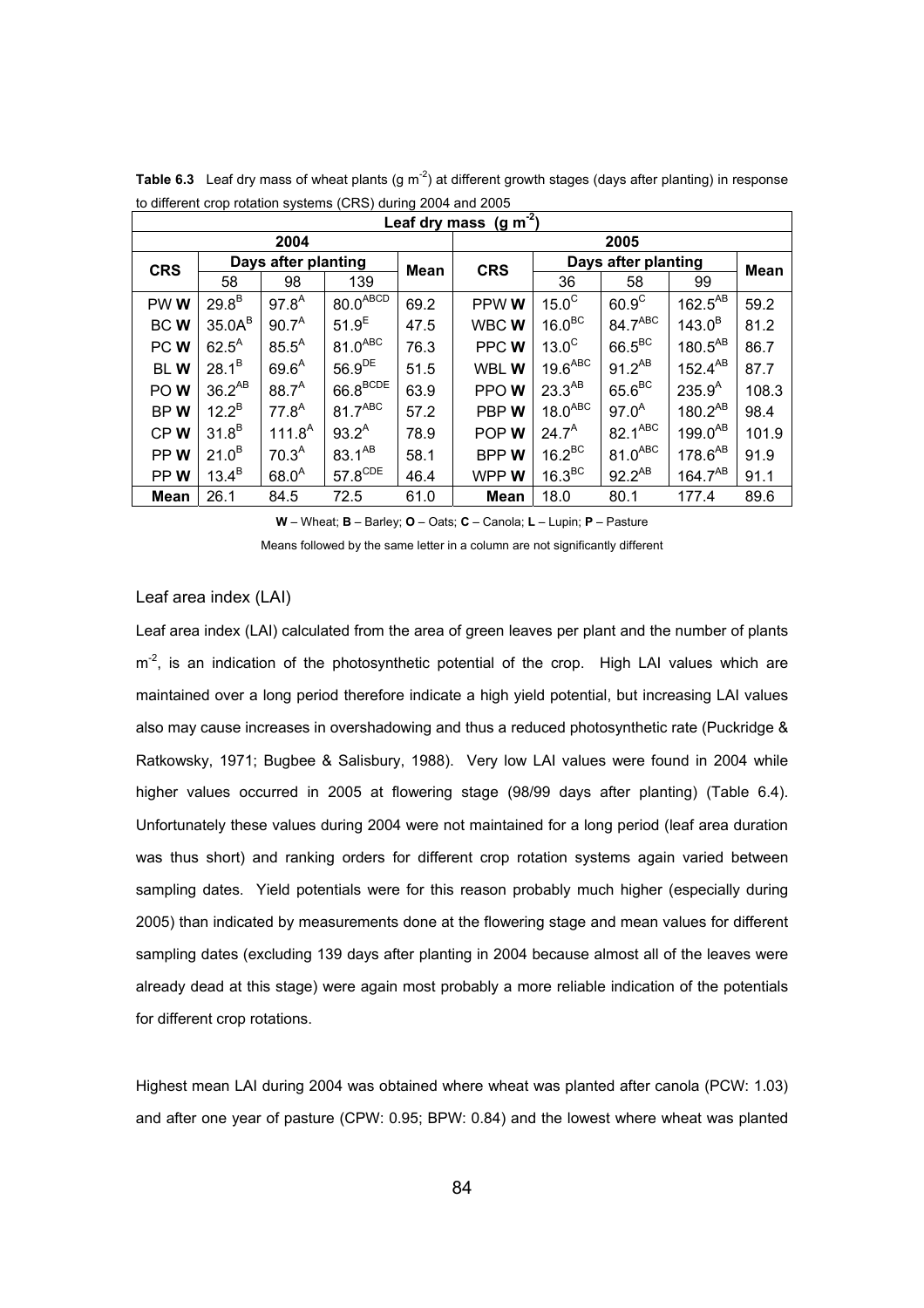after two years of pasture (PPW: 0.57, 0.50) or lupins (BLW: 0.50), which correspond to ranking orders found for crop components such as root development (Table 6.1), tillering (Table 6.2) and leaf dry mass (Table 6.3).

During 2005, mean LAI values varied between 1.00 and 1.29 which indicated yield potentials of about 0.9 to 1.2 tons ha<sup>-1</sup> (Richards & Townley-Smith, 1987). Highest mean values were obtained from wheat planted after oats (PPOW: 1.29) or one year of pasture (PBPW: 1.22) and the lowest mean values were obtained from wheat after canola (PPCW: 1.00; WBCW: 1.06) or wheat (PPWW: 1.03) which again also correspond with their performance with regard to other crop components tested.

Table 6.4 Leaf area index (LAI) of wheat (g m<sup>-2</sup>) at different growth stages (days after planting) in response to different crop rotation systems during 2004 and 2005

|             | Leaf area index (LAI) |                      |           |             |             |                                    |                       |             |             |  |  |  |
|-------------|-----------------------|----------------------|-----------|-------------|-------------|------------------------------------|-----------------------|-------------|-------------|--|--|--|
|             |                       | 2004                 |           |             |             |                                    | 2005                  |             |             |  |  |  |
| <b>CRS</b>  |                       | Days after planting  |           |             | <b>CRS</b>  |                                    | Days after planting   |             |             |  |  |  |
|             | 58                    | 98                   | 139       | <b>Mean</b> |             | 36                                 | 58                    | 99          | <b>Mean</b> |  |  |  |
| PW W        | 0.53 <sup>B</sup>     | $1.13^{ABC}$         | $0.01**$  | 0.83        | PPW W       | $0.15^{D}$                         | $1.04^{\circ}$        | $1.89^{AB}$ | 1.03        |  |  |  |
| BC W        | 0.66 <sup>B</sup>     | $0.57^{\text{CD}}$   | $0.14***$ | 0.62        | WBC W       | $0.24^{\text{BCD}}$                | $1.48^{ABC}$          | $1.46^{B}$  | 1.06        |  |  |  |
| PCW         | 1.21 <sup>A</sup>     | $0.85^{\text{ABCD}}$ | $0.01**$  | 1.03        | PPCW        | $0.17^{\text{CD}}$                 | $1.11^{BC}$           | $1.73^{AB}$ | 1.00        |  |  |  |
| <b>BLW</b>  | $0.50^{\rm B}$        | $0.49^{D}$           | $0.02**$  | 0.50        | WBL W       | $0.29^{ABC}$                       | $1.63$ <sup>ABC</sup> | $1.52^{AB}$ | 1.15        |  |  |  |
| PO W        | $0.71^{AB}$           | $0.79^{BCD}$         | $0.02**$  | 0.75        | PPO W       | $0.33^{AB}$                        | $1.17^{BC}$           | $2.37^{A}$  | 1.29        |  |  |  |
| BPW         | 0.26 <sup>B</sup>     | $1.42^{A}$           | $0.03***$ | 0.84        | PBP W       | $0.28^{BCD}$                       | 1.91 <sup>A</sup>     | $1.46^{B}$  | 1.22        |  |  |  |
| CPW         | $0.64^B$              | $1.25^{AB}$          | $0.01**$  | 0.95        | POP W       | $0.42^{A}$                         | $1.69^{AB}$           | $1.14^{B}$  | 1.08        |  |  |  |
| PPW         | $0.41^B$              | $0.73^{BCD}$         | $0.04**$  | 0.57        | <b>BPPW</b> | $0.20^{\text{CD}}$                 | $1.49^{ABC}$          | $1.57^{AB}$ | 1.09        |  |  |  |
| PPW         | $0.26^{\text{B}}$     | $0.74^{\text{BCD}}$  | $0.04***$ | 0.50        | WPP W       | $0.25^{\scriptsize{\textrm{BCD}}}$ | $1.92^{A}$            | $1.21^{B}$  | 1.13        |  |  |  |
| <b>Mean</b> | 0.58                  | 0.89                 | 0.04      | 0.73        | <b>Mean</b> | 0.26                               | 1.49                  | 1.59        | 1.12        |  |  |  |

**W** – Wheat; **B** – Barley; **O** – Oats; **C** – Canola; **L** – Lupin; **P** – Pasture

\*\* Data was not analyzed statistically due to no green leaves left at some replications Means followed by the same letter in a column are not significantly different

## Ear dry mass and number of ears

Responses with regard to both the number of ears  $m^2$  and dry mass of ears (g  $m^2$ ) for different crop rotation systems in 2004 and 2005 were similar to that at harvest (Chapter 7) (Table 7.1) and will be discussed in Chapter 7.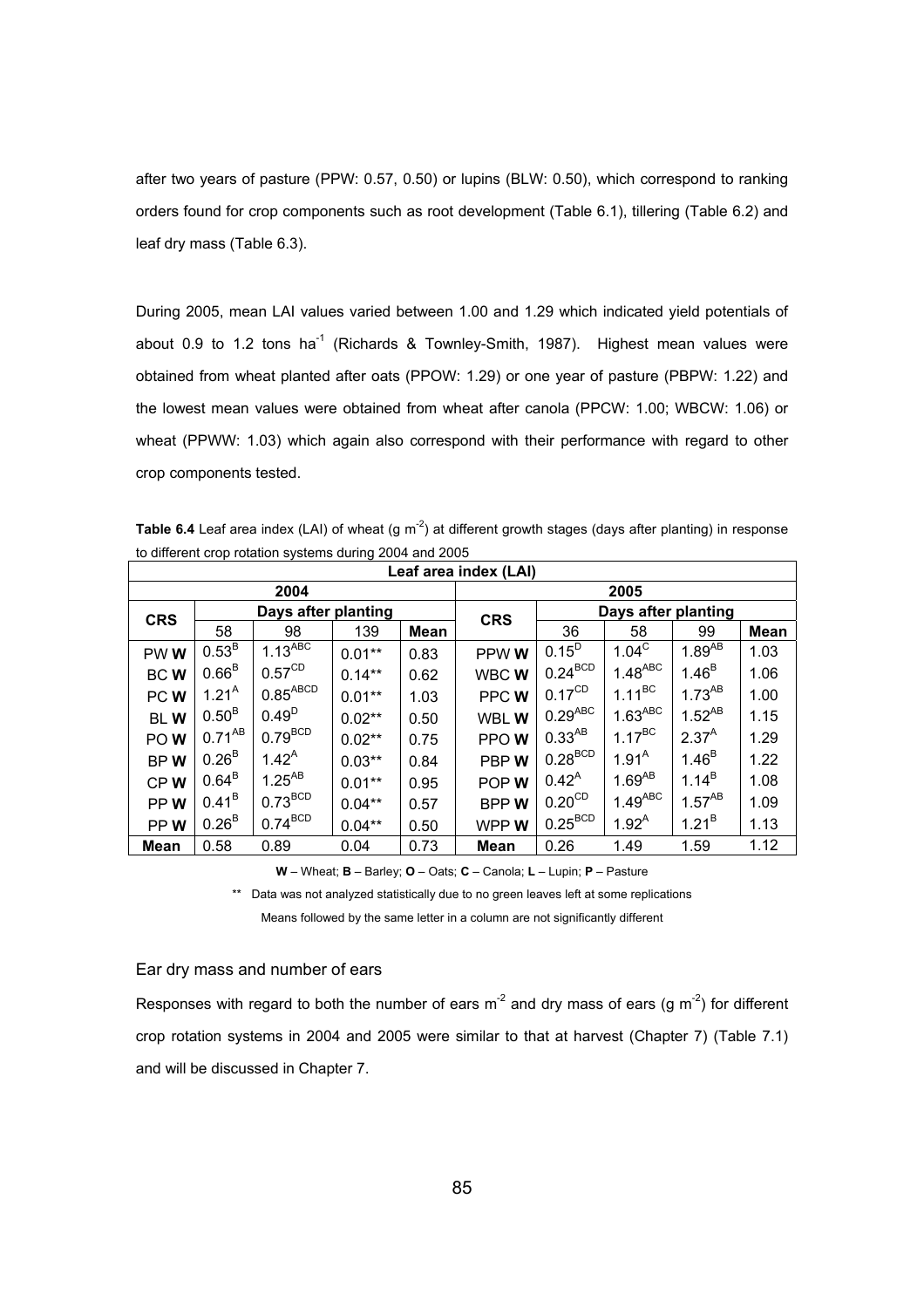#### Total dry mass of wheat plants

Total dry mass of wheat plants at the different sampling dates was calculated as the sum of stem dry mass, leaf dry mass and ear dry mass in q  $m^2$ . As a result, trends for total dry mass were very similar to that of individual plant components (Table 6.5).

During 2004, total dry mass at flowering (98 days after planting) varied between 212.9 g m<sup>-2</sup> where wheat was planted after two years of pasture (PPW) and 455.7 g  $m<sup>2</sup>$  where wheat was planted after canola (BCW).

Lowest total dry mass at flowering (99 days after planting) in 2005 was obtained where wheat was planted after canola (WBCW: 595.2 g m<sup>-2</sup>), lupins (WBLW: 614.8 g m<sup>-2</sup>) or wheat (PPWW: 617.0 g  $\text{m}^2$ ) and the highest where wheat was planted after oats (PPOW: 891.1 g  $\text{m}^2$ ) or one year of pasture (POPW:  $865.5$  g m<sup>-2</sup>). As these crop rotations also on average (mean values for three sampling dates) produced respectively the lowest and highest total dry mass, it is clear that not only did vegetative growth and development of wheat plants differed between the 2004 and 2005 growing season due to rainfall, but the vegetative growth and development of wheat in response to crop rotation also differed.

In general best vegetative growth and development of wheat during the drier 2004 season were obtained where wheat was planted after either one year of pasture (CPW: 444.3 g  $m<sup>-2</sup>$ ) or canola (PCW: 462.3 g  $m<sup>-2</sup>$ ) in a crop rotation where wheat was rotated with one year of canola and legume pastures (medics and clovers) and the poorest vegetative growth where wheat was planted after two years of these legume pastures. Differences may to a large extent be attributed to differences in plant populations (germination and seedling survival), N availability and weed (*Lolium* spp.) infestations (Chapter 5).

During the higher rainfall season (2005), yield potentials created by vegetative growth and development were generally higher and best results were obtained where wheat was planted after one year of pasture (POPW: 345.9 g  $m<sup>-2</sup>$ ) or oats (PPOW: 345.1 g  $m<sup>-2</sup>$ ) in rotations where wheat was rotated with oats and legume pastures. During this year, growth and development of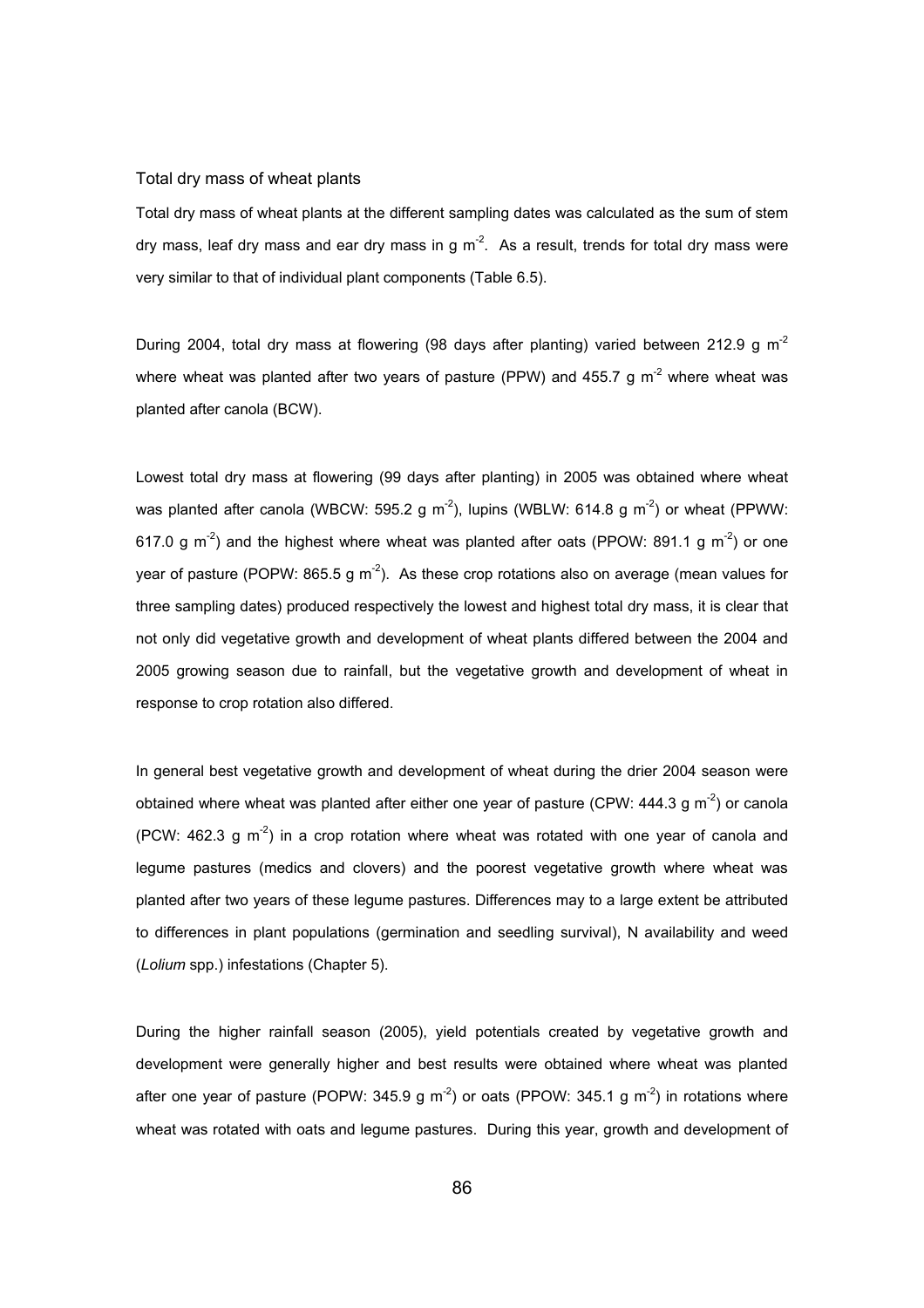wheat planted after either canola (WBCW: 255.3 g  $m^2$ ; PPCW: 277.8 g  $m^2$ ) or wheat crops (PPWW: 246.3 g  $m<sup>2</sup>$ ) were less than after the already mentioned pasture/oats systems, although differences in plant population also contributed to the differences in this year. Other factors such as ryegrass infestations where wheat was planted after wheat (Table 5.4) probably also played an important role.

| ັ<br>Total dry plant mass (g m <sup>-2</sup> ) |                     |                     |                     |       |             |                       |                        |                    |       |
|------------------------------------------------|---------------------|---------------------|---------------------|-------|-------------|-----------------------|------------------------|--------------------|-------|
| 2004                                           |                     |                     |                     | 2005  |             |                       |                        |                    |       |
| <b>CRS</b>                                     | Days after planting |                     |                     | Mean  | <b>CRS</b>  | Days after planting   |                        |                    | Mean  |
|                                                | 58                  | 98                  | 139                 |       |             | 36                    | 58                     | 99                 |       |
| PWW <sub></sub>                                | $52.0^B$            | 346.2 <sup>AB</sup> | 783.9 <sup>AB</sup> | 394.0 | PPW W       | $22.9^\circ$          | $98.9^{\circ}$         | $617.0^{A}$        | 246.3 |
| <b>BCW</b>                                     | $63.6^{AB}$         | $455.7^A$           | $686.0^\text{ABC}$  | 401.8 | WBCWW       | $25.7$ <sup>ABC</sup> | 144.9 <sup>ABC</sup>   | $595.2^A$          | 255.3 |
| PCW                                            | $116.2^A$           | $334.7^{AB}$        | $936.1^A$           | 462.3 | PPC W       | $20.0^\circ$          | 110.3 <sup>BC</sup>    | $703.1^A$          | 277.8 |
| <b>BLW</b>                                     | $49.1^{B}$          | $293.9^{AB}$        | $521.1^{BC}$        | 288.0 | WBL W       | $31.1^\text{ABC}$     | $154.7^{AB}$           | $614.8^{A}$        | 266.9 |
| POW                                            | 66.6 <sup>AB</sup>  | $365.3^{AB}$        | $666.5^{ABC}$       | 366.1 | PPOW        | $35.2^{AB}$           | 109.0 <sup>BC</sup>    | $891.1^A$          | 345.1 |
| BPW                                            | $20.3^B$            | $280.9^{AB}$        | $685.8^{ABC}$       | 329.0 | PBPW        | $27.9$ <sup>ABC</sup> | $164.2^A$              | $703.7^A$          | 298.6 |
| CPW                                            | $55.5^B$            | $368.6^{AB}$        | $908.9^{A}$         | 444.3 | POP W       | $37.2^A$              | $135.2$ <sup>ABC</sup> | $865.5^{A}$        | 345.9 |
| PPW                                            | $38.5^B$            | $276.1^{AB}$        | 679.3ABC            | 331.3 | <b>BPPW</b> | $25.4^{\text{BC}}$    | 134.3 <sup>ABC</sup>   | 738.6 <sup>A</sup> | 299.4 |
| PPW                                            | $22.7^B$            | $212.9^{B}$         | 432.8 <sup>C</sup>  | 222.8 | WPP W       | $25.0^{\text{BC}}$    | $152.5^{AB}$           | $654.9^{A}$        | 277.5 |
| <b>Mean</b>                                    | 53.8                | 326                 | 700                 | 360.0 | <b>Mean</b> | 27.8                  | 133.8                  | 709.3              | 290.3 |

**Table 6.5** Total dry mass (roots excluded) of wheat plants (g  $m<sup>-2</sup>$ ) at different growth stages (days after planting) in response to different crop rotation systems during 2004 and 2005

**W** – Wheat; **B** – Barley; **O** – Oats; **C** – Canola; **L** – Lupin; **P** – Pasture

Means followed by the same letter in a column are not significantly different

# N production  $(g m<sup>-2</sup>)$  of leaves, stems and ears of wheat

The total N content (g  $m<sup>2</sup>$ ) of wheat plants sampled at 139 days after planting in 2004 and at 99 days after planting in 2005 showed significant differences due to the crop rotation used (Table 6.6). In 2004 the N content varied between 5.1 g  $m<sup>-2</sup>$  where wheat was planted after two years of pasture (PPW) and 6.4 g m<sup>2</sup> where wheat followed lupins (BLW) to 11.0 g m<sup>-2</sup> and 12.0 g m<sup>-2</sup> where wheat was planted after canola (PCW) and one year of pasture (CPW) respectively.

In 2005, lowest N content was obtained from wheat planted after lupins (WBLW: 10.5) and canola (WBCW: 10.7). The highest N contents were once again obtained where wheat was planted after oats (PPOW: 15.6) and after one year of pastures (POPW: 13.9). N content in wheat plants during 2005 were therefore even at 99 days after planting substantially higher compared to that at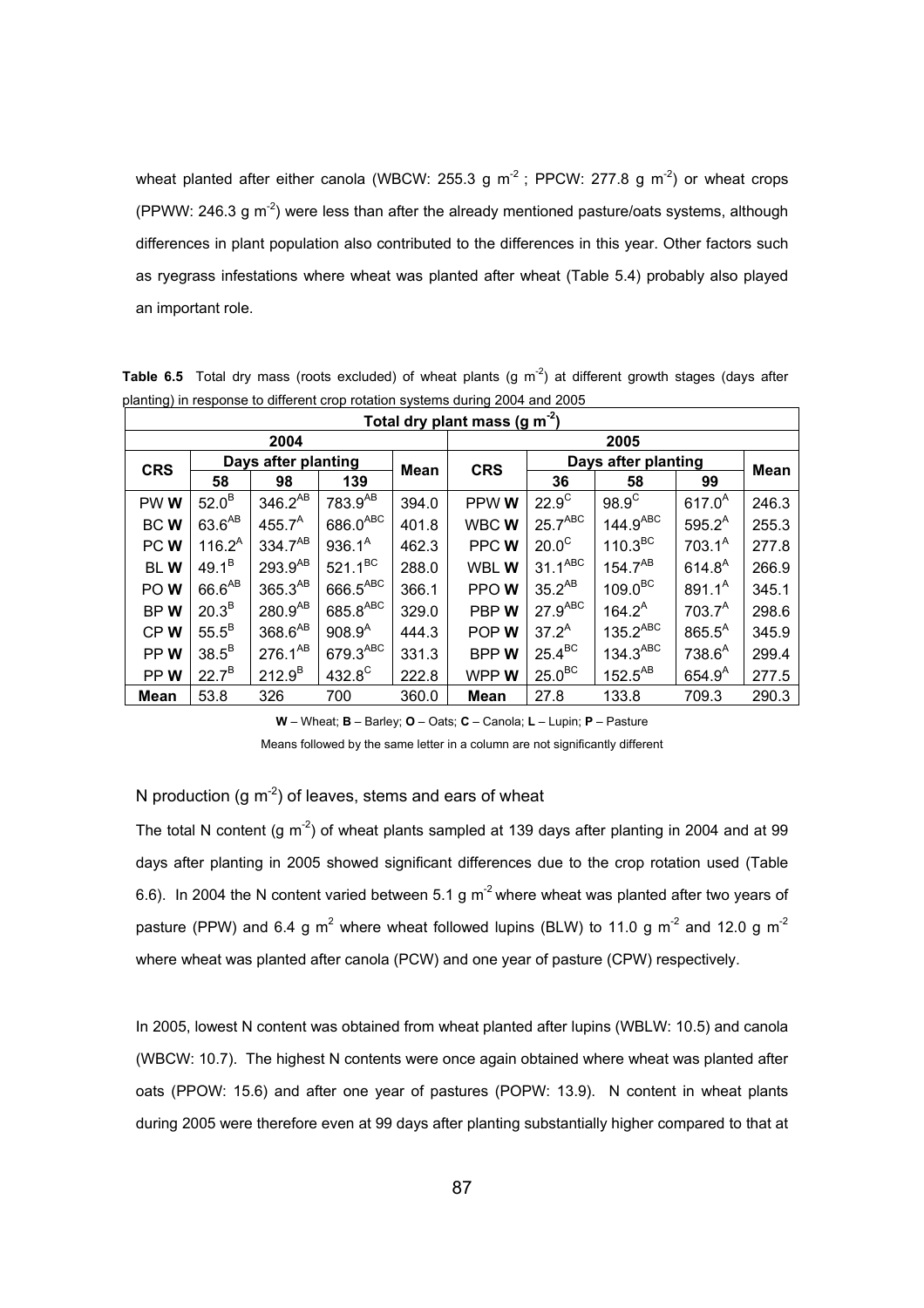maturity (139 days after planting) in 2004. This incidence is most probably due to lower rainfall in 2004 causing reduced growth and thus lower N uptake (Deidda, Giunta & Motzo, 1995). Although N content of green leaves for the 139 days after planting sampling during 2004 were not included, because the material of some samples were not enough to be analyzed, it would not make much of a difference because the dry mass of these samples were very small. The higher N contents (g  $m^{-2}$ ) for 2005, show similar trends than the higher biomass production during the higher rainfall season and for this reason it was no surprise to find that crop rotations that produced the highest biomass in the respective years, also resulted in the highest N contents.

| Plant N-weight/Ground area (g m <sup>-2</sup> ) |                   |             |                   |  |  |  |
|-------------------------------------------------|-------------------|-------------|-------------------|--|--|--|
|                                                 | 2004              |             | 2005              |  |  |  |
|                                                 | Days after        |             | Days after        |  |  |  |
| <b>CRS</b>                                      | planting          | <b>CRS</b>  | planting          |  |  |  |
|                                                 | 139               |             | 99                |  |  |  |
| PW W                                            | $8.4^{AB}$        | PPW W       | $11.6^{AB}$       |  |  |  |
| BCW                                             | $7.9^{AB}$        | WBC W       | $10.7^{B}$        |  |  |  |
| PC W                                            | 11.0 <sup>A</sup> | PPCW        | $12.1^{AB}$       |  |  |  |
| <b>BLW</b>                                      | $6.4^B$           | WBL W       | $10.5^B$          |  |  |  |
| POW <sub></sub>                                 | $8.9^{AB}$        | PPOW        | 15.6 <sup>A</sup> |  |  |  |
| BPW                                             | $9.1^{AB}$        | PBP W       | $12.5^{AB}$       |  |  |  |
| CPW                                             | $12.0^{A}$        | POP W       | $13.9^{AB}$       |  |  |  |
| PP W                                            | $8.6^{AB}$        | <b>BPPW</b> | $13.9^{AB}$       |  |  |  |
| PP W                                            | $5.1^B$           | WPP W       | $11.5^{AB}$       |  |  |  |
| Mean                                            | 8.6               | <b>Mean</b> | 12.5              |  |  |  |

**Table 6.6** N content  $(g m<sup>-2</sup>)$  of wheat (roots excluded) in response to different crop rotation systems during 2004 and 2005

**W** – Wheat; **B** – Barley; **O** – Oats; **C** – Canola; **L** – Lupin; **P** – Pasture

Means followed by the same letter in a column are not significantly different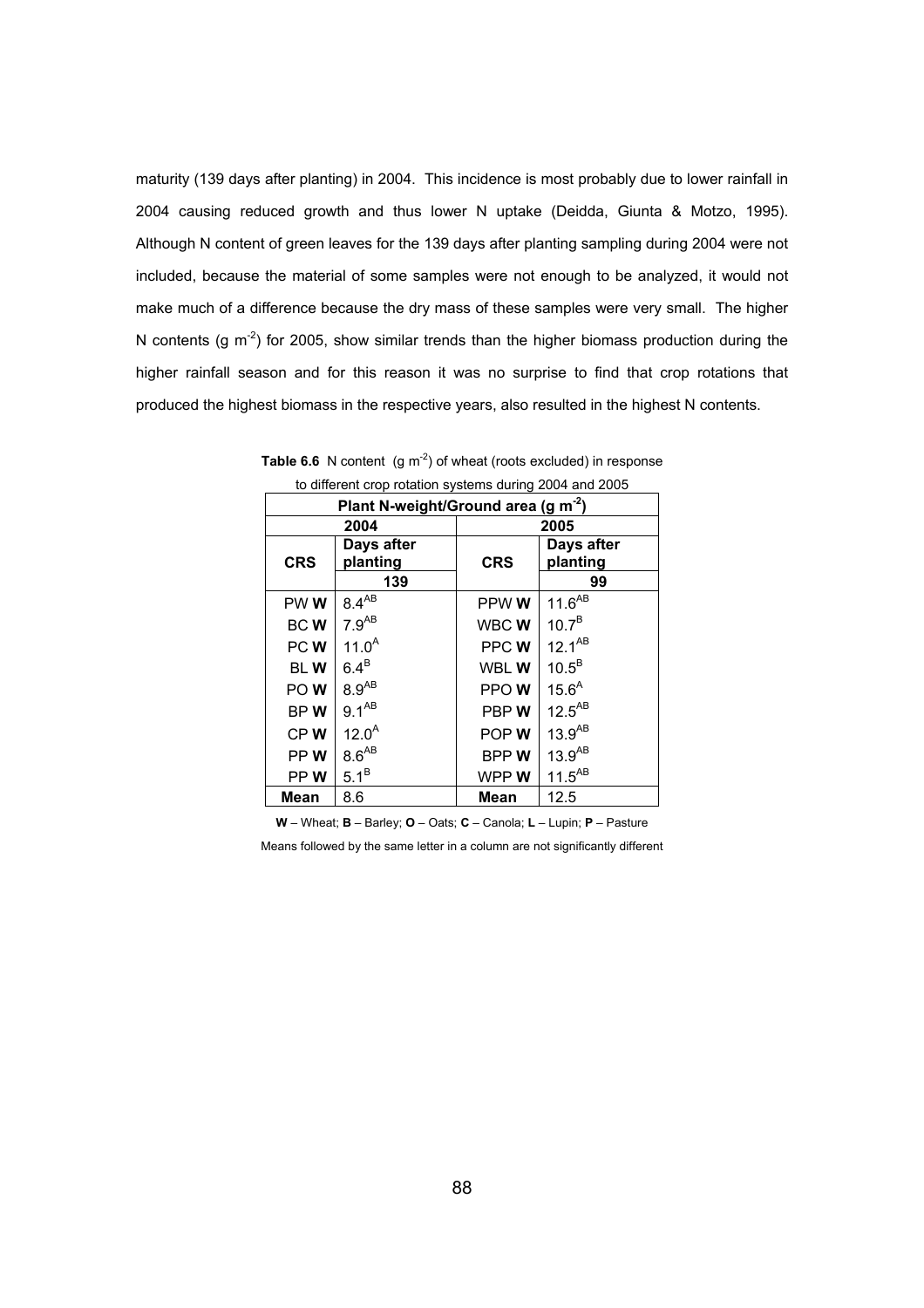## **Conclusions**

Response in growth of wheat plants differ between years probably due to differences in growth conditions (rainfall and/or soil) or because the crop rotations were used for only a few years and conditions like soil fertility, weeds and diseases have not yet stabilized.

During 2004 the highest vegetative growth were recorded with wheat after one year of pasture or canola in systems where wheat was rotated with canola and legume pastures and to a lesser extend where wheat was planted after oats in a pasture/oats/wheat rotation. Worst results where obtained with wheat after two years of pasture. Vegetative growth and development response to crop rotation had similar trends with differences found in plant populations and root growth.

During 2005 best results were obtained with wheat after either one year of pasture or oats in pasture/oats/wheat rotations and the worst vegetative growth where wheat was planted after either wheat or canola. Although plant establishment (plant populations) and root development again contributed to differences found, other factors such as severe weed infestations (*Lolium*  spp.) may play a role.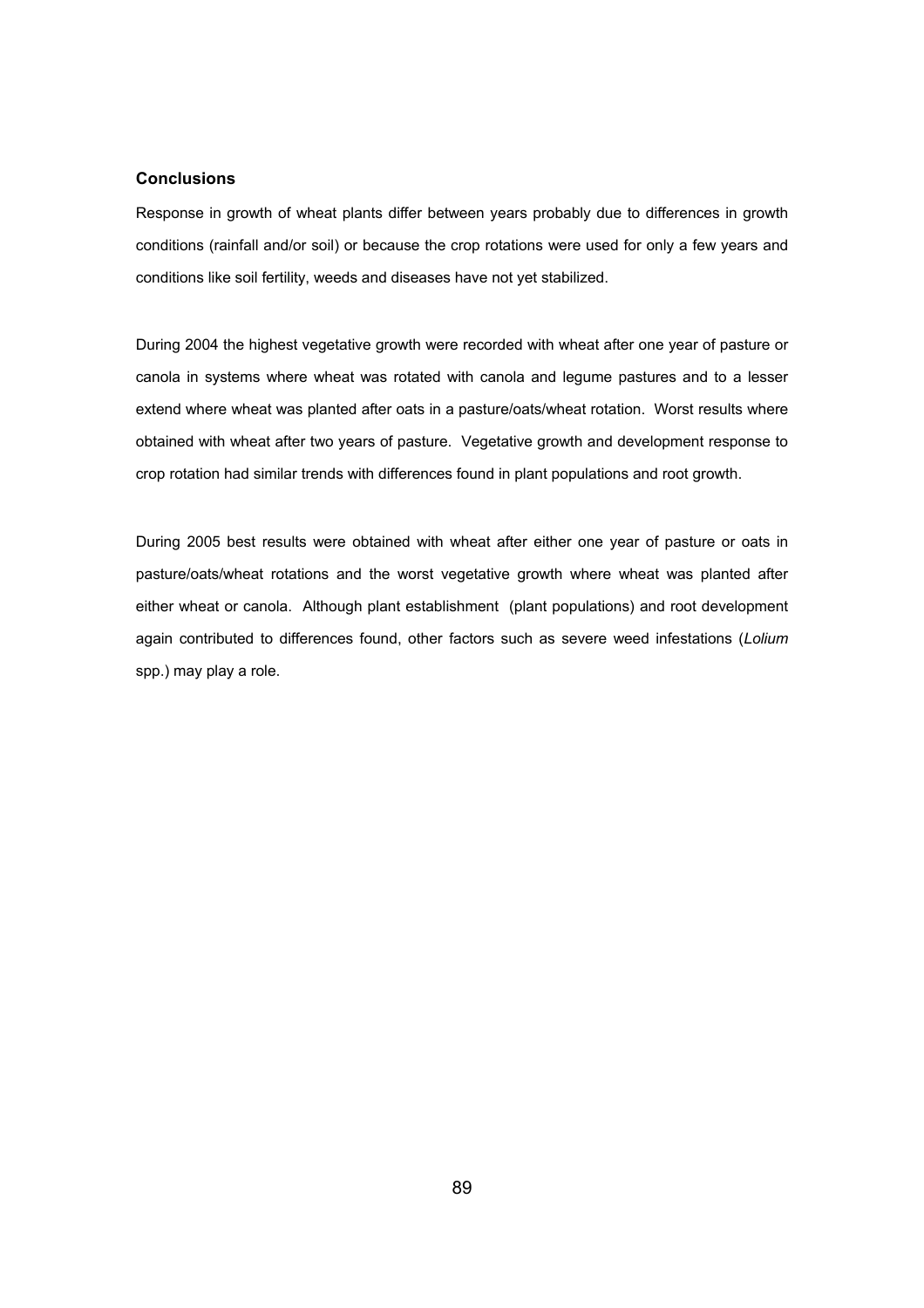## **References**

AGENBAG, G.A. & MAALI, S.H., 2003. Effect of soil tillage, crop rotation and nitrogen application rates on N content of spring wheat (*Triticum aestivum*) in the Swartland wheat producing area of South Africa. *S. Afr. J. Plant Soil* 21(4), 255-260.

ARC-SGI, 2007. Production of small grains in the winter rainfall region. The research and technology manager, ARC-Small Grain Institute, Private Bag X29, Bethlehem, 9700.

ANGUS, J.F., HERWAARDEN, A.F. & HOWE, G.N., 1991. Productivity and break crop effects of winter-growing oilseeds. *Aust. J. Exp. Agric*. 31(5), 669-677.

BENDOTTI, S., EASTHAM, J., HOWELL, M.R. & PROFFITT, A.P.B., 1993. The effect of sheep trampling and grazing on soil physical properties and pasture growth of a red-brown earth. *Aust. J. Agr. Res*. 44(2), 317-331.

BERZSENYI, Z., GYORFFY, B. & LAP, D., 2000. Effect of crop rotation and fertilization on maize and wheat yields and yield stability in a long-term experiment. *Europ. J. Agronomy* 13, 225-244.

BUGBEE, B.G. & SALISBURY, F.B., 1988. Exploring the limits of crop productivity. *Plant Physiol*. 88, 869-878.

CASTILLO, J.E., LOPEZ-BELLIDO, L., LOPEZ-BELLIDO, F.J. & LOPEZ-BELLIDO R.J., 2000. Effects of tillage, crop rotation and nitrogen fertilization on wheat under rainfed Mediterranean conditions. *Agron. J*. 92(6), 1054-1063.

90 and the contract of the contract of the contract of the contract of the contract of the contract of the con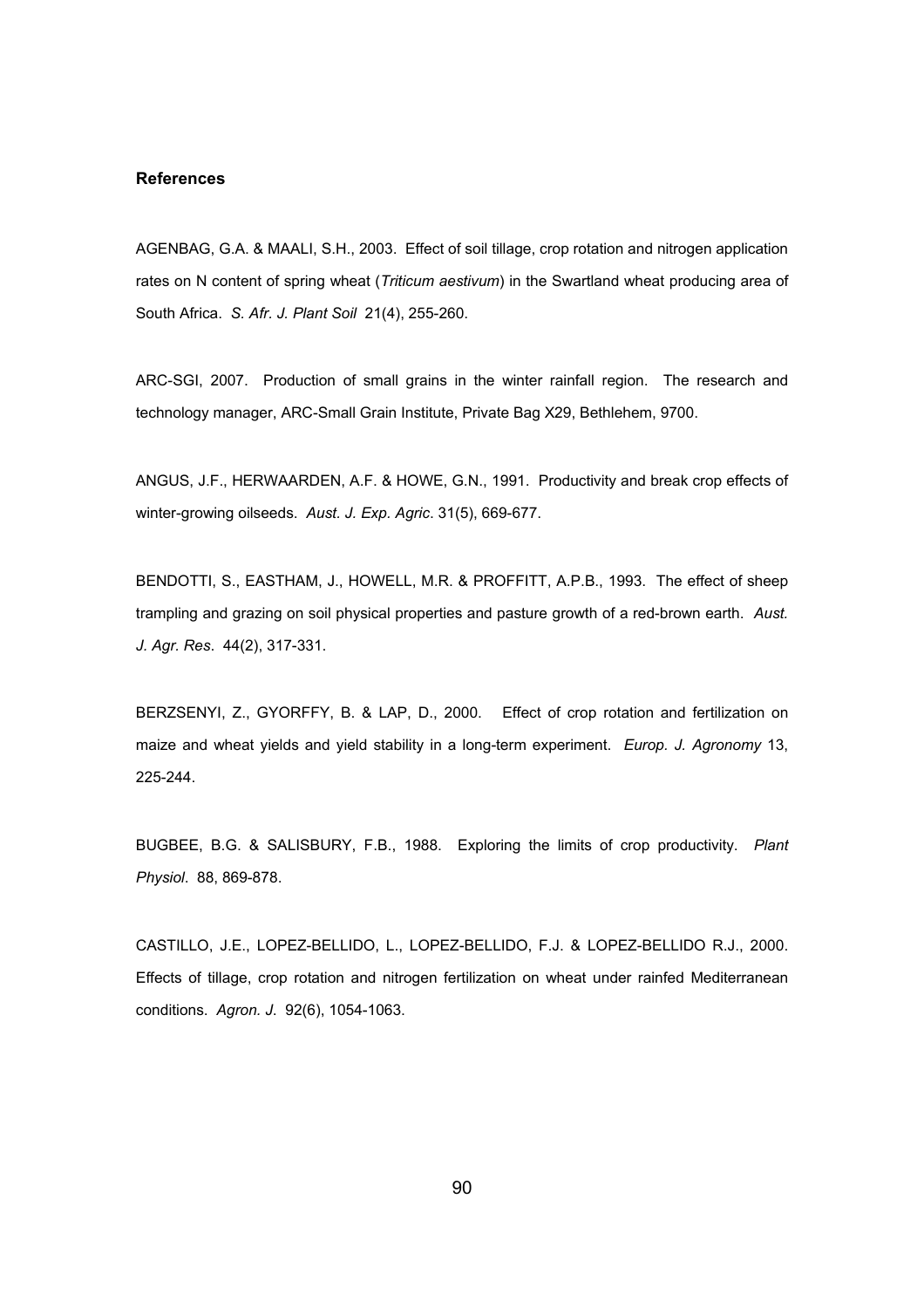CHAN, K.Y. & HEENAN, D.P., 1996. Effect of tillage and stubble management on soil water storage, crop growth and yield in a wheat-lupin rotation in southern NSW. *Aust. J. Agr. Res*. 47, 479-488.

DEIDDA, M., GIUNTA, F. & MOTZO, R., 1995. Effects of drought on leaf area development, biomass production and nitrogen uptake of durum wheat grown in a Mediterranean environment. *Aust. J. Agric. Res*. 46, 99-111.

GALANTINI, J.A., IGLESIAS, J.O., LANDRISCINI, M.R., MIGLIERINA, A.M. & ROSELL, R.A., 2000. The effects of crop rotation and fertilization on wheat productivity in the Pampean semiarid region of Argentina 2. Nutrient balance, yield and grain quality. *Soil Till. Res*. 53, 137-144.

KIRKEGAARD, J.A. & SARWAR, M., 1998. Biofumigation potential of *brassicas*. 1. Variation in glucosinolate profiles of diverse field-grown *Brassicas*. *Plant Soil*, 201, 71-89.

LOPEZ-BELLIDO, L., FUENTES, M., CASTILLO, J.E. & LOPEZ-BELLIDO, F.J., 1998. Effect of tillage, crop rotation and nitrogen fertilization on wheat grain quality grown under rainfed Mediterranean conditions. *Field Crop Res.* 57, 265-276.

PUCKRIDGE, D.W. & RATKOWSKY, D.A., 1971. Photosynthesis of wheat under field conditions. *Aust. J. Agric. Res*. 22, 11-20.

RICHARDS, R.A. & TOWNLEY-SMITH, T.F., 1987. Variation in leaf area development and its effect on water use, yield and harvest index of droughted wheat. *Aust. J. Agric. Res.* 38, 983- 982.

SMITH, B.J., KIRKEGAARD, J.A. & HOWE, G.N., 2004. Impacts of *Brassica* break crops on soil biology and yield of following crops. *Aust. J. Agr. Res*. 55, 1-11.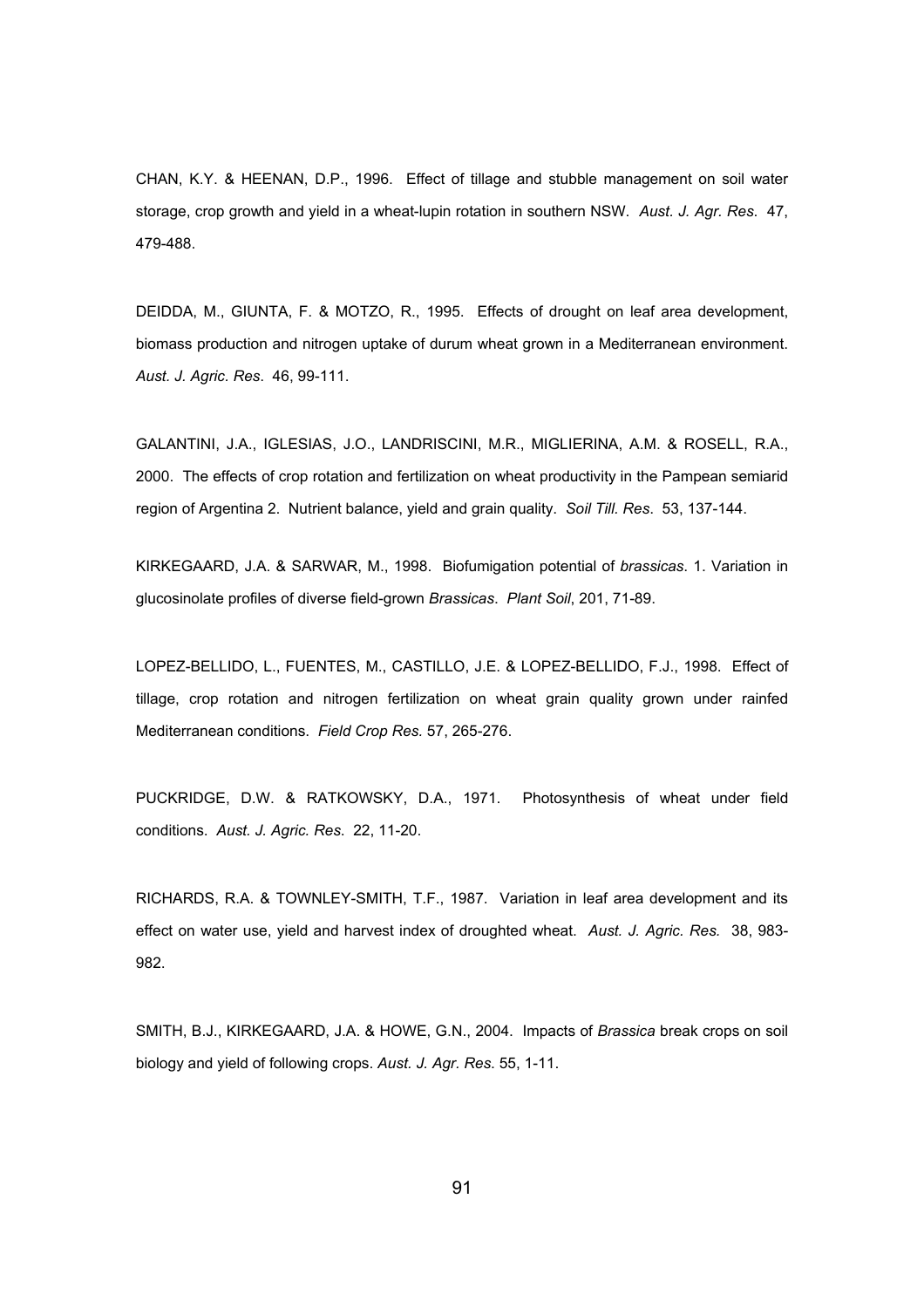# **Chapter 7**

## **The effect of crop rotation on yield and quality of spring wheat**

#### **Introduction**

Grain yield and quality of wheat are affected by different preceding crops (Chan & Heenan, 1996; Baldock *et al*., 2004). These yield and quality responses are however often related to climatic (seasonal) conditions during the wheat and different preceding crop phases (Angus *et al*., 1994) in a crop rotation system. Thus, the objective of this study was to determine the effect of different crop rotation systems on yield and quality of spring wheat grown in the Ruens wheat producing area of South Africa over two consecutive growing seasons.

## **Materials and Methods**

More details of the locality, climate, experimental layout, general production techniques and statistical analyses are presented in Chapter 3.

Grain yield was calculated using yield components measured on a 1.5  $m^2$  area from each replication (sub-plot) (Chapter 3) that was harvested by hand. A combine harvester was used on the remainder of each 0.25 ha plots that was however not used in this study. The yield components measured were thousand kernel mass  $(g)$ , ears m<sup>-2</sup>, spikelets per ear and kernels per spikelet (Table 7.1). All ears for each replication (sub-plot) (1.5  $m<sup>-2</sup>$ ) were collected and counted. Fifty ears from each sub-plot were selected randomly and the number of spikelets per ear was counted. There-after all ears were thrashed to determine the grain yield (g  $m<sup>-2</sup>$  converted to t ha<sup>-1</sup>). The thousand kernel mass (TKM) of each sub-plot was determined by using a Numigral seedcounter to count 1000 seeds for each collected sub-plot which was subsequently weighed. To determine the number of kernels  $m<sup>-2</sup>$  and kernels per spikelet, the following equations were used:

- i) Number of kernels m<sup>-2</sup> = Grain yield  $(g m^{-2}) \div TKM (g) \times 1000$
- ii) Kernels per spikelet = Number of kernels  $m^2 \div$  (Number of ears  $m^2 \times$  Number of spikelets per ear)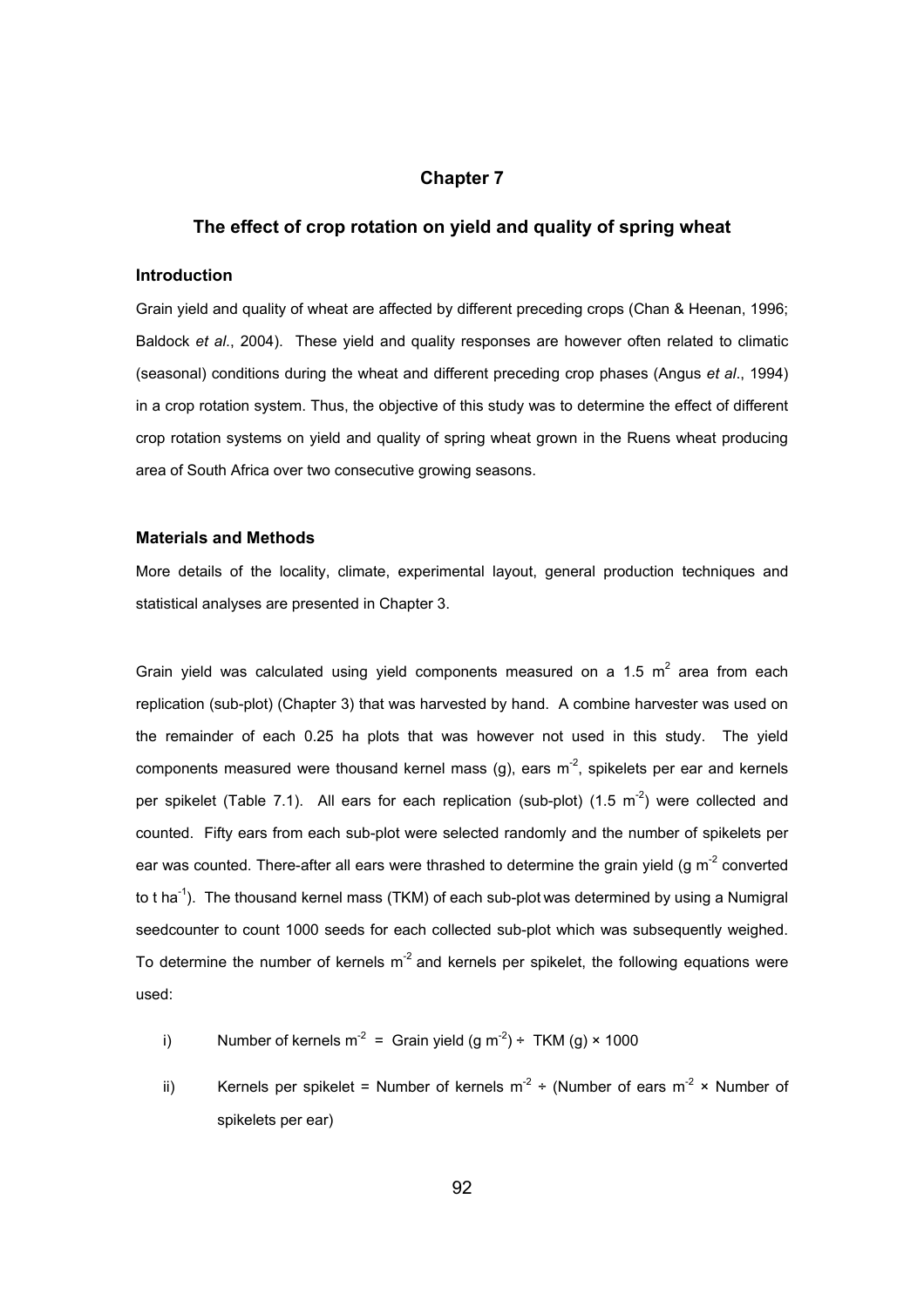Quality parameters measured were grain protein (%), falling number (sec), dough development time (min) and flour yield (%) (Table 7.2). The Hagberg falling number was determined using a Falling Number 1400 apparatus (AACC, 1983). Grain protein was measured using near infra-red spectroscopy (Technikon Infra Alizer 400). Dough development time was determined by using the mixograph method. Flour yield was determined from 100 g samples by using a Brabender Quadrumat Senior mill.

#### **Results and Discussion**

## Yield

Yield and yield components for different crop rotation systems in 2004 and 2005 are presented in Table 7.1. Although calculated yields (from 1.5  $m<sup>-2</sup>$ ) were slightly different from that obtained by combine harvesting, trends for different rotation systems were similar. Further discussions of yield will therefore focus only on the calculated yield.

Grain yield obtained in 2004 (mean:  $2.057$  t ha<sup>-1</sup>) was generally lower compared to 2005 (mean:  $3.758$  t ha<sup>-1</sup>) and significant yield differences (P=0.05) occurred between different crop rotation systems in 2004, but not in 2005 (Table 7.1).

In 2004, the highest yield was produced with cash crop rotations where wheat was preceded by canola (BCW: 2.405 t ha<sup>-1</sup>); lupins (BLW: 2.250 t ha<sup>-1</sup>) and one year of pasture (CPW: 2.250 t ha<sup>-</sup>  $<sup>1</sup>$ ), followed by one of the two crop rotation systems where wheat was preceded by one year of</sup> pasture (BPW: 2.193 t ha<sup>-1</sup>). These yields were significant higher than yields produced by crop rotations where wheat was preceded by two consecutive years of pasture (PPW: 1.778 t ha<sup>-1</sup>; 1.836 t ha<sup>-1</sup>).

Although no significant differences (P=0.05) in yield of wheat due to the different crop rotation systems used, were found in 2005, the highest yields were produced by crop rotations where wheat was planted after one year of pasture (POPW: 4.018 t ha<sup>-1</sup>), canola (PPCW: 4.017 t ha<sup>-1</sup>) or oats (PPOW:  $4.012$  t ha<sup>-1</sup>). Lower yields were again produced by crop rotations where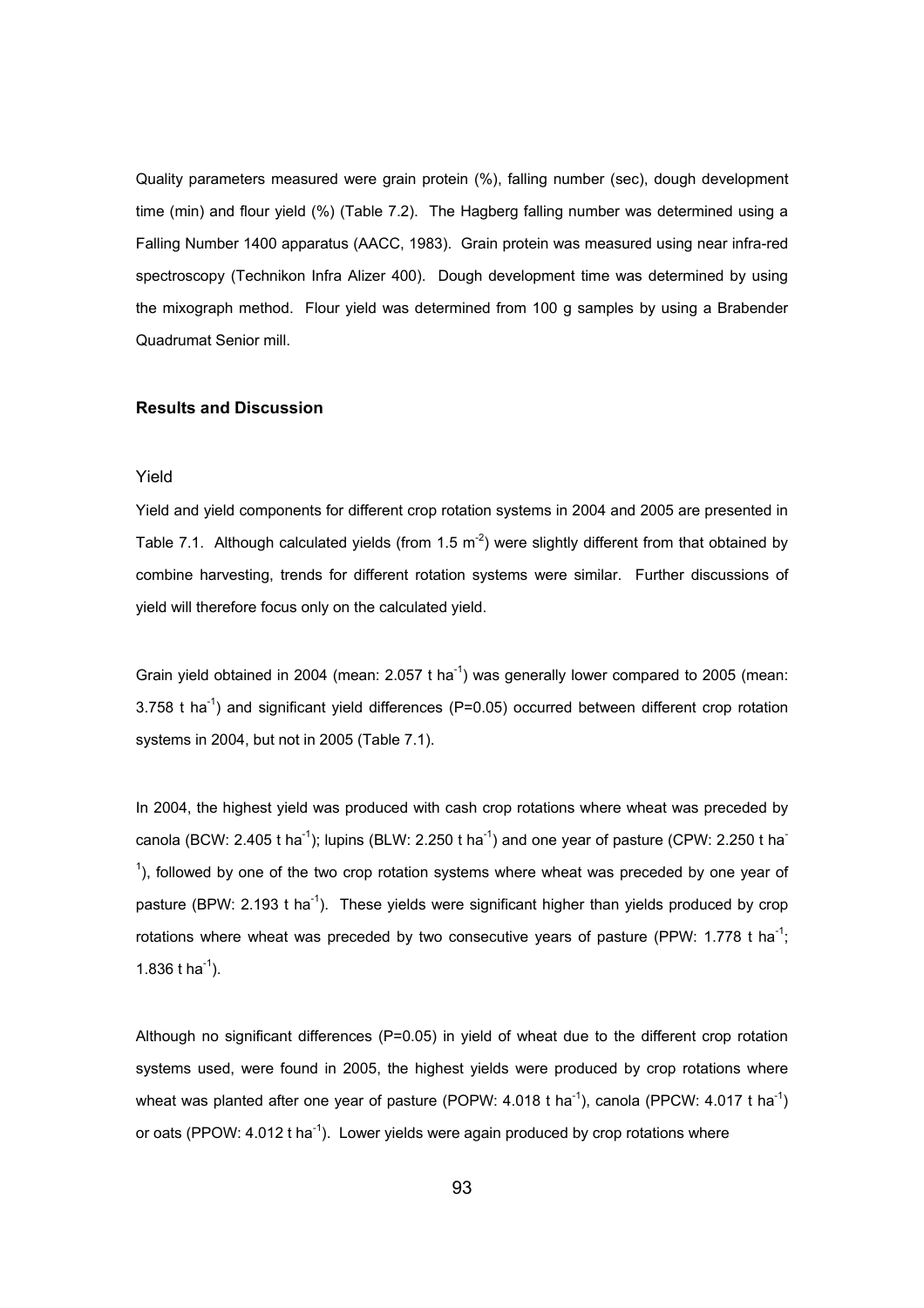**Table 7.1** Effect of different crop rotation systems (CRS) on yield and yield components of wheat grain crops in 2004 and 2005 at Tygerhoek

| <b>Wheat yield</b><br>Calculated (t ha <sup>-1</sup> ) |                                |                    |                                 | <b>Wheat yield</b><br>Combine harvested $(t \text{ ha}^{-1})$ |                           |                      |                           |  |
|--------------------------------------------------------|--------------------------------|--------------------|---------------------------------|---------------------------------------------------------------|---------------------------|----------------------|---------------------------|--|
|                                                        | 2004                           | 2005               |                                 | 2004                                                          |                           | 2005                 |                           |  |
| <b>CRS</b>                                             | $t$ ha <sup>-1</sup>           | <b>CRS</b>         | $tha-1$                         | <b>CRS</b>                                                    | $tna-1$                   | <b>CRS</b>           | $tha-1$                   |  |
| PWW                                                    | $1.967^{BCD}$                  | PPWWW              | $3.432^{A}$                     | PWW                                                           | 2.115                     | PPW W                | 3.564                     |  |
| BCW                                                    | $2.405^{A}$                    | WBCWW              | $3.800^{A}$                     | BCW                                                           | 2.216                     | WBCWW                | 3.581                     |  |
| PCW <sub></sub>                                        | $1.970^{BCD}$                  | PPCWW              | 4.017 <sup>A</sup>              | PC W                                                          | 2.064                     | PPCWW                | 3.657                     |  |
| <b>BLW</b>                                             | $2.250^{AB}$                   | WBL W              | $3.658^{A}$                     | <b>BLW</b>                                                    | 2.333                     | WBL W                | 3.375                     |  |
| POW                                                    | $1.868^{BCD}$                  | PPOW               | $4.012^{A}$                     | POW                                                           | 2.056                     | PPOW                 | 3.615                     |  |
| BPW                                                    | $2.193$ <sup>ABC</sup>         | PBPW               | $3.991^{A}$                     | BPW                                                           | 2.360                     | PBP W                | 3.539                     |  |
| CPW                                                    | $2.250^{AB}$                   | POP W              | $4.018^{A}$                     | CPW                                                           | 2.546                     | POP W                | 3.471                     |  |
| PPW                                                    | $1.778^{D}$                    | <b>BPPW</b>        | $3.513^{A}$                     | PPW                                                           | 1.955                     | <b>BPPW</b>          | 2.985                     |  |
| PPW                                                    | $1.836^{\text{CD}}$            | WPPW               | $3.382^{A}$                     | PPW                                                           | 2.131                     | WPP W                | 3.129                     |  |
| <b>Mean</b>                                            | 2.057                          | Mean               | 3.758                           | <b>Mean</b>                                                   | 2.197                     | <b>Mean</b>          | 3.435                     |  |
| Ears $m^2$                                             |                                |                    |                                 | Thousand kernel mass (g)                                      |                           |                      |                           |  |
|                                                        | 2004                           | 2005               |                                 | 2004                                                          |                           | 2005                 |                           |  |
| <b>CRS</b>                                             | <b>Ears</b>                    | <b>CRS</b>         | <b>Ears</b>                     | <b>CRS</b>                                                    | g                         | <b>CRS</b>           | $\mathbf g$               |  |
| PWW                                                    | $221^A$                        | PPWWW              | $265^{\mathsf{AB}}$             | PWW                                                           | $26.6^{BC}$               | PPW W                | $32.7^\circ$              |  |
| <b>BCW</b>                                             | $217^{AB}$                     | WBCWW              | $267^{AB}$                      | BCW                                                           | $29.3^{BC}$               | WBCWW                | $36.7^{A}$                |  |
| PCW                                                    | $222^A$                        | PPCW               | $286^{\mathsf{AB}}$             | PCW                                                           | $26.0^\circ$              | PPCWW                | 34.0 <sup>BC</sup>        |  |
| <b>BLW</b>                                             | $217^{AB}$                     | WBL W              | $256^{AB}$                      | <b>BLW</b>                                                    | $27.6^{\text{BC}}$        | WBL W                | $36.4^{AB}$               |  |
| POW                                                    | $220^A$                        | PPOW               | $297^A$                         | POW                                                           | $26.1^{\circ}$            | PPOW                 | $35.7^{AB}$               |  |
| BPW                                                    | $214^{AB}$                     | PBPW               | $268^{AB}$                      | BPW                                                           | $30.0^{AB}$               | PBP W                | $37.9^{A}$                |  |
| CPW                                                    | $224^A$                        | POPW               | 283 <sup>AB</sup>               | CPW                                                           | $28.8^{BC}$               | POP W                | $37.7^{A}$                |  |
| PPW                                                    | $187^{AB}$                     | <b>BPPW</b>        | $250^{\text{B}}$                | PPW                                                           | $30.1^{AB}$               | BPPW                 | $34.1^{BC}$               |  |
| PPW                                                    | $174^B$                        | WPPW               | $261^{AB}$                      | PPW                                                           | 32.9 <sup>A</sup>         | WPP W                | $33.9^{BC}$               |  |
| <b>Mean</b>                                            | 211                            | 270<br><b>Mean</b> |                                 | Mean                                                          | 28.6                      | 35.5<br><b>Mean</b>  |                           |  |
|                                                        |                                | Spikelets per ear  |                                 |                                                               |                           | Kernels per spikelet |                           |  |
|                                                        | 2004                           |                    | 2005                            |                                                               | 2004                      |                      | 2005                      |  |
| <b>CRS</b>                                             | <b>Spikelet</b><br>$16.7^{AB}$ | <b>CRS</b>         | <b>Spikelet</b><br>$16.6^{ABC}$ | <b>CRS</b>                                                    | <b>Kernels</b><br>$2.0^B$ | <b>CRS</b>           | <b>Kernels</b><br>$2.4^A$ |  |
| PWW<br><b>BCW</b>                                      | $15.2^C$                       | PPWWW<br>WBCWW     | $17.1^{AB}$                     | PWW<br>BCW                                                    | $2.5^A$                   | PPW W<br>WBCWW       | 2.3 <sup>A</sup>          |  |
| PCW <sub></sub>                                        | $15.4^{\circ}$                 | PPCWW              | 16.8 <sup>ABC</sup>             | PC W                                                          | $2.2^{AB}$                | PPC W                | $2.5^A$                   |  |
| <b>BLW</b>                                             | $15.6^{\rm BC}$                | WBL W              | $17.4^A$                        | BLW                                                           | 2.4 <sup>A</sup>          | WBL W                | 2.3 <sup>A</sup>          |  |
| POW                                                    | $15.5^{\text{BC}}$             | PPOW               | $16.5^{ABC}$                    | POW <sub></sub>                                               | $2.1^{B}$                 | PPOW                 | 2.3 <sup>A</sup>          |  |
| BPW                                                    | $17.0^A$                       | PBPW               | $16.2^{BC}$                     | BPW                                                           | $2.0^B$                   | PBP W                | $2.5^A$                   |  |
| CPW                                                    | $15.8^{ABC}$                   | POP W              | 16.0 <sup>c</sup>               | CPW                                                           | $2.2^{AB}$                | POP W                | 2.4 <sup>A</sup>          |  |
| PPW                                                    | $16.1^{ABC}$                   | BPPW               | 16.7 <sup>ABC</sup>             | PPW                                                           | 2.0 <sup>B</sup>          | BPP W                | $2.5^{A}$                 |  |
| PPW                                                    | $15.1^{\circ}$                 | WPPW               | 16.6 <sup>ABC</sup>             | PPW                                                           | $2.1^B$                   | WPP W                | 2.3 <sup>A</sup>          |  |
| <b>Mean</b>                                            | 15.8                           | <b>Mean</b>        | 16.7                            | <b>Mean</b>                                                   | 2.2                       | <b>Mean</b>          | 2.4                       |  |

**W** – Wheat; **B** – Barley; **O** – Oats; **C** – Canola; **L** – Lupin; **P** – Pasture

Means followed by the same letter in a column are not significantly different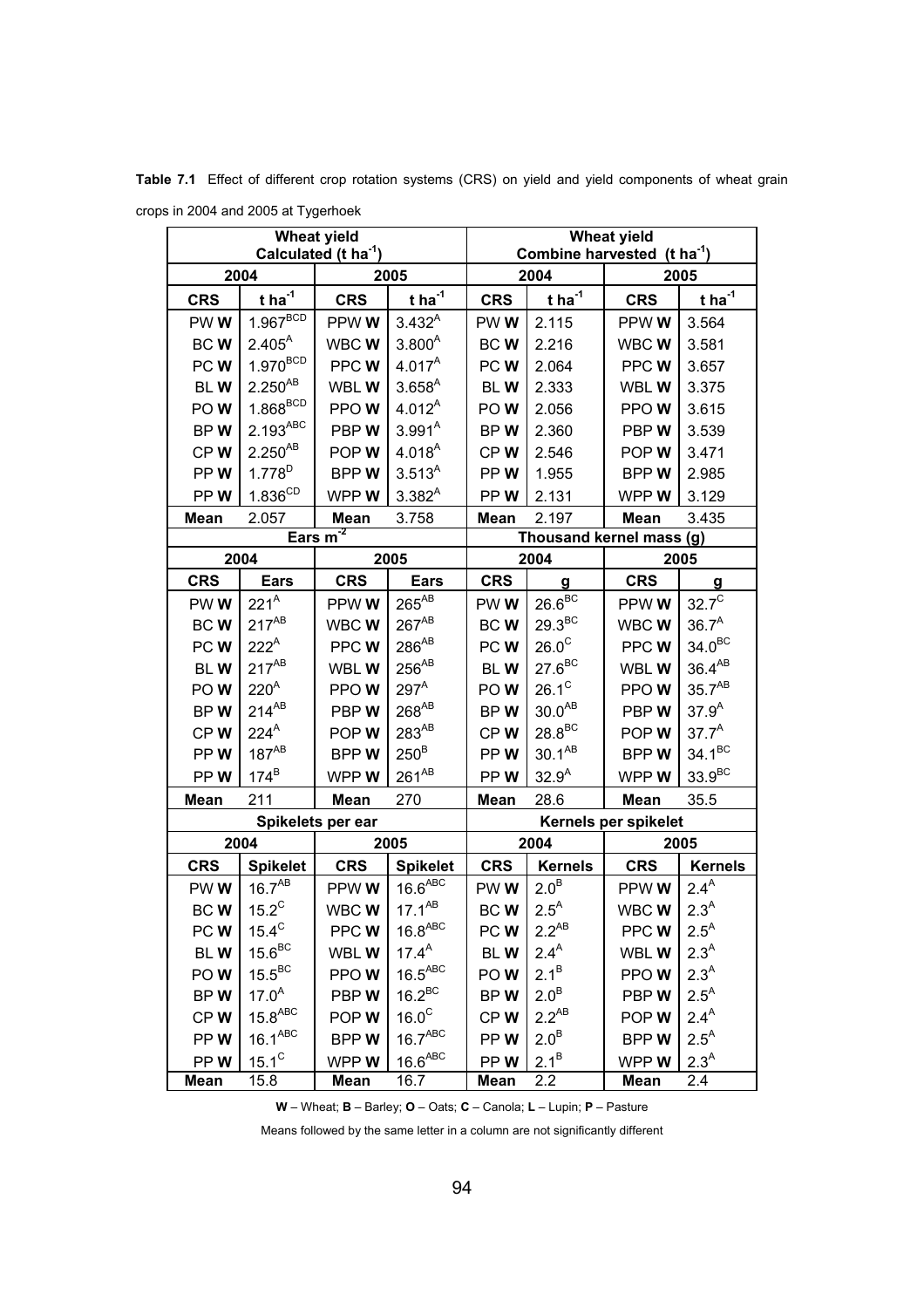wheat followed two consecutive years of pasture (BPPW:  $3.513$ ; WPPW:  $3.382$  t ha<sup>-1</sup>), but also where wheat was planted in wheat stubble (PPWW:  $3.432$  t ha<sup>-1</sup>). Low yields obtained with the crop rotation system including two consecutive years of wheat (PPWW) may be the result of higher weed (Table 5.4) and *Septoria* (Table 5.8) infestations. Low yields obtained in both years with wheat after two successive years of pasture, may be the result of heavy infestations with *Lolium spp.* in 2004 (Table 5.4) and compacted soil conditions which result in low plant populations (Table 5.4) and poor root development (Table 6.1) in both years. Although plant development were somewhat more vigorous in 2005, probable soil compaction caused by the grazing of animals during winter months when the soil is wet (Bendotti *et al*., 1993), is likely to have resulted in generally poor plant development in spite of high soil mineral nitrogen contents (Table 5.5). The more relatively high vegetative growth during 2005, which eventually resulted in non-significant yield differences, were most probably due to the higher rainfall and thus higher soil moisture contents which reduces the negative effect of soil compaction.

Although it is not that easy to give reasons for the crop rotations that resulted in the highest wheat yields, high yields obtained where wheat was planted after one year of pasture (CPW: 2004; POPW: 2005) or after oats in 2005 (PPOW) show similar trends than the high plant populations (good establishment), excellent rooting (root mass) and generally vigorous plant growth measured in these rotations (Appendix 5). Reasons for high yields obtained where wheat was planted after canola (BCW: 2004; PPCW: 2005) and especially lupins in 2004 (BLW), which showed high *Lolium* infestations and generally poor crop growth, are however not that clear.

# Ears  $m<sup>-2</sup>$

On average, higher number of ears  $m^2$  was produced in 2005 (270 ears  $m^2$ ) compared to 2004 (211 ears  $m<sup>2</sup>$ ), due to more plants  $m<sup>2</sup>$  (Table 5.4) and more vigorous plant growth (Tables 6.2; 6.3) during the higher rainfall year. Ears  $m^2$  of the wheat crop was significantly affected by the crop sequence used in both 2004 and 2005 (Table 7.1). Lowest number of ears  $m^2$  was produced where wheat followed after two consecutive years of pasture in 2004 (PPW: 174 ears  $m<sup>2</sup>$ ) and 2005 (BPPW: 250 ears  $m<sup>2</sup>$ ). This again showed similar trends than the low number of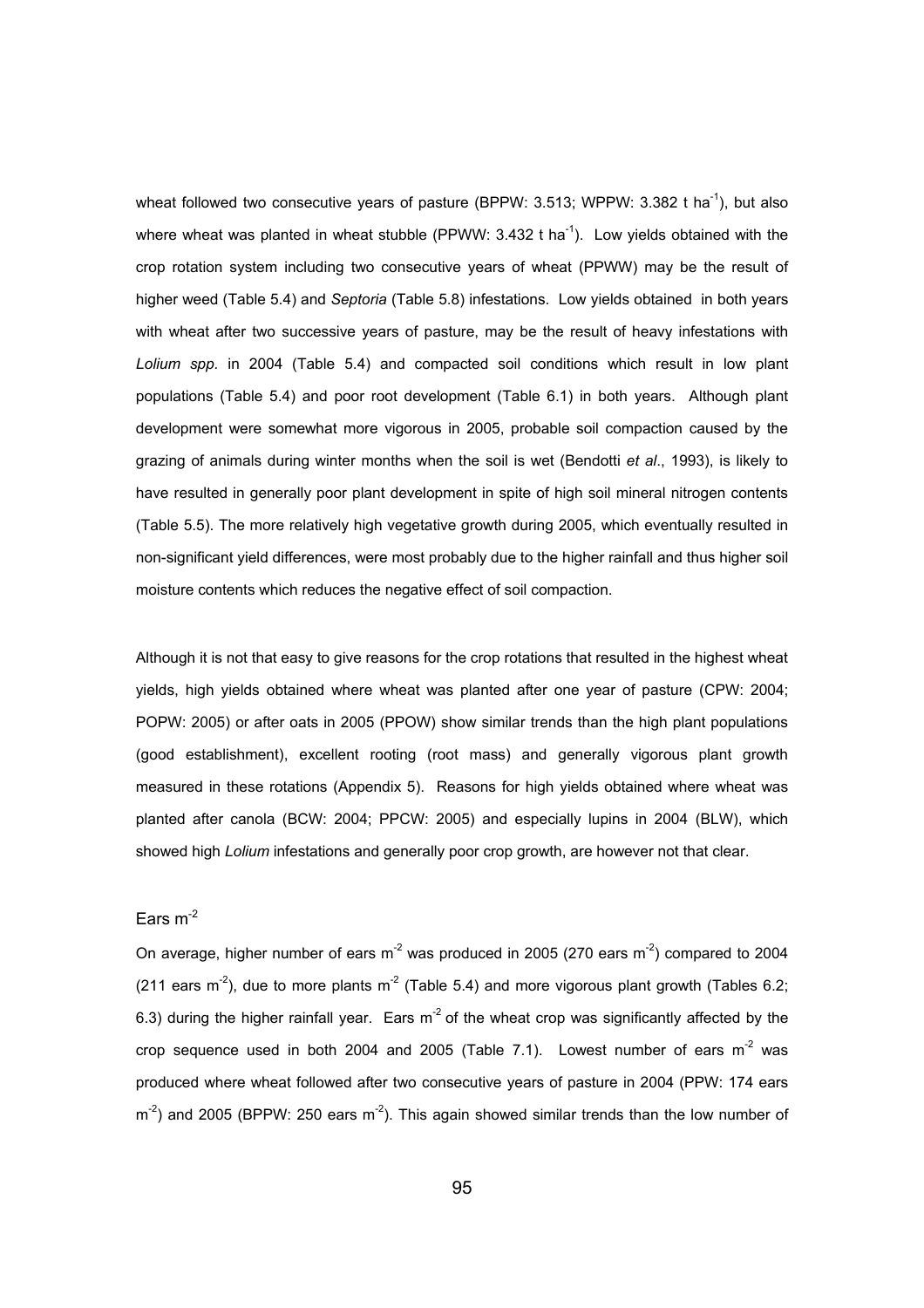plants  $m^2$  recorded for these crop rotations (Appendix 6). Because these rotations also produced low grain yields these results indicated that ears  $m<sup>-2</sup>$  made a major contribution to differences in grain yield.

The highest number of ears  $m<sup>2</sup>$  was recorded in crop rotations where wheat was preceded by one year of pasture in 2004 (CPW: 224 ears  $m<sup>-2</sup>$ ) or oats in 2005 (PPOW: 297 ears  $m<sup>-2</sup>$ ). These rotations showed vigorous plant growth, as measured by tiller numbers, leaf area, plant weights (Tables 6.2-6.4), root mass (Table 6.1), high numbers of plants  $m<sup>2</sup>$  (Table 5.4) and eventually high grain yields (Table 7.1). In contrast to high rainfall years such as 2005, where number of ears  $m<sup>2</sup>$  showed similar trends than grain yield, ear numbers did not always show clear trends than yield in dry years due to the well known (Evans, Fischer & Wardlaw, 1975) compensation ability of wheat for different yield factors. In 2004 for example, high numbers of ears  $m<sup>-2</sup>$  were produced where wheat was planted after canola (PCW: 222 ears  $m<sup>2</sup>$ ) and on wheat stubble (PWW: 221 ears  $m^{-2}$ ), but these rotation systems did not produce high grain yields.

## Thousand kernel mass

On average thousand kernel mass was higher in 2005 compared to 2004 (Table 7.1), probably due to greater availability of soil moisture during the grain filling phase of the wheat crop in 2005. Thousand kernel mass (TKM) of the wheat crop differed significantly as a result of the crop rotation systems practiced in both 2004 and 2005, but different trends were found in different years (Appendix 6).

In 2004, the highest thousand kernel mass was recorded for the two crop rotation systems where wheat was preceded by two succeeding years of pasture (PPW: 30.1g; 32.9 g). These rotations produced the lowest number of ears  $m<sup>2</sup>$  and lowest grain yields. The lowest thousand kernel mass was produced where wheat was planted after a canola crop (PCW: 26.0 g), oats (POW: 26.1 g) or on wheat stubble (PWW: 26.6 g). These rotations resulted in high numbers of ears  $m^2$ . In general similar trends between TKM and ears  $m<sup>2</sup>$  therefore did not exist during 2004.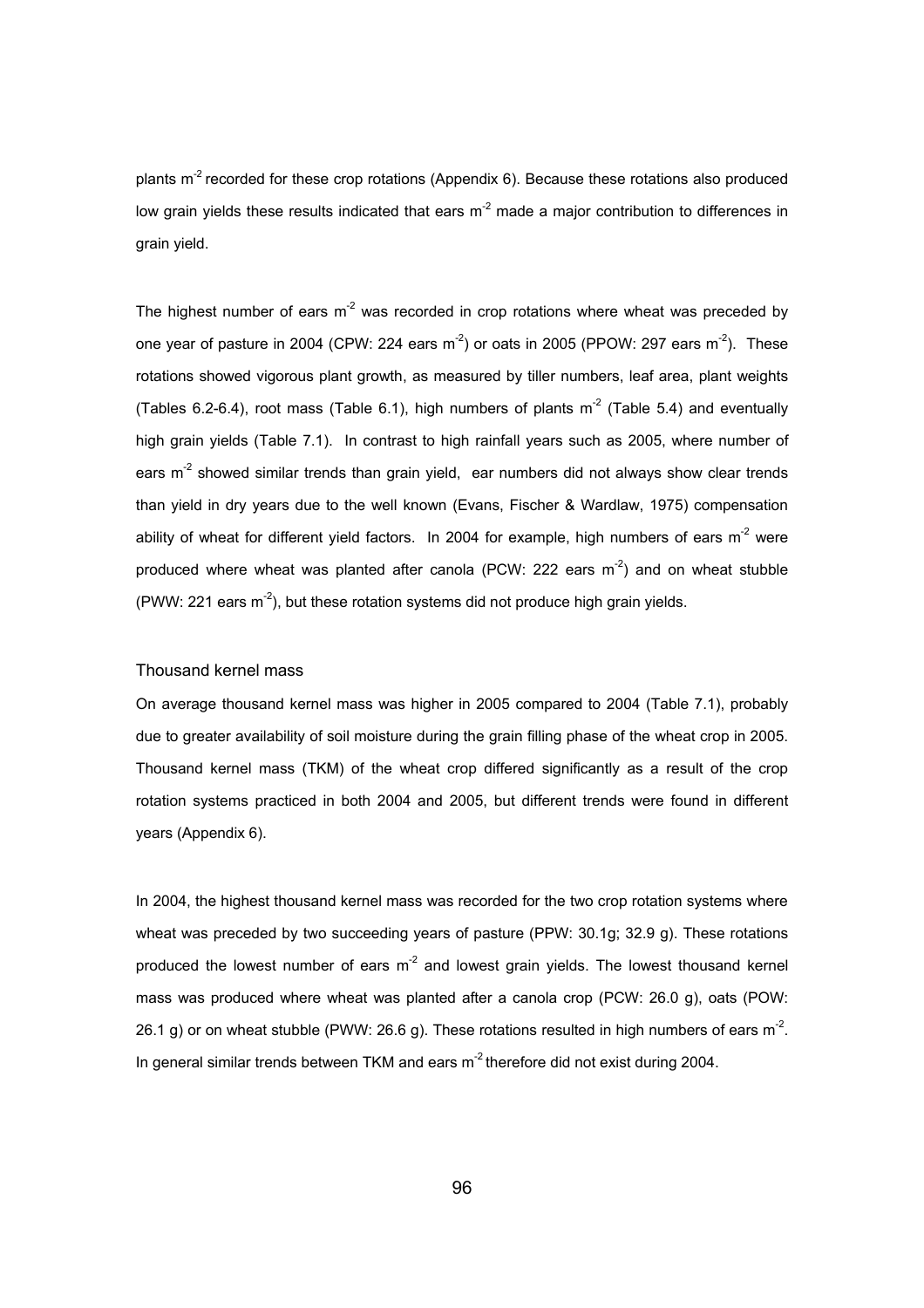In 2005 the highest thousand kernel mass was produced in the crop rotation systems where wheat was preceded by one year of pasture (PBPW: 37.9; POPW: 37.7 g) or canola (WBCW: 36.7 g) and the lowest thousand kernel mass where wheat was planted on wheat stubble (PPWW: 32.7 g). In contrast to 2004, TKM did not show a strong relation with ears  $m^2$  and some crop rotations which produced high TKM values (PBPW; POPW) and also produced high numbers of ears  $m<sup>2</sup>$ , indicating less competition between different growth components within the same plant during the higher rainfall year of 2005.

#### Spikelets per ear

Spikelets per ear in the different crop rotation systems in 2004 and 2005 are presented in Table 7.1.

The number of spikelets per ear that was produced where wheat was preceded by one year of pasture (BPW: 17.0) in 2004, was significantly higher than the number of spikelets produced where wheat was preceded by canola (BCW: 15.2; PCW: 15.4) or two years of pasture (PPW: 15.1). The low numbers of spikelets per ear where wheat was preceded by canola was probably due to low availability of mineral N (Pouzet, 1995) following the canola as indicated by low soil mineral N levels (Table 4.2), during the period when wheat was planted till 60 days after planting when spikelet initiation occurred. The low numbers of spikelets per ear where wheat was preceded by two consecutive years of pasture (PPW), on the other hand, was most probably caused by low soil N availability due to competition from weeds (Table 5.4) and less available soil moisture.

The highest number in 2005 was recorded where wheat was preceded by lupins (WBLW: 17.4) and the lowest where wheat was preceded by one year of pasture (POPW: 16.0). Thus, differences in spikelets per ear seemed to be smaller in 2005 compared to 2004, most probably due to the higher rainfall and thus high soil moisture availability in 2005.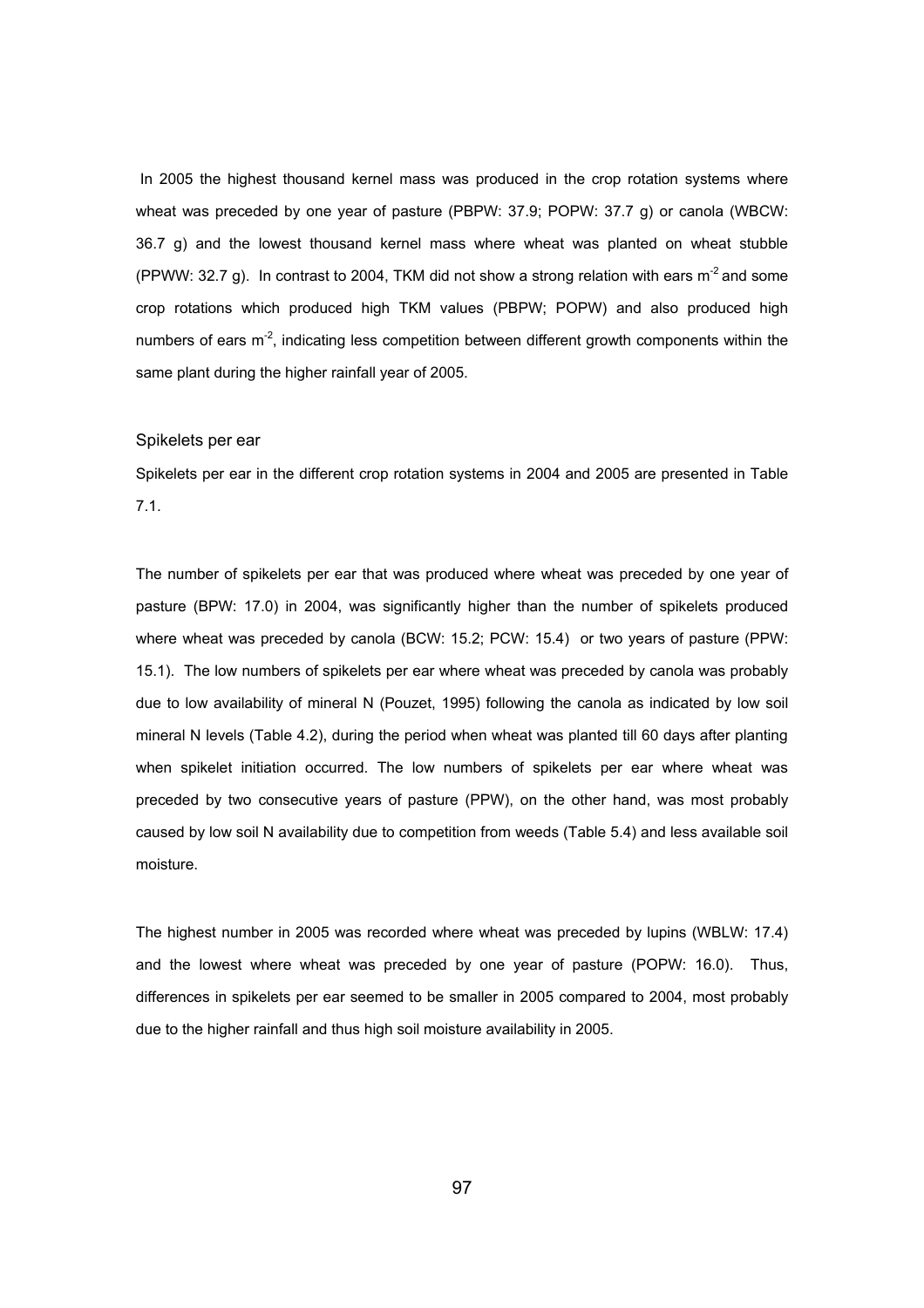#### Kernels per spikelet

Kernels per spikelet for different crop rotation systems in 2004 and 2005 are summarized in Table 7.1. In 2004 the number of kernels per spikelet varied between 2.0 (BPW: 2.0; PPW: 2.0; PWW: 2.1) and 2.5 (BCW), while high values of 2.4 kernels per spikelet were also produced where wheat was planted after lupins (BLW). In 2005 values varied between 2.3 and 2.5 kernels per spikelet and no significant differences  $(P=0.05)$  due to crop rotation used were found in this higher rainfall year.

#### Grain protein (%)

On average, percentage grain protein of the wheat crop was higher in the low rainfall and low yielding year of 2004 (13.8%) compare to the high rainfall and high yielding year of 2005 (12.2%) and thereby illustrating the well known (Castillo, *et al.,*1998; Savin & Stone, 1999) negative trend between wheat yield and percentage grain protein (Table 7.2) (Appendix 6).

In 2004 the highest percentage grain protein was produced where wheat was preceded by two years of pasture (PPW: 14.4%; 14.7%). Low grain yields were recorded in these rotations. High protein contents were also produced where wheat followed after canola (PCW: 14.6%), but this system produced an average grain yield. Where wheat was planted after canola, but without a preceding pasture crop (BCW), the lowest protein percentage (12.2%) was recorded, but this wheat crop produced the highest yield. Where wheat was preceded by lupins (BLW), a similar trend namely low protein but a high yield was obtained. All protein values were however above 12% and should therefore be regarded as high in spite of the negative trend with grain yield, which indicated that nitrogen availability was not a real problem.

In 2005, highest percentage grain protein was again recorded in the crop rotation where wheat was preceded by two consecutive years of pasture (BPPW: 12.7%) and the lowest in the crop rotation system where wheat was preceded by one year of pasture (POPW: 11.9%) or planted in wheat stubble (PPWW: 11.9%). These crop rotations respectively produced the highest and second lowest grain yields (Table 7.1). Where wheat was planted after canola in a rotation which also included two consecutive years of pasture (PPCW), high protein contents as well as high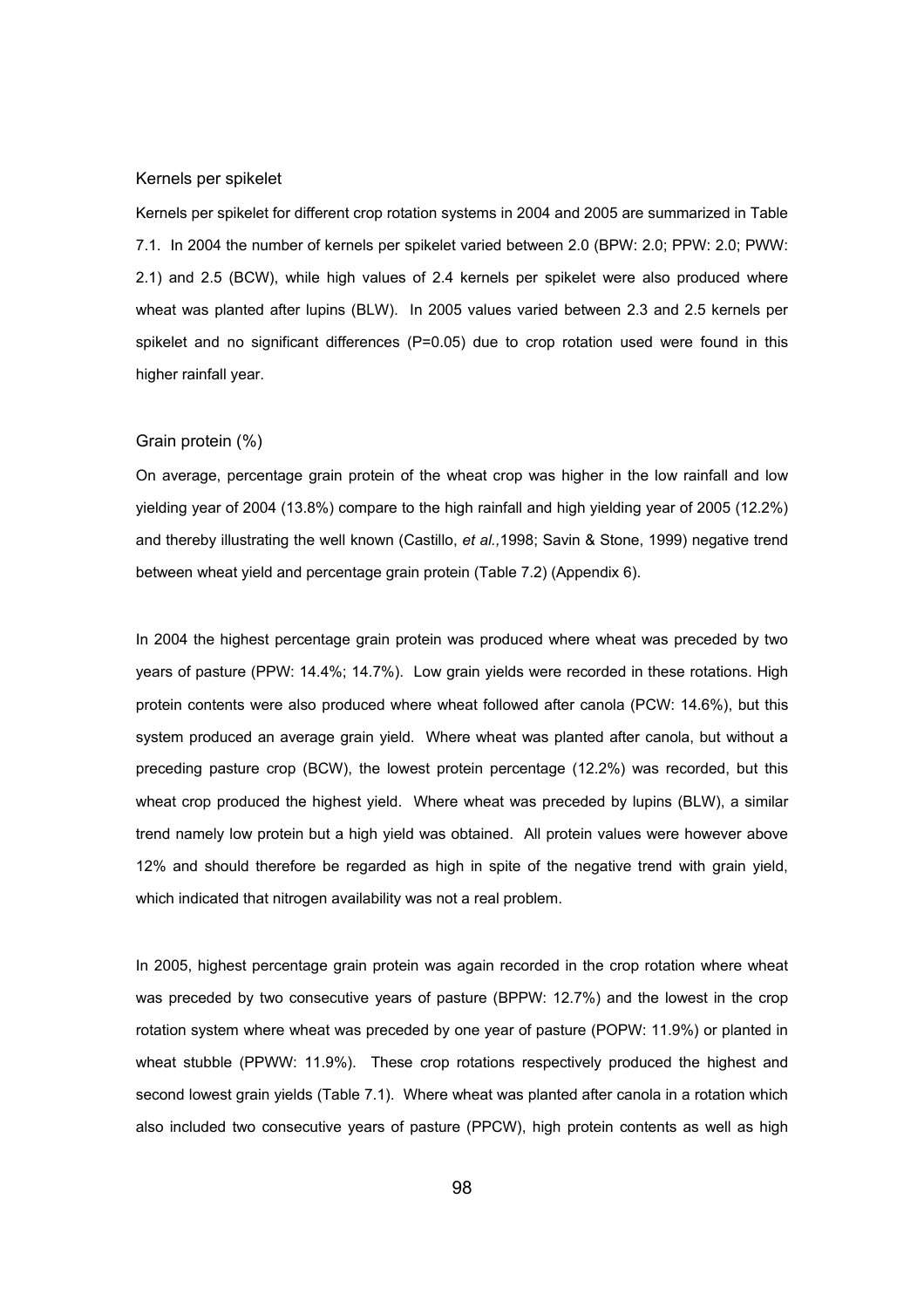yields were also recorded. It is therefore clear that crop rotations, where wheat followed after two consecutive years of legume pastures, again resulted in high grain protein contents but generally low yields. This negative relation between grain yield and protein content however did not exist for all crop rotations in 2005 because no differences in grain yield was recorded.

| Grain protein (%)                                    |                       |             |                       | <b>Falling number (sec)</b> |                   |             |                    |
|------------------------------------------------------|-----------------------|-------------|-----------------------|-----------------------------|-------------------|-------------|--------------------|
| 2004                                                 |                       | 2005        |                       | 2004                        |                   | 2005        |                    |
| <b>CRS</b>                                           | %                     | <b>CRS</b>  | %                     | <b>CRS</b>                  | sec               | <b>CRS</b>  | sec                |
| PWW                                                  | $13.7$ <sup>ABC</sup> | PPWWW       | $11.9^C$              | PWW                         | $349^{ABC}$       | PPW W       | 365 <sup>AB</sup>  |
| <b>BCW</b>                                           | $12.2^{D}$            | WBC W       | 12.0 <sup>BC</sup>    | BCW                         | $301^D$           | WBC W       | $332^{\circ}$      |
| PCW <sub></sub>                                      | $14.6^{A}$            | PPCWW       | $12.6^{AB}$           | PCW                         | $354^{ABC}$       | PPC W       | 368 <sup>A</sup>   |
| <b>BLW</b>                                           | $12.7^{\text{CD}}$    | WBL W       | $12.1^{ABC}$          | <b>BLW</b>                  | $323^{\text{CD}}$ | WBL W       | $354^{ABC}$        |
| POW                                                  | $14.2^{AB}$           | PPOW        | 12.0 <sup>BC</sup>    | POW <sub></sub>             | 369 <sup>A</sup>  | PPOW        | $363^{AB}$         |
| BPW                                                  | $13.5^{\text{BC}}$    | PBPW        | $12.6^{AB}$           | BPW                         | $359^{AB}$        | PBPW        | $345^{ABC}$        |
| CPW                                                  | $14.1^{AB}$           | POP W       | 11.9 <sup>C</sup>     | CPW                         | 373 <sup>A</sup>  | POPW        | $335^{BC}$         |
| PPW                                                  | $14.7^A$              | <b>BPPW</b> | $12.7^A$              | PPW <sub></sub>             | 348ABC            | BPPW        | $340^{ABC}$        |
| PPW                                                  | $14.4^{AB}$           | WPP W       | $12.3$ <sup>ABC</sup> | PPW                         | $335^{BC}$        | WPP W       | $345^{ABC}$        |
| Mean                                                 | 13.8                  | <b>Mean</b> | 12.2                  | Mean                        | 346               | <b>Mean</b> | 350                |
| Flour yield (%)<br>Mixograph dough development (min) |                       |             |                       |                             |                   |             |                    |
| 2004                                                 |                       | 2005        |                       | 2004                        |                   | 2005        |                    |
| <b>CRS</b>                                           | min                   | <b>CRS</b>  | min                   | <b>CRS</b>                  | %                 | <b>CRS</b>  | %                  |
| PWW                                                  | $3.18^{B}$            | PPW W       | $3.25^{A}$            | PWW <sub></sub>             | $72.3^{AB}$       | PPW W       | $73.0^{AB}$        |
| <b>BCW</b>                                           | $3.15^{B}$            | WBC W       | $2.83^{AB}$           | <b>BCW</b>                  | $71.8^B$          | WBC W       | $74.2^{AB}$        |
| PCWW                                                 | $2.93^{BC}$           | PPC W       | $2.68^{B}$            | PCWW                        | $73.7^{AB}$       | PPC W       | $74.3^{AB}$        |
| <b>BLW</b>                                           | $3.18^{B}$            | WBL W       | $2.93^{AB}$           | <b>BLW</b>                  | $71.9^{B}$        | WBL W       | $73.5^{AB}$        |
| POW                                                  | $2.63^{\circ}$        | PPOW        | $2.95^{AB}$           | POW <sub></sub>             | $72.7^{AB}$       | PPOW        | 72.9 <sup>AB</sup> |
| BPW                                                  | $3.33^{AB}$           | PBPW        | $2.75^{AB}$           | BPW                         | $73.8^{AB}$       | PBPW        | $74.1^{AB}$        |
| CPW                                                  | $3.28^{AB}$           | POP W       | $2.73^{AB}$           | CPW                         | $74.5^A$          | POPW        | $74.9^{A}$         |
| PPW                                                  | 3.00 <sup>BC</sup>    | <b>BPPW</b> | $2.98^{AB}$           | PPW                         | $72.9^{AB}$       | <b>BPPW</b> | $73.6^{AB}$        |
| PPW                                                  | $3.60^{A}$            | WPPW        | $2.88^{AB}$           | PPW                         | $72.7^{AB}$       | WPP W       | $71.9^{B}$         |
| Mean                                                 | 3.1                   | Mean        | 2.9                   | Mean                        | 72.9              | Mean        | 73.6               |

**Table 7.2** Effect of crop rotation systems (CRS) on bread making quality of wheat produced 2004 and 2005 at Tygerhoek

**W** – Wheat; **B** – Barley; **O** – Oats; **C** – Canola; **L** – Lupin; **P** – Pasture

Means followed by the same letter in a column are not significantly different

## Falling number (sec)

A falling number of 250 sec and higher is required for flour to be used for bread baking purposes (ARC-SGI, 2007). In 2004 falling numbers varied between 301 sec (lowest) where wheat was planted after canola (BCW) and 373 sec (highest) where wheat was planted after one year of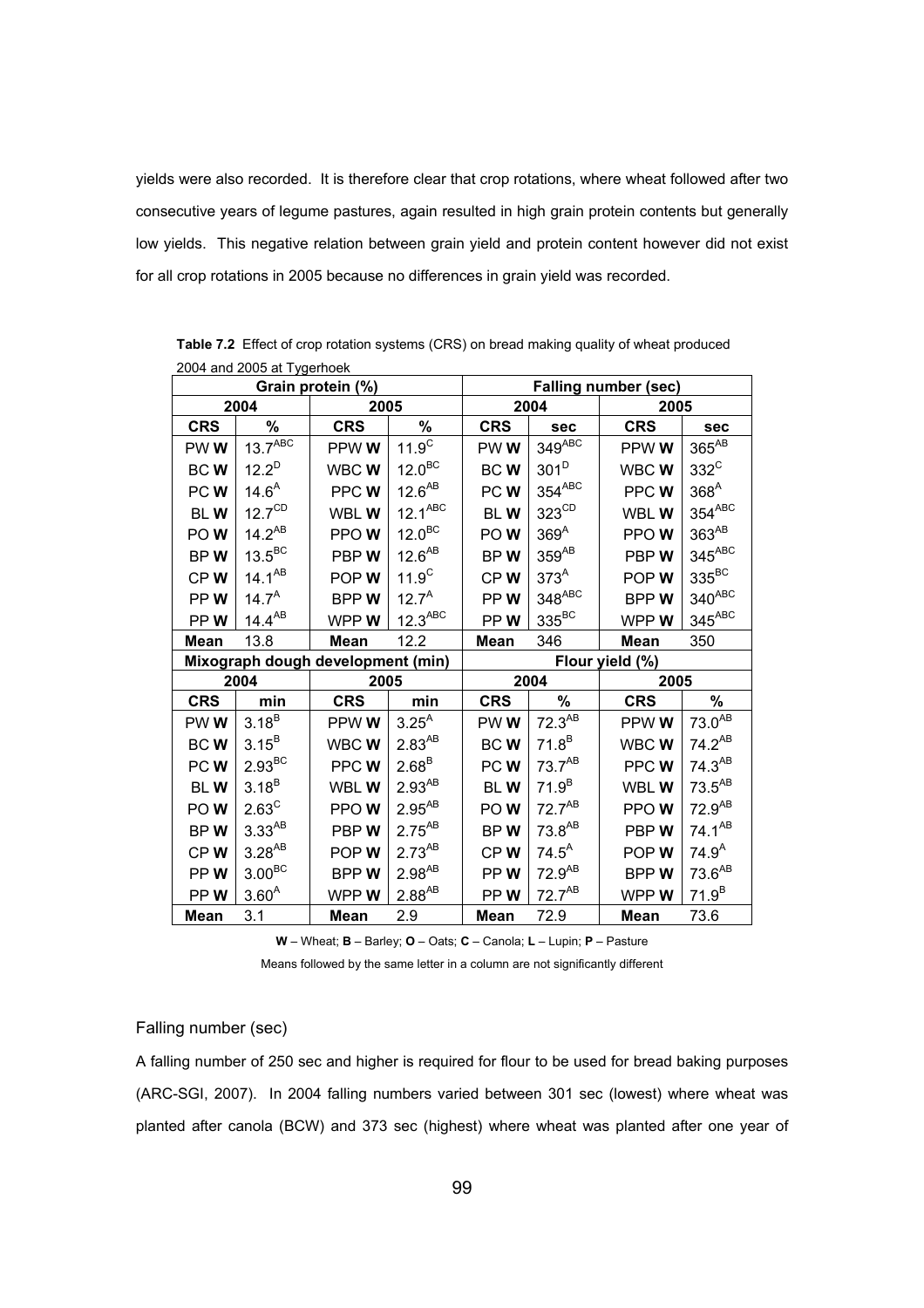legume pastures (CPW) (Table 7.2). In 2005 falling numbers varied between 332 sec (lowest) where wheat was again planted after canola (WBCW) and 368 sec (highest) where wheat was also planted after canola (PPCW), but in a rotation which included legume pastures. It is therefore clear that although different crop rotation systems resulted in significant differences (P=0.05) in falling numbers of the wheat grain in both years, values are above the norm set for good bread making quality. Differences between crop rotations are therefore irrelevant and because it did not show any trends similar to that for grain yield or grain protein content, should be ignored.

#### Mixograph dough development time (MDDT) (min)

Mixograph dough development time (MDDT) is an indication of both protein quantity and quality and times of <2.2 min and >3.3 minutes are considered as not acceptable for good bread making purposes, while a time of 2.6 minutes is considered to be optimal (ARC-SGI, 2007). In this study MDDT of the wheat produced in 2004 varied between 2.63 min (lowest) where wheat was planted after oats (POW) and 3.6 min (highest) where wheat was preceded by two succeeding years of legume pastures (PPW) with a mean value for all the crop rotations of 3.1 min (Table 7.2). In 2005 the lowest MDDT (2.68 min) was measured with wheat planted after canola (PPCW) and the highest (3.25 min) with wheat planted in wheat stubble (PPWW) with a mean of 2.9 min for all rotations. Dough development times for most of the wheat produced in different crop rotations were therefore within the limits for good bread making in spite of significant differences due to crop rotation in both years. Because MDDT values did not have trends similar to that for grain protein contents and the same wheat cultivar was grown in all rotations, differences in MDDT are difficult to explain. The larger differences in dough development time between crop rotation systems in 2004 compare to 2005, were however similar to larger differences in grain protein contents during 2004, which might indicated differences in water stress during the grain filling stages. Such differences in water stress might also have an effect on glutenine : gliadine protein ratios (Savin & Stone, 1999) and therefore also protein quality.

#### Flour yield (%)

Percentage flour yield is an important milling parameter, because it represents the quantity of flour that can be extracted from the grain of wheat. Mean flour yields did not differ much between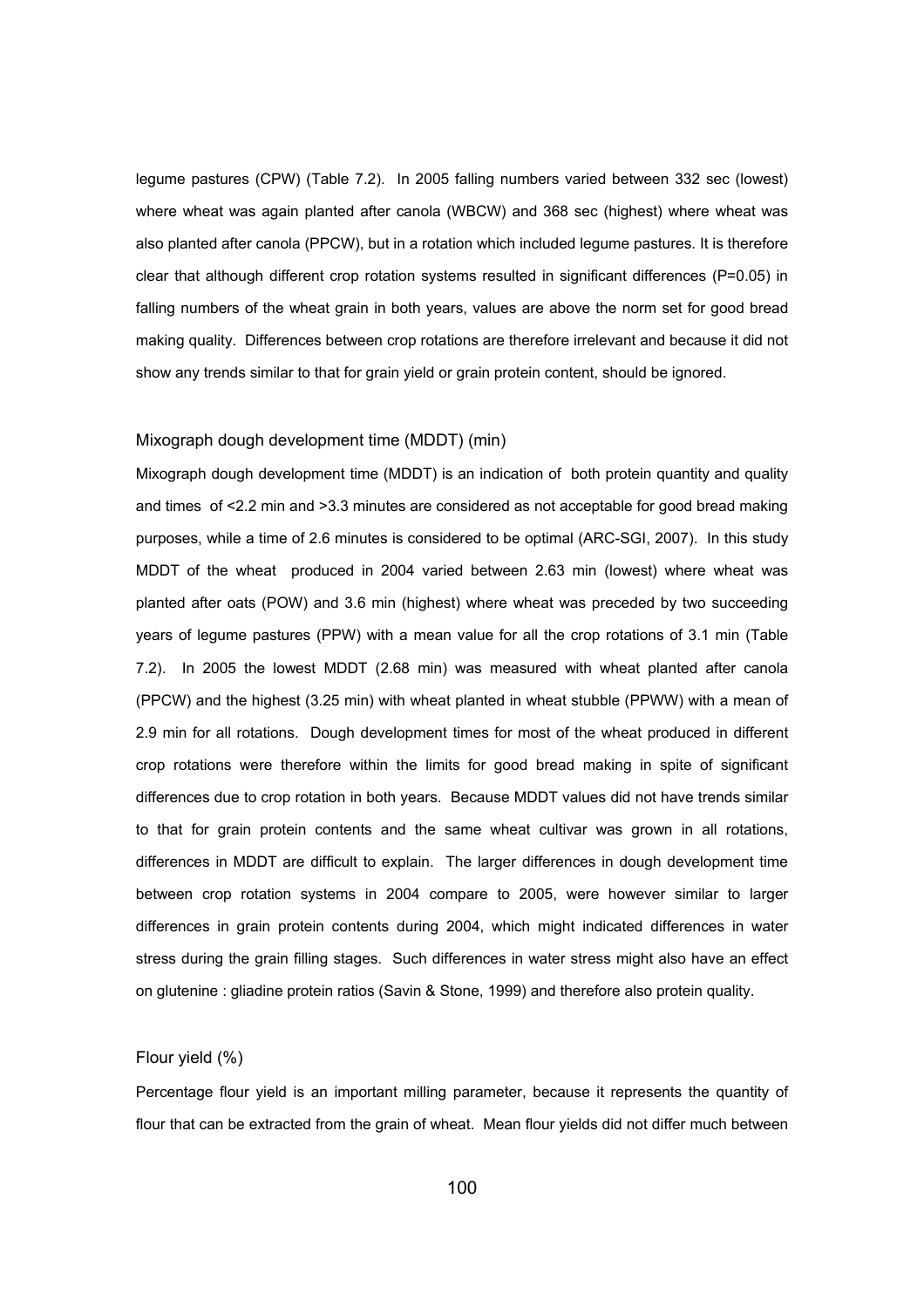2004 (72.9%) and 2005 (73.6%) (Table 7.2). These values as well as individual values for all crop rotations tested were, in spite of significant differences due to crop rotation, within the 70 to 76 % range generally found for hard wheat cultivars (Bergman *et al*., 1998).

The highest flour yield in 2004 (74.5%) was recorded for wheat grown after canola (CPW ), while a flour yield of 74.9% was measured for wheat after pasture and oats (POPW) in 2005. The lowest flour yields were recorded where wheat was grown in cash cropping systems in 2004 (BCW: 71.8 %; BLW: 71.9 %), but in 2005 lowest flour yields were measured where wheat was preceded by two succeeding years of pasture (WPPW: 71.9 %). In general high flour yields were associated with plump kernels (high thousand kernel mass), but in this study flour yield did not show clear responses with either thousand kernel mass or yield in 2004. Although the rotation that resulted in die highest flour yield in 2005 (POPW), also gave the highest yield and a high thousand kernel mass, correlations were again not very convincing and therefore not shown.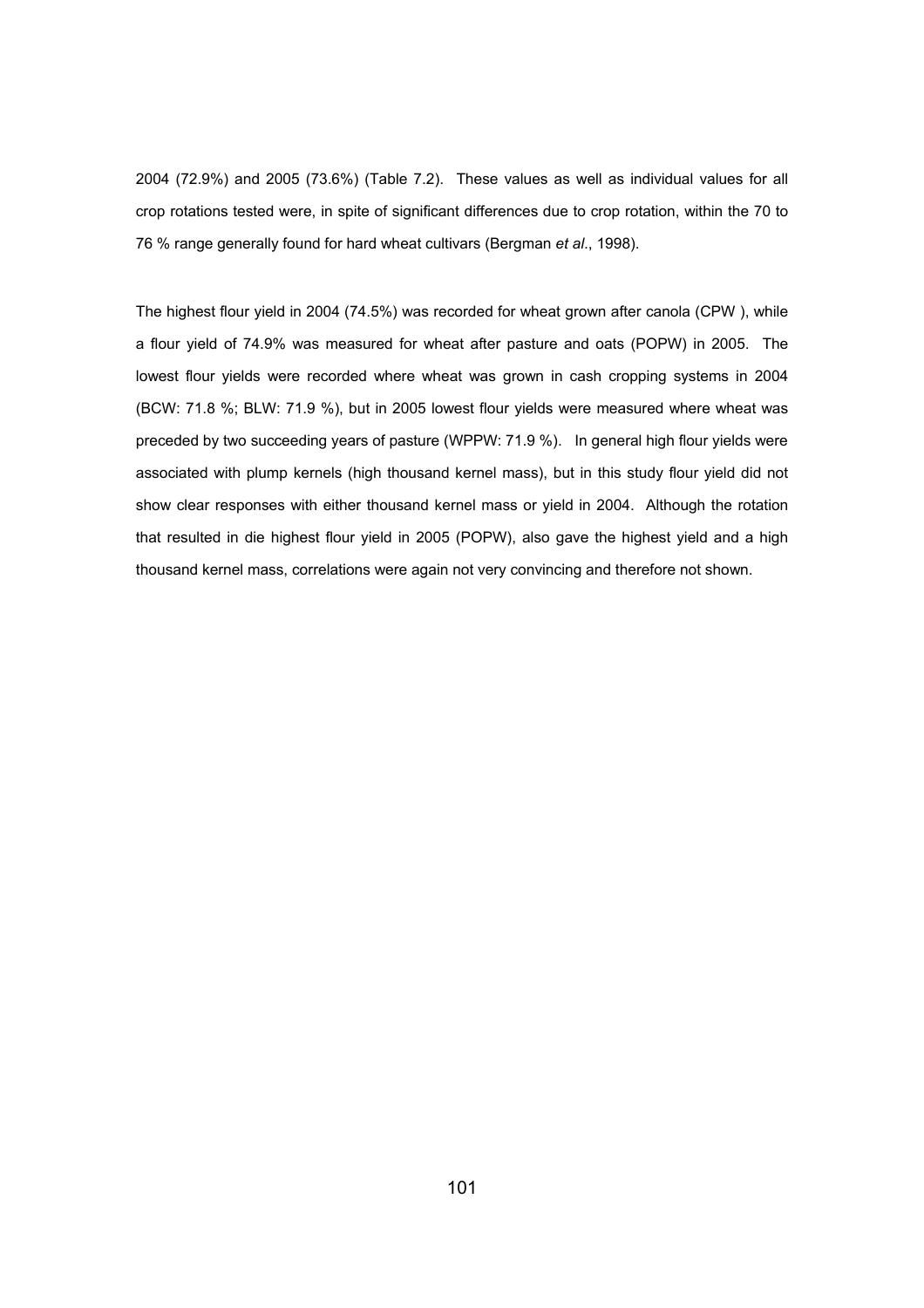## **Conclusions**

Climatic conditions caused larger and more variable differences in yield due to crop rotation systems in 2004 compared to 2005. Although similar trends due to crop rotation used were shown for yield and yield components as found for other parameters measured, such as plants  $m<sup>2</sup>$ , weed infestations, tillering and mineral-N contend of the soil, other factors (not measured in this study) such as soil compaction from trampling sheep might also have caused significant differences in plant growth and yield.

Trends indicated that wheat preceded by one year of pasture seemed to result in higher yields during seasons with below (2004) and near average (2005) rainfall compared to wheat preceded by two succeeding years of pasture. Cash cropping systems (where wheat is preceded by barley, canola and lupins) and crop rotation systems with wheat preceded by one year of pasture seemed to have the highest yield during a season with below average rainfall. Differences in yield between crop rotation systems were found to be much less during a season with higher rainfall (2005).

Results from both years indicated that legume pastures, as used in this study in various combinations within different crop rotation systems, always seemed to have a positive effect on the wheat grain protein of the following wheat crop compare to other crops used.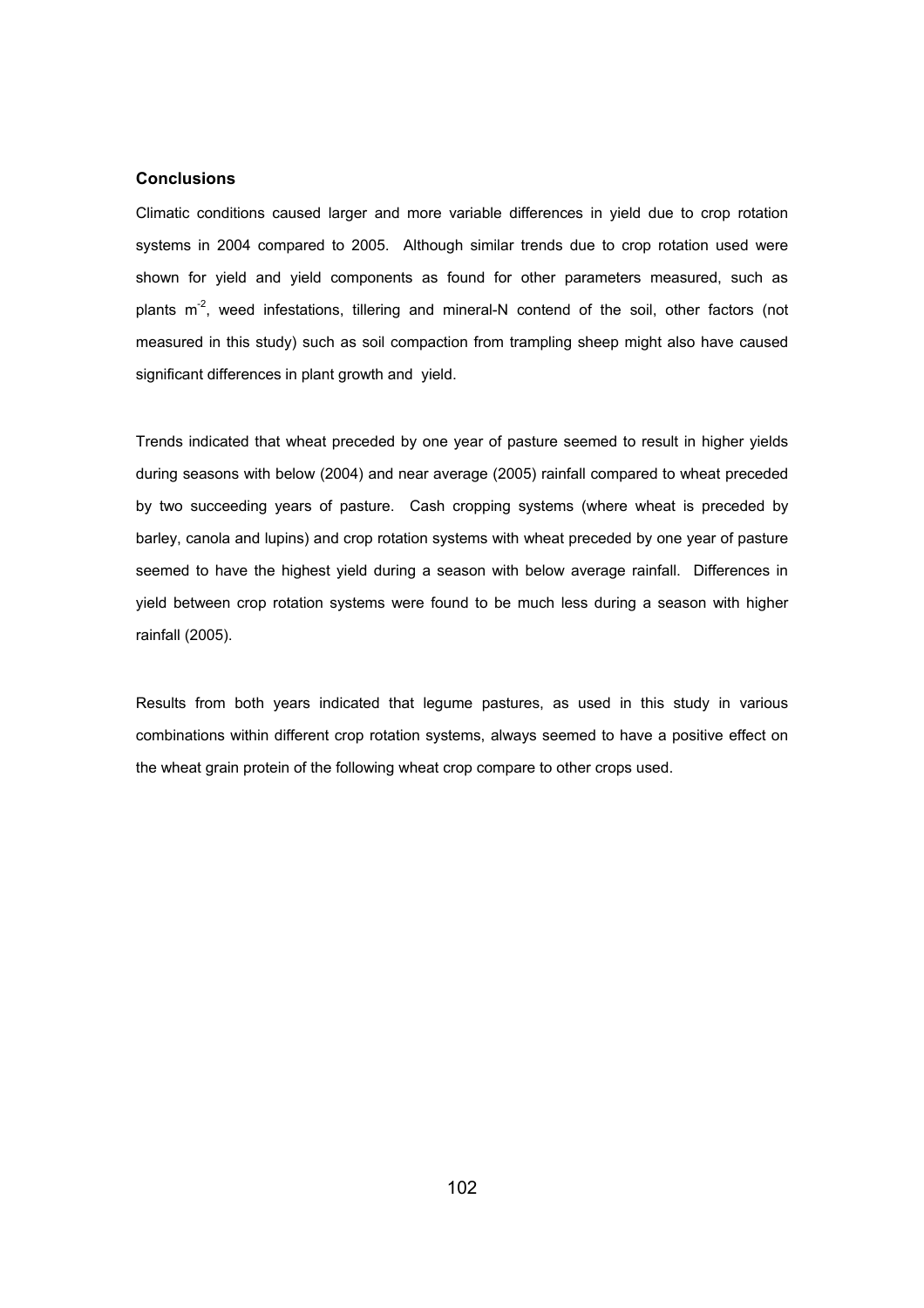#### **References**

AACC, 1983. Falling number determination. In approved methods,  $8<sup>th</sup>$  edn. American Association of Cereal Chemists Inc., St. Paul, MN, USA.

ANGUS, J.F., GARDNER, P.A., KIRKEGAARD, J.A. & KOETZ, E., 1994. Effect of Brassica break crop on the growth and yield of wheat. *Aust. J. Agric. Res*. 45, 529-545.

ARC-SGI, 2007. Guidelines for the production of small grains in the winter rainfall region. University of Stellenbosch. SABBI. SAB Maltings (Pty) Ltd.

BALDOCK, J.A., BELLOTTI, W.D., COX, J.W. & SADRAS, V.O., 2004. Crop rotation effect on wheat grain yield as mediated by changes in the degree of water and nitrogen co-limitation. *Aus. J. Agric. Res*. 55, 599-607.

BENDOTTI, S., EASTHAM, J., HOWELL, M.R. & PROFFITT, A.P.B., 1993. The effect of sheep trampling and grazin on soil physical properties and pasture growth ofot a red-brown earth. *Aus. J. Agric. Res.* 44(2), 317-331.

BERGMAN, C.J., CAMPBELL, K.G., FINNEY, P.L., GUALBERTO, D.G. & SORRELS, M.E., 1998. Genotype and environment effects on wheat quality traits in a population derived from a soft by hard cross. *Cereal Chem .* 75(5), 729-737.

CASTILLO, J.E., FUENTES, M., LOPEZ-BELLIDO, F.J. & LOPEZ-BELLIDO, L., 1998. Effect of tillage, crop rotation and nitrogen fertilization on wheat grain quality grown under rainfed Mediterranean conditions. *Field Crop Res.* 57, 265-276.

CHAN, K.Y. & HEENAN, D.P., 1996. Effect of tillage and stubble management on soil water storage, crop growth and yield in a wheat-lupin rotation in southern NSW. *Aust. J. Agric. Res*. 47, 479-488.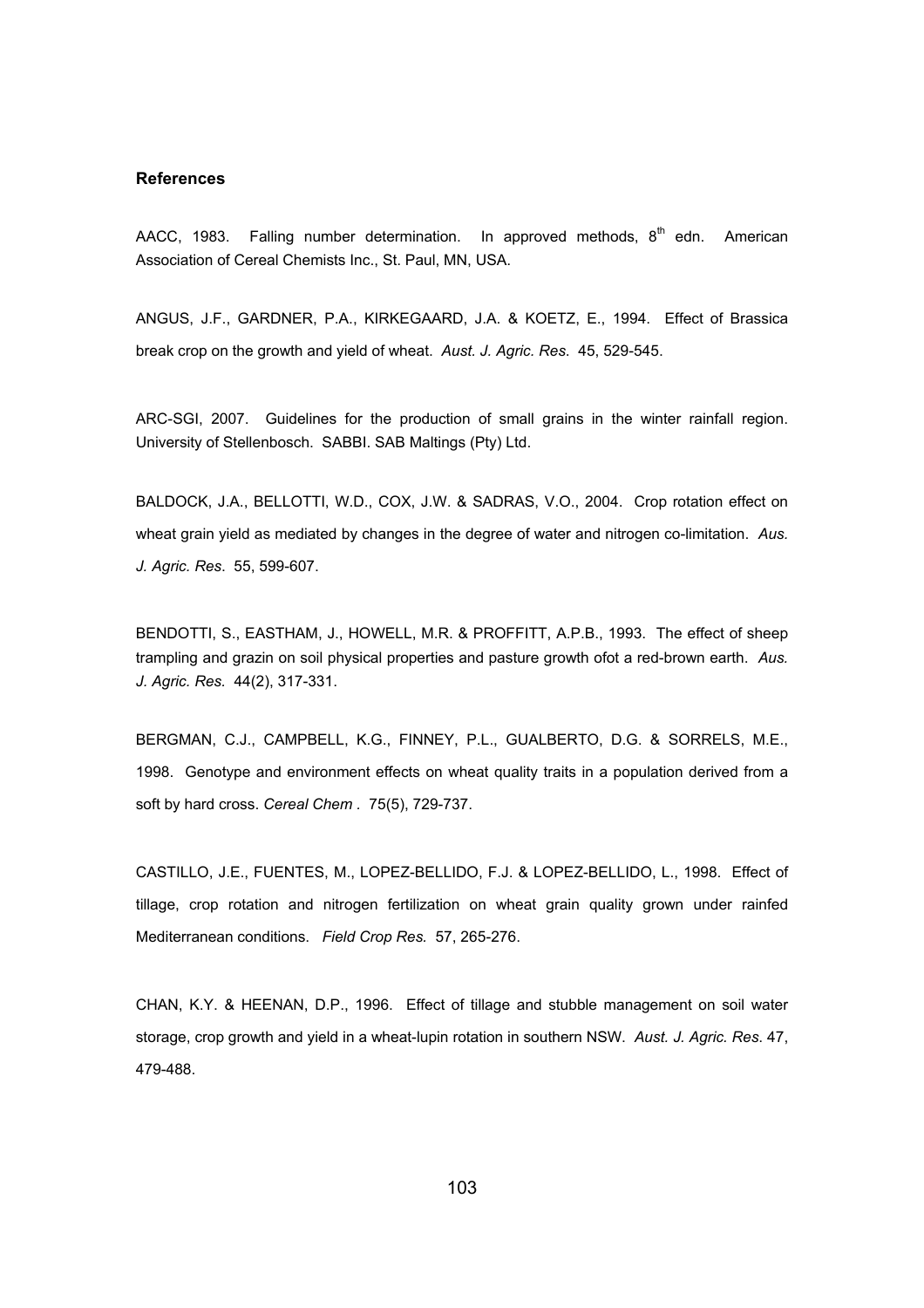EVANS, L.T., FISCHER, R.A. & WARDLAW, I.F., 1975. Wheat. In: L.T. Evans (ed.). Crop Physiology. Cambridge University Press, London UK.

POUZET, A., 1995. Agronomy. In: D. Kimber & D.I. McGregor (eds.). Brassica oilseeds: Production and utilization. CAB International, Oxon, UK.

SAVIN, R. & STONE, P.J., 1999. Grain quality and its physiological determinants. In: E.H. Satorre and G.A.Slafer (eds.). wheat: ecology and physiology of yield determination. Food Product Press, New York, USA.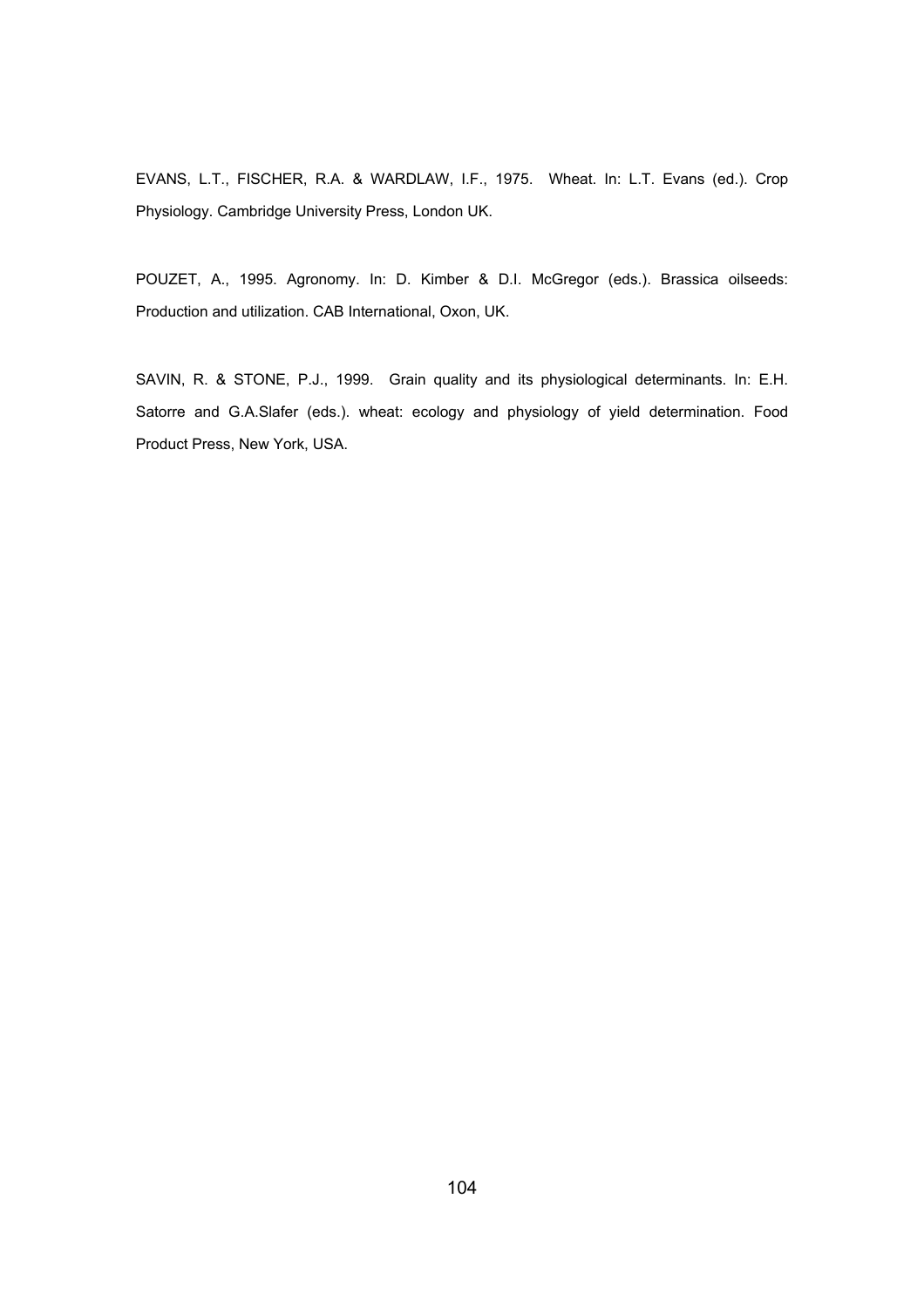# **Chapter 8**

## **Summary**

Crop rotation has a significant effect on wheat crops produced in the Overberg area of the Western Cape. This is why crop rotation is a well integrated practice of crop management used by wheat producers in this area. Although positive effects of crop rotation on wheat yield and quality are often observed, the direct significance and combination of specific crops and the integrated effect from different aspects responsible for this, on the following wheat crop, is not always known. Identification of these aspects and their significance can thus contribute to the better understanding of these integrated effects and thus crop rotation. This understanding thus increase the ability for combining the most optimal crop rotation system for each unique wheat producing situation in this area.

Climate had a significant effect on wheat production in this study. The study continued for two seasons of which the first (2004) had a much lower rainfall season than the average for this area while the second year (2005) had a near average rainfall season. Wheat response to different crop rotation systems was larger in the dry year, but the response to the same crop rotation in the different seasons also seemed to differ in some cases. Due to this variability of rainfall it will be best to use crop rotations that result in optimal wheat crop response in dry as well as wet years.

Number of ears  $m^2$  and kernels per spikelet in the dry year, but only number of ears  $m^2$  during the wet year seemed to be the only yield components that showed similar trends to grain yield, in response to crop rotations used, while % grain protein was the only quality component that showed clear trends in response to different crop rotation systems used. Crop rotations that included one year of legume pasture and/or canola seem to have a positive effect on wheat growth, yield and quality in both dry and wetter years, while the effect of lupins and oats in wet and dry years seemed to be more variable. Two consecutive years of pasture (medics and clover) seem to result in unacceptable low yields compared to other crop rotation systems tested, although high wheat grain quality was found in crop rotation systems where wheat was planted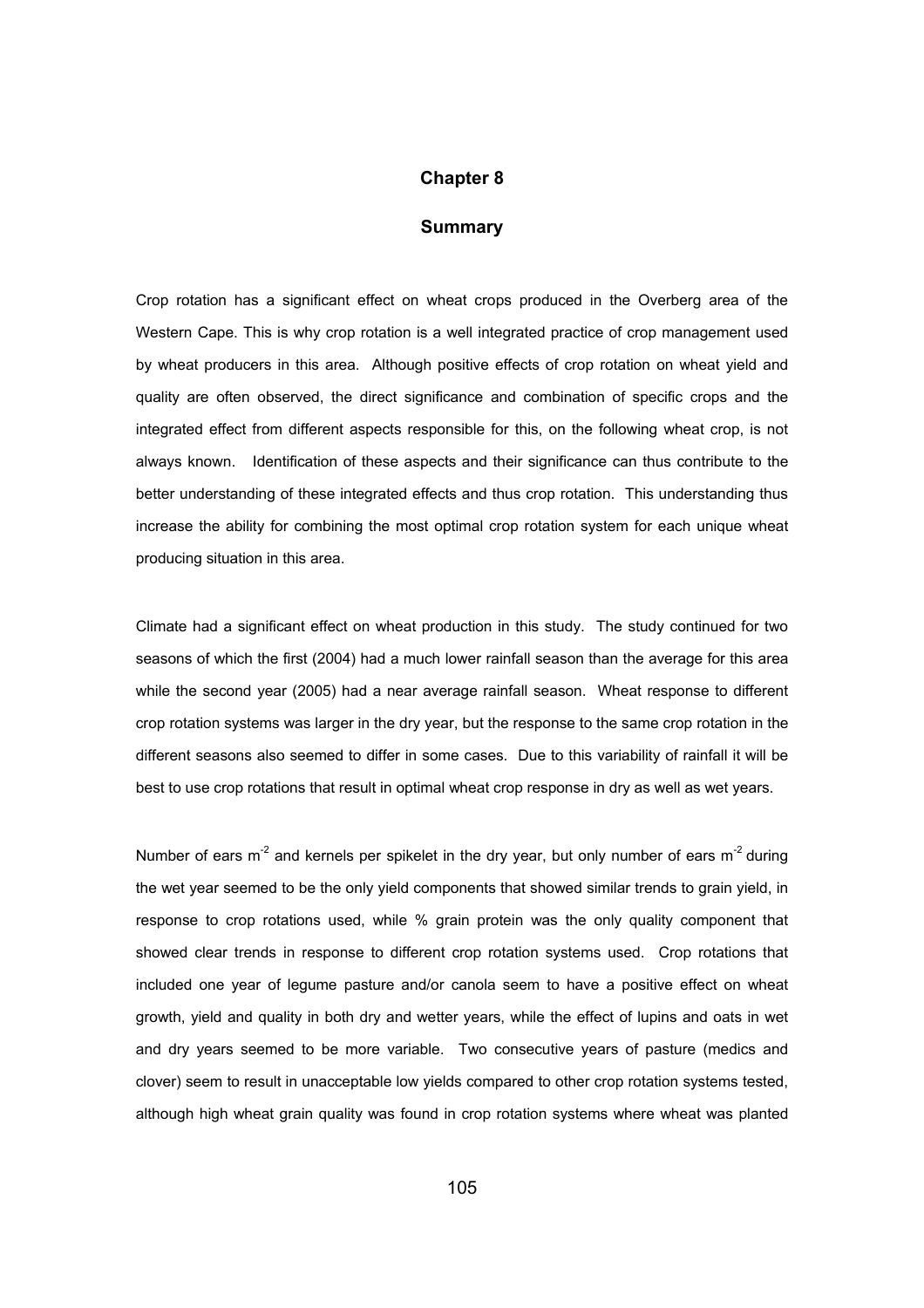after pastures. When wheat was planted directly into wheat stubble, yield and quality were not as good as when planted after one year of pastures or canola.

No clear trends were identified to relate to crop rotation used to soil chemical properties. More detailed soil analyses for a longer period than the two years of this study is probably needed. N incubation studies indicated more mineralized N present when legume pasture was included in crop rotation, while soil N mineralized after lupins was surprisingly low. Intermediate soil N mineralization was found when wheat followed a cereal crop. High levels of mineralized N were present after canola at planting of wheat, while N mineralization after planting was low. This finding needs further study.

Soil mineralized N seemed to be the most important aspect influencing wheat yield and quality during a wetter year, while plant populations and vegetative growth of the wheat plants were the most indicative components of wheat yield in a dry year. This was probably influenced by the availability of soil water rather than the amount of N mineralized in the soil. High soil N mineral levels in soils with two consecutive years of legume pasture, at which lowest yields occurred, give an indication of other factors, not measured in this study, which also had a significant influence. Due to this conclusion it seems essential to include soil penetrometer and soil field water capacity measurements during further similar studies.

Other factors influencing wheat grain yield and quality such as weed and disease infestations also occurred. Weed populations (primarily *Lolium* spp.) seemed to influence wheat yield and quality that occurred randomly at different crop rotation systems in both years and indicate the importance of effective weed control by integrating crop rotation and herbicide usage into a management strategy. A significantly higher percentage of soil was covered with crop residue when wheat was planted directly into wheat stubble instead of after canola, oats, lupin and legume pasture. This higher percentage of residue cover seemed to cause increased seedling survival and higher incidence of infection from *Septoria*. Less significant trends of foliar and stem disease at the other crop ration systems were recorded. The only other disease symptoms worth mentioned were *Puccinia* that occurred about 90 days after wheat was planted in both years, but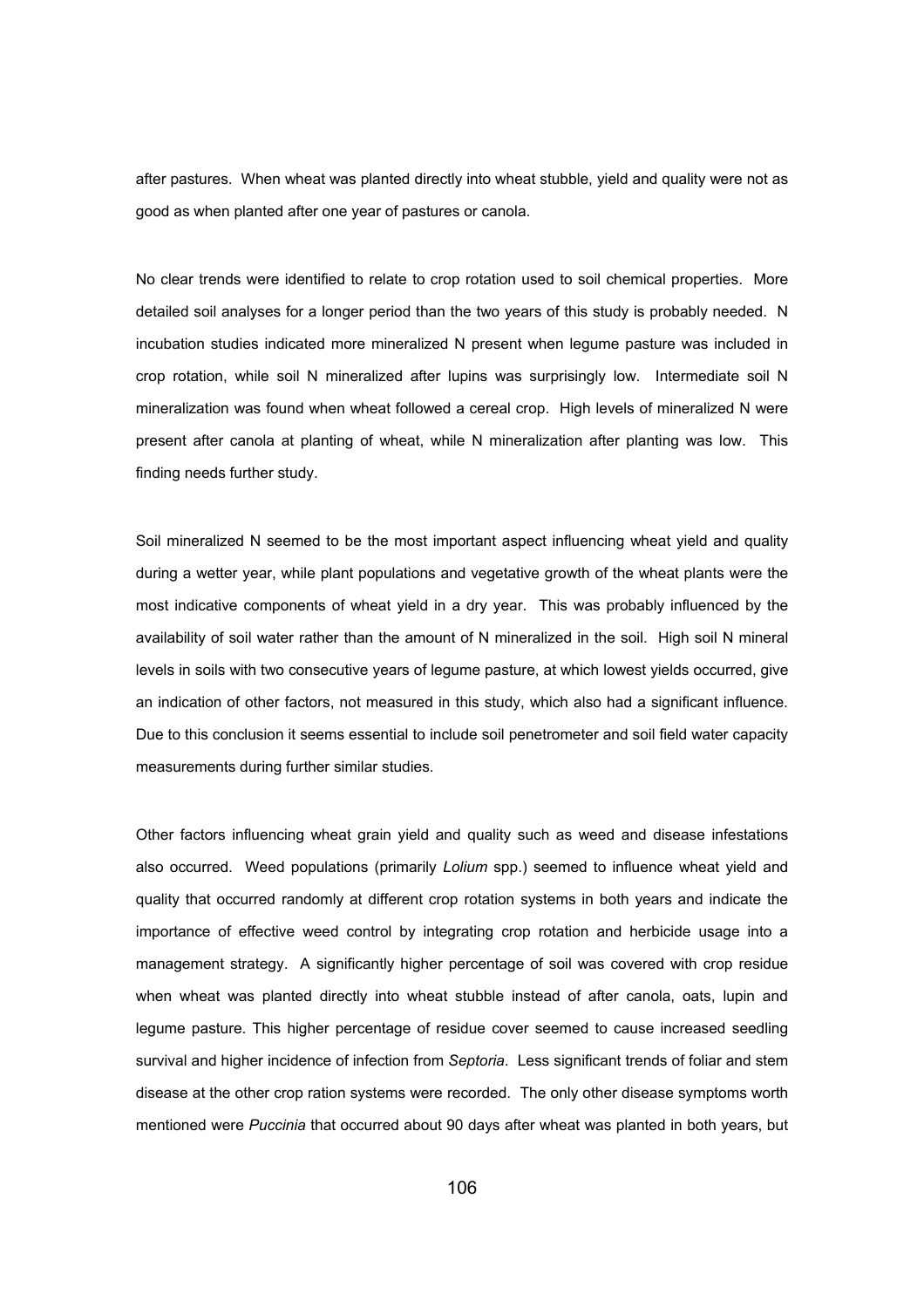no significant difference were found due to crop rotation systems. Symptoms from soil borne disease did occur, but did not seem to have any significant effect on yield and quality of wheat. Symptoms from insect pests were very low and also did not seem to have any significant effect on wheat yield and quality, thus indicating very effective control of insect pest populations due to application of pesticides during these two growing seasons.

Higher disease incidence and low seedling survival occurred during the dry year while lower disease incidence and higher seedling survival occurred during the wetter year. These trends were similar to vegetative growth and grain yield for these crop rotation systems. From this it is clear that different combinations of similar factors can influence wheat performance due to differing climate, indicating the importance for a longer trial than this study. More detailed scoring and identification techniques during a longer trial than the present study are also needed for more conclusive trends in crop residue cover, disease and pest incidence in wheat crops in different crop rotations.

From the above it is clear that although this study provides some very valuable results that contribute to a better understanding on the integrated effects of crop rotation on crop production, this very important field of study need some more research.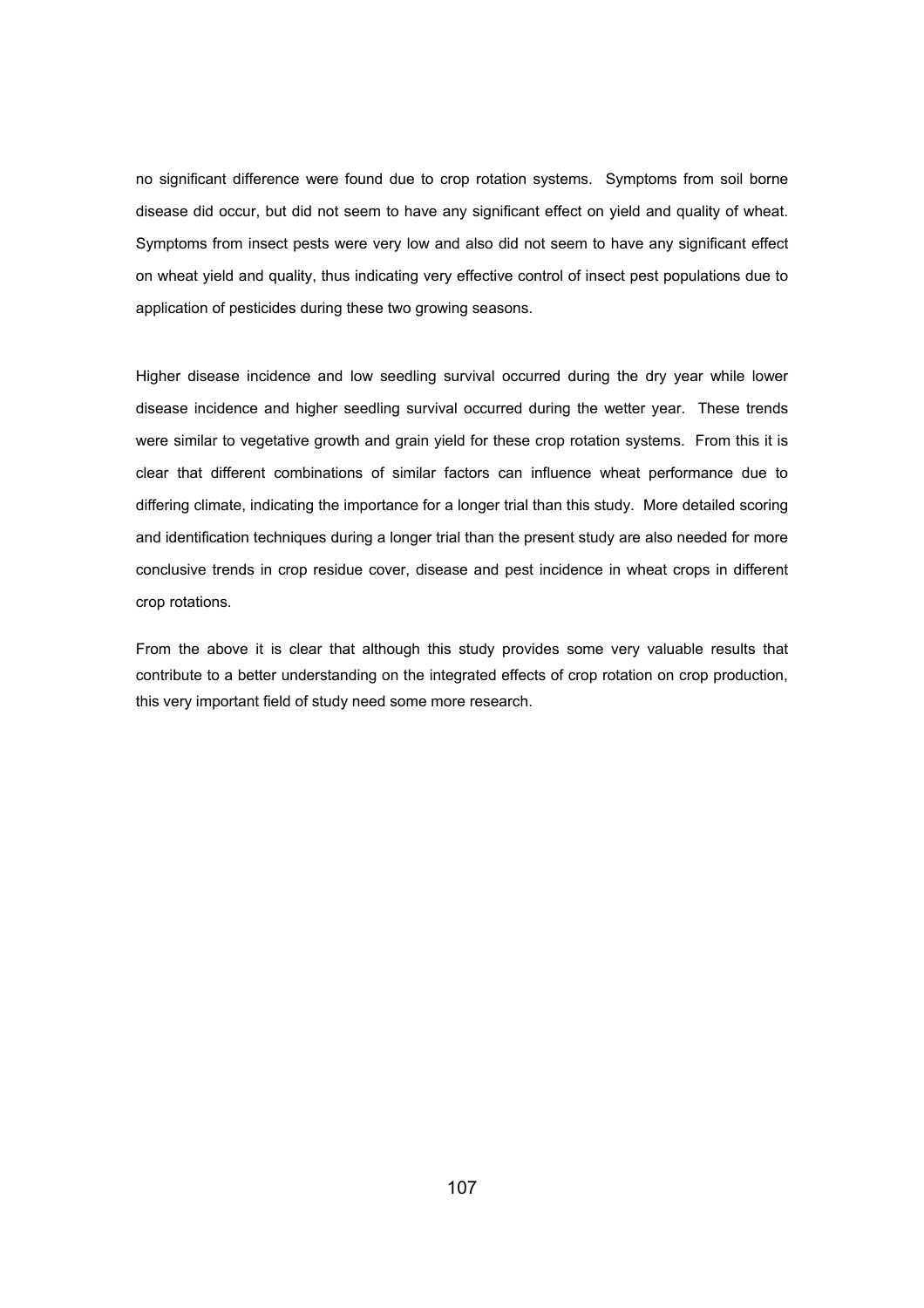# **Appendix**



Appendix 1 – Average daily temperature each month during a 60 year period at Tygerhoek

Appendix 2 - Trade names, active ingredients and concentrations of chemicals applied before and after planting of wheat in 2004 and 2005

| <b>Trade name</b> | <b>Active ingrediant/s</b>                                     | Concentration   |
|-------------------|----------------------------------------------------------------|-----------------|
| Roundup CT        | glyphosate - isopropylammonium                                 | 240 g / $\ell$  |
| <b>MCPA</b>       | Potassium salt                                                 | 400 g / $\ell$  |
| 2.4 D amien       | Dimethyl amine salt                                            | 480 g / $\ell$  |
| Gramoxone         | Paraquat dicloride                                             | 200 g/l         |
| Speed up          | (Wetting agent)                                                |                 |
| Cossack           | lodosulfuron - methylsodium / mesosulfuron-methyl +<br>safener | 30 / 30 g / kg  |
| <b>Ballista</b>   | Methylated vegetable oil / emulsifier                          | 700 / 300 g / l |
| Folimat           | Omethoate                                                      | 400 g / $\ell$  |
| Punch C           | Carbendazim / flusilazole                                      | 125/250 g/l     |
| Capitan           | Flusilazol                                                     | $250 g / \ell$  |
| Rogor             | Dimethoate                                                     | 400 g / $\ell$  |
| Sipermethrin      | Cypermethrin                                                   | 200 g / l       |
| Chlorpyrophos     | Chlorpyrifos                                                   | 480 g / $\ell$  |
| Hussar            | lodosulfuron                                                   | 50 g / kg       |
| Metasystox        | Oxydemeton - methyl                                            | 100 g / $\ell$  |
| Opus              | Epoxiconazole                                                  | 125 g / $\ell$  |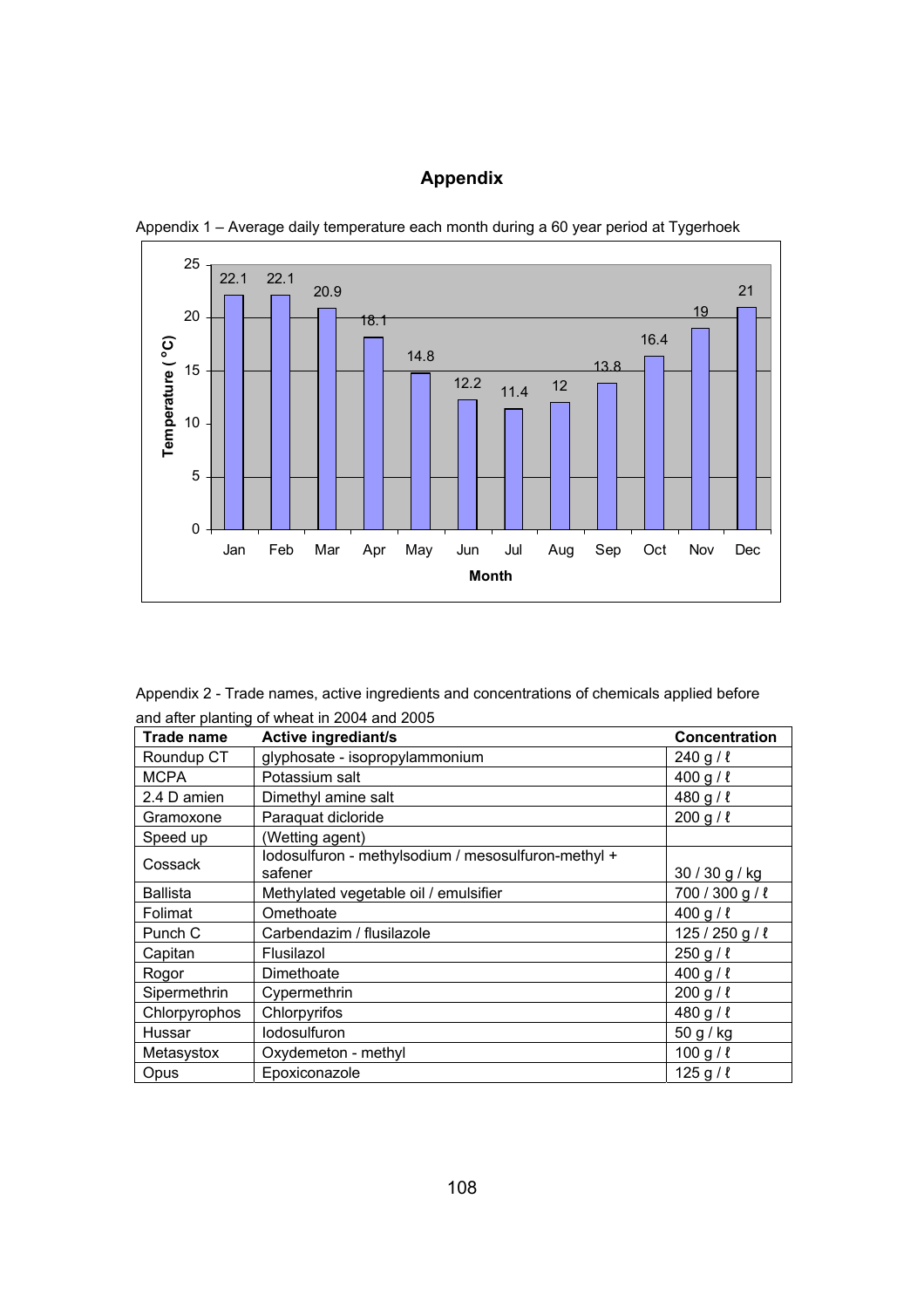Appendix 3 - The layout of the sub-plots (replications A, B, C and D) within each plot



Appendix 4 – Stem numbers (Tillers m<sup>-2</sup>) and stem dry mass (g m<sup>-2</sup>) as affected by crop rotation systems in 2004 and 2005



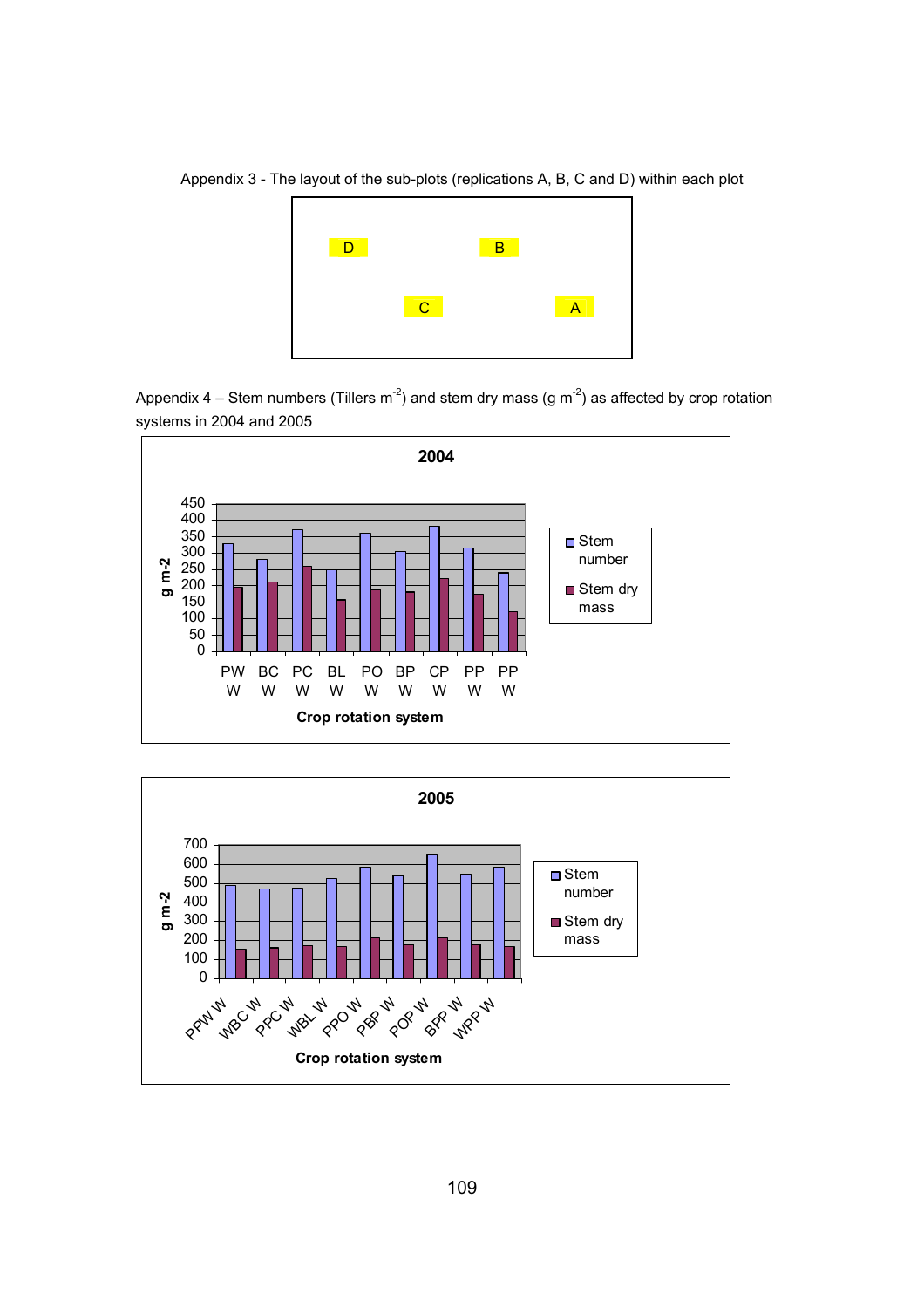

Appendix 5 - The effect of crop rotation on wheat plant populations, root growth, tillering and wheat grain yield during two growing seasons in 2004 and 2005 respectively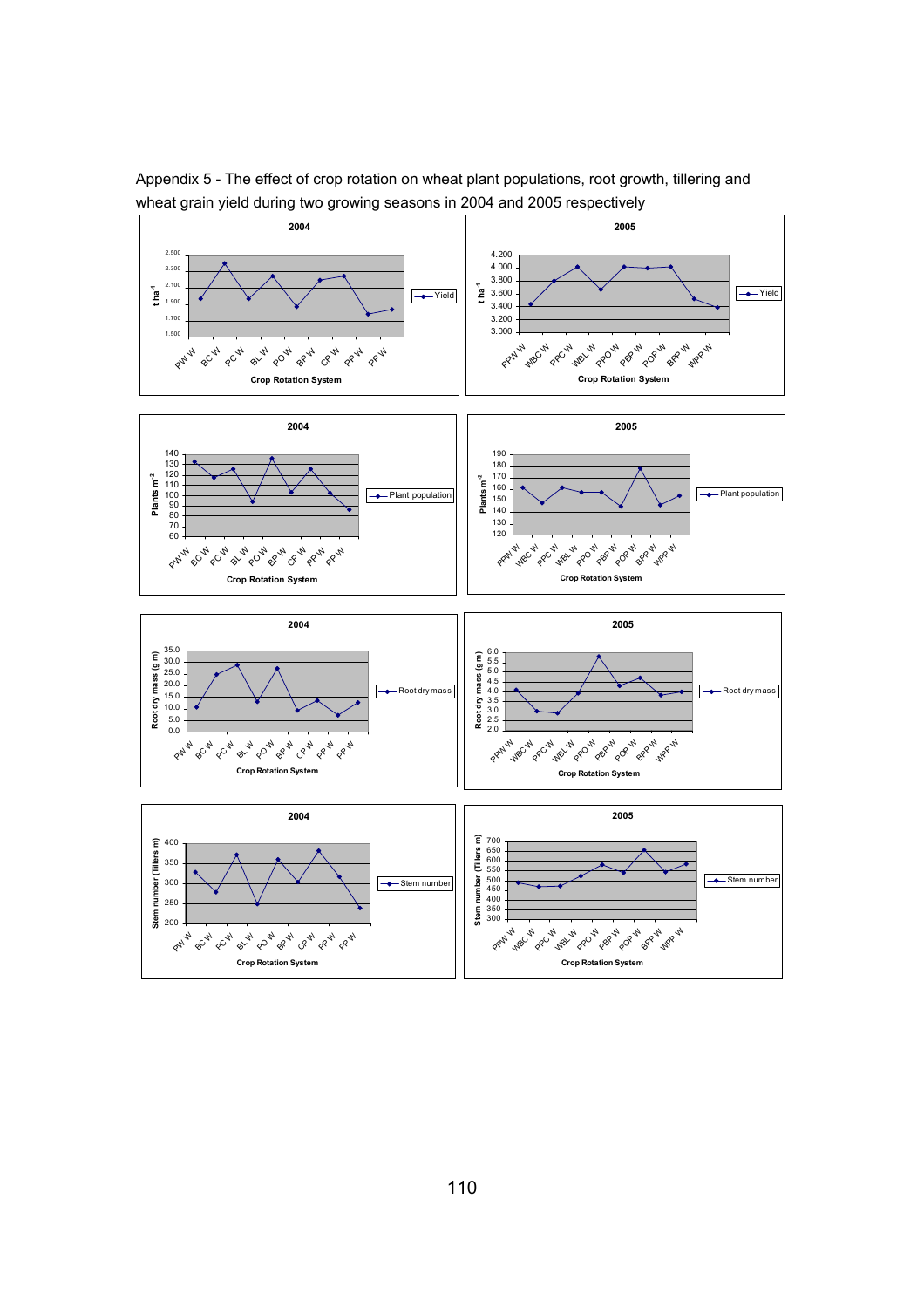

Appendix 6 – The effect of crop rotation on wheat plant populations and wheat grain yield and quality components during two growing seasons in 2004 and 2005 respectively